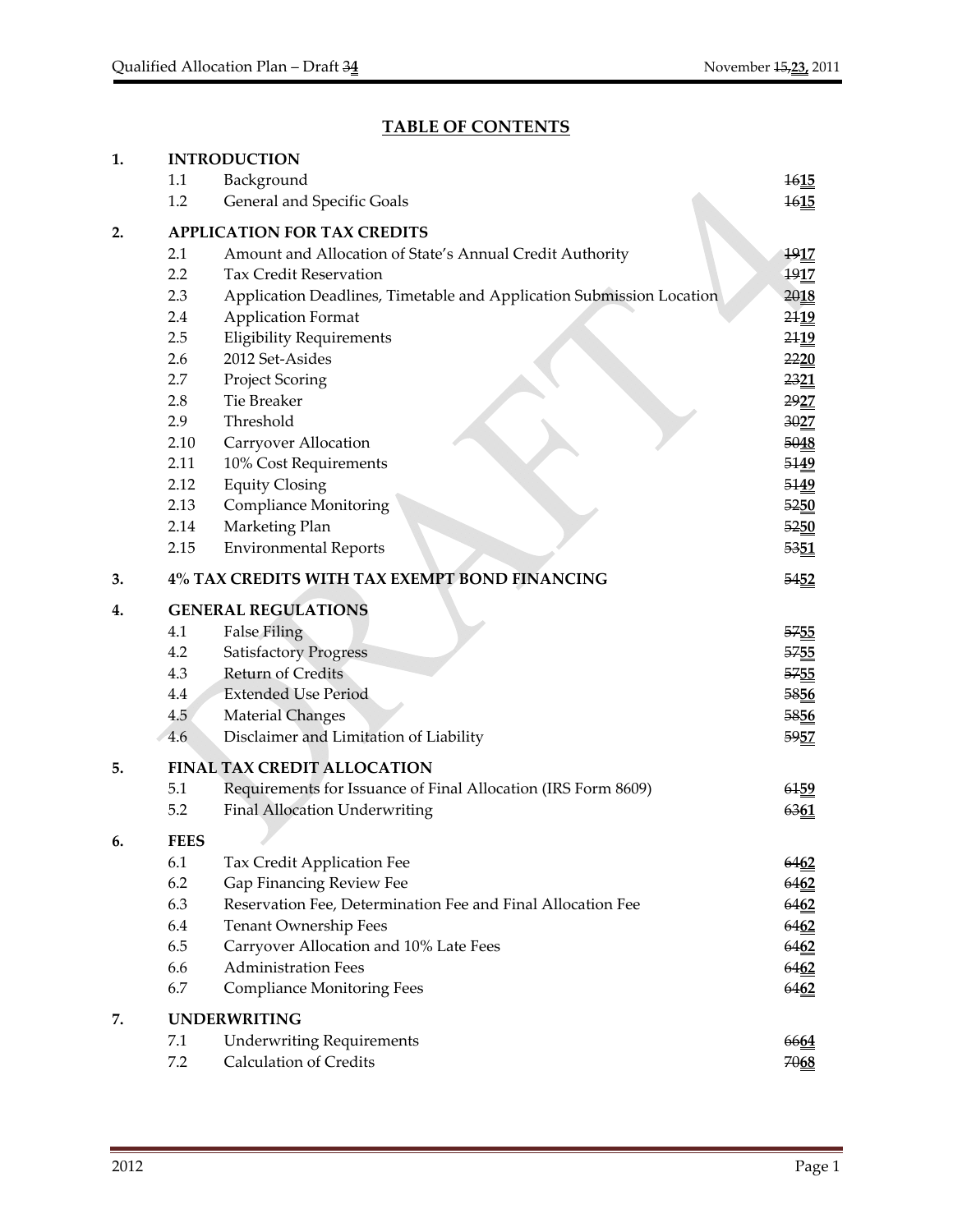# 8. **PROJECT COMPLIANCE MONITORING**<br>8.1 Project Compliance Monitoring

- 8.1 Project Compliance Monitoring 72**70**
- 8.2 Compliance MonitoringRequirements 72**70**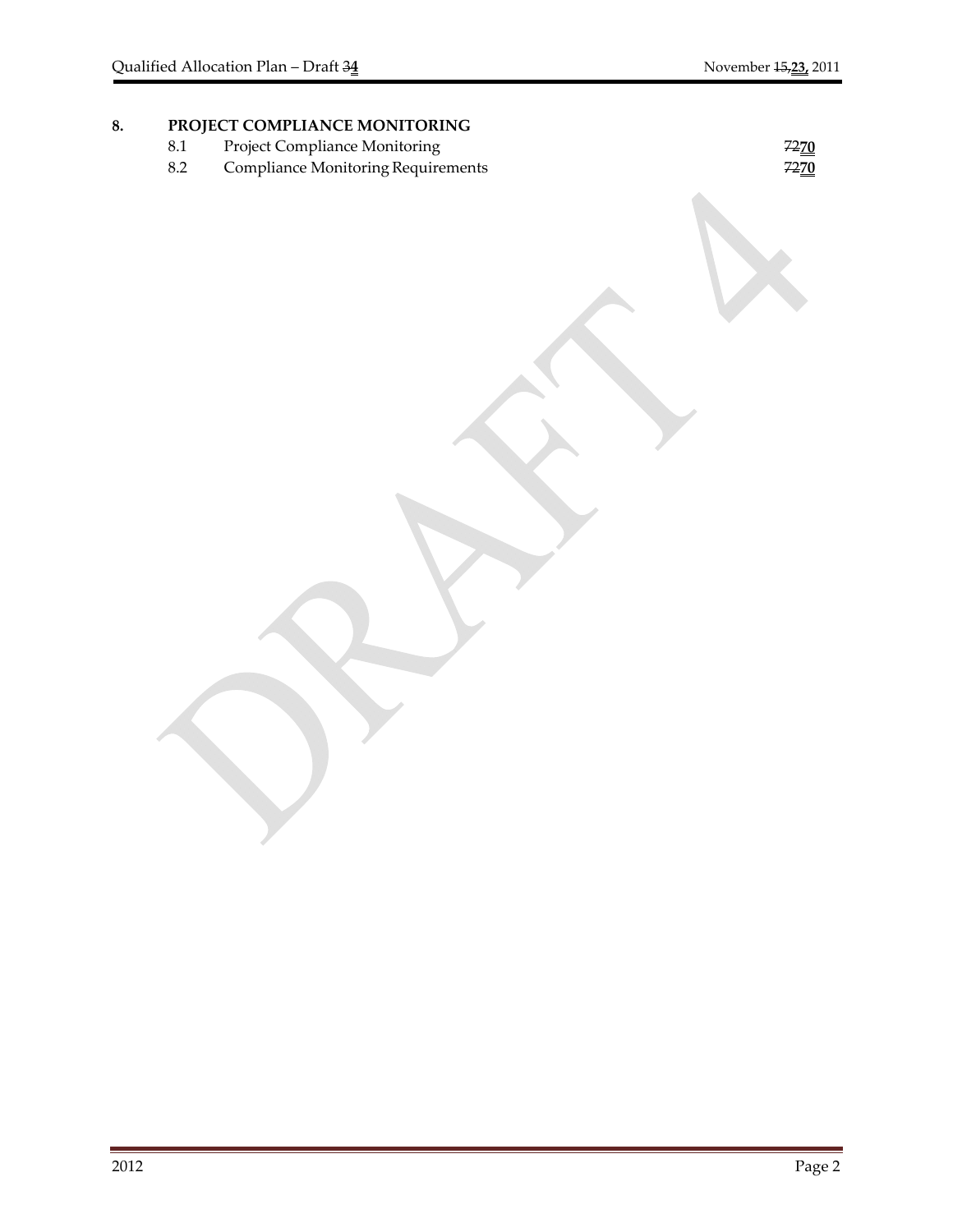۸

# **EXHIBITS**

The following Exhibits and Forms are included with the LIHTC application. Exhibits D & L are available on ADOH's website as individual Exhibits. **\*\*EXHIBITS WILL NOT BE INCLUDED IN THE DRAFT QAP\*\***

| Exhibit A   | Site Amenities Supporting Documentation                                  |
|-------------|--------------------------------------------------------------------------|
| Exhibit B   | Sample CPA Opinion                                                       |
| Exhibit C   | Sample Legal Opinion                                                     |
| Exhibit D   | Year 2012 Mandatory Design Guidelines                                    |
| Exhibit E   | Year 2012 DDA and QCT                                                    |
| Exhibit F   | Sample 10% Cost Test Letter                                              |
| Exhibit F-1 | Project Cost Form                                                        |
| Exhibit G   | Sample Final Cost Certification Letter                                   |
| Exhibit H   | Imputed Incomes/Allowable Rents                                          |
| Exhibit L   | Market Demand Study Guide                                                |
| Exhibit N   | Supportive Services Plan                                                 |
| Form 2      | Self-Score Sheet                                                         |
| Form 2-1    | Set-Aside Election Form                                                  |
| Form 3      | <b>LIHTC Application</b>                                                 |
| Form 7      | Certification of Qualified Non-Profit Participation                      |
| Form 8      | Development Team Experience                                              |
| Form $8-1$  | Development Experience                                                   |
| Form 8-2    | Authorization for Release of Information of Developer                    |
| Form 8-3    | Management Company Experience                                            |
| Form 8-4    | Authorization for Release of Information of Management Company           |
| Form 9      | Job Creation - Final Site Plan and Final PlatEvidence of Submitted Civil |
|             | <b>Engineering and Construction Document</b> Approval                    |
| Form 9-1    | Job Creation - Civil Engineering and Construction Document Approval      |
| Form 10     | Planning and Zoning Verification                                         |
| Form 16     | Architect's Certificate                                                  |
| Form 17     | Sustainable Development Checklist                                        |
| Form 20     | Occupancy Preferences/Commitment to Service Provider                     |
| Form 22     | Targeting Low Income Levels                                              |
| Form 2826   | <b>Efficient Use of Tax Credits</b>                                      |
| Form 2927   | Waiver of Qualified Contract                                             |
| Form 28     | <b>Community Revitalization</b>                                          |
| Form 30     | Project Schedule                                                         |
| Form 8609-1 | Contractor's Certificate                                                 |
| Form 8609-2 | <b>Operational Risk Management Practices</b>                             |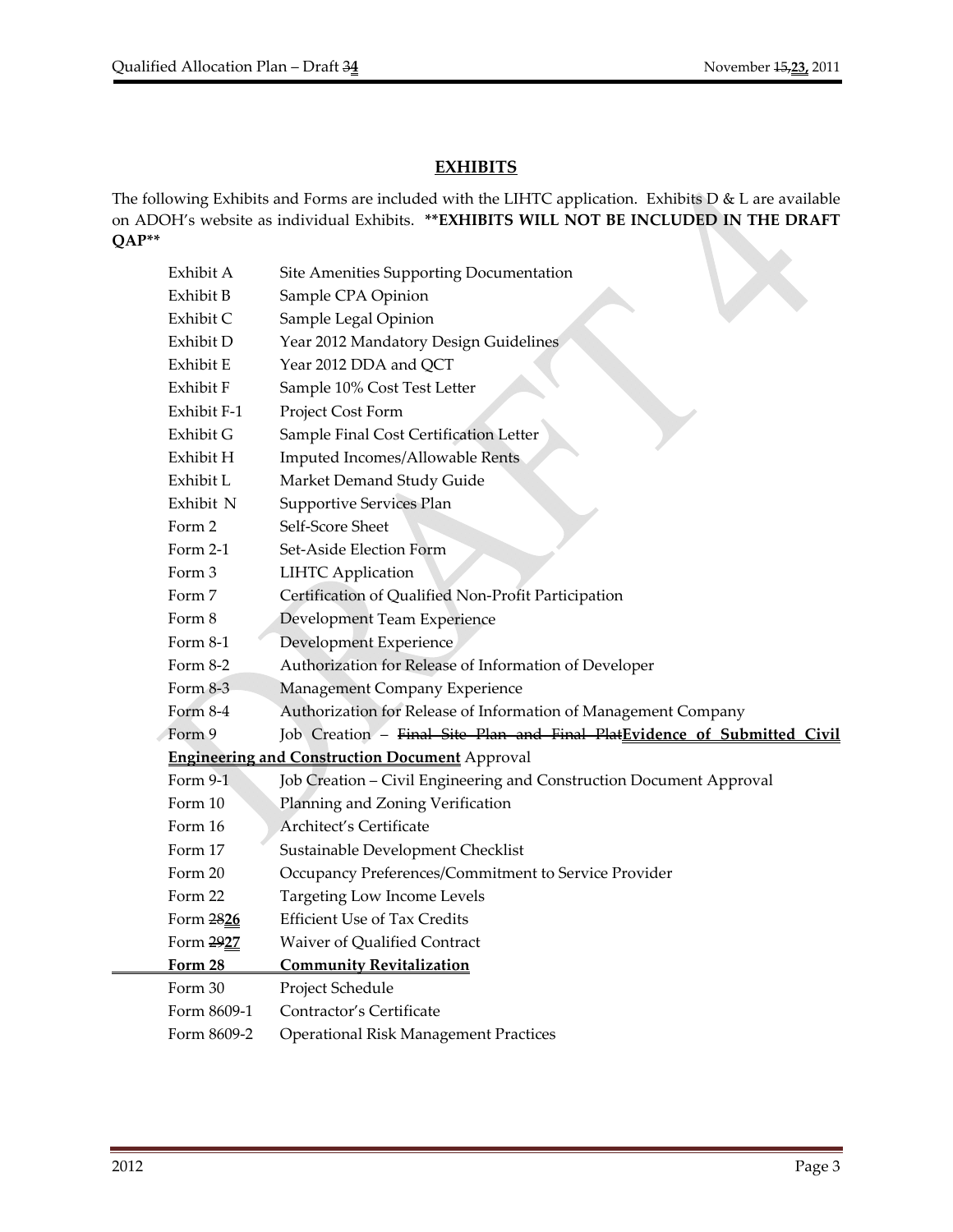# **DEFINITIONS**

The following definitions shall apply to both the QAP and LIHTC Application for the year 2012. Terms that are not specifically defined in the QAP shall be interpreted using common meanings typically accepted in the tax credit multi‐family housing development industry, but will be ultimately interpreted by the ADOH in its discretion.

" $10\%$  Cost Test" means the requirement of I.R.C. §  $42(h)(1)(E)(ii)$  that 10% of the reasonably expected basis in the project has been incurred within one (1) year from the date of Allocation.

"10-Year Rule" means the following:

- A. In order for an existing building to qualify as part of a tax credit project, the Applicant must acquire the building from an unrelated person who:
	- 1. Has held the building for at least ten years at time of the Application, and
	- 2. Did not make substantial improvements during that period that are subject to 60‐month amortization under I.R.C. §167(k) or the Tax Reform Act of 1986 for buildings placed in service before July 30, 2008.
- B. The 10‐Year Rule may be waived by the United States Secretary of the Treasury in the case of distressed sales of certain federally‐assisted projects, prepayment of mortgages that result in buildings being converted to market use, buildings acquired from failed depository institutions, and single family residences used for no other purpose than a principal residence by the Owner.
- C. The legal opinion provided by counsel for the Applicant must provide a detailed analysis of the Placed in Service dates and acquisition dates for Projects submitting an application in conjunction with the 10‐Year Acquisition Credits.
- D. An appraisal that separates the appraised value of the land from the appraised value of the building must be submitted with the application when 10‐year acquisition credits will be claimed.

"A.R.S." means the Arizona Revised Statutes, as amended from time to time.

"Abandoned Property**"** means mortgage or tax foreclosure proceedings have been initiated for that property, no mortgage or tax payments have been made by the pre‐foreclosure property owner for at least 120 days, and the property has been vacant for at least 120 days. Tax payments may be made by the party initiating the mortgage or tax foreclosure proceedings.

"Acquisition Credits" means the 4% Tax Credits (as announced monthly by the IRS) awarded by ADOH in connection with the acquisition costs of an existing building.

" $\Delta$ dministration Fee" means the \$1,500.00 fee due from the Applicant in the event the Applicant requests an interim underwriting or ADOH requires an additional underwriting due to, among other things, a Material Change. See Section 4.5.

"ADOH" means the Arizona Department of Housing, which is the housing credit agency authorized to allocate federal low‐income housing Tax Credits in the State of Arizona pursuant to A.R.S. Section 35‐ 728(B).

"Affiliate" means any Person or entity which directly or indirectly owns or controls another Person by having any family relationship, ownership interest or a Controlling Interest in that Person.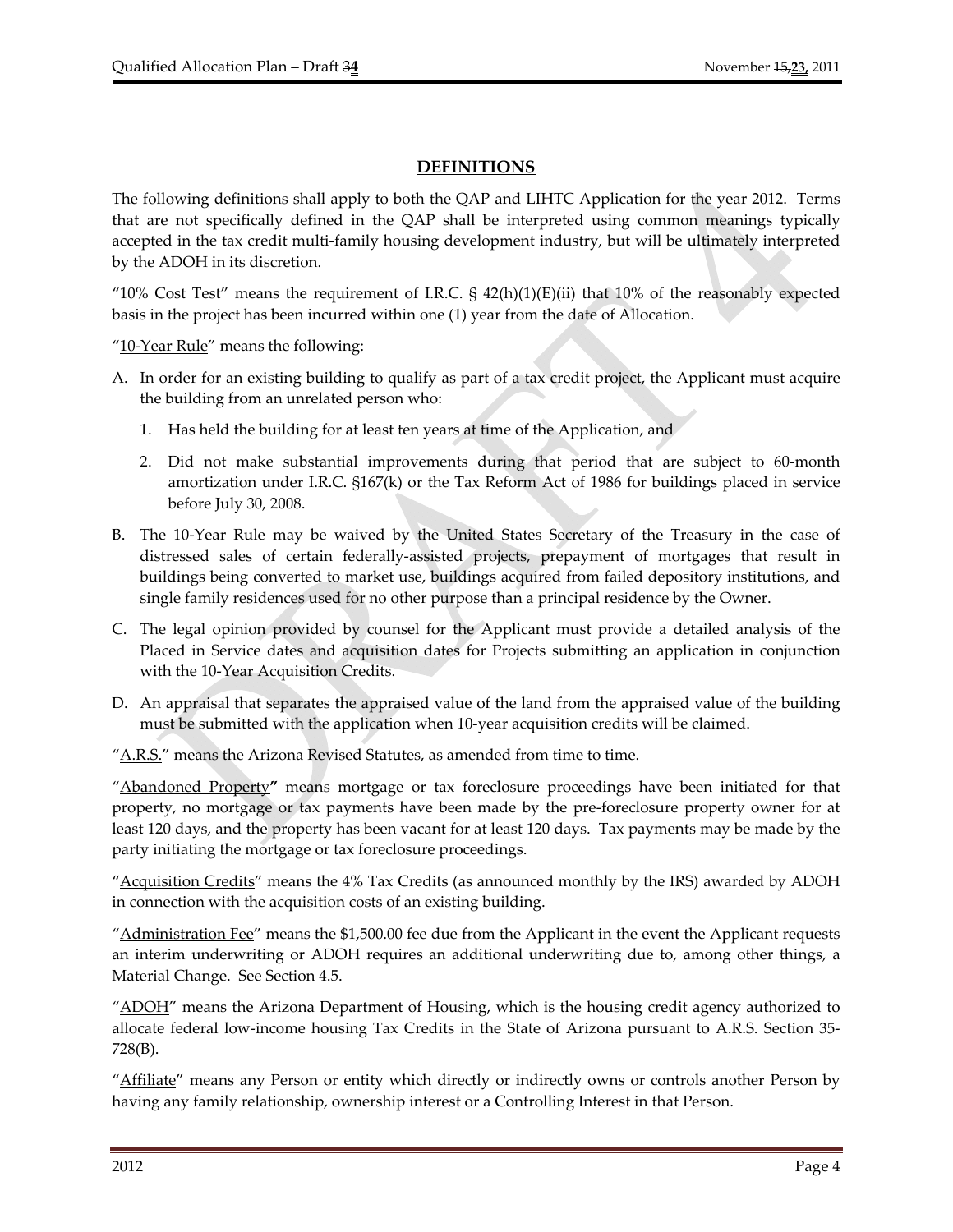"Affordable Housing" means a multifamily residential rental development using one or any combination of the following funding sources: Low Income Housing Tax Credits; HUD HOME Investment Partnerships Sections 202, 207, 220, 223, 231, 811, and HOPE VI programs; Native American Housing Assistance and Self Determination Act; USDA/RD Sections 514 and 515 programs; or the Arizona Housing Trust Fund.

"Allocation" means the award of Tax Credits by ADOH to the Owner of a LIHTC Project. The Allocation is set forth in a binding agreement between ADOH and the Owner.

"Allocation Year" means the calendar year for the current annual allocation authority for which LIHTC Applications are submitted.

"Applicable Fraction" means as provided by I.R.C.  $\S$  42(c)(1)(B).

"Applicable Percentage" means as provided by I.R.C.  $\S$  42(b) as currently amended by the Housing and Economic Recovery Act of 2008, (Pub. L. 110‐289, 122 Stat. 2654).

"Applicant" means an existing legal entity or an individual submitting an Application for LIHTC for a Project pursuant to the Allocation Plan.

"Application" means the Low Income Housing Tax Credit Application in Section 2.4 hereof.

"Appraisal" means an estimate of the value of Project real property based on market information, including comparable properties, that is current through the period ending no earlier than (six) 6 months before the deadline for submittal of the application; and that is prepared in accordance with the Uniform Standards of Appraisal Practice by an analyst who does not have a Controlling Interest in the Development Team, bond issuer or user of bond proceeds does not have a Controlling Interest and who is authorized to render the Appraisal in Arizona. An Appraisal that deviates from the requirements of this paragraph must provide a detailed explanation of why the deviation cannot be avoided.

"Area Median Gross Income" or "AMGI" means the measure of household income, published by HUD, adjusted for family size, used by the IRS as a reference in establishing income levels for the LIHTC Program (e.g., "60% of AMGI," "50% of AMGI") and as the base in calculations that yield maximum rents by number of bedrooms. See the "Imputed Incomes/Allowable Rents" tables appended to this Plan at Exhibit H.

"Arizona‐based Non‐Profit Organization" means a Non‐Profit Organization that provides its non‐profit services through an office and personnel located in Arizona as of the date of the Application.

"Authorized Signatory" means an individual who is authorized to execute a binding document on behalf of a corporation, partnership or other legal entity.

"Award Letter" means a letter from a governmental or quasi-governmental agency, e.g., the Federal Home Loan Bank, stating that funds in a specific amount are awarded or are to be awarded to the Project in a specific time frame.

"Blight" means areas and neighborhoods with obsolete or inadequate infrastructure, unsanitary and unsafe conditions, as well as areas where a large number of building structures are dilapidated or are generally described as deteriorated, as defined by HUD.

"Blighted Structure" means one or more structures that exhibit objectively determinable signs of deterioration sufficient to constitute a threat to human health, safety, and public welfare.

"Builder" means the general contractor.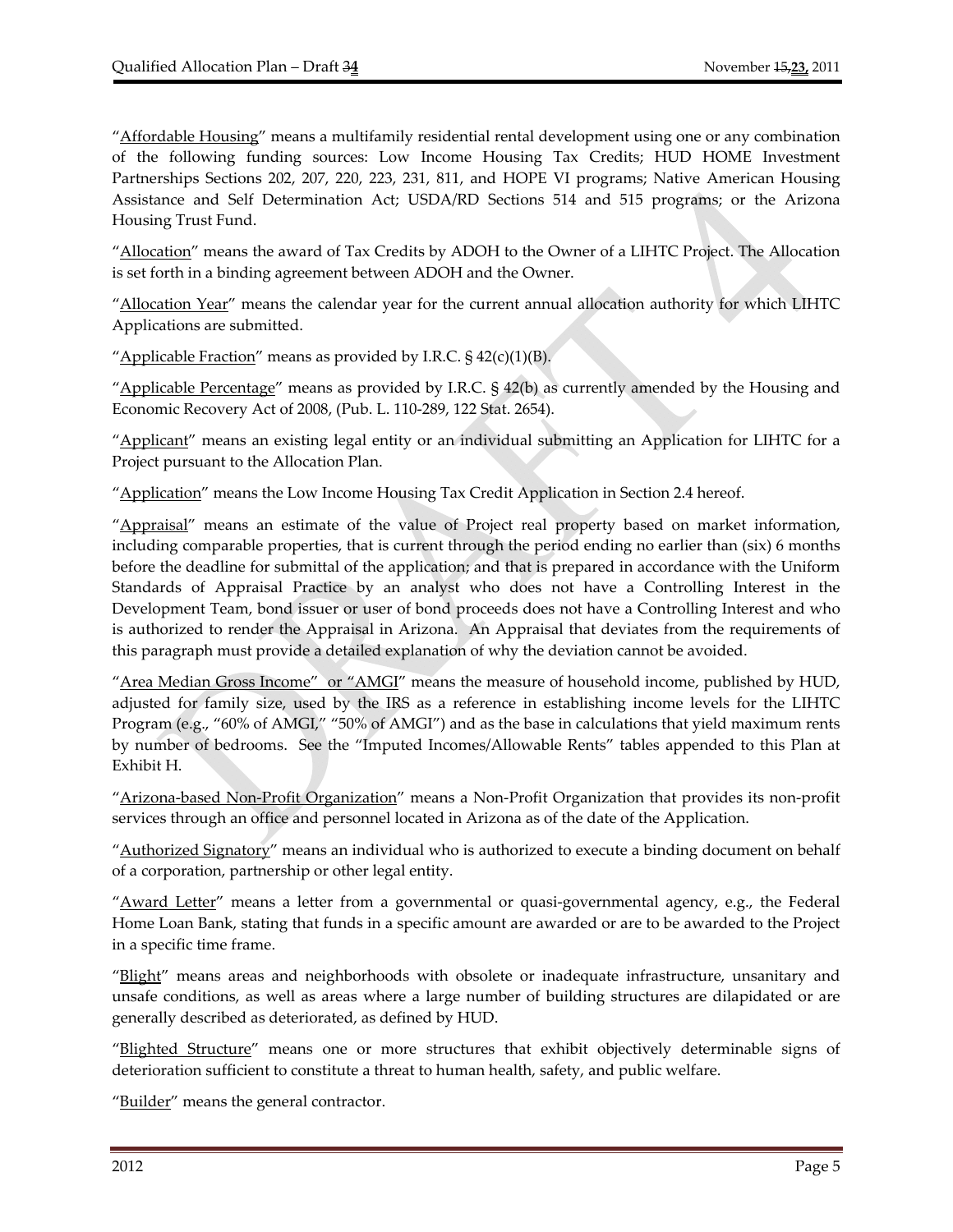"Capital Needs Assessment  $(CNA)$ " means the assessment as set forth in Section 2.9(AA)(1).

"Carryover Allocation" means an Allocation made to the project if the project will not be Placed in Service by close of the calendar year of the Allocation.

"Carryover Allocation Late Fee" means an additional fee of \$250.00 per day if the information required under Section 2.10 of this Plan is submitted after the date specified in the Notice of Reservation.

"CDBG" means Community Development Block Grant program.

"Census Designated Place (CDP)" means a statistical entity, defined for each decennial census according to Census Bureau guidelines, comprised of a densely settled concentration of population that is not within an incorporated place, but is locally identified by a name. CDPs are delineated cooperatively by state and local officials and the Census Bureau, following Census Bureau guidelines. Beginning with Census 2000 there are no size limits.

"Co‐Developer" means the person identified in Form 3 and Tab 8/Form 8 as the Co‐Developer who is also one of two or more Developers of the same Project and which will actively participate in the development of the Project, and will receive at least 10% of the Developer fee.

"Code" and "I.R.C." mean the Internal Revenue Code.

"Commitment Letter" means a written commitment from a lender or other provider of funds, representing a commitment to provide financing and stating the amount, interest rate, fees, term of the loan, debt service coverage, security, and repayment terms, subject only to reasonable, commerciallyacceptable contingencies.

"Common Area Facilities" means on‐site laundry facilities, site office, maintenance and storage areas, community rooms, and community service facilities as described in Exhibit D.

"Community Facility" means community room, clubhouse, recreation center or similar area for use by residents. Lobbies and laundry facilities must not be considered within the scope of this definition.

"Community Revitalization Area" means an area in which the proposed Project's rehabilitation will support community preservation. The proposed Project must be in an area that has been identified by the Local Government as an area in which there is a need for improvement in housing and business locations to benefit the community and preserve the neighborhood. **an area designated by HUD as a Federal Empowerment Zone, Federal Enterprise Community or Neighborhood Revitalization Strategy Area (NRSA)**

"Community Services Facility" means a facility building as described in I.R.C.  $\S$  42(d)(4)(C)(iii).

"Compliance Manual" means the LIHTC Program Compliance Manual developed by ADOH.

"Compliance Monitoring Fees" means those certain fees described in Section 6.7.

"Compliance Training" means instructional programs taught by authorized providers on operating and managing Projects in conformance with the requirements of I.R.C. § 42, Reg. 1.42‐5, the QAP and the LURA. Approved Compliance Training providers are: ADOH, Compliance Solutions, THEOPRO and Spectrum.

"Compliance Period" means the compliance period for a building that begins with the first year of the building's Tax Credit period, the first taxable year in which the Owner claims Tax Credits for the Project of which the building is a part, and lasts for fifteen consecutive taxable years.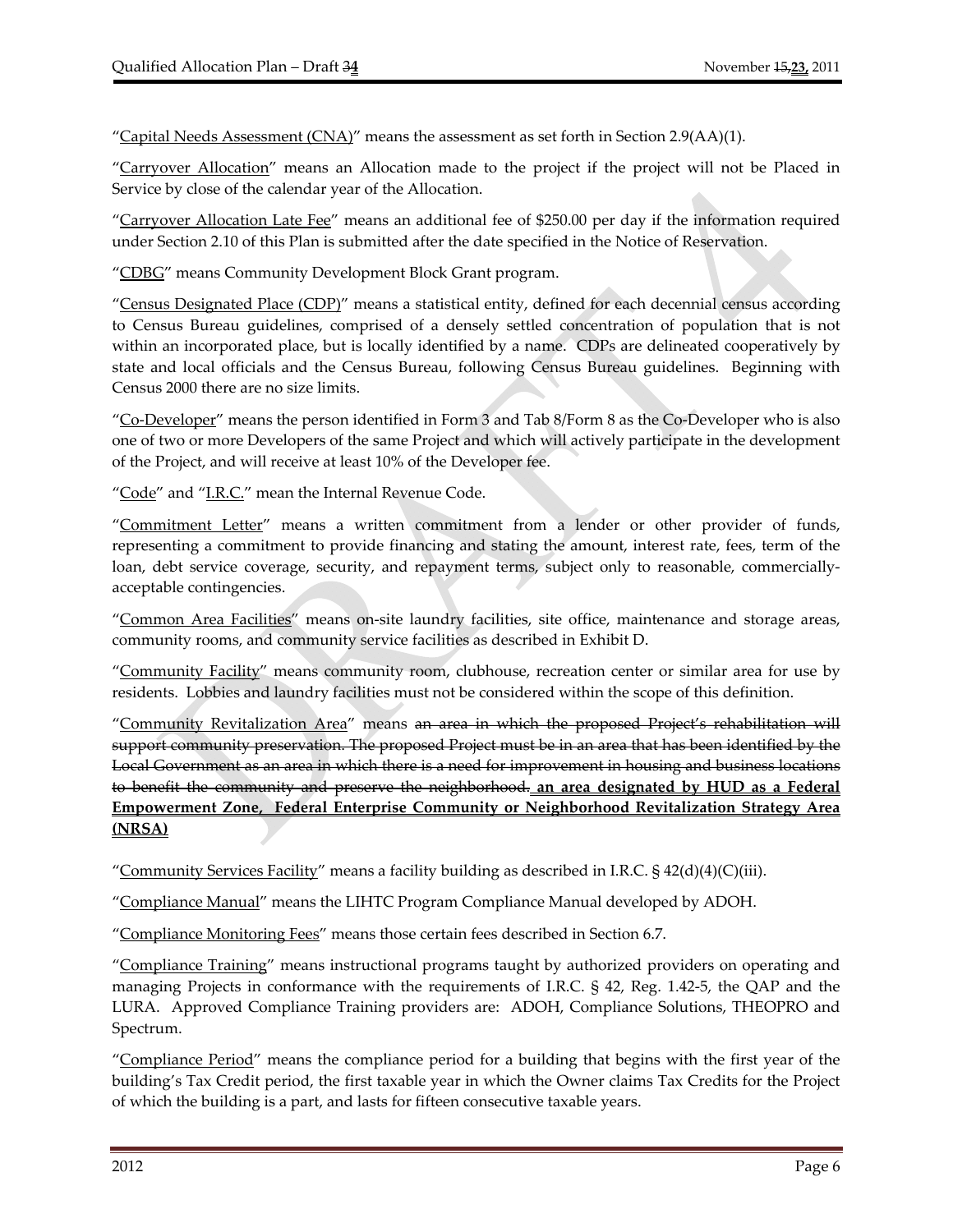"Consultant" means an advisor to the Development Team or to any member of the Development Team.

"Controlling Interest" means the possession, directly or indirectly, of the power to direct or cause the direction of the management and policies of a Person, whether through the means of ownership, position, contract or otherwise. The holder of a more than 50% ownership in a legal entity is automatically determined to have a Controlling Interest in that legal entity.

"Controlling Person" is a Person who has Controlling Interest in another Person.

"Council of Governments" or "COG" means one of the four rural councils of governments in Arizona serving regional planning districts. The four rural councils and the districts they serve are: Northern Arizona Council of Governments (**"NACOG"**), serving the Region 3 counties of Apache, Coconino, Navajo and Yavapai Counties; Western Arizona Council of Governments (**"WACOG"**), serving the Region 4 counties of La Paz, Mohave and Yuma; Central Arizona Association of Governments (**"CAAG"**), serving the Region 5 counties of Gila and Pinal; and South Eastern Arizona Governments Organization (**"SEAGO"**), serving the Region 6 counties of Cochise, Graham, Greenlee and Santa Cruz.

"DDA" means a difficult development area designated by HUD as an area that has high construction, land and utility costs, relative to the AMGI.

"Deadline Date" means on or before 4:00 p.m. Mountain Standard Time of the day designated by ADOH as the last day to submit an Application for a competitive Allocation round or of the day stated in the Reservation Letter for the Carryover Allocation Agreement.

"Deferred Developer Fee" means a certain sum of money owed to the Developer and evidenced by a promissory note, partnership agreement, or other written agreement acceptable to ADOH, such fee to be repaid from the Project's cash flow after payment of operating expenses of the Project and after payment of debt service for all superior liens.

"Determination of Qualification" means a letter issued by ADOH in accordance with I.R.C.  $\S$  42(m), that indicates that the Project, which has utilized tax‐exempt financing, qualifies for an amount of Tax Credits and is in compliance at the time of the letter with all rules established by this Plan.

"Determination of Qualification Fee" means the fee payable after ADOH determination that an Application represents a feasible and viable Project with a likelihood of completion and it is payable prior to the issuance of a Determination of Qualification or Reservation pursuant to I.R.C. § 42(m).

"Developer" means the person identified in Form 3 and Tab 8/Form 8 as the developer for the Project, who must be listed in any agreement regarding the development fee as the person receiving a majority of the Developer Fee, is responsible for preparing the Project for residential use as a LIHTC Project and is responsible for ensuring that a material portion of all phases of the development process are accomplished.

"Developer Fee" means the amount identified in the Form 3 and partnership agreement for the Project as the fee being paid to the Developer.

"Development Team" means the entities and professionals assembled to develop and manage the Project, typically including the Applicant, Owner, Developer(s), Co‐Developer(s) and general partner, or any other related entities in which the Developer has an identity of interest.

"DSCR" means debt service coverage ratio.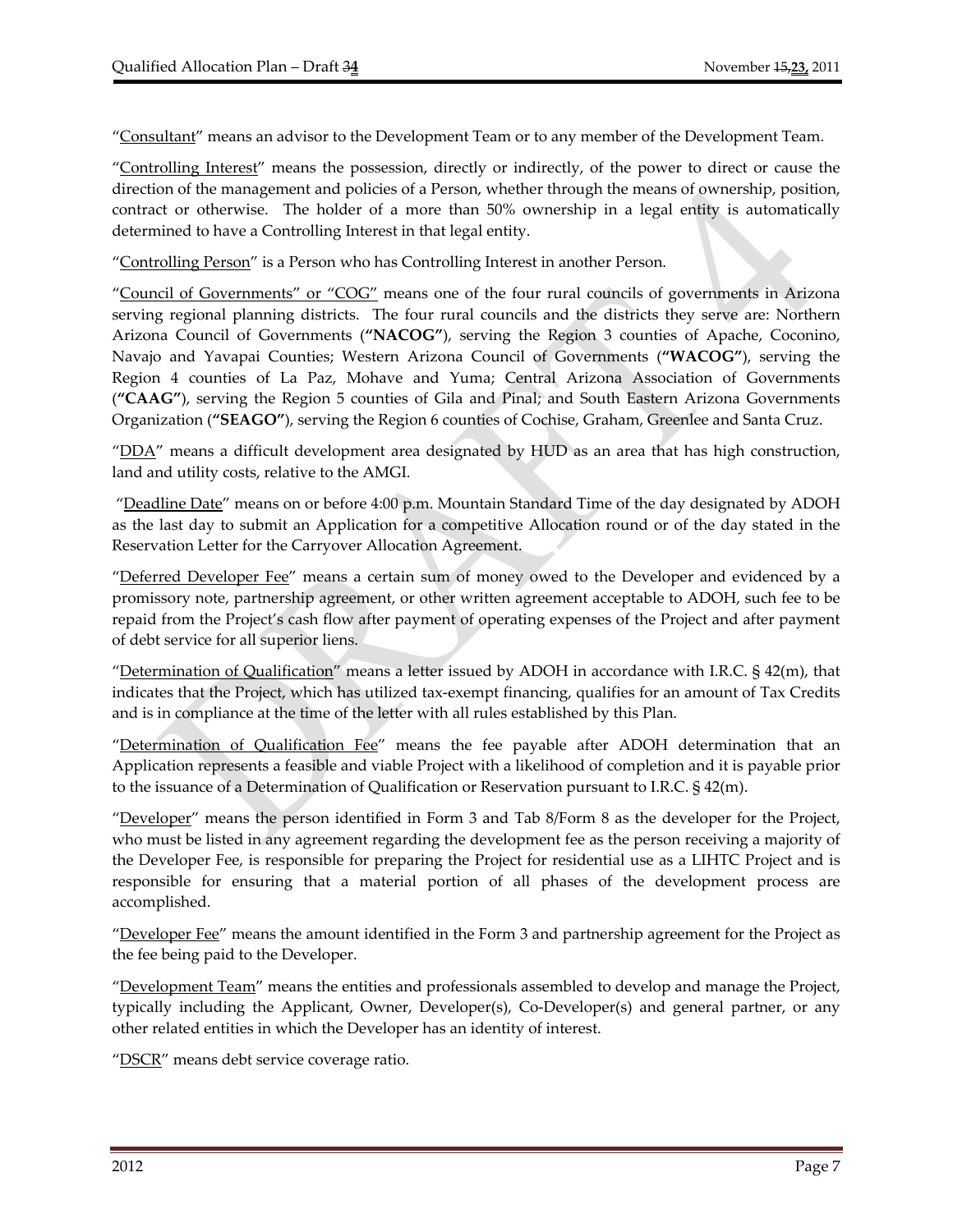"Elderly Person" means a household composed of one or more persons at least one of whom is 62 years of age or more at the time of initial occupancy.

#### **"Eligible Basis" means the depreciable basis of residential rental housing eligible for Tax Credits.**

"Eligible Basis Analysis" means the analysis described in Section 7.2A.

"Equity Investor" means a limited partner or investor member who contributes capital to a limited partnership or to a limited liability company that will own and operate the low‐income housing Project. Equity Investors will provide the capital requirements of the limited partnership or limited liability company either in the form of a single contribution at the time of entry or a staged level of contributions.

"Extended Use Period" means the term of the LURA and must be a minimum of fifteen years after the termination of the Compliance Period, which has a term of fifteen years.

"Federal Subsidy or Federally Subsidized" for the purposes of tax credits, Federal Subsidies include a federal, state or local grant that is funded by a federal source. Examples of federal grants include HOME Investment Partnership Act (HOME funds), Community Development Block Grants or Urban Development Action Grants. Section 8 federal rental assistance does not constitute federal grants for purposes of I.R.C. § 42(d)(5). Below market federal loans do not constitute a Federal Subsidy under HERA. Use of these financing sources may require reductions in eligible basis or reductions in a Project's maximum Applicable Credit Percentage (see I.R.C. § 42(d)(5)(A) and 42(i)).

"Final Allocation Fee" means the fee payable upon the issuance of IRS Form 8609 equal to 2% of the Allocation or any additional outstanding fees owed to ADOH.

"Financial Statements" means a complete and accurate balance sheet, income statement, cash‐flow statement, and accompanying notes prepared according to generally accepted accounting principles.

"Financial Beneficiary" means a Person who is to receive a financial benefit of: a) 3% or more of total estimated Project cost if the total estimated Project cost is \$5 million or less; and b) 3% of the first \$5 million and 1% of any costs over \$5 million if total estimated project cost is greater than \$5 million. This definition does not include the Owner of the Tax Credit Project unless the Owner is also the Developer or the Builder and meets the above financial requirements.

"Foreclosed Property" means a property which "has been foreclosed upon" at the point that, under state or local law, the mortgage or tax foreclosure is complete. Foreclosure is deemed complete after the title of the property has been transferred from the former property owner under some type of foreclosure proceeding or transferred in lieu of foreclosure after foreclosure proceedings have been initiated, in accordance with state or local law.

"Forward Allocation" is as defined in Section 2.2D.

"Funding Gap" means the amount by which projected development costs exceed projected available funds.

"Gap Analysis" means the second analysis for calculating credits to determine that the project has not been overfunded with tax credits. See Section 7.1(B) for calculation.

"**GAP Financing**" means State Housing Funds up to \$750,000 per project to be used to reduce the gap between ADOH approved total development costs and permanent sources of funds.

"Historic Preservation Project" means a project with (i) a structure individually listed in the National Register of Historic Places, or; (ii) a structure certified by the National Parks Service as contributing to a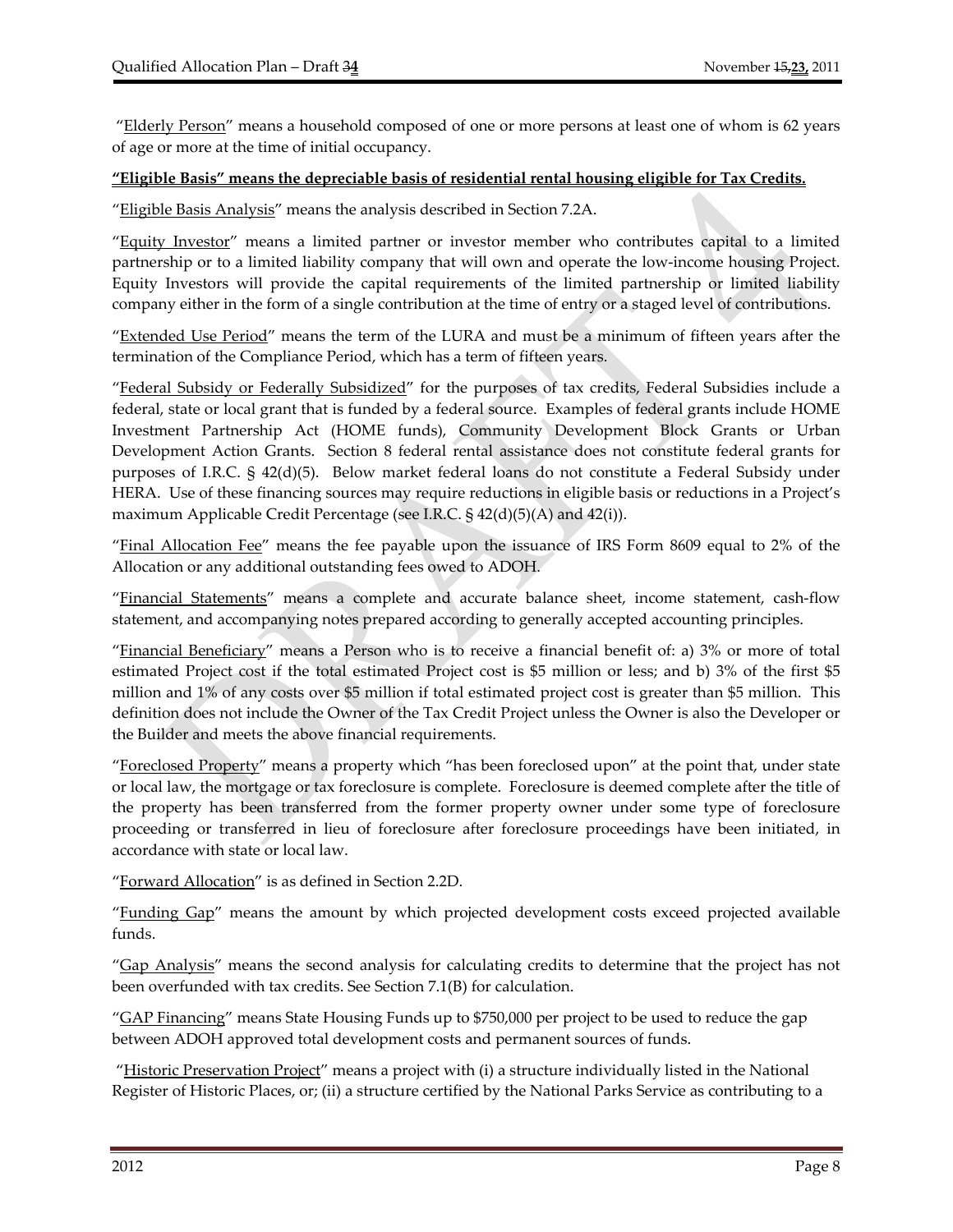Register District, or (iii) that is located within an area that has been zoned as a historic area. A Register District is a designated area listed in the National Register, or listed under state statute or local ordinance as substantially meeting the requirements for listing of districts in the National Register.

"Home Energy Rating System" or "HERS" means a rating system for a home energy analysis of home design and construction plans established by the Residential Energy Services Network, a nonprofit membership corporation whose standards are officially recognized by the US Government and mortgage industry.

"Horizontal Improvements" means permits have been issued and construction has commenced on grading of the land, installation of utilities including, but not limited to, water, sewer, and power, and the installation of paving, curbs and gutters, which are substantially complete.

"Housing First" model or project means a particular housing approach that moves the homeless individual or household immediately from the streets or homeless shelters to their own apartments, instead of using intermediate levels of housing such as transitional housing programs, and then providing supportive services in a manner that emphases a non‐coercive approach.

"HUD" means the United States Department of Housing and Urban Development.

"IREM" stands for The Institute of Real Estate Management which is an international community of real estate managers across all property types dedicated to ethical business practices and maximizing the value of investment real estate.

"IRS" means the Internal Revenue Service.

"LIHTC" or "Tax Credit" means the Low-Income Housing Tax Credit program under I.R.C. § 42.

"LEED for Homes" means the consensus‐developed, third party‐verified, voluntary rating system developed by the US Green Building Council which promotes the design and construction of highperformance green homes.

"LEED for Homes Gold Certification" means a certification that the LEED-certified home is designed and constructed in accordance with the rigorous guidelines of the LEED for Homes green building certification program and has met the standards labeled as "gold" by the US Green Building Council in the LEED for Homes rating system.

"Letter of Interest or Intent" means the documentation addressed to the Applicant/Developer of an interest or intent to provide funding, setting forth the writer's intention to negotiate the financing and stating the amount, interest rate, security, repayment terms and including the minimum debt service coverage ratio and loan‐to‐value ratio used by the lender to size the financing, as applicable. If the sole Developer of the Project is a Non‐Profit Organization, the Letter of Interest or Intent from the investment syndicator must state that the Non-Profit Organization holds the right to first refusal to acquire the Project following the fifteen-year Compliance Period. Such letters or documents may be subject to reasonable, commercially acceptable contingencies, as determined by ADOH in its sole discretion.

"Local Government" means the governing body of the city, town, county or Tribal government having jurisdiction over the real property upon which the Project will be located.

"Low‐Income Unit**"** means any Unit in a Project if the Unit is rent restricted (as defined in I.R.C. §  $42(g)(2)$ ) and the individuals occupying such Unit meet the income limitation applicable under I.R.C. §  $42(g)(2)$  for the Project.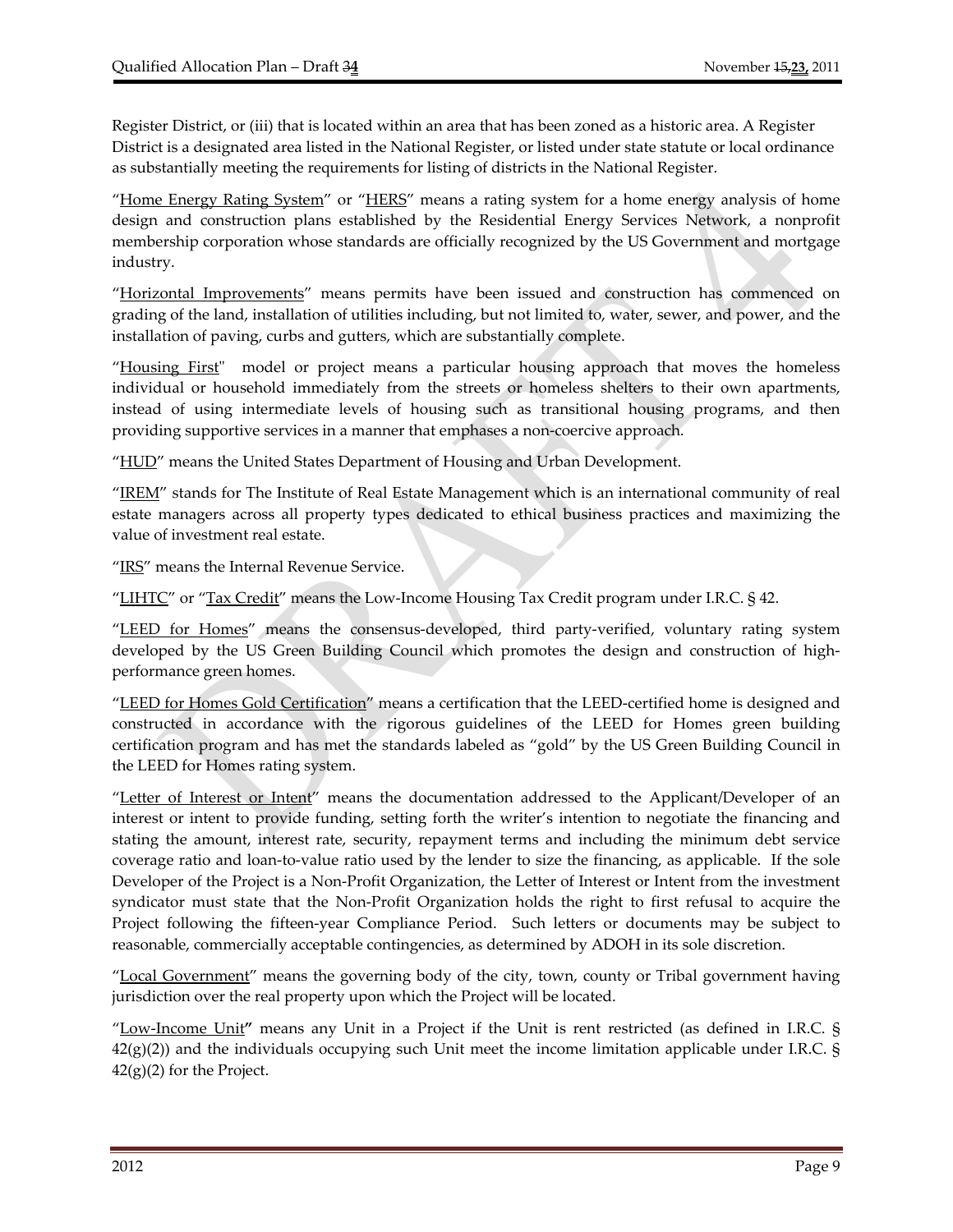"LURA" means the "Extended Low-Income Housing Commitment" required by IRC  $\S$  42(H)(6) which must be in the form of a Declaration of Affirmative Land Use and Restrictive Covenants Agreement (commonly referred as the "LURA") that is recorded and runs with the land on which the Project is developed, restricting the use of land by the Owner and its successors and assigns to the terms and conditions of the Project, as approved by ADOH.

"Major Life Activities" for the purpose of the American Disabilities Act means "functions such as caring for oneself, performing manual tasks, walking, seeing, hearing, speaking, breathing, learning, and working." See 45 CFR Section 84.3(j)(2)(ii).

"Market Demand Study" means a third party report that outlines the overall market demand for a Project within a defined market area and identifies, with significant detail, the current supply of similar units, demographics, and economics contained within the market area.

"Material Changes" are as described in Section 4.5.

"Max" or "Maximum Points" means the highest amount of points that may be awarded by the ADOH in each scoring category.

"Native American Housing Assistance and Self Determination Act" means the Native American Housing Assistance and Self Determination Act of 1996, P.L. 104‐330 (25 U.S.C. 4101 ‐ 4212), as amended. The Native American Housing Assistance and Self‐Determination Act of 1996 was passed to simplify and reorganize the system of providing housing assistance to Native American communities to help improve the unsatisfactory conditions of infrastructure in Indian Country. The legislation proposed to accomplish this reform by reducing the regulatory strictures that burdened Tribes attempting to use their housing grants, and created a new program division of the Department of Housing and Urban Development that combined several previously used programs into one block operation committed to the task of Tribal housing.

"National Apartment Association" is a membership association based out of Virginia that is an advocate for quality rental housing in the multifamily housing industry.

"Non-Profit Organization" means an existing entity formed and maintained as an I.R.C.  $\S 501(c)(3)$  or (4) organization and is exempt from the tax under I.R.C. § 501(a).

"Non‐Profit Project" means Projects in which a qualified Non‐Profit Organization owns an interest of at least fifty one percent (51%)of the general partner interest in the Project, and materially participates within the meaning of I.R.C § 469(h) in the development and operation of the Project throughout the Compliance Period and the Extended Use Period.

"Non-Profit Set-Aside" means the tax credits allocated by the State to meet the requirement under I.R.C. § 42(h)(5) to allocate at least 10% of the State housing credit ceiling for any calendar year to projects involving a qualified Non‐Profit Organization (as such organization is defined under I.R.C. § 42(h)(5)(C)) which owns an interest of at least fifty one percent (51%) of the general partner interest in the Project, and materially participates (within the meaning of I.R.C. § 469(h)) in the development and operation of the Project throughout the Compliance Period and the Extended Use Period. I.R.C. § 42(h)(5)(C) defines a qualified Non‐Profit Organization as any organization if such organization is described in paragraph (3) or (4) of I.R.C. § 501(c) and is exempt from the tax under I.R.C. § 501(a), such organization is determined by the State housing credit agency not to be affiliated with or controlled by a for‐profit organization and one of the exempt purposes is the fostering of low-income housing. I.R.C. § 469(h) defines material participation as involvement in the operations of an activity on a basis that is regular, continuous and substantial.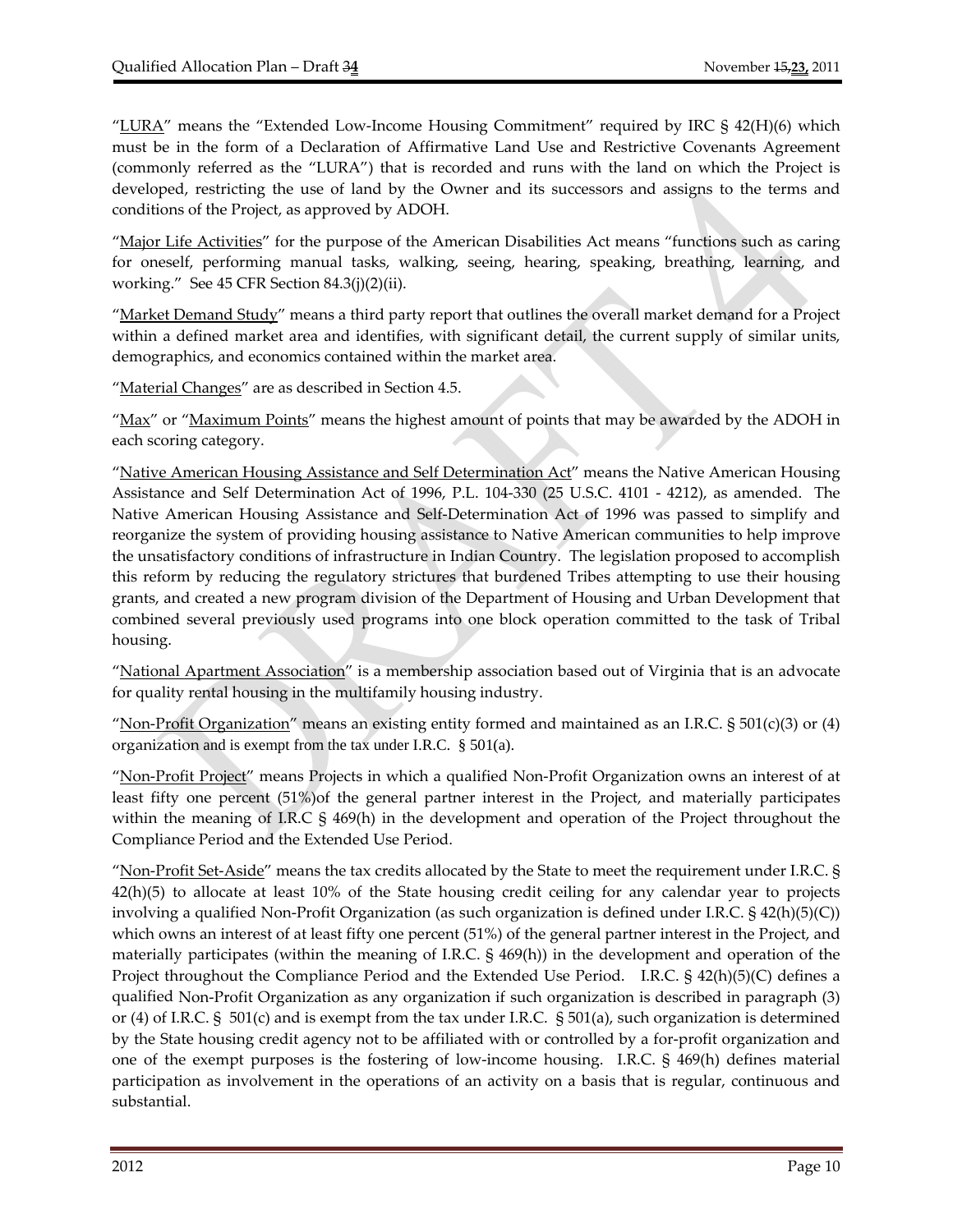"Obsolescence" means a loss in value due to factors outside the property lines of the subject property that adversely affect the usability and value of the subject property or its actual or potential income.

"On-site" means directly located on the property of the Project.

"Operating Expenses" means the fixed and variable expenses of operating the Project, including, but not limited to, taxes, insurance, utilities, management, and replacement reserves, but excluding debt service.

"Owner" means the legal entity that ultimately owns the Project and to which tax credits will be allocated.

"Permanent Financing" means the difference between total development costs and tax credit equity contributions.

"Person" means an individual, partnership, corporation, trust or other entity.

"Phase I Environmental Report" means a report prepared for a real estate holding which identifies potential or existing environmental contamination liabilities.

"Placed in Service" means: 1) for a new or existing building used as residential rental property, the date on which the building is ready and available for its specifically assigned function, i.e., the date on which the first Unit in the building is certified as being suitable for occupancy in accordance with state or local law; and 2) with respect to rehabilitation expenditures that are treated as a separate new building, those buildings are placed in service at the close of any 24-month period over which the expenditures are aggregated.

"Project" means any project for residential rental property if the Project meets the requirement of subparagraph A or B, whichever is elected by the taxpayer:

- A. 20‐50 Test: The project meets the requirements of this subparagraph if 20% or more of the residential units in such project are both rent‐restricted and occupied by individuals whose income is 50% or less of area median gross income.
- B. 40‐60 Test: The project meets the requirements of this subparagraph if 40% or more of the residential units in such project are both rent‐restricted and occupied by individuals whose income is 60% or less of area median gross income.

Any election under this paragraph, once made, is irrevocable. For purposes of this paragraph, any property must not be treated as failing to be residential rental property merely because part of the building in which such property is located is used for purposes other than residential purposes. Scattered Sites may be considered to be one project if the Scattered Sites meet the above definition and the requirements in the "Scattered Sites" definition in this Section.

"Property Manager" or "Property Management Company" means the entity responsible for marketing, maintenance, and tenant relations for a building financed with tax credits under this Plan.

" $QCT$ " is a LIHTC qualified census tract area determined by HUD wherein the average median income of the households in the area is less than 60% of the county median income, or where the poverty rate is greater than 25%.

"Qualified Contract" is as defined in I.R.C.  $\S$  42(h)(6)(F) which states: the term "qualified contract" means a bona fide contract to acquire (within a reasonable period after the contract is entered into) the non low‐ income portion of the building for fair market value and the low‐income portion of the building for an amount not less than the applicable fraction (specified in the extended low-income housing commitment)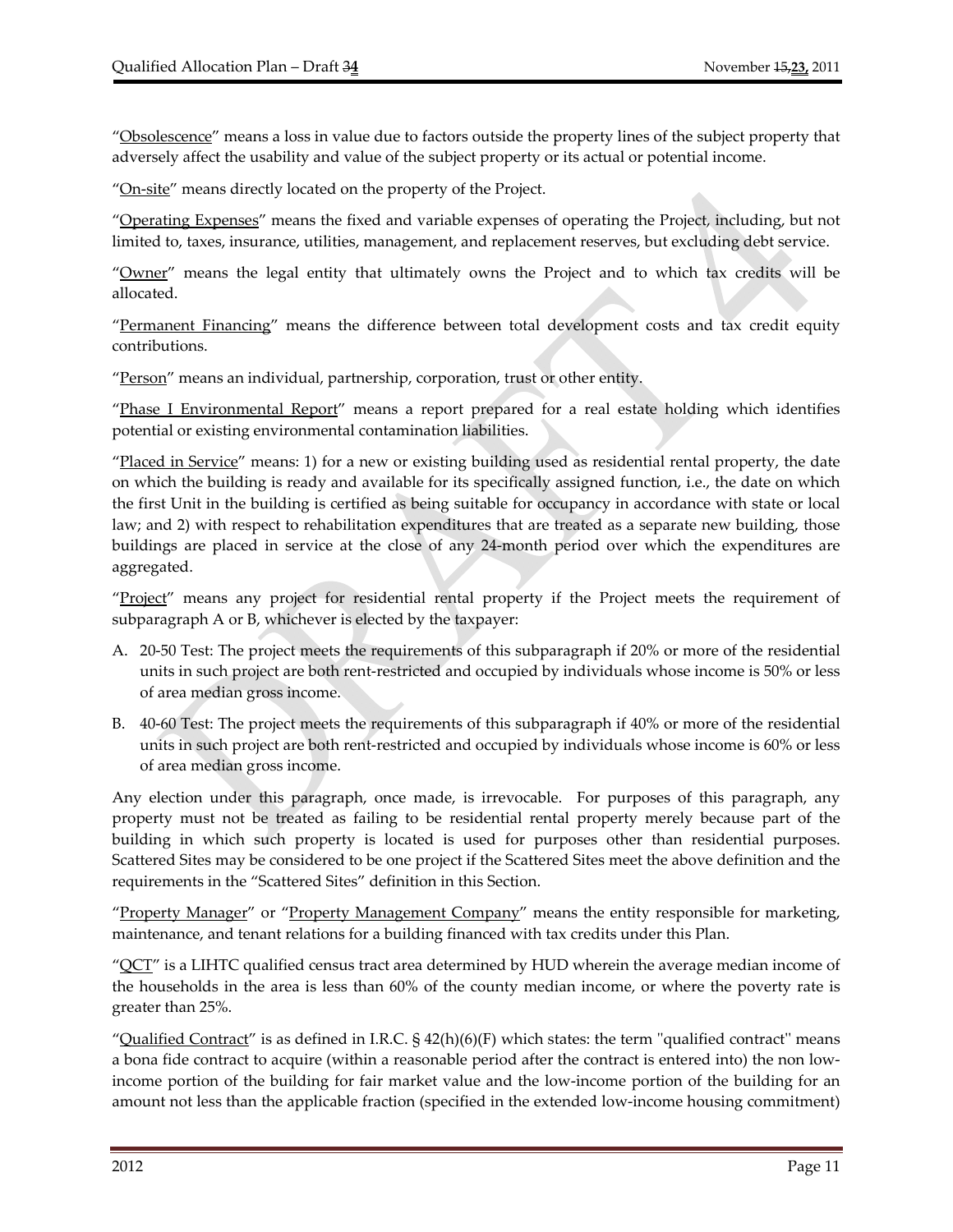of (i) the sum of (I) the outstanding indebtedness secured by, or with respect to, the building, (II) the adjusted investor equity in the building, plus (III) other capital contributions not reflected in the amounts described in subclause (I) or (II), reduced by (ii) cash distributions from (or available for distribution from) the project. If no qualified buyer is produced within the 365-day period, the owner may be released from all use restrictions and obligations. However, if the owner refuses to sell the property, it must abide by the extended use restrictions enacted by the Revenue Reconciliation Act. This option is only available to owners who did not waive their right to seek a qualified contract or agree to a longer use agreement when signing their restricted use agreement with the state housing finance authority.

"Reg" means Internal Revenue Treasury Regulations.

"Rehabilitation" or "Rehab" or "Rehabilitated" means to restore to good condition, operation or capacity.

"Reservation" means a written statement issued by ADOH to the Applicant after the application round indicating that ADOH has reserved for the Project a specific amount of tax credits.

"Reservation Fee"‐ the Reservation Fee is calculated as 10% of the annual credit allocation. (8% of the 10% reservation fee is due and payable at Reservation with the remaining 2% of the 10% reservation fee due and payable at final allocation.)

"Residential Rental Unit" means an area legally licensed or permitted for use as a living space containing a sleeping area, bathing and sanitation facilities, and cooking facilities equipped with a cooking range, refrigerator, and sink, all of which are separate and distinct from other Residential Rental Units. Reg. §§ 1.103‐8(a) 8(i).

"Reservation List" shall mean as defined in Section 2.2(B).

"Rural Development" means economic and community development actions or initiatives taken to improve the economy and quality of life of communities and individuals in non‐urban areas.

"Rural Project" means a Project located outside of Maricopa and Pima Counties.

"Satisfactory Progress" means that the Applicant, including any person with an ownership interest in the Applicant or Development Team member, has presented evidence, satisfactory to ADOH, that each Project for which the Applicant has received a Determination of Qualification, Reservation, or Allocation in Arizona or any other state, has been Placed in Service on time or otherwise is progressing without unreasonable delay through the various phases of development, i.e., financing, permitting, construction, certificate of occupancy, and rehabilitation.

"Scattered Sites" means a Project which is comprised of separate buildings that are considered a single Project if the buildings meet the following criteria:

- A. Consist of no more than six (6) non-contiguous parcels within a 15-mile radius of each other;
- B. All buildings in the Project must be under the ownership of one entity;
- C. All units in the scattered site application must be managed by one entity;
- D. All buildings in the Project must be developed under one common plan of financing and considered as a single Project by all funding sources;
- E. The scattered sites must be appraised as a single proposed development; and
- F. Otherwise meets the requirements of I.R.C.  $\S 42(g)(7)$  when it is placed in service.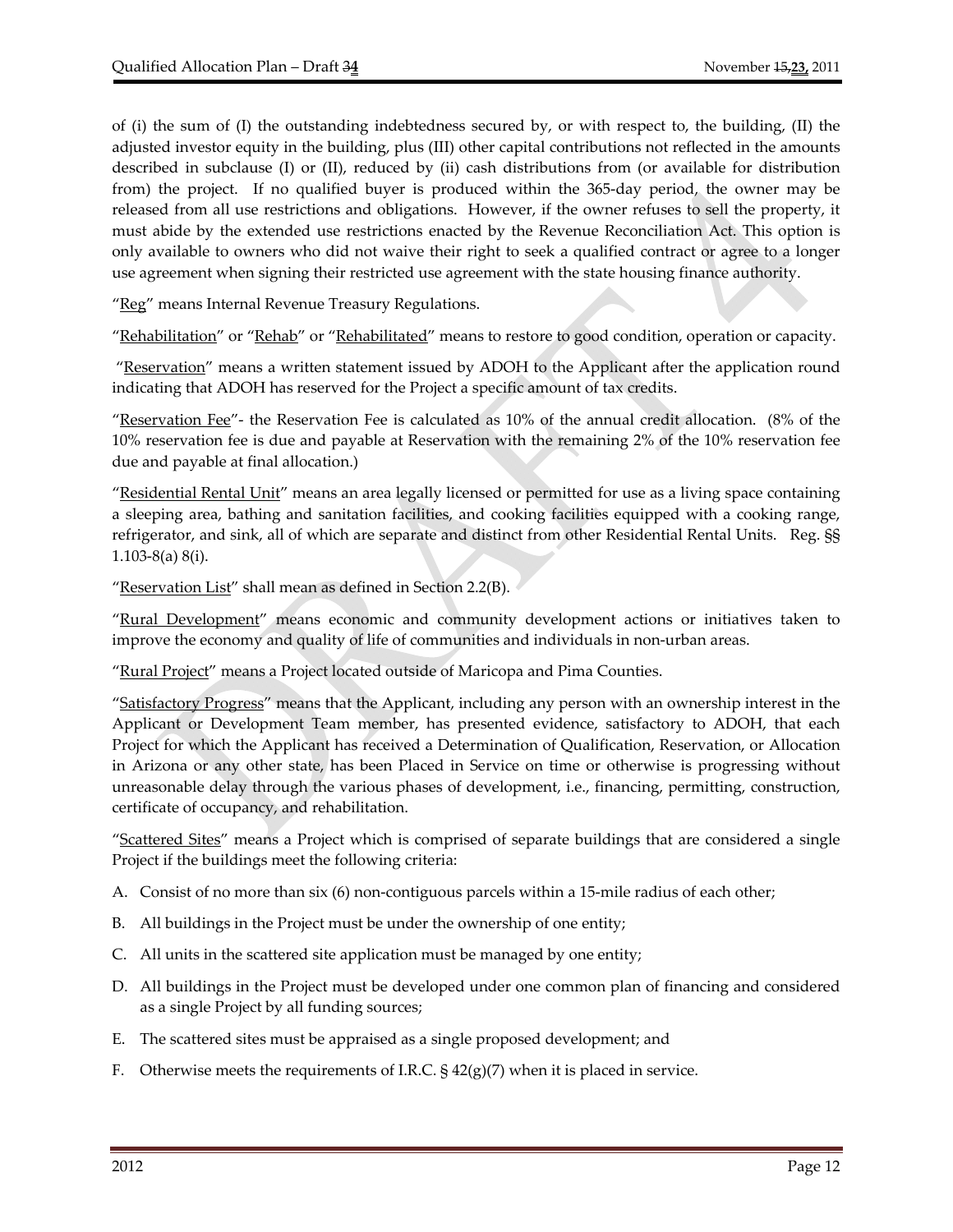"Set-Aside" means (1) a specific type of housing development category that the ADOH has identified as a priority for allocating tax credits or (2) an identified number of housing units that the Owner will agree to be held for use by tenants with a certain level of income or by tenants in a particular group.

"Site Control" means Applicant's evidence of ownership or control over the land required for the project in the form of: a) a binding commitment to transfer land to the Owner,; b) a recorded deed with the Owner as grantee, c) a long term lease with the Owner as the lessee or d) a lease option between Owner and owner of the land as such owner is recorded in the jurisdiction of the property provided the lease option is not terminable at the property owner's discretion until 180 days after the Deadline Date for submittal of the Application.

"Special Needs Populations" means the homeless, the seriously mentally ill, the physically disabled, individuals infected with the human immune‐deficiency virus or other populations with specialized housing needs. Other populations with specialized housing needs will include:

- A. Homeless Individual(s): a person(s) who has lived: 1) in places not meant for human habitation such as cars, parks, sidewalks, abandoned buildings, etc.; 2) in an emergency or shelter facility; or 3) in a transitional housing facility (not permanent housing).
- B. Seriously Emotionally Disturbed: a person(s) between birth and age 18 who currently or at any time during the past year have had a diagnosable mental, behavioral, or emotional disorder that resulted in a functional impairment which substantially interferes with or limits the person's role or functioning in family, school, or community activities.
- C. Developmentally Disabled Persons: a person(s) suffering from a severe, chronic condition attributable to a physical or mental impairment manifesting itself before the age of 22 and likely to continue indefinitely. Developmentally disabled persons are to be certified by a referral agency.
- D. Victims of Domestic Violence: as certified by a referral agency.
- E. Individuals Suffering from Chronic Substance Abuse: as certified by a referral agency.

"Stalled Project" means a Project where property development activities were commenced, but have been inactive for a period of 12 months or longer, and that has never been placed in service for its intended purpose, as determined in the ADOH's discretion.

"State" means the State of Arizona.

"State Annual Credit Authority" means the total amount of tax credits allocated to the state by the IRS each year based on the population of the state and multiplied by a dollar amount per resident that is adjusted annually for inflation.

"State Housing Fund" or "SHF" means funds in a single housing program that are comprised of Federal HOME resources from HUD and state resources from the State Housing Trust Fund (HTF).

"Supportive Housing" means affordable permanent independent rental housing for persons who are homeless or have disabilities. These populations are limited, however, to the following groups: Homeless Individuals; seriously mentally ill; Seriously Emotionally Disturbed; physically disabled; Developmentally Disabled Persons; victims of AIDS/HIV; Victims of Domestic Violence; and Individuals Suffering from Chronic Substance Abuse. See definition of "Special Needs Populations" above for more complete definitions of these groups. Supportive Services are provided to residents of supportive housing on an as-needed basis for as long as they are needed, with the purpose of helping residents achieve maximum possible self‐sufficiency and maintain their permanent housing.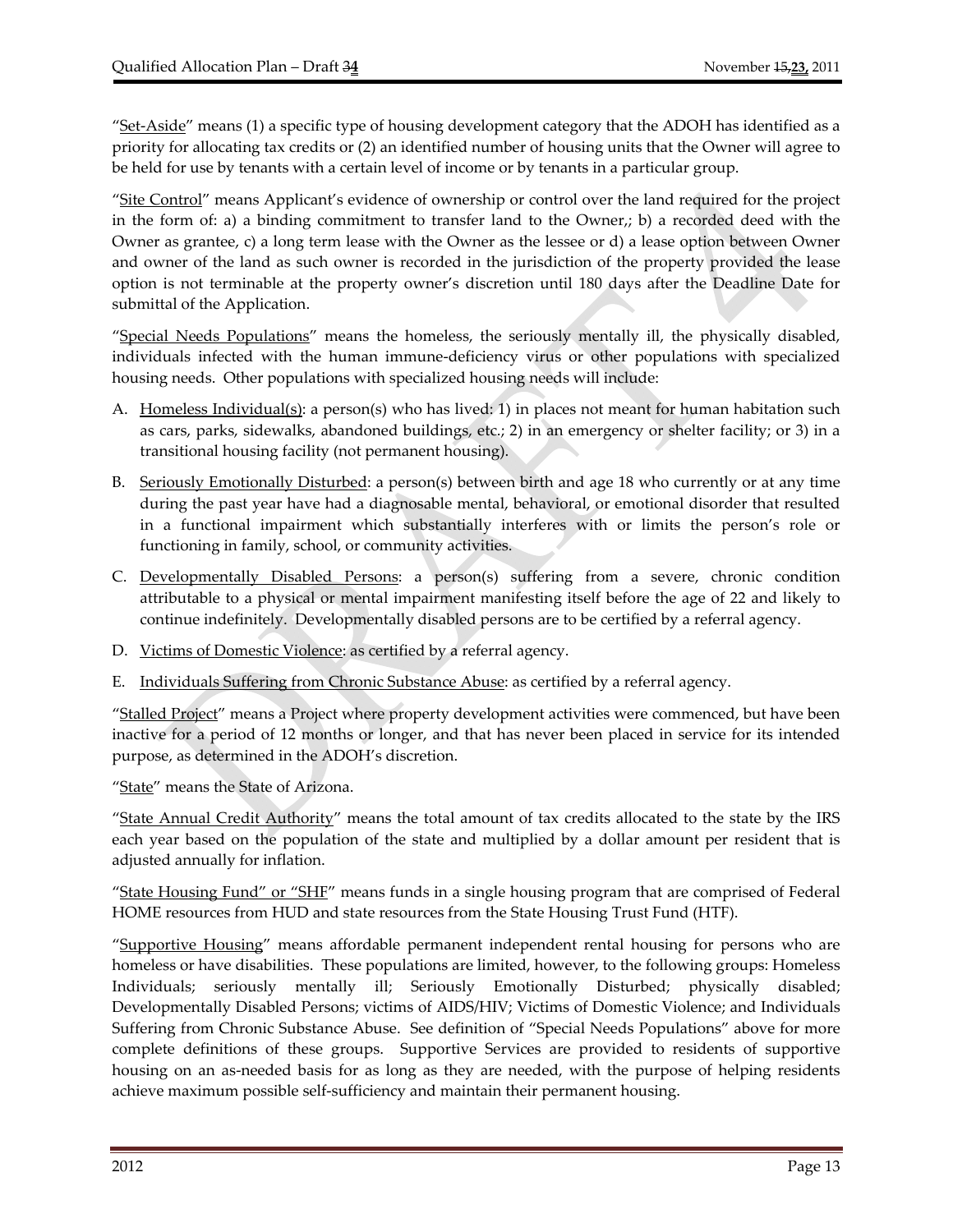"Supportive Services" means services provided by the service provider to help residents enhance their way of living and achieve self‐sufficiency. Supportive Services may be provided directly by the Owner or through coordination with existing service agencies and may be delivered through a combination of both on‐ and off‐site service delivery mechanisms, with the provision that an on‐site service coordination capacity must be maintained. For the purposes of scoring, the ADOH may determine that certain Supportive Services must be offered on‐site to obtain points in a particular Project scoring category.

"Sustainable Development" means generally, a pattern of resource use that aims to meet human needs while preserving the environment so that these human needs can be met not only in the present, but also for generations to come and means more specifically, a description of the products, approaches or methods that are used to meet these general resource aims.

"Syndication Rate" means a ratio that reflects the price to the Project for \$1.00 of tax credits awarded.

"Tribe" or "Tribal" means a federally recognized Native American Indian tribe.

"Total Direct Construction Costs" means the costs to construct the Project which matches the construction contract and line 52 on Form 3 of the development budget.

"Uniform Standards of Appraisal Practice" means the guidance as published and amended by the Appraisal Standards Board of the Appraisals Foundation for quality control standards applicable for real property, personal property, intangibles, and business valuation appraisal analysis and reports in the United States and its territories.

"Unit" means any accommodation containing separate and complete facilities for living, sleeping, eating, cooking, and sanitation (e.g., a residential dwelling consisting of one apartment, one single family home, one half of a duplex, etc.). Such accommodations may be served by centrally located equipment such as air conditioning or heating.

"USDA/RD" means United States Department of Agriculture/Rural Development.

"VASH" means Veterans Affairs Supportive Housing.

"Vertical Improvements" means permits have been issued and construction has commenced on vertical project improvements which include buildings, walls, swimming pools, etc.

"Water Conservation" means the preservation and careful management of water resources.

"Xeriscape Landscaping" means the landscaping designed specifically for areas that are susceptible to drought or for properties where Water Conservation is practiced.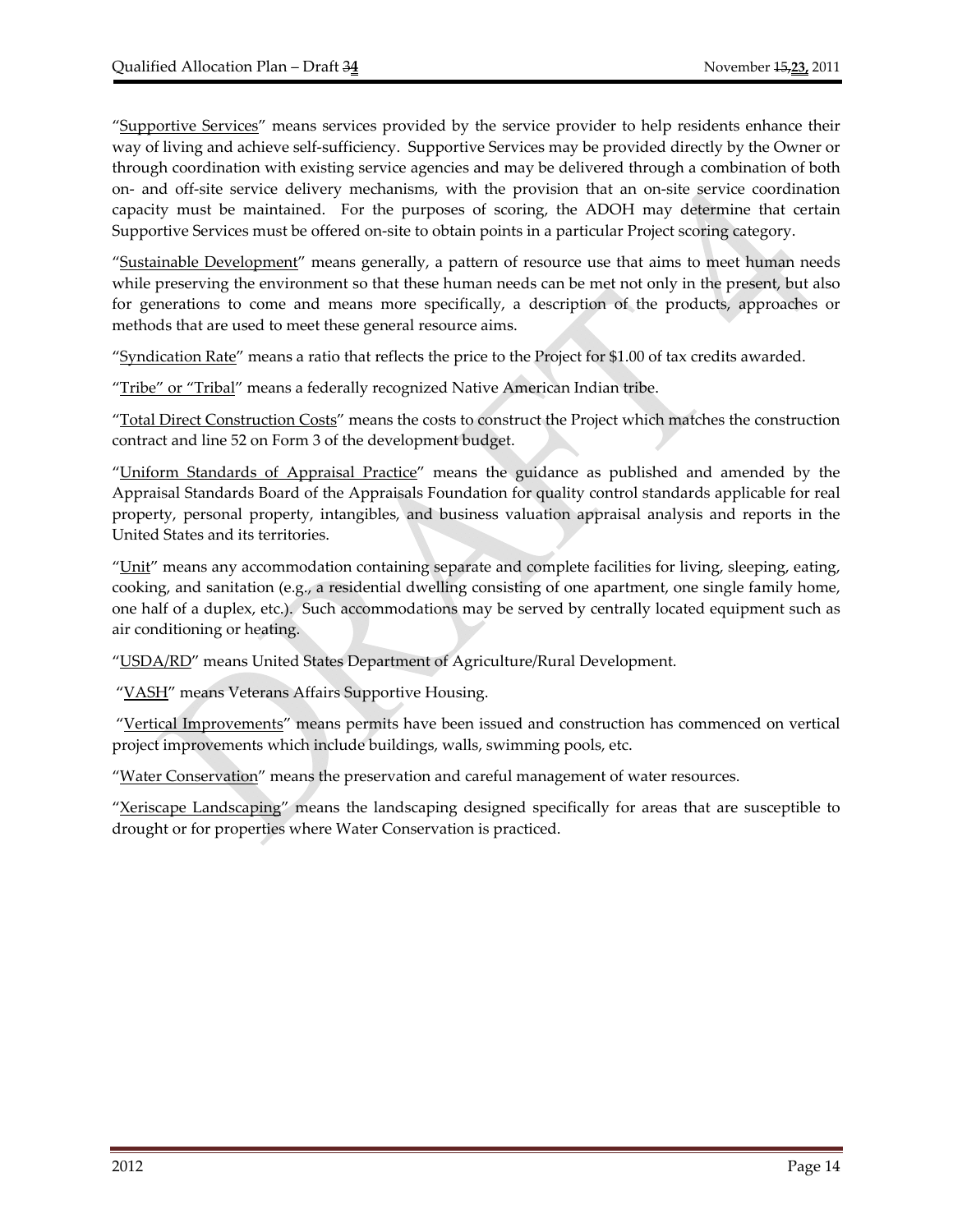# **1. INTRODUCTION**

#### **1.1 Background**

- A. The federal Low‐Income Housing Tax Credit ("LIHTC" or "Tax Credit") program was established by the Tax Reform Act of 1986, and codified in Section 42 of the Internal Revenue Code of 1986, as amended ("I.R.C. § 42"), to encourage construction and rehabilitation of low-income rental housing. The Arizona Department of Housing ("ADOH") is the housing credit agency responsible for allocating Tax Credits to Owners of qualifying residential rental Projects. The Revenue Reconciliation Act of 1989 amended I.R.C. § 42 by adding § 42(m), which requires allocating agencies to allocate Low‐Income Housing Tax Credits pursuant to a Qualified Allocation Plan ("QAP", "Plan", or "Allocation Plan"). I.R.C. § 42(m) describes the purposes and requirements for this Plan.
- B. There are two methods for obtaining a Tax Credit Allocation pursuant to this Plan: 1) through a competitive application process, and 2) tax‐exempt bond financing.

#### C. **Changes to the Plan**.

- 1. Annual Plans. **DISCLAIMER**: ADOH may submit a new proposed plan with substantial changes for public review and comment. ADOH may add, delete, or substantially change eligibility requirements, Set‐Asides, scoring, threshold and underwriting requirements for a new plan.
- 2. Changes to Approved Plans. ADOH may in its discretion make changes to this Plan. In accordance with I.R.C. §  $42(m)(1)(A)(iv)$ , written explanation will be made available to the general public for any allocation of a housing credit dollar amount which is not made in accordance with established priorities and selection criteria of the ADOH. Although ADOH will make every effort to avoid substantial changes to the Plan after a competitive round has been announced, such changes may be necessary from time to time to respond to changing market conditions, address critical needs, and maximize the Allocation of Tax Credits. Should changes to this Plan or other tax credit programs occur, ADOH must post a public notice on the ADOH website and email a notification of the same to all applicants. Changes to this Plan due to changes in the applicable federal law must be announced by ADOH through a public notice.
- 3. Modifications to Plan. ADOH may modify this Plan, including its compliance and monitoring provisions, from time to time, or for any other reasons as determined by ADOH: 1) to reflect any changes, additions, deletions, interpretations, or other matters necessary to comply with I.R.C. § 42 or regulations promulgated there‐under; 2) to respond to changes in the market for affordable housing; 3) to insert such provisions clarifying matters or questions arising under this Plan as are necessary or desirable and that are contrary or are inconsistent with this Plan or I.R.C. § 42; or 4) to cure any ambiguity, supply any omission or correct any defect or inconsistent provision with this Plan or I.R.C. § 42.

# **1.2 General and Specific Goals**

A. **General Goals**. The selection criteria set forth in this Allocation Plan include, in part, consideration of: (1) Development location; (2) housing needs characteristics; (3) Development characteristics, including whether Project uses existing housing as part of a community revitalization plan; (4) sponsor characteristics; (5) tenant population with special housing needs; (6) the existence of a public housing waiting list; (7) tenant populations of individuals with children; (8) Projects intended for eventual tenant ownership; and (9) permanent supportive housing. For projects that are not financed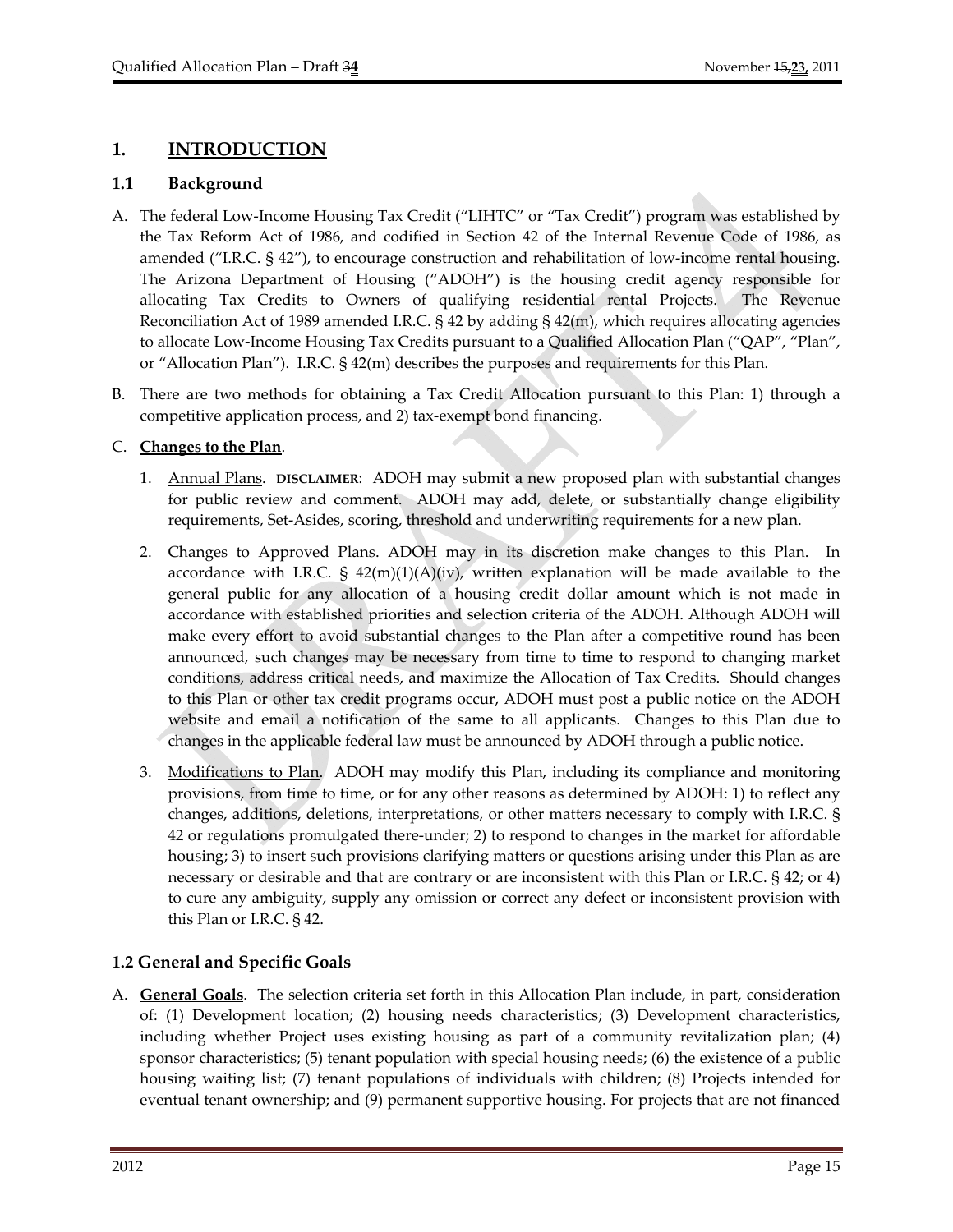through tax‐exempt bonds, the LIHTC program is a competitive program. For the process and requirements for Tax Credits to projects financed by tax-exempt bonds, see Section 3 of this Plan. In furtherance of the statutory provisions affecting the program, ADOH has established the following general goals for allocating Tax Credits in Arizona:

- 1. To maximize the number of affordable rental housing units added to the existing housing stock;
- 2. To develop affordable rental housing units in areas with the highest market demand while avoiding concentration of affordable properties in distressed areas;
- 3. To develop affordable rental housing units necessary to satisfy a critical need in an area;
- 4. To allocate Tax Credits to projects that provide the greatest overall public benefits;
- 5. To encourage development and preservation of appropriate rental housing for people and families that need governmental assistance to find and maintain suitable, habitable, and affordable rental housing in the private marketplace;
- 6. To enable substantial rehabilitation of existing rental housing in order to prevent losses to the existing supply of affordable Units;
- 7. To prevent the loss from the existing stock of low‐income rental housing of those Units under expiring contracts with federal agencies or subject to prepayment which, without the Allocation of Tax Credits, would be converted to market rate Units;
- 8. To maximize the utilization of Tax Credits;
- 9. To provide an equitable distribution of Tax Credits across the State;
- 10. To provide opportunities for participation in the Tax Credit program to all qualified sponsors of low‐income rental housing; and
- 11. To provide Local Government entities with notice and opportunity to comment on Tax Credit development proposed within their jurisdictions.
- B. **Specific Goals**. In allocating Tax Credits, ADOH seeks to achieve specific goals. These are:
	- 1. To use Tax Credits in connection with rental housing "projects serving the lowest income tenants", see I.R.C.  $\S$  42(m)(1)(B)(ii)(I);
	- 2. To use Tax Credits in connection with rental housing "projects obligated to serve qualified tenants for the longest periods", see I.R.C. § 42(m)(1)(B)(ii)(II);
	- 3. To make Tax Credit funding available to projects serving low‐income populations including families with children, homeless persons, veterans, and elderly citizens;
	- 4. To hold competition to determine those projects considered sound investments of public funds;
	- 5. To expend the minimum amount of public funds necessary to accomplish program goals;
	- 6. To administer the LIHTC program in a manner that encourages timely Project completion and occupancy;
	- 7. To encourage the highest available quality and design standards for Projects financed with Tax Credits; and
	- 8. To develop and promote Sustainable Development.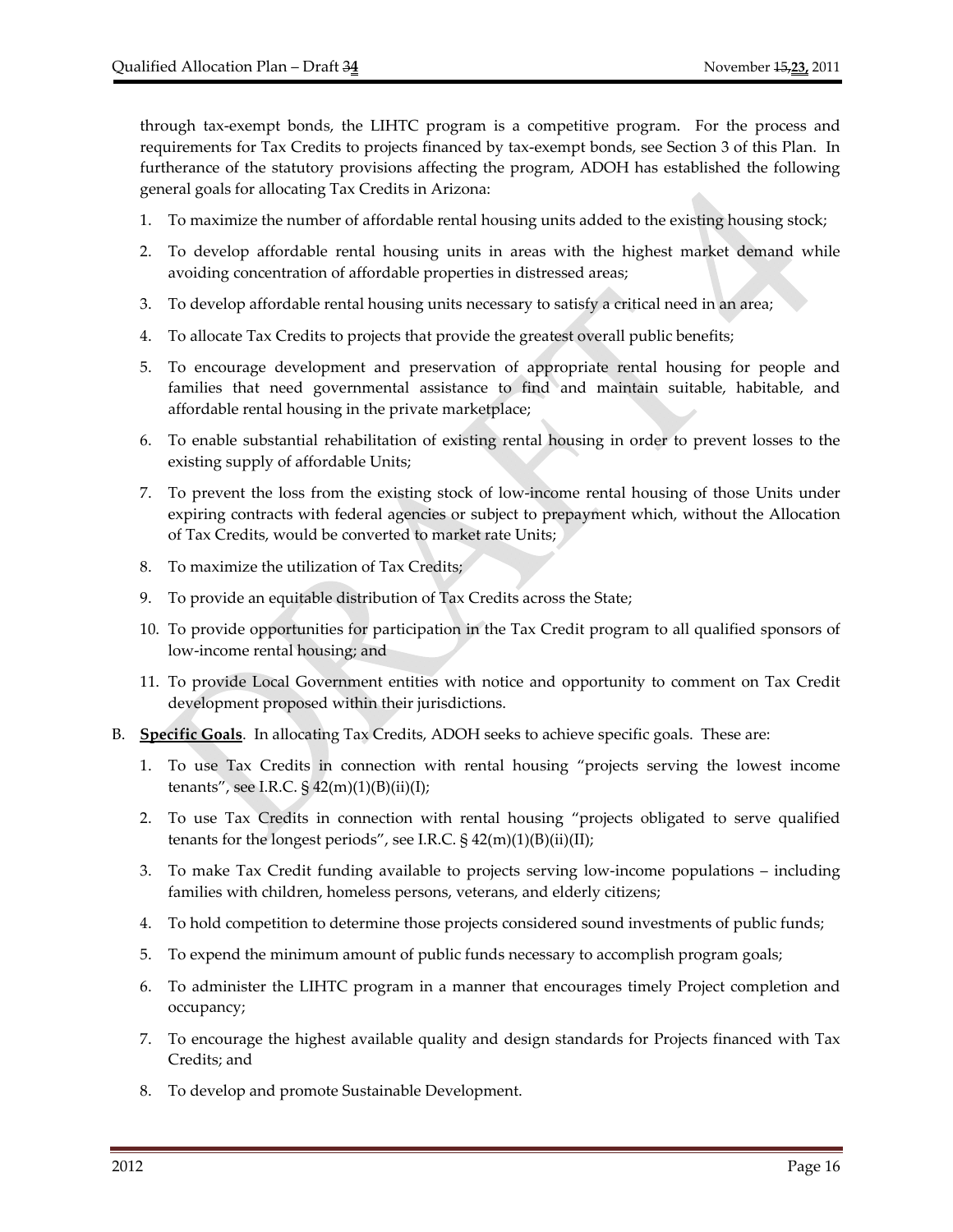# **2. APPLICATION FOR TAX CREDITS**

# **2.1 Amount and Allocation of the State's Annual Credit Authority**

**Annual Tax Credit Ceiling**. The federal government establishes the State Annual Credit Authority which limits the dollar amount of tax credits that ADOH may allocate to qualifying Projects, and detailed eligibility standards and priority uses for available tax credits. The State's Annual Tax Credit Authority is typically insufficient to fund all applications. This Plan explains the competitive process that ADOH uses to allocate its annual authority for 9% tax credits in 2012.

For calendar year 2012, the amount used under I.R.C. § 42(h)(3)(C)(ii) to calculate any state's LIHTC program credit ceiling amount is the greater of 1) \$2.20 multiplied by the state's population, or 2) \$2,525,000.00. These figures are adjusted annually for inflation. Arizona's LIHTC program credit ceiling amount for the calendar year 2012 is approximately \$13,000,000.00. The amount of tax credits available through this Plan in any allocation round is the annual tax credit ceiling adjusted by the amount of tax credits already allocated, tax credits returned, tax credits carried over from the previous year, and any national pool tax credits that the State may receive.

# **2.2 Tax Credit Reservation**

**Maximum Reservation**. The amount of Tax Credits awarded to any one (1) Project must be the lesser of the Eligible Basis Analysis or the Gap Analysis. No**A Developer may submit more than one (1) Project under this Plan, but the ADOH will not award Tax Credits for** more than two (2) Projects having the same Developer, including any Co Developer or any affiliate of a Developer or Co Developer that is acting as a Developer or Co‐Developer on a Project,**with the same Developer. Tax Credits will be** limited to no more than \$1,500,000 per Project for Projects in a Set-Aside category. For Projects **awarded Tax Credits outside of the Set‐Aside category, Projects with the same Developer** will be awarded **no more than \$1,500,000 in** Tax Credits; and no one (1) Developer, including any **per Project, and Projects whose Developer is not the Developer on any other Project awarded Tax Credits under** this Plan are eligible to receive up to \$2,500,000 in Tax Credits. For the purposes of the Maximum **Reservation, the term "Developer" includes the Developer, Co-Developer or any affiliate of a Developer** or Co-Developer that is acting as a Developer or Co-Developer on a Project, will be awarded more than \$3,000,000 in Tax Credits through this Plan. In the event of a competitive round under this Plan after the 2012 calendar year, ADOH may limit the maximum amount of Tax Credits available for a reservation in a separate notice.

- A. **Tax Credit Reservation**. ADOH, based upon an evaluation of applications and in its sole discretion, must reserve Tax Credits as follows:
	- 1. First, to Projects in each Set‐Aside category, preference being given to Projects with the highest competitive score that: 1) meet eligibility and threshold requirements; 2) demonstrate a strong market demand; and 3) meet underwriting requirements. One Project may satisfy more than one Set‐Aside category.
	- 2. Second, to Projects that have not designated or do not qualify for a Set‐Aside category, preference being given to Projects with the highest competitive score that: 1) meet threshold and eligibility requirements; 2) demonstrate a strong market demand; and 3) meet underwriting requirements.
	- 3. ADOH reserves the right not to reserve or allocate Tax Credits for any Project regardless of ranking under the Project scoring criteria, if it determines, in its sole discretion, that an Allocation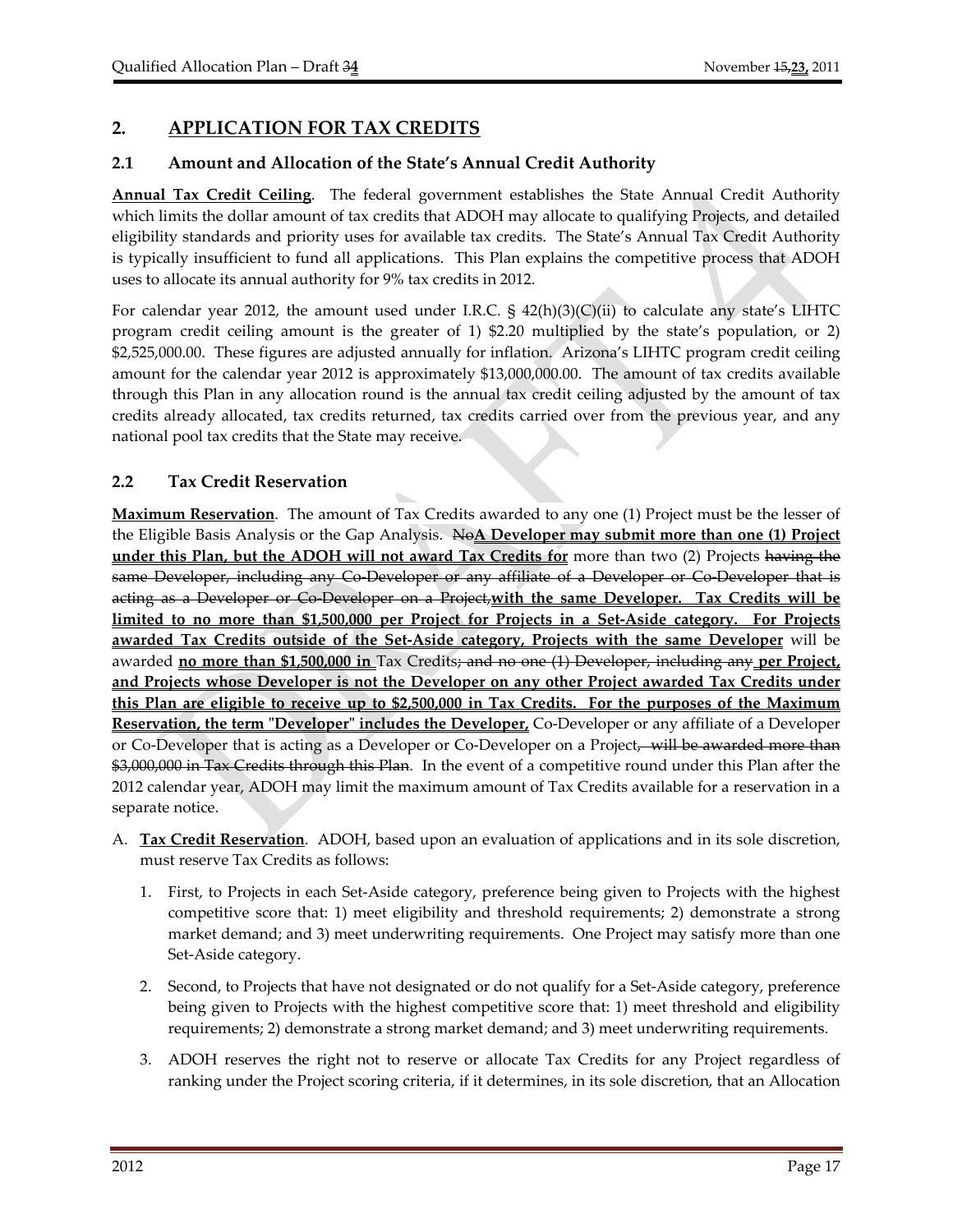for such Project does not further the purpose and goals set forth in I.R.C. § 42 or in the Plan, or otherwise attempts to circumvent the goals and requirements of the Plan or ADOH.

- 4. ADOH must reserve Tax Credits to a Project through a letter notifying the Applicant of the Tax Credit Reservation. ADOH may condition the Reservation upon satisfaction of specific requirements which may include, without limitation, a request for payment of the Reservation Fee, requirements for meeting the Carryover Allocation, and requirements for meeting the 10% Cost Test. Failure to satisfy the conditions explained in the letter may result in cancellation of the Reservation.
- B. **Reservation List**. ADOH will establish and make available to the public a list describing Projects receiving an allocation in the order described in this Section along with the name of the Project, Project location, Set‐Aside category, and annual Tax Credit amount ("Reservation List"). Applicants who receive a Reservation of Tax Credits will receive a letter, which shall include the Applicant's score.
- C. **Allocation of Returned Credits**. ADOH may allocate Tax Credits that have been returned and those it has received from the national pool to projects that were not fully funded. ADOH may carry forward remaining Tax Credits to the next calendar year as permitted under I.R.C. § 42. Returned Tax Credits may be allocated to the next highest scoring Projects that meet eligibility requirements, threshold criteria and underwriting review.
- D. **Forward Allocations**. ADOH may consider committing Tax Credits from the following year's annual Tax Credit ceiling amount to Projects submitting an Application under this Plan (a "Forward Allocation") for those Projects that (1) received a partial allocation solely for the purpose of maximizing the Allocation of Tax Credits available in the current Tax Credit year, (2) in the event that ADOH determines that a material error prevented an otherwise qualifying Project from receiving a Reservation, or (3) in the event the ADOH, in its sole discretion, determines that a Forward Allocation of up to twenty five percent (25%) of the 2013 Tax Credit ceiling may benefit the creation of new jobs in the 2012 year. If a Forward Allocation is made to Applicant based on review and underwriting at the time that the Forward Allocation credits are reserved, Applicant may not request any additional credits in the subsequent year with respect to that same Project, nor may a Developer, including any Co‐Developer or any affiliate of a Developer or Co‐Developer that is acting as a Developer or Co‐Developer on a Project exceed the \$3,000,000 Maximum Reservation stated in Section 2.2 of this Plan.
- E. **Unsuccessful Applicants**. After ADOH announces the Reservation of Tax Credits, the ADOH will provide a letter to the unsuccessful Applicants with the total scoring of the items in the Application. Unsuccessful Applicants may request a meeting with program staff to discuss their Application. ADOH may also accept written questions concerning its scoring. Questions must be based solely on facts provided in the Applicant's original Application. A final decision denying an Application for Tax Credits will provide notice of the right to administrative appeal pursuant to A.R.S. §§ 41‐1092 through 1092.12. An unsuccessful application for reservation of tax credits shall expire on the date the governor approves a subsequent Plan, December 31, 2012, or otherwise upon notice by ADOH.

# **2.3 Application Deadlines, Timetable, and Application Submission Location**

A. **Allocation Rounds**. ADOH may hold one or more Tax Credit Application rounds pursuant to this Plan.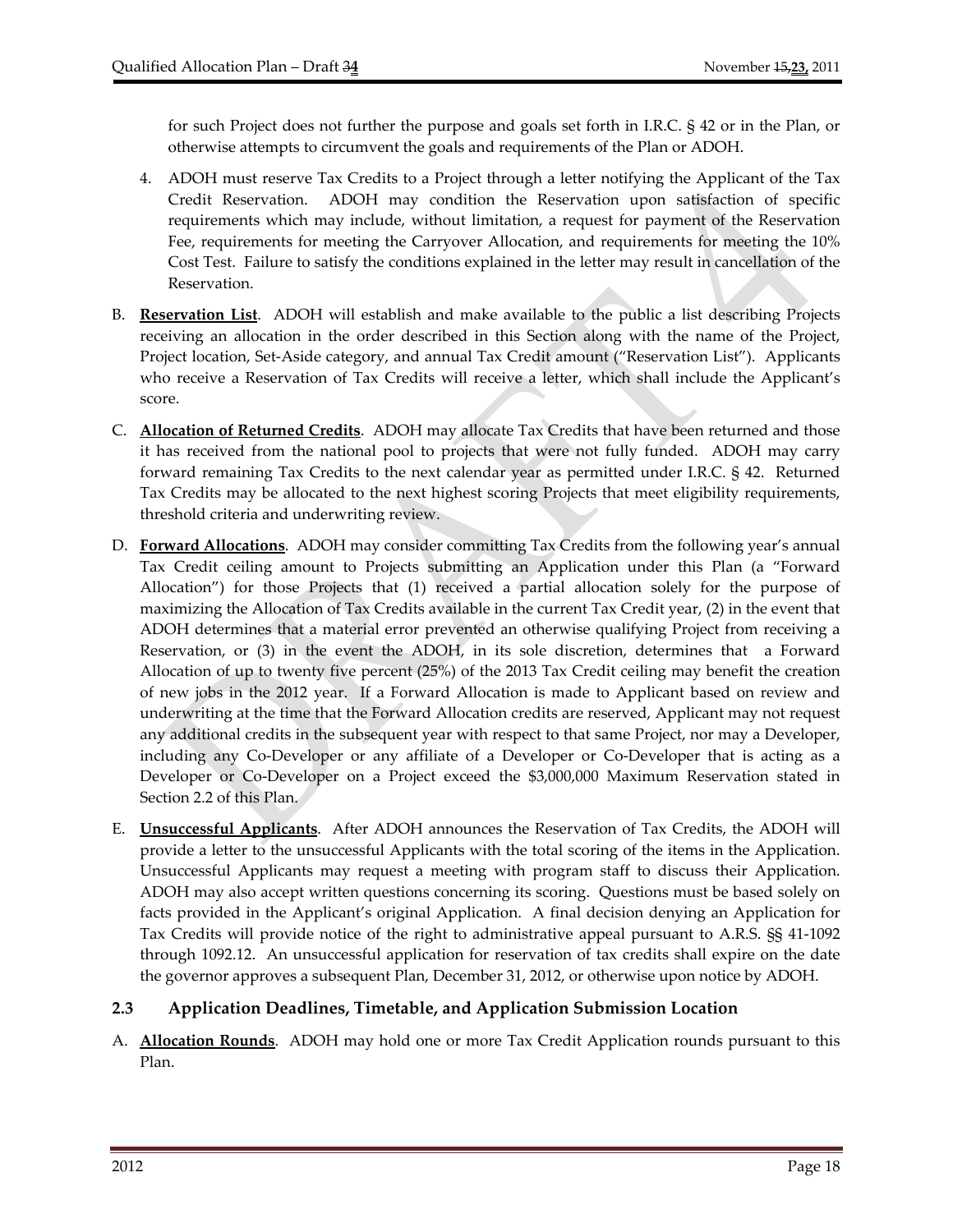B. **Application Deadline and Payment of Fee**. A non‐refundable application fee of \$5,000.00 for each Application is due on or before 4:00 P.M. March 1, 2012, or as may be otherwise announced by ADOH in an information bulletin published on the ADOH website. Bound, hard‐copy applications must be submitted to the reception desk of the Arizona Department of Housing located at 1110 West Washington Street, Suite 310, Phoenix, Arizona 85007. Online Applications will be submitted through the ADOH website. **FACSIMILE AND E‐MAIL SUBMISSIONS WILL NOT BE ACCEPTED**.

# **2.4 Application Format**

Applicant must submit one (1) hard copy and one (1) electronic submittal, of the complete Application. Hard copy Application materials must be in  $8-1/2 \times 11$  format, placed in one (1) adequate sized three ring binder, indexed and tabbed as described in this Plan. Exceptions: All drawings/plans may be included unbound if they do not lend themselves to the  $8-1/2 \times 11$  formats. All such plans must be in the smallest practical (readable) format. The maximum acceptable drawing size is C‐size. Items of significant volume (such as an Appraisal, Market Demand Study or Capital Needs Assessment) may be submitted as separate bound items. Each Application must comply with the format and content of this Plan. ADOH may reject any Application that does not conform to the requirements of this Plan or is submitted after the Deadline Date. In the event that there is a discrepancy with respect to any information provided in the Application materials, ADOH will consider the hard copy Application as the primary source document. ADOH retains the sole discretion in determining and interpreting whether an Application or Project meets state law, federal law or the Plan criteria, terms, conditions or definitions.

# **2.5 Eligibility Requirements**

ADOH will evaluate all Applications in a competitive review process except those financed with tax exempt bonds. ADOH may deny an Application for Tax Credits that fails to meet eligibility requirements regardless of its score. Applications that meet the eligibility requirements must be scored and then reviewed for threshold requirements under their appropriate Set‐Aside category, if any.

#### **The following criteria must be met in order to meet the eligibility requirements:**

- A. **Application Submittal and Fees**. One (1) original Application organized in the prescribed sequence and format, as required by this Plan, must be accompanied by a \$5,000.00 Application fee. ADOH will deem an Application ineligible if an Application fee payment does not clear to ADOH's deposit account.
- B. **Proof of Online Application Submittal**. Applicant must provide the e‐mail confirmation submittal provided by ADOH at the time the online Application is uploaded.
- C. **Application Workshop**. Developer, Co‐Developer or Consultant, must submit a certificate of attendance from the 2012 LIHTC Application workshop.
- D. **Developer Compliance Training**. Developer, Co‐Developer or Consultant must attend Compliance Training at a minimum of every five (5) years. Developer must provide a Compliance Training certificate as a part of the 2012 LIHTC Application.
- E. **Authorized Signatures**. All documents that require a signature must be signed by the Applicant's authorized representative. Applicant must be an existing legal entity authorized to conduct business in Arizona and in good standing with the applicable Arizona state agency for the type of Applicant entity. ADOH will not consider forms signed on behalf of an entity that is not duly formed or by a representative without authority.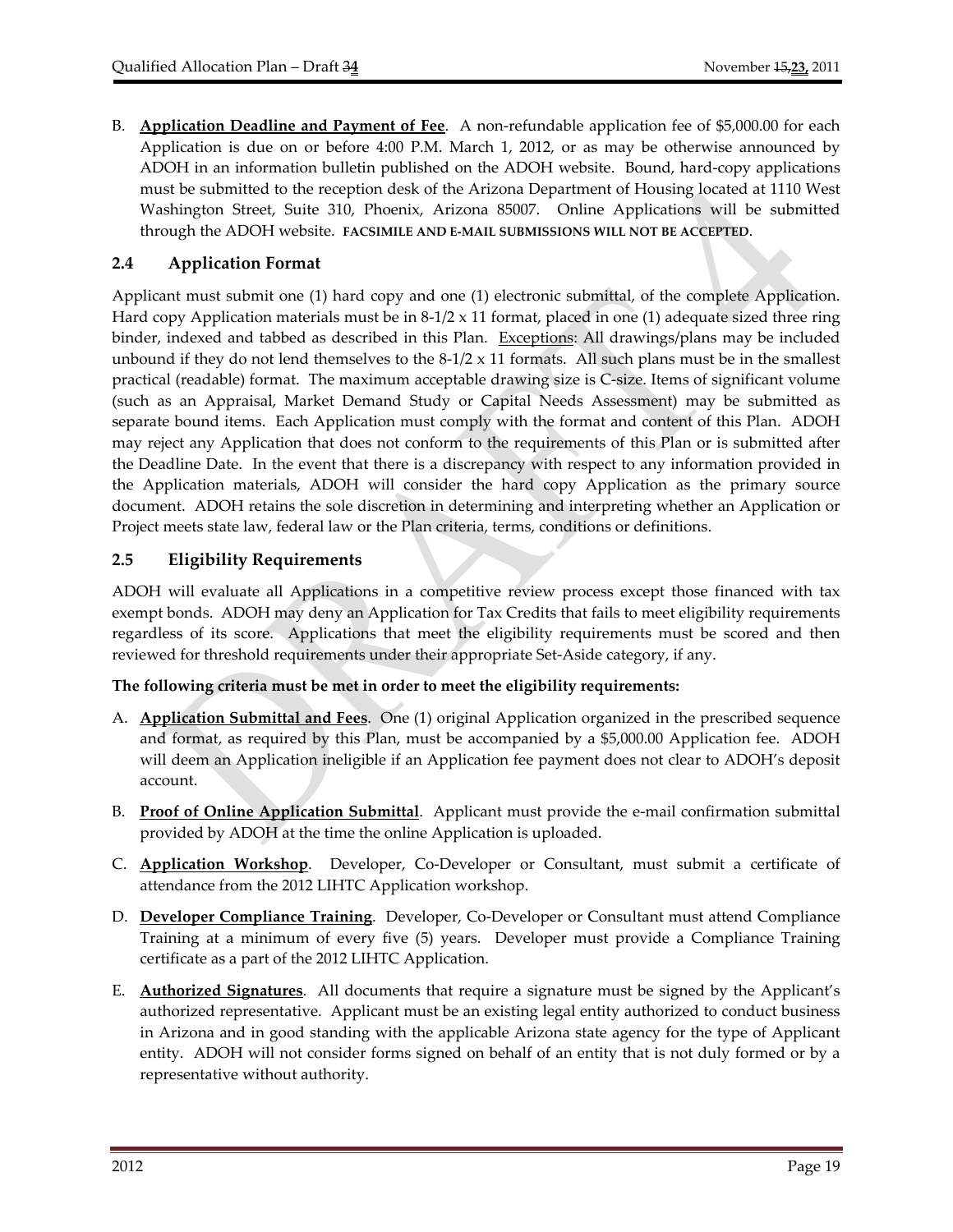- F. **Current Accounts**. At the time the Application is submitted, no member of the Development Team may be in default on a low‐income housing financial obligation to ADOH, HUD, or to any Local Government or housing authority in Arizona.
- G. **Satisfactory Progress and Compliance**. ADOH may reject Applications for Projects having Development Team members that did not meet the requirements of a previous year's Plan. In addition, ADOH may reject Applications from any Developer who has failed to comply with the Tax Credit requirements and conditions in previous Applications or Projects including, but not limited to, payments due on ADOH loans or payment of any other fees as described in Section 6 of this Plan.
- H. **Acknowledgement and Consent from Local Government**. ADOH will notify the Local Government where the Project is located and request that the Local Government provide a letter of acknowledgement and consent to the Project. The Local Government will be required to respond to ADOH within thirty days from the date of the letter. An Application must be deemed ineligible in the event that the Local Government either fails to provide the letter or otherwise indicates that the proposed Project is unfavorable.
- **I. Disqualification**. ADOH may reject an Application if the Developer or general partner, including any Person with a Controlling Interest in either have: 1) failed to make Satisfactory Progress in the construction or rehabilitation of any federally subsidized project; 2) not corrected compliance problems in other Tax Credit Projects as provided in Section 8; 3) not paid, when due, ADOH's Compliance Monitoring Fees or any other fees required by ADOH; 4) filed with ADOH any materials containing false or misleading information, documents, or instruments, whether in the Allocation Year or prior program years; 5) failed to build a previously‐approved Project in conformity with the terms, provisions, and agreements contained in the Application submitted to ADOH, in the applicable year's Allocation Plan, and in the LURA for the Project, including but not limited to, the terms, provisions and agreements relating to features for a Special Needs Populations or specific target population, the identified Unit sizes, or the set aside for a certain number of Units for persons at or below a specific percent AMGI; 6) developed or partially developed prior Projects that are poorly constructed, evidence substandard workmanship, or do not comply with ADOH's minimum design standards; 7) within the last five years was terminated or removed by any other member of the Development Team from a Project that was previously awarded tax credits in this State; 8) owned or developed a Project on property that has received a notice of default prior to foreclosure that has not been cured, is in the process of a foreclosure or has been fully foreclosed upon while the Applicant, Developer, general partner, or person with a Controlling Interest in any of these entities, owned the property; 9) has been convicted, are currently under indictment or complaint, been found liable or is currently accused of fraud in this state or any other state, or misrepresentation relating to: a) the issuance of securities, b) the development, construction, operation, or management of any Tax Credit or other government subsidized housing program, c) the conduct of the business of the applicable party, in any criminal, civil, administrative or other proceeding, or d) any filing with the Internal Revenue Service in any state; or 10) been suspended or debarred by HUD. ADOH may reject an application if it concludes that any Development Team member: 1) does not have the expertise or either the organizational or financial capacity to undertake the Project described in the Application or 2) has been previously terminated or removed from a tax credit Project.

# **2.6 2012 Set‐Asides**

In the event that there is more than one qualified Application in a Set‐Aside category, ADOH will allocate Tax Credits first to the highest‐scoring Applications meeting all eligibility, threshold, and underwriting requirements in the order of Set-Aside categories below. Applicants that request consideration in a Set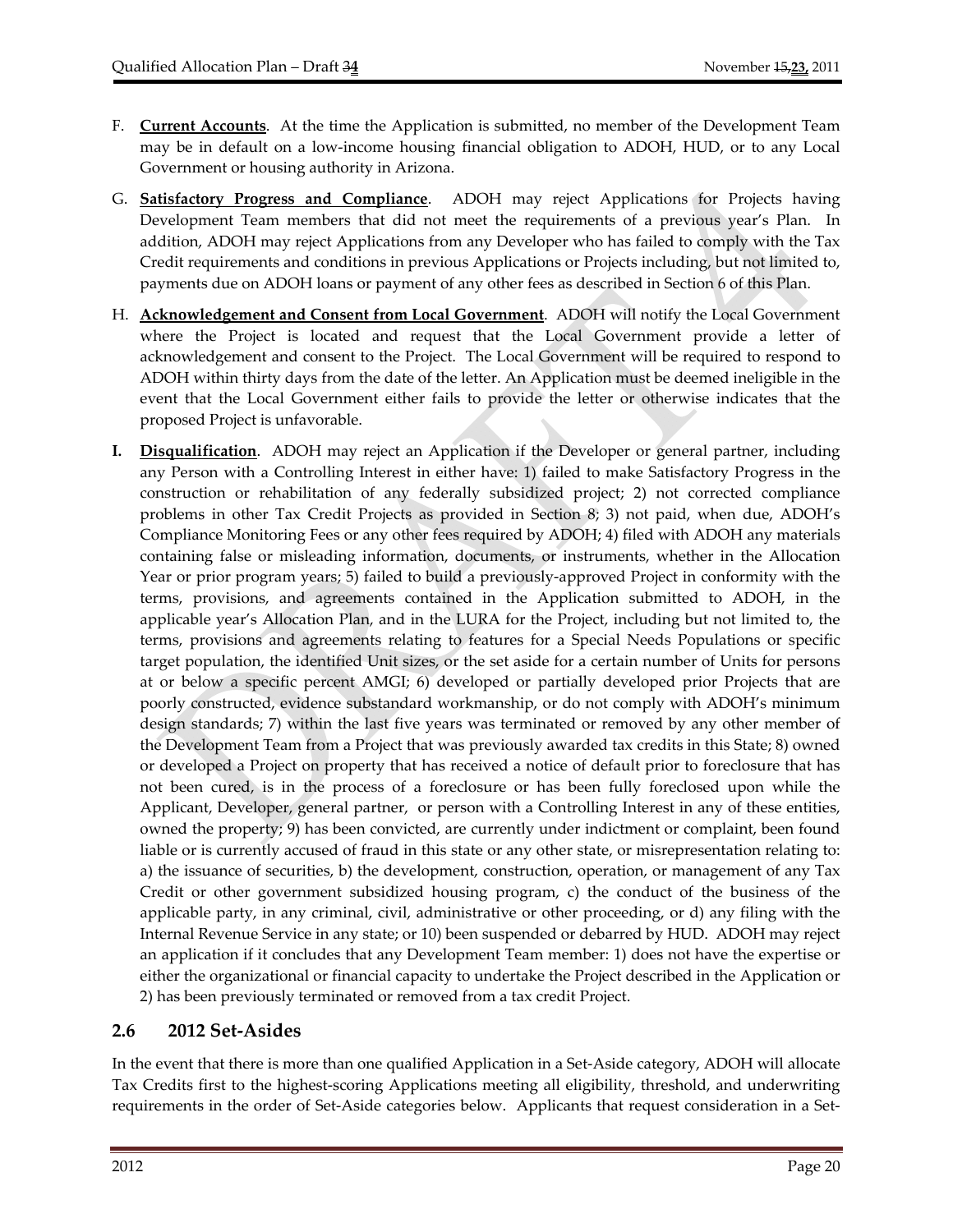Aside category must have a minimum score of 100 to qualify for each category.**, and no one Project awarded Tax Credits under the 2012 Set‐Aside categories will receive more than \$1,500,000 in Tax Credits through this Plan.** Applicants not selected in a Set‐Aside category will be evaluated with other Applications for the remaining available Tax Credits. ó.

| <b>SUPPORTIVE HOUSING</b> | One (1) permanent supportive housing Project with a minimum of thirty            |
|---------------------------|----------------------------------------------------------------------------------|
|                           | (30) Units set aside for chronically homeless individuals with a preference      |
|                           | for Veterans at thirty percent (30%) AMI.                                        |
| <b>RURAL</b>              | Two (2) Projects located in rural areas; each Project located in a separate      |
|                           | rural COG ("NACOG", "WACOG", "SEAGO" & "CAAG").                                  |
| <b>TRIBAL</b>             | One Two (42) Project Projects located on Tribal lands with a preference for      |
|                           | Veterans.                                                                        |
| <b>NON-PROFIT</b>         | 15% of the State's annual credit is Set-Aside for "Non-Profit Projects" as       |
|                           | defined in this Plan. Only Non-Profit Projects that meet all of the threshold    |
|                           | requirements in Section 2.9(G) will be eligible for an allocation of Non-        |
|                           | Profit Set-Aside credits. If a Non-Profit Project qualifies for an allocation in |
|                           | another Set-Aside, as stated in this Section 2.6, it will also contribute to     |
|                           | satisfying the 15% of the State's annual credit requirement for the Non-         |
|                           | Profit Set-Aside.                                                                |

# **2.7 Project Scoring**

Project scoring means review of the Applicant's self‐scores by verifying that support for the points claimed is provided in the Application, based on the criteria set forth in this Section. ADOH will award or deduct points based solely on the information submitted in the Application. An Applicant must provide documentary support as proof and evidence of the points claimed, as mandated in Section 2.9 of this Plan. ADOH may deny or deduct a claim for points if the correct forms or required information to support the points claimed are not submitted, or are not submitted at the correct tab, or if information available to ADOH negates a claim for points. ADOH will not consider waiver requests with respect to any scoring category stated in this Section 2.7.

| 2.7(A) | Developer Experience                           | 10 points max                                                                                        | Section 2.9(H)/Tab 8 |
|--------|------------------------------------------------|------------------------------------------------------------------------------------------------------|----------------------|
|        |                                                |                                                                                                      |                      |
|        |                                                | LIHTC Experience: Up to 10 points are available to Developers and Co-Developers who demonstrate that |                      |
|        |                                                | they have experience in the development of LIHTC or Federally Subsidized low income housing projects |                      |
|        | based on criteria below:                       |                                                                                                      |                      |
|        | One Project Placed in Service:<br>a.           |                                                                                                      | 2 points             |
|        | Two Projects Placed in Service:<br>b.          |                                                                                                      | 4 points             |
|        | Three Projects Placed in Service:<br>C.        |                                                                                                      | 6 points             |
|        | Four Projects Placed in Service:<br>d.         |                                                                                                      | 8 points             |
|        | Five or more Projects Placed in Service:<br>e. |                                                                                                      | 10 points            |
| 2.7(B) | Job Creation                                   | 35 points                                                                                            | Section 2.9(I)/Tab 9 |

**ADOH makes no representation that this scoring category will be present in future Plans. Applicants are strongly cautioned against making commitments under this Section 2.7(B) in this year, or future years that will be detrimental if Tax Credits are not awarded to the Applicant.**

Applicants must meet all requirements stated below, **and as described in Tab 9,** by the deadlines stated in and further described in Tab 9 to obtain points in this scoring category: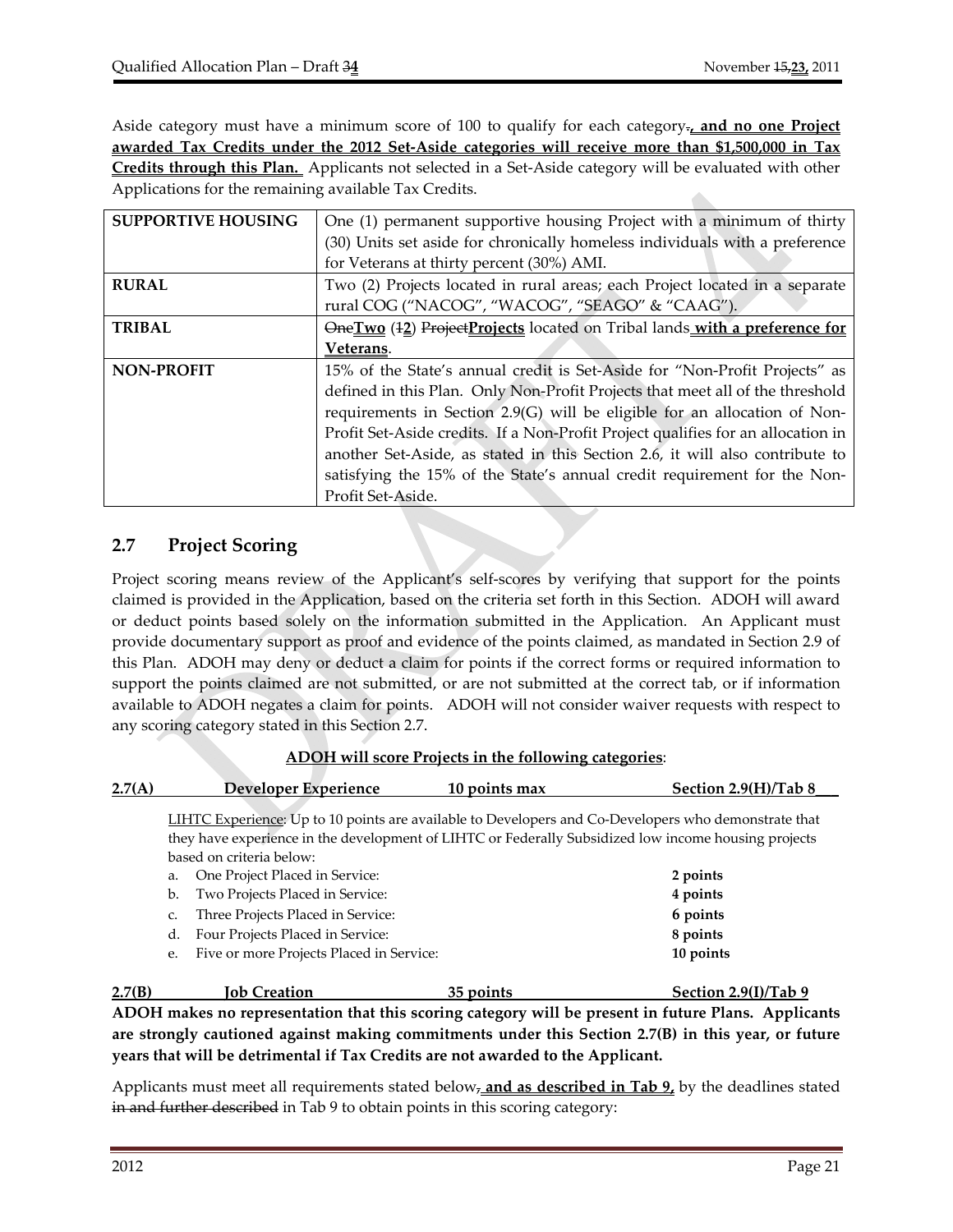- 1. Project Owner must own the land on which the Project will be built, or the Local Government, a charitable organization or a private party has agreed to donate**demonstrate Site Control of** the land on which the Project will be built;
- 2. Project must have final site plan or final plat approval; and
- 3. Project must have **submitted to** the **appropriate** Local Government's approval of **Agency** civil engineering **plans** and construction documents which are ready to be submitted for permits, and **obtained** a completed Phase I Environmental Report dated after September 1, 2011.

#### **2.7(C) Site Selection 10 points max Section 2.9(M)/Tab 13**

1. Project is located within an Urban area: Up to **ten (10) points** are available to Projects with facilities in the below categories that are located within ½ mile or less in a straight line radius of the Site. A. Grocery store: **2 points** B. Medical facility: 2 **points** C. Retail shopping: 2 **points** 2 **points** D. Community or senior center: **2 points** E. Education facilities: **2 points** 2. Project is located within a Rural area: Up to **ten (10) points** are available to Projects with facilities in the below categories that are located within a 2 mile straight line radius of the Site. A. Grocery store: **2 points** B. Medical facility: **2 points** 

| $D_i$ ividuated facility.      | $\sim$ points |
|--------------------------------|---------------|
| C. Retail shopping:            | 2 points      |
| D. Community or senior center: | 2 points      |
| E. Education facilities:       | 2 points      |
|                                |               |

| 2.7(D) | <b>Sustainable Development</b> | 20 points max | Section 2.9(Q)/Tab 17 |
|--------|--------------------------------|---------------|-----------------------|
|        |                                |               |                       |

This scoring category is available for Projects that are following one of the below approaches to Sustainable Development.

- 1. **Twenty (20) points** are available to Projects that are pursuing the LEED for Homes Gold certification path.
- 2. **Ten (10) points** are available to Projects that follow the performance‐based path for energy efficiency based on the Home Energy Rating System ("HERS") index beyond the baseline index of 85. If Applicant chooses the HERS approach, Applicant may gain up to an additional ten (10) points by choosing prescriptive elements from the Materials and Indoor Air Quality options (up to five (5) points), and/or Water Efficiency options (up to five (5) points).
- 3. **Up to twenty (20) points** are available to Projects that follow the prescriptive‐based path. Use the Section below to calculate prescriptive‐based path points.

#### **Materials and Indoor Air Quality (up to 5 points)**

| <b>SYSTEM</b>      | Construction     | <b>2012 SUSTAINABLE CRITERIA</b>                                                                                                                                                | Points |
|--------------------|------------------|---------------------------------------------------------------------------------------------------------------------------------------------------------------------------------|--------|
| <b>COMPONENT</b>   | Use              |                                                                                                                                                                                 | Avail. |
| Material Selection | New and<br>Rehab | All adhesives and finishes applied on site utilize zero VOC<br>products.<br>All carpets are Green Label Plus ("Green Label Plus") certified by<br>the Carpet and Rug Institute. | 2.0    |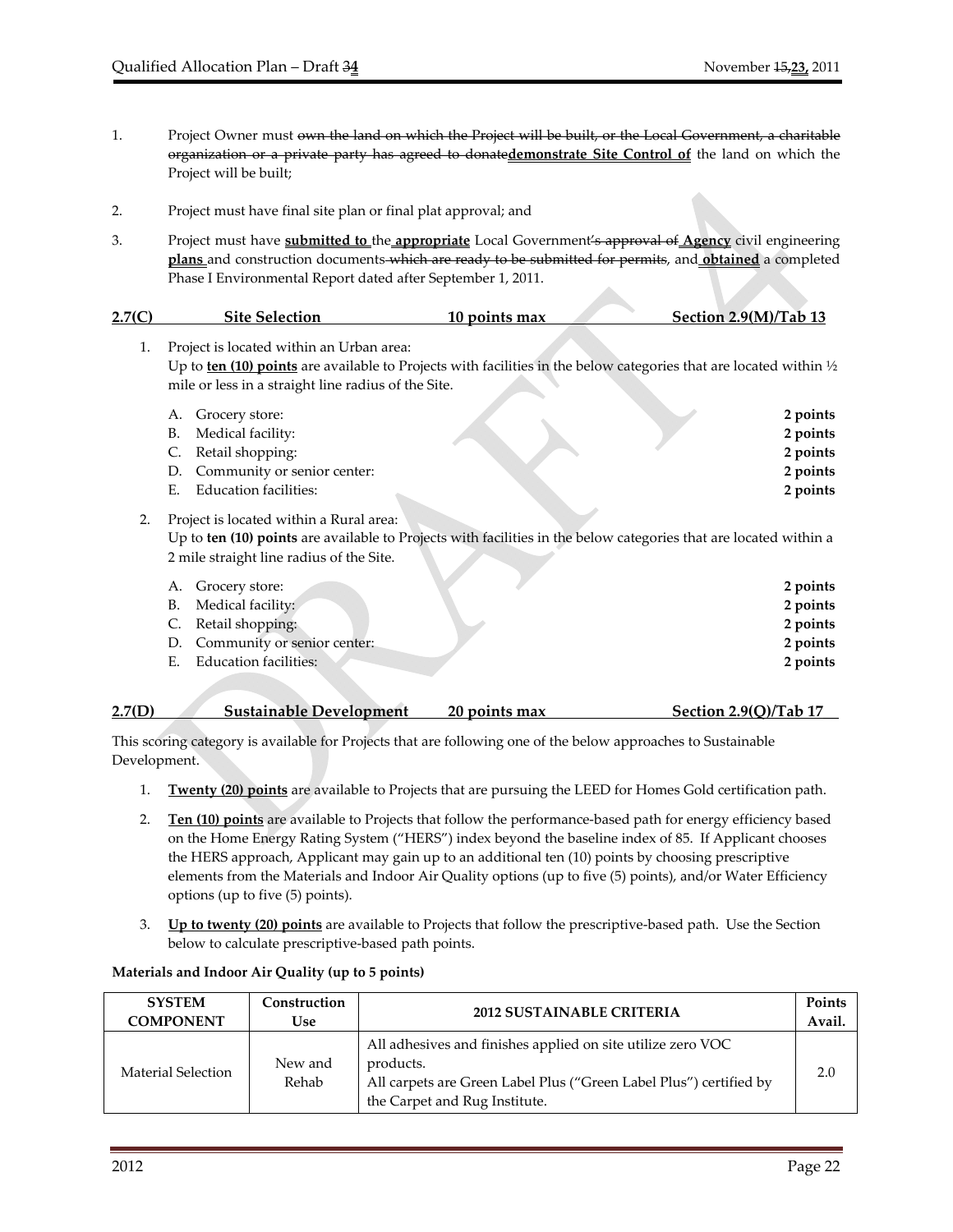| Flooring                                | New and<br>Rehab | Hard surface flooring materials used throughout the dwelling units<br>(excludes sheet vinyl).                                                                                                                                              | 2.0 |
|-----------------------------------------|------------------|--------------------------------------------------------------------------------------------------------------------------------------------------------------------------------------------------------------------------------------------|-----|
| Exhaust Fans                            | Rehab            | Install power vented bath fans that exhaust to the exterior.                                                                                                                                                                               | 1.0 |
| <b>Exhaust Fans</b>                     | Rehab            | Install power vented range hoods that exhaust to the exterior.                                                                                                                                                                             | 1.0 |
| Fresh Air                               | New and<br>Rehab | Install an energy-recovery ventilator ("ERV") in the dwelling units.                                                                                                                                                                       | 2.0 |
| Preoccupancy Flush                      | New and<br>Rehab | Seal all registers and any open duct work during construction and<br>perform an extended occupancy flush (run all ventilation fans with<br>the windows open) for 48 hours prior to occupancy (does not need<br>to be 48 contiguous hours). | 0.5 |
| Smoke-free Building                     | New and<br>Rehab | Enforce a "no smoking" policy in all common and individual living<br>areas in all buildings (as per Enterprise Sustainable Communities<br>standard 7.17).                                                                                  | 0.5 |
| <b>Construction Waste</b><br>Management | New and<br>Rehab | Develop and implement a construction waste management plan to<br>reduce the amount of materials to less than three pounds per<br>square foot of conditioned space sent to the landfill.                                                    | 1.0 |

#### **Water Efficiency (up to 5 points)**

| <b>SYSTEM</b><br><b>COMPONENT</b> | Construction<br><b>Use</b> | <b>2012 SUSTAINABLE CRITERIA</b>                                                                                                                            | Points<br>Avail. |
|-----------------------------------|----------------------------|-------------------------------------------------------------------------------------------------------------------------------------------------------------|------------------|
| <b>Toilets</b>                    | New and<br>Rehab           | Dual flush toilets throughout.                                                                                                                              | 1.0              |
| Showerheads                       | New and<br>Rehab           | Maximum flow rate of 1.6 GPM                                                                                                                                | 1.0              |
| Kitchen Faucets                   | New and<br>Rehab           | Maximum flow rate of 2.0 GPM                                                                                                                                | 0.5              |
| <b>Bathroom Faucets</b>           | New and<br>Rehab           | Maximum flow rate of 0.5 GPM                                                                                                                                | 0.5              |
| <b>Water Distribution</b>         | New and<br>Rehab           | Insulate all hot water pipes (R-4 or greater) OR install a hot water<br>recirculation system with the main recirculation loop insulated (R-4<br>or greater) | 1.0              |
| Irrigation                        | New and<br>Rehab           | Install a recycled gray water, roof water, collected site run-off or<br>water from a municipal recycled water system for the irrigation<br>system.          | 3.0              |
| Turf                              | New and<br>Rehab           | In landscaping areas, use no turf or artificial turf only.                                                                                                  | 1.0              |

# **Energy Efficiency (up to 10 points)**

| <b>SYSTEM</b>                | Construction     | <b>2012 SUSTAINABLE CRITERIA</b>                                                                                                                      | Points |
|------------------------------|------------------|-------------------------------------------------------------------------------------------------------------------------------------------------------|--------|
| <b>COMPONENT</b>             | <b>Use</b>       |                                                                                                                                                       | Avail. |
| Thermal<br>Performance: Roof | New and<br>Rehab | Improve the U value of the roof system by 15% over the current<br>International Energy Conservation Code® ("IECC®") requirements<br>for climate zone. | 2.0    |
| Thermal                      | New and          | Radiant barrier on all residential roofs - emissivity rating of 0.35 or                                                                               | 0.5    |
| Performance: Roof            | Rehab            | lower.                                                                                                                                                |        |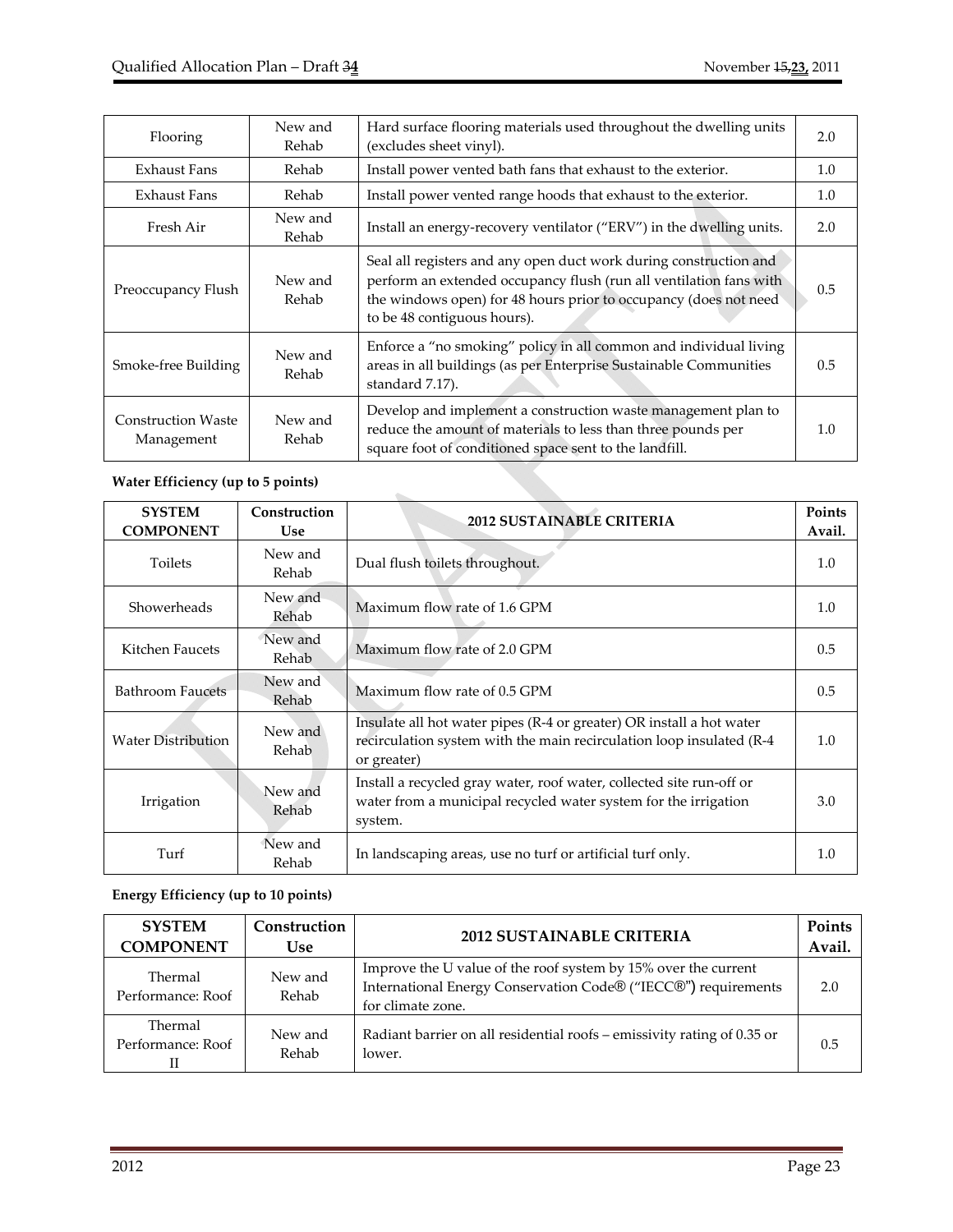| Thermal<br>Performance: Wall                                            | New and<br>Rehab  | Improve the U value of the wall system by 15% over the current<br>IECC® requirements for climate zone.                                                                                                                                                                                                          | 2.0 |
|-------------------------------------------------------------------------|-------------------|-----------------------------------------------------------------------------------------------------------------------------------------------------------------------------------------------------------------------------------------------------------------------------------------------------------------|-----|
| Reduced Heat<br><b>Island Effect</b><br>(*Applicable to<br>warm climate | New and<br>Rehab* | ROOFING: Install roofing materials with high reflectivity and high<br>emittance ratings for a minimum of 75% of roof area.<br>Low Slope roof (2:12 and less); minimum Solar Reflective Index<br>"SRI") of 78. Steep Slope roof (greater than 2:12); minimum SRI of<br>29.                                       | 2.0 |
| locations only with<br>less than 4,000<br>Humidification,               | $New*$            | Paving: Use open grid pavement and/or light-colored, high-albedo<br>materials with a minimum SRI of greater than or equal to 29 for at<br>least 30% of the site's hardscaped area.                                                                                                                              | 2.0 |
| Dehumidification,<br>Desalination<br>("HDD") per<br>noaa.gov)           | New*              | Plantings: Locate trees or other plantings to provide shading for at<br>least 50% of sidewalks, patios and driveways within 50 feet of the<br>residential units. Shading must be calculated for noon August 1st,<br>when the sun is directly overhead, based on five years' growth.                             | 2.0 |
|                                                                         |                   | Shading: Design shading for at least 80% of the south, west and east<br>facing windows that is appropriate for the climate zone.                                                                                                                                                                                | 0.5 |
| Passive Solar                                                           |                   | Orientation: Optimize the orientation of the building (or at least 75%<br>of the square footage in the multi-building campus) such that the<br>ratio of southern wall area to west (or east) facing wall area is equal<br>or greater than 2:1.                                                                  | 0.5 |
| Design                                                                  | New*              | Clerestory windows: Provide clerestory windows for optimized day<br>lighting, ventilation, and passive solar heating where appropriate,<br>for at least 50% of the square footage of the Project.                                                                                                               | 0.5 |
|                                                                         |                   | Thermal mass: Provide internal, exposed thermal mass (e.g. tile<br>floor, concrete floor, internal cmu wall) with a surface area that is at<br>least 15% of the net square footage of each dwelling Unit. Thermal<br>mass must be located in at least 75% of the dwelling Units and in<br>any community spaces. | 0.5 |
|                                                                         |                   | One or multiple renewable energy systems large enough to off-set<br>the estimated residential annual energy load by 10% and maximized<br>use of incentives. This will require the residential units to be master<br>metered.                                                                                    | 8.0 |
| Renewable Energy<br>(e.g. Solar PV and<br>Solar Thermal)                | New and<br>Rehab  | One or multiple renewable energy systems large enough to off-set<br>the estimated residential annual energy load by 5% and maximized<br>use of incentives. This will require the residential units to be master<br>metered.                                                                                     | 4.0 |
|                                                                         |                   | Site, design, engineer and wire the development to accommodate<br>installation of solar PV in the future. This will require the residential<br>units to be master metered.                                                                                                                                      | 1.5 |
|                                                                         |                   | One or multiple renewable energy systems large enough to off-set<br>the estimated common area energy load by 50% and maximized use<br>of incentives.                                                                                                                                                            | 4.0 |
| Windows                                                                 | New and<br>Rehab  | Install high performance windows that meet or exceed Energy Star<br>("Energy Star") criteria.<br>http://www.energystar.gov/index.cfm?c=windows_doors.pr_anat_window                                                                                                                                             | 2.0 |
| Duct Leakage                                                            | New and<br>Rehab  | Keep the system (including air handler and ducts) entirely within<br>the conditioned envelope or install a ductless system.                                                                                                                                                                                     | 1.5 |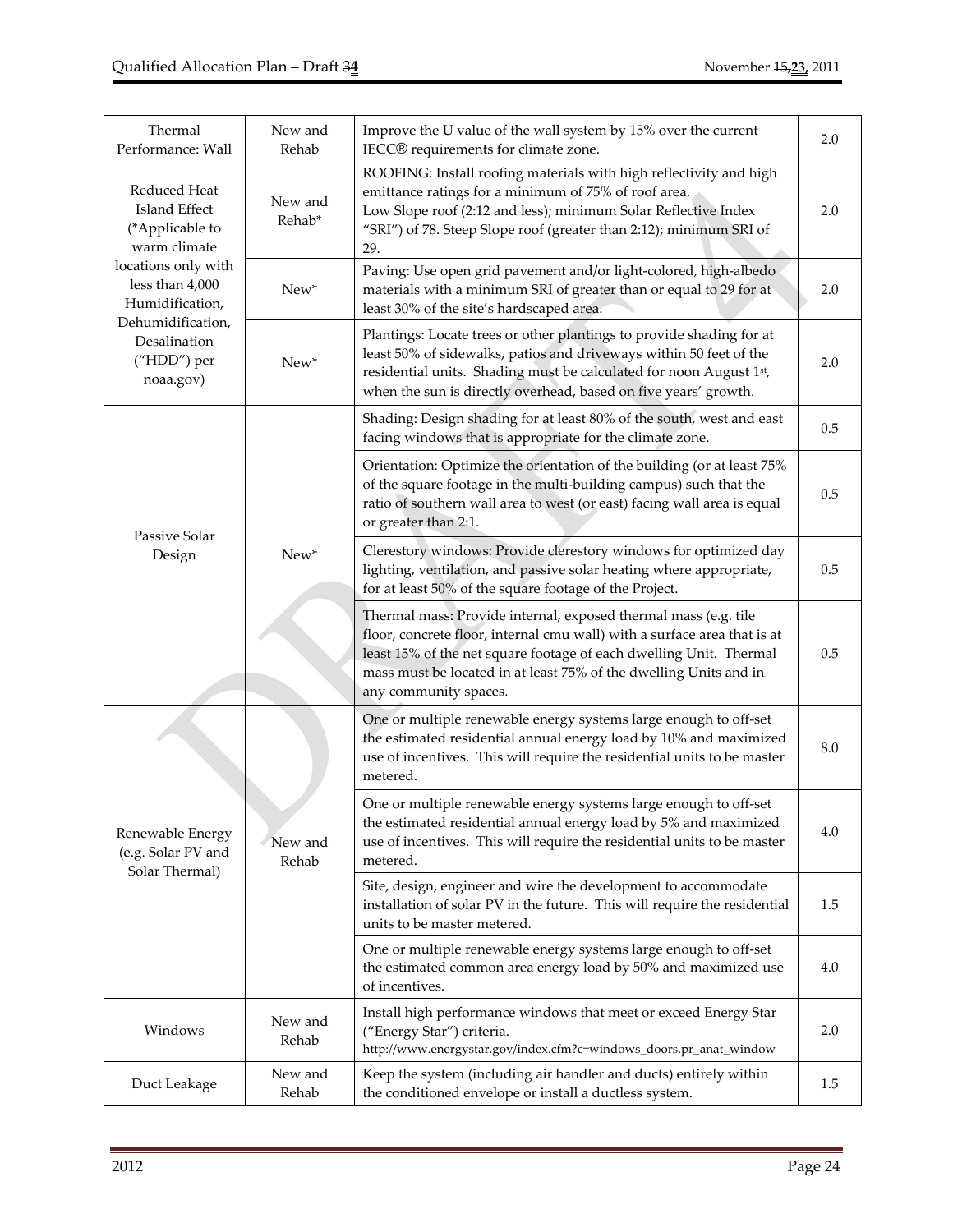| High Efficiency<br>heating, ventilation<br>and air- | New and          | Install a high efficiency HVAC system with a minimum SEER rating<br>of 14. Furnaces must be greater than or equal to 92 AFUE and<br>boilers must be greater than or equal to 87 AFUE. *All Units.                                                                                                                                         | 1.0 |
|-----------------------------------------------------|------------------|-------------------------------------------------------------------------------------------------------------------------------------------------------------------------------------------------------------------------------------------------------------------------------------------------------------------------------------------|-----|
| conditioning<br>("HVAC")                            | Rehab            | Install a very high efficiency HVAC system with a minimum SEER<br>rating of 16. Furnaces must be greater than or equal to 94 AFUE and<br>boilers must be greater than or equal to 90 AFUE. *All Units.                                                                                                                                    | 4.0 |
| <b>Water Heating</b>                                | New and<br>Rehab | Install an energy efficient hot water distribution system that meets<br>one of the following requirements:<br>Electric water heater: $EF \ge 0.95$<br>Gas water heater: $EF \geq 0.65$<br>Gas tankless water heater: $EF \geq 0.8$<br>Electric tankless water heater: $EF \ge 0.99$<br>Heat pump water heater<br>$\overline{\phantom{a}}$ | 1.5 |
| Lighting                                            | New and<br>Rehab | Install an Energy Star advanced lighting package using only Energy<br>Star labeled fixtures. The advanced lighting package consists of a<br>minimum of 60% Energy Star hard-wired fixtures and 100% Energy<br>Star-qualified ceiling fans (if any).                                                                                       | 2.0 |

## **2.7(E) Transit Oriented Design 35 points max Section 2.9(R)/Tab 18\_\_\_**

1. Project is located in a certain proximity of a Frequent Bus Transit System (See Section 2.9(R)(1)):

 **15 points** 

2. Project is located in a certain proximity of High Capacity Transit Station (See Section 2.9(R)(2)):

| _____ |  | 20 points |
|-------|--|-----------|
|       |  |           |

| 2.7(F) | <b>Occupancy Preferences</b> | Up to 15 points max | Section 2.9(T)/Tab 20 |
|--------|------------------------------|---------------------|-----------------------|
|        |                              |                     |                       |

- 1. Households with Children: **Five (5) points** are available to Projects in which 30% of the total Units are offered on a preferential basis to households with children and of which 30% of the total Units are three or four bedroom Units. Additional points are available to Applicants who offer the following services:
	- a. Project is located within a school district rated "B" or better by the Arizona State-Department of Education**. Applicant should refer to the following website for school district ranking: http://www.azed.gov/blog/2011/05/12/top‐school‐district‐ranking/**: **5 points**
	- b. Childcare center is located at or within a ½ mile straight line radius of Project: **2 points**
	- c. On‐site before/after school program: **1.5 points** d. On‐site computer training every two months: **0.5points**
	- e. On-site job training, search assistance and/or placement every two months: 0.5 points
	- f. On‐site quarterly credit and financial counseling/education: **0.5points**
- 2. Elderly Person Project: **Five (5) points** are available to Projects in which 100% of the Units are reserved for Elderly Persons who are 62 years of age or older. The Applicant must not propose Units with more than two bedrooms. The Project must offer Supportive Services. Additional points are available to Applicants who offer the following services.

| a. Senior center is located at or within a $\frac{1}{2}$ mile straight line radius of Project: | 3 points |
|------------------------------------------------------------------------------------------------|----------|
| b. On- site weekly transportation services provided to residents:                              | 3 points |

c. On‐site blood pressure or other health screening every two months: **2 points**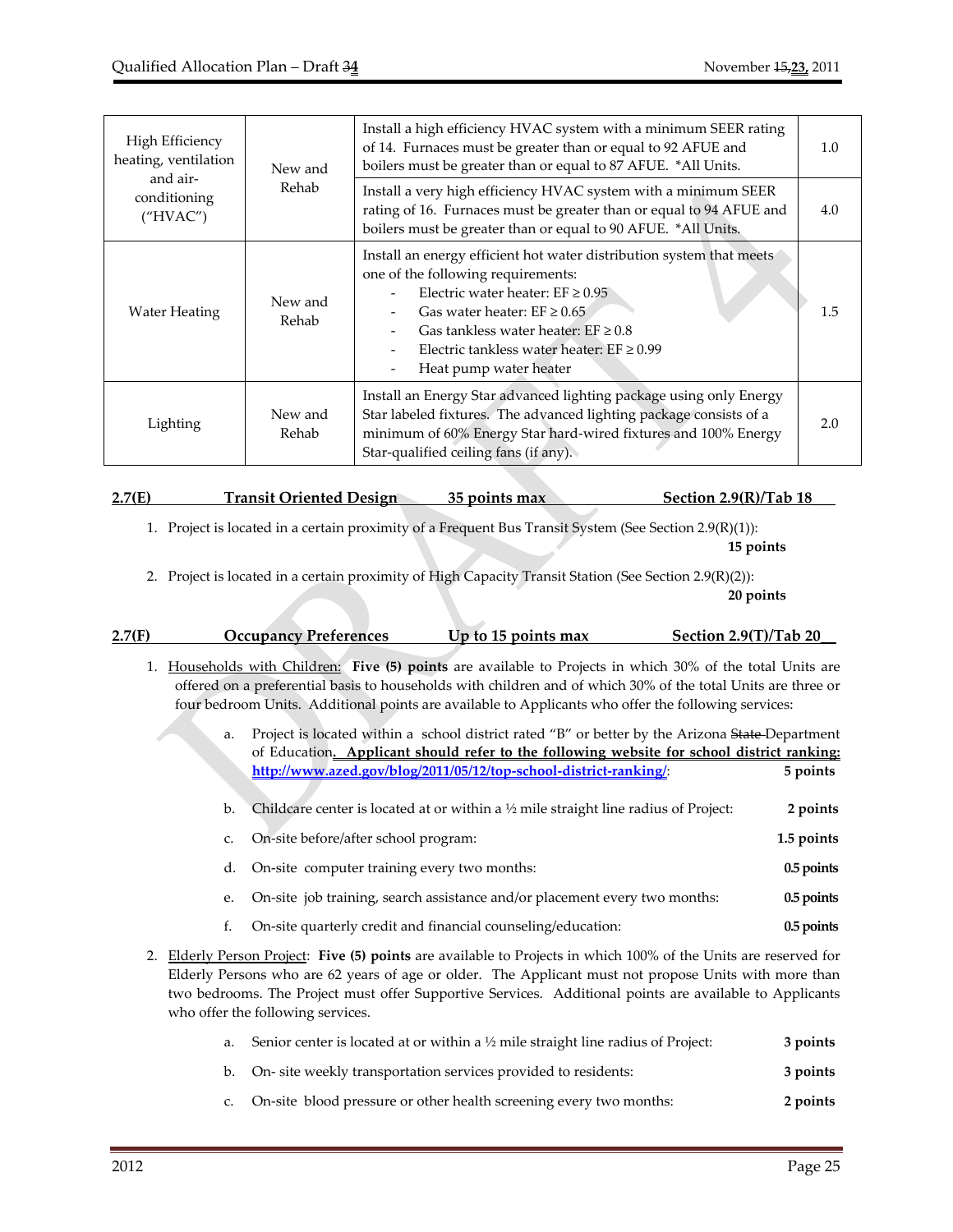- d. On-site health promotion/disease prevention/recreation/wellness classes every two months: **2 points**
- 3. Veterans Project: **Ten (10) points** are available to Projects in which at least 50% of the Project will serve single adult Veterans, with a minimum of 25 units set aside to serve the target population. The Project must offer Supportive Services. Additional points are available to Applicants who offer the following service.
	- a. On‐site assistance with case management services: **5 points**

#### **2.7(G) Developer/Non‐Profit Arrangement 10 points max Section 2.9(U)/Tab 21\_\_**

**10 points** are available to Projects in which a Developer or Non‐Profit Organization who is a Developer, contracts with an Arizona-based Non-Profit Organization. The Non-Profit Organization must materially participate during the design process in exchange for at least 10% of the total Developer Fee and provide Supportive Services for the Compliance Period and the Extended Use Period.

| 2.7(H) | <b>Targeting Low Income Levels</b> | 35 points max | Section 2.9(V)/Tab 22 |
|--------|------------------------------------|---------------|-----------------------|
|        |                                    |               |                       |

Select the % of restricted Low‐Income Units per the Area Median Gross Income (AMGI). **DO NOT ROUND % UP**.

| Low Income Units at 50% AMGI           |              | Low Income Units at 40% AMGI |                         |
|----------------------------------------|--------------|------------------------------|-------------------------|
|                                        | <b>RURAL</b> |                              |                         |
| $40\% + 15$ points                     |              | $30\% + 20$ points           |                         |
| $21-39\% + 10$ points                  |              | $16-29\% + 15$ points        |                         |
| $10-20% = 5$ points                    |              | $5-15\% = 10$ points         |                         |
|                                        | <b>URBAN</b> |                              |                         |
| $45% = 15$ points                      |              | $35\% + 20$ points           |                         |
| $21-44\% + 10$ points                  |              | $16 - 34\% = 15$ points      |                         |
| $10-20% = 5$ points                    |              | $5-15\% = 10$ points         |                         |
|                                        |              |                              |                         |
| 2.7(I)<br><b>Tenant Lease Purchase</b> |              | 10 points max                | Section $2.9(W)/Tab$ 23 |

Applicants with Projects seeking points for this scoring category are not eligible for points under Section 2.7(P).

**10 points** are available to Projects in which 100% of the Project is intended for tenant ownership after the 15 year Compliance Period.

| 2.7(I) | <b>Local Government Financing</b> | 10 points max | Section $2.9(X)/Tab$ 24 |
|--------|-----------------------------------|---------------|-------------------------|
|        |                                   |               |                         |

**10 points** are available to **(a)** Projects in which either (a) at least 10% of the Permanent Financing, excluding the Deferred Developer Fee, is from a Local Government and the funding jurisdiction has**with** a population of less than 500,000; or (b) the Project is**Projects that include** a HOPE VI transaction, as evidenced by a copy of the approval letter from HUD. **For the purposes of this scoring category, Permanent Financing does not include the Deferred Developer Fee and must have a term of no less than ten (10) years.** 

| 2.7(K) | Acquisition/Rehab; or                                                            |
|--------|----------------------------------------------------------------------------------|
|        | Acquisition/Demo and New Construction of a Blighted Structure or Stalled Project |
|        | Section 2.9(Y)/Tab 25<br>Up to 27 points max                                     |

Project may qualify in only one of the two categories (1, or 2) below:

1. Acquisition/Rehab: **20 points**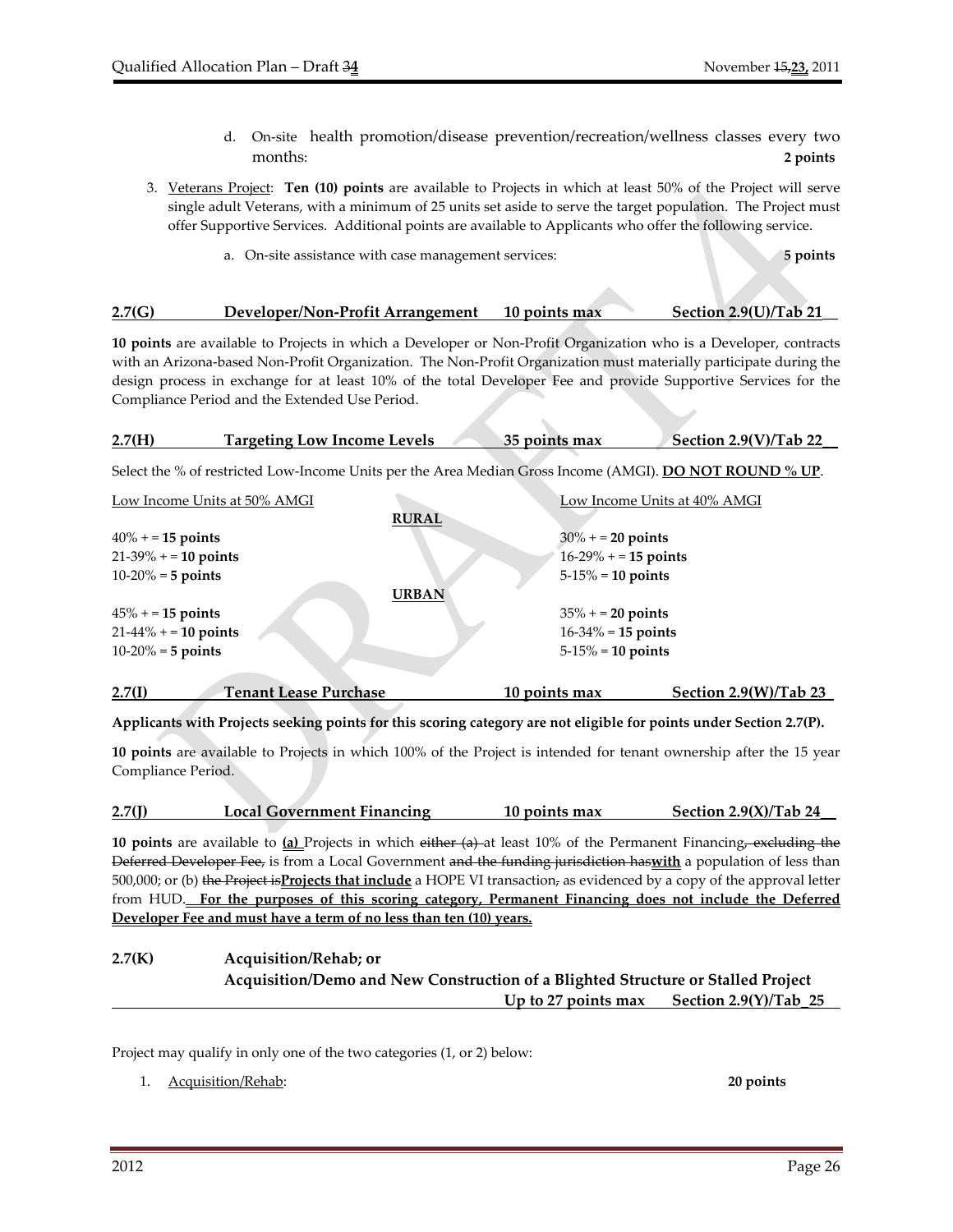For the calendar year 2012, the per low-income unit qualified basis amount for rehabilitation expenditures under I.R.C. § 42(e)(3)(A)(ii)(II) is \$6,200. Applicant must demonstrate that rehabilitation expenditures are at minimum \$6,200 per low‐income unit and the amount must be substantiated by the CNA. See Section 2.9(Y) for CNA requirements.

| 2.7(N) | <b>Applicant Entity</b>                                                                  | 5 points max  |                            |
|--------|------------------------------------------------------------------------------------------|---------------|----------------------------|
| В.     | Projects funded by USDA/RD through Section 514/515/516 or 538 Programs.                  |               | 5 points                   |
| А.     | Projects located outside of Maricopa and Pima Counties.                                  |               | 15 points                  |
|        |                                                                                          |               |                            |
| 2.7(M) | <b>Rural Area Development</b>                                                            | 20 points max |                            |
|        | 1 point is available to Projects located within a QCT or DDA as designated in Exhibit E. |               |                            |
| 2.7(L) | QCT or DDA                                                                               | 1 point max   |                            |
|        |                                                                                          |               |                            |
|        | <b>Maximum Points for the Category</b>                                                   |               | $2120$ points              |
|        | Project is located in a Local Government's Community Revitalization Area:                |               | Additional 1 point         |
|        | Foreclosed Property:                                                                     |               | Additional 5 points        |
| 2.     | Acquisition/Demo and New Construction of a Blighted Structure or Stalled Project:        |               | 15 points                  |
|        | <b>Maximum Points for the Category</b>                                                   |               | $2726$ points              |
|        | <b>Historic Preservation Project:</b>                                                    |               | Additional 1 point         |
|        | Project is located in a Local Government's Community Revitalization Area:                |               | Additional 1 point         |
|        | Foreclosed Property:                                                                     |               | <b>Additional 5 points</b> |
|        | $2.9(1)$ for $C_1$ and requirements.                                                     |               |                            |

**5 points** are available to Projects in which the final Owner is the Applicant. Applications wherein the "Applicant" is identified as the partner, general partner, a member, managing member or officer of the final Owner may not claim points under this category.

| 2.7(0) | <b>Efficient Use of Tax Credits</b> | 10 points max | Section $2.9(Z)/Tab$ 26 |
|--------|-------------------------------------|---------------|-------------------------|
|        |                                     |               |                         |

**10 points** are available if the total development costs for a **New Construction Project** as stated in the development budget on Form 3, do not exceed the HUD 221d3 limits per unit based on bedroom size.

**10 points** are available if the total development costs for an **Acquisition/Rehabilitation Project** as stated in the development budget on Form 3, are 10% or more below the HUD 221d3 limits based on bedroom size.

| 2.7(P) | <b>Waiver of Qualified Contract</b> | 5 points max | Section 2.9(AA)/Tab 27 |
|--------|-------------------------------------|--------------|------------------------|
|        |                                     |              |                        |

**5 points** are available to Applicant's who waive their right to apply for a Qualified Contract.

| 2.7(Q) | <b>Community Revitalization</b>                                                                          | 5 points | Section 2.9(AB)/Tab 28 |
|--------|----------------------------------------------------------------------------------------------------------|----------|------------------------|
|        | 5 points are available to Applicants with Projects located in a HUD designated Federal Empowerment Zone, |          |                        |
|        | Federal Enterprise Community or Neighborhood Revitalization Strategy Area (NRSA).                        |          |                        |

#### **2.8 Tiebreaker**

In the event two (2) projects have the same adjusted competitive score, ADOH will reserve Tax Credits to the Project according to the following tiebreaker criteria:

- A. First, to Applicants with the most Efficient Use of Tax Credits per unit; and
- B. Second, to Applicants in order of the time the Application was date stamped and received by ADOH.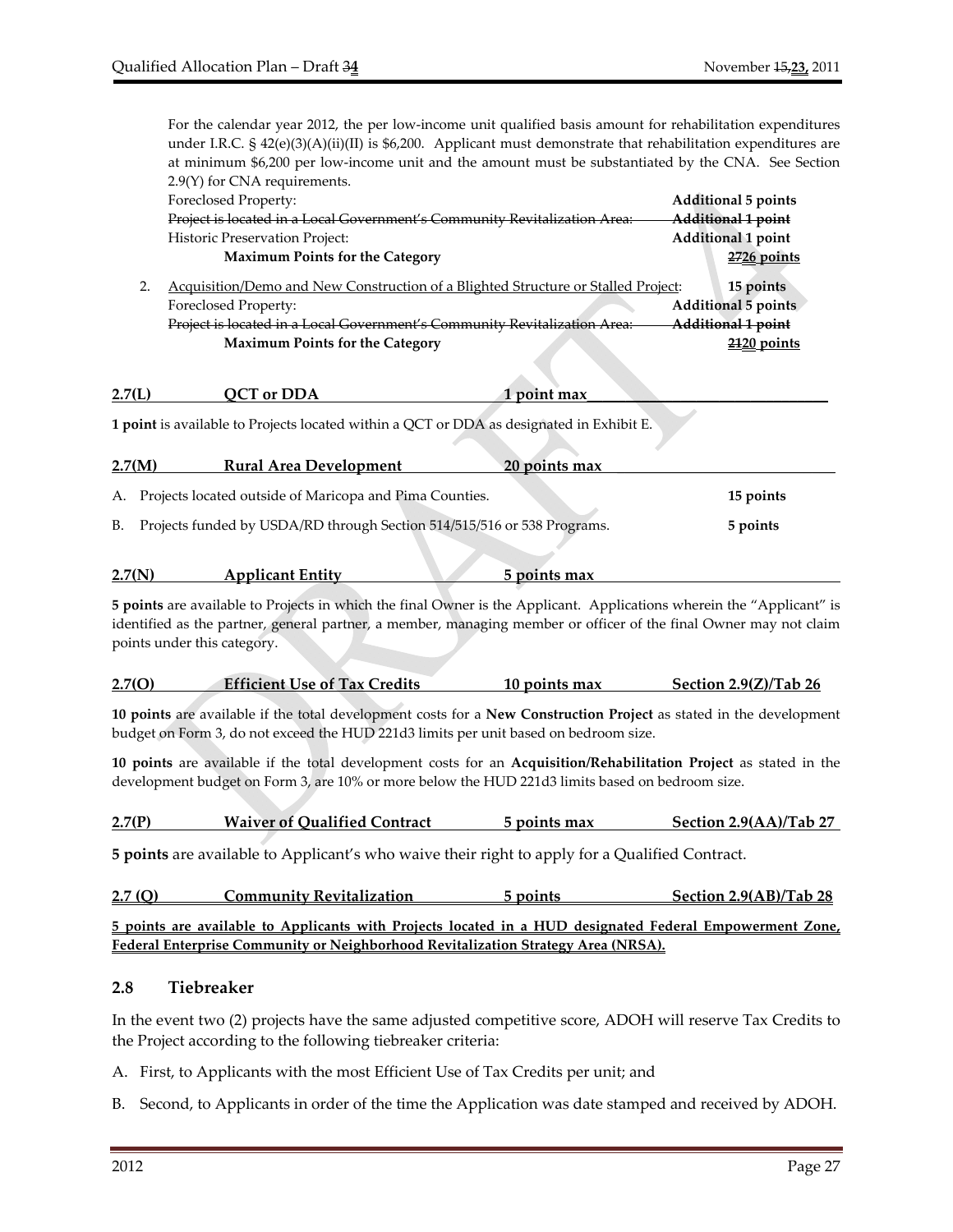#### **2.9 Threshold**

Applications must include threshold requirements to support a claim for points in each Project scoring category and to provide information for underwriting purposes. ADOH may make written inquiries in order to verify the information submitted and to provide further information for the purposes of underwriting. ADOH may verify representations, information, and data in an Application with public information and statistics available through recognized subscription services. ADOH will consider such supplemental documentation received from the ADOH inquires or verifications for threshold and underwriting purposes only, and will not consider the supplemental information in scoring the Application. Documentation must be included at the specified TAB ("TAB") as noted below if Applicant is seeking points in the applicable Project scoring category. In its sole discretion, ADOH may consider clarifying information submitted in a particular TAB with other information submitted in the Application.

## A. **TAB 1: Cover Letter, Waiver of Requirements**.

- 1. Cover Letter. Applicant must provide a cover letter that describes the Project, the target AMGI and rent structure, public benefit, any special characteristics, and any other information deemed pertinent.
- 2. Waiver of Requirements. With the exception of Section 2.7 Scoring, Applicants may request that ADOH waive specific requirements of this Plan. Waiver requests shall be supported by a detailed narrative explanation sufficient to permit ADOH to determine that: 1) waiver of the requirement is consistent with I.R.C. § 42, its implementing regulations and IRS guidance, 2) waiver of the requirement accomplishes the purposes and objectives of this Plan; and 3) the waiver must not adversely affect the feasibility of the Project. Each waiver request must be submitted on a separate sheet of paper and inserted behind the cover letter. ADOH considers requests for waivers on a case by case basis and waivers may be denied in the ADOH's sole discretion. In the event that a waiver request is granted, ADOH will notify the Applicant in writing.

#### B. **TAB 2: Self Score Sheet & Set‐Aside Election**.

- 1. Insert executed Form 2 "Self‐Score Sheet."
- 2. Insert executed Form 2-1 "Set-Aside Election." An Applicant may designate one or more Set-Aside categories. Applications that fail to demonstrate the requisite Applicant or project characteristics for a designated Set‐Aside will not qualify for a Reservation of Tax Credits in that Set-Aside category.

#### C. **TAB 3: Application & Certifications**.

- 1. Complete and execute Form 3.
- 2. Complete, execute and insert the Gap Financing Application behind Form 3.
- 3. Complete, execute and insert behind the Gap Financing Application, executed copies of IRS Form 8821, "Tax Information Authorization", for the Applicant and every team member with a Controlling Interest in the Project, authorizing ADOH as "Appointee" to receive from the IRS available information regarding any "Financial Beneficiary's" conduct of its business with the IRS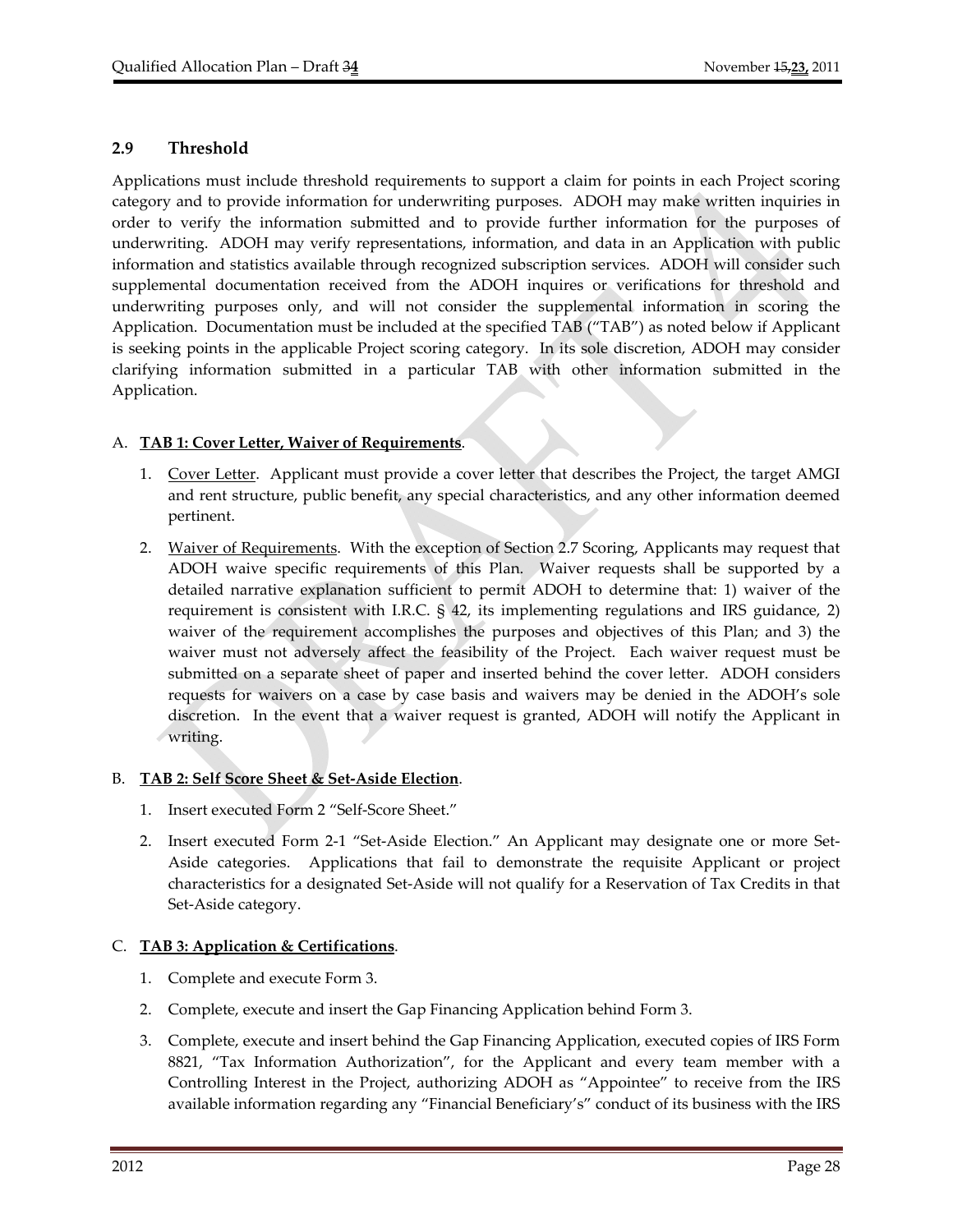relating to the Low‐Income Housing Tax Credit Program. Such information received from the IRS may be used by ADOH in its sole discretion to disqualify an Application pursuant to this Plan.

- D. **TAB 4: CPA Opinion**. Applicant must provide, on CPA letterhead and in substantially similar form to Exhibit B, an opinion which includes all reductions to eligible basis, i.e. solar credits, grants.
- E. **TAB 5: Legal Opinion**. The Applicant must include a legal opinion opining that the Project meets the requirements of I.R.C. § 42 and that the Project has not been Placed in Service prior to the LIHTC Application date. The legal opinion must be provided by an attorney, on professional letterhead, in accordance with Arizona Supreme Court Rules 31 and 33 and must at a minimum address the issues stated in Exhibit C. If Acquisition Credits are being requested in connection with an Acquisition/Rehabilitation Project only, the legal opinion must clearly address the 10‐Year Rule regarding the eligibility for Acquisition Credits. If the legal opinion submitted in the Application does not meet the requirements of I.R.C. § 42, ADOH may require the Applicant to update the legal opinion.
- F. **TAB 6: Legal Formation, Licensing, and Business Registration**. The Applicant must include evidence that the Applicant, Developer and Co‐Developer are duly formed legal entities authorized to transact business in the State of Arizona and in good standing with the Arizona Corporation Commission or the Office of the Secretary of the State of Arizona.
	- 1. Corporations. If the Applicant, Developer or Co-Developer is a corporation, provide the Articles of Incorporation and Bylaws. If the Applicant, Developer or Co‐Developer was incorporated in Arizona, provide a certificate of good standing issued by the Arizona Corporation Commission confirming the legal existence of the entity as of the date of the certificate ("Certificate of Good Standing") and dated not earlier than 30 days prior to the Deadline Date. Applicants, Developers and Co‐Developers incorporated in another state and doing business in Arizona must submit a certificate of good standing or its equivalent from the state of incorporation confirming the legal existence of the entity dated not earlier than 30 days prior to the Deadline Date and a certificate of good standing to transact business in Arizona ("Certificate of Authority") for such foreign corporation, issued by the Arizona Corporation Commission and dated not earlier than 30 days prior to the Deadline Date.
	- 2. Limited Partnerships. If the Applicant, Developer or Co-Developer is a limited partnership organized under the laws of Arizona, provide a certificate of existence issued by the Arizona Secretary of State confirming the legal existence of the entity ("Limited Partnership Certificate of Existence") and dated not earlier than 30 days prior to the Deadline Date. Applicants, Developers and Co‐Developers organized under the laws of another state and doing business in Arizona must submit the following a limited partnership certificate of existence or its equivalent from the state of organization confirming the legal existence of the entity, dated not earlier than 30 days prior to the Deadline Date **and** an Arizona Certificate of Authority from the Arizona Secretary of State dated not earlier than 30 days prior to the Deadline Date.
	- 3. Limited Liability Companies. If the Applicant, Developer or Co-Developer is a limited liability company, then provide the Articles of Organization and Operating Agreement. If the Applicant, Developer or Co-Developer is organized under the laws of Arizona, provide a certificate of existence, issued by the Arizona Corporation Commission confirming the legal existence of the entity ("LLC Certificate of Existence"), dated not earlier than 30 days prior to the deadline date. Applicants, Developers, and Co‐Developers organized under the laws of another state and doing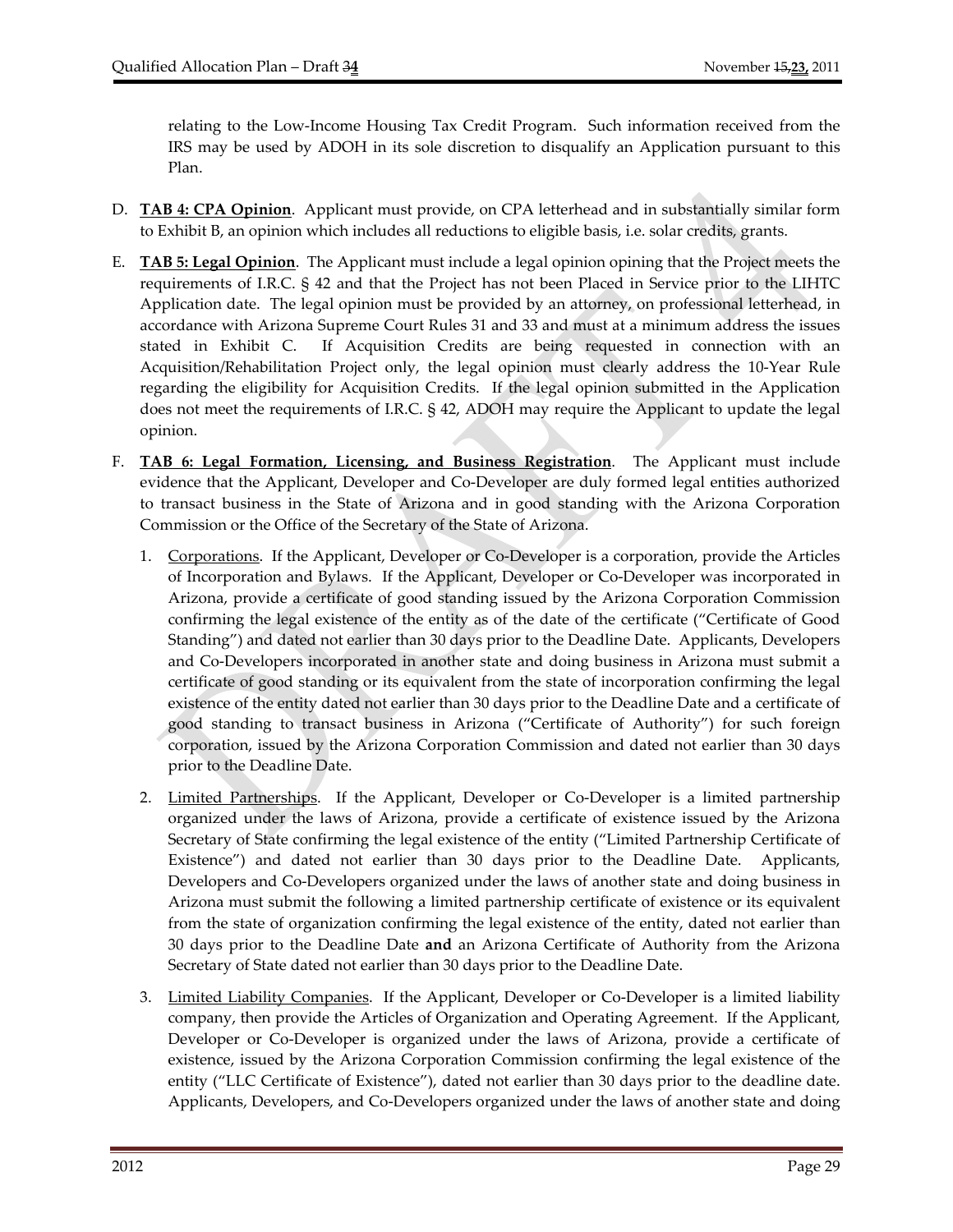business in Arizona must submit the following: a certificate of existence or its equivalent from the state of organization confirming the legal existence of the entity dated not earlier than 30 days prior to the Deadline Date and an Arizona Certificate of Authority issued by the Arizona Corporation Commission for such foreign limited liability company dated not earlier than 30 days prior to the Deadline Date.

- G. **TAB 7: Non‐Profit Organization Information**. Projects competing in the Non‐Profit Set‐Aside and those projects with a Non‐Profit Organization partnering with a Developer, or Non‐Profit Organization who is a Developer, must provide the information and materials described in this paragraph.
	- 1. The Applicant must complete and execute Form 7, certifying that the Non‐Profit Organization will materially participate in the development and operations of the Project on a basis which is regular, continuous, and substantial. The ADOH defines "substantial" as having the authority or right to participate in the decision-making process for design, location, materials, and management. The Non‐Profit Organization may not itself be an Affiliate of or be controlled by a for‐profit organization.
	- 2. ADOH requires that the Non‐Profit Organization provide:
		- a. IRS documentation of I.R.C.  $\S 501(c)(3)$  or  $501(c)(4)$  status (for a Non-Profit Organization formed under Tribal governing law and that is not required under Tribal governing law to obtain IRS documentation of its status, the Tribal agency may submit documentation that the Tribal nonprofit organization is formed and maintained in a substantially similar manner as an organization formed and maintained under I.R.C.  $\S 501(c)(3)$  or (4));
		- b. A copy of the Non‐Profit Organization's Articles of Incorporation and Bylaws, and all relative amendments, one of which must contain a description of the Non‐Profit Organization and its activities that include the fostering of low‐income housing in its Articles of Incorporation or Bylaws, as may be amended.
		- c. Evidence that it or its officers or members have experience in developing or operating low‐ income housing;
		- d. Evidence (in the letter of intent received from the investment syndicator) that it holds the right of first refusal to acquire the Project following the fifteen‐year Compliance Period;
		- e. Evidence that the Non‐Profit Organization has developed an operating plan for the project covering its role in developing and managing the Project, including its minimum participation in the Developer Fee, its control of Project reserves, its strategy for maintenance, replacement, and renovation, and its oversight of marketing and of compliance with I.R.C. § 42;
		- f. The names of board members of the nonprofit organization;
		- g. The sources of funds for annual operating expenses and current programs; and
		- h. Evidence of financial capacity and solvency in the form of Financial Statements for the prior two full calendar years.
		- i. If the Applicant has requested consideration under the Non‐Profit Set‐Aside, Applicant must provide evidence that it owns an interest of at least fifty one percent (51%) of the general partner interest in the Project.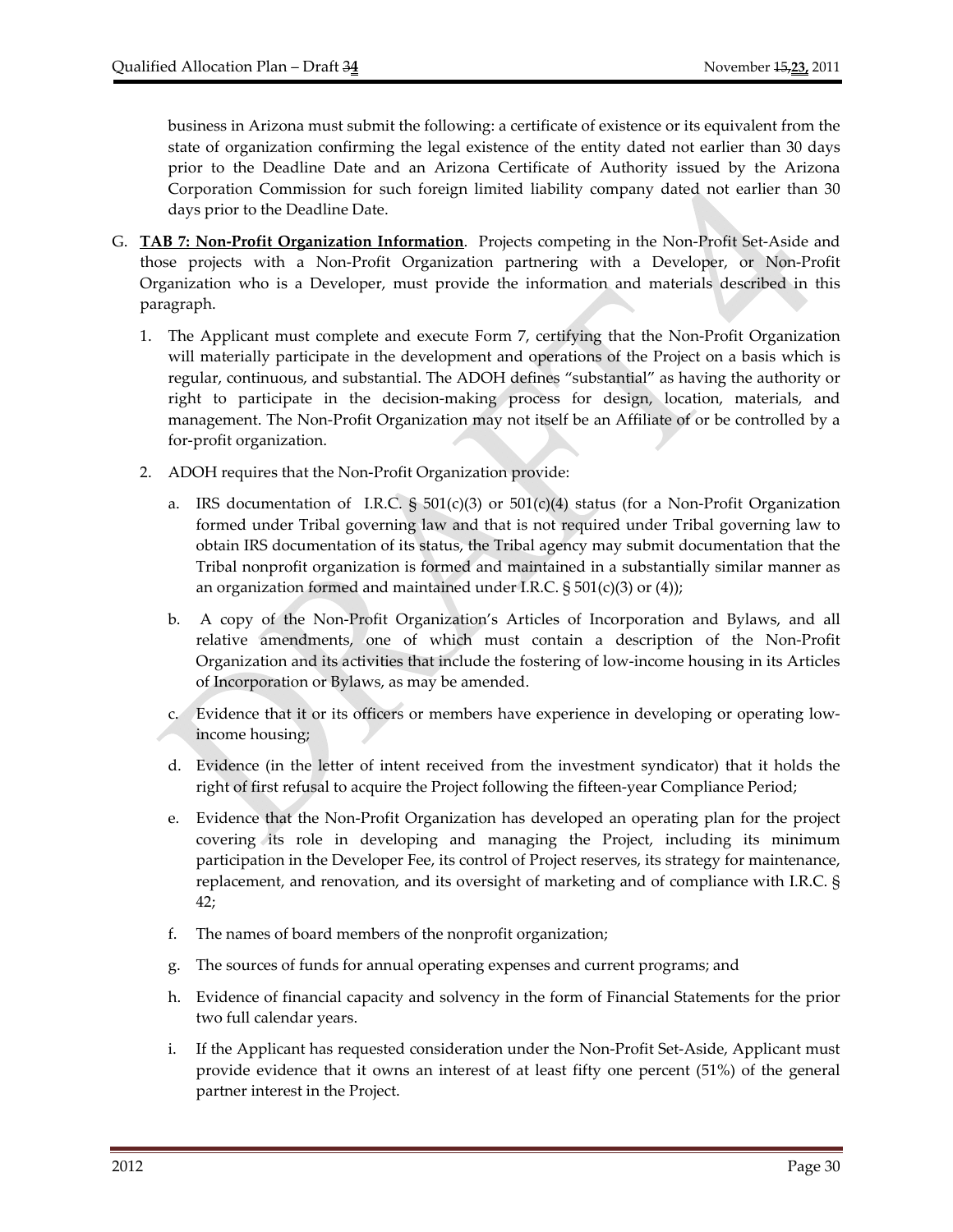- H. **TAB 8: Development Team**. The Applicant must demonstrate that the Development Team possesses the experience and financial capacity necessary to undertake and complete the Project, and that the Developer and Co‐Developer, as applicable, have developed Projects of comparable size and financial complexity.
	- 1. Applicant must provide the following information:
		- a. Insert a completed Form 8.
		- b. Include an organizational chart that describes the relationship whether through ownership, control or contract between the Applicant, Developer, Co‐Developer and Owner.
		- c. Include a copy of the legal document demonstrating the authority of the Applicant to bind the Owner such as, a limited partnership agreement, operating agreement for a limited liability company, a development services agreement, or similar agreement. If the limited partnership agreement, operating agreement, or development services agreement has not been finalized, then ADOH will accept a provisional agreement with a warranty that the requisite authority will be made a part of any such agreement at the time of closing with the Tax Credit Equity Investor and the construction lender.
		- d. Provide a narrative describing the experience of the Development Team as it relates to the development of the proposed Project, and include resumes that specifically identify the officers or supervisory employees of the Developer who possess the knowledge and experience required by this paragraph and as otherwise necessary to support a claim for points for Developer experience.
		- e. Include evidence of financial capacity and solvency in the form of Financial Statements of the Developer for the prior two full calendar years.
		- f. The Developer identified in the Application must demonstrate that it has developed the Project(s) for which it is requesting points in the Developer experience category from concept through lease up, conversion of the construction loan, and issuance of IRS Forms 8609 for Tax Credit Projects.
		- g. Insert a completed Form 8‐1, including a signed acknowledgement regarding any property in the process of foreclosure or that was foreclosed as described in Section 2.7(A).
		- h. Insert a completed Form 8‐2.
		- i. Provide explanation of an identity of interest designated under Development Team Information on Form 3 Item 7.

#### I. **TAB 9: Acquisition, Site Control and Job Creation**

- 1. Acquisition Appraisal Requirements.
	- a. New Construction Project. A land only Appraisal of real property must be provided as part of the Application submittal. ADOH will allow the lesser of the purchase price or appraised value.
	- b. Acquisition/Rehab Project. The Appraisal must include separate values for the land and the buildings.
- 2. Site Control. To establish Site Control for threshold requirements, the Applicant must submit the following to ADOH: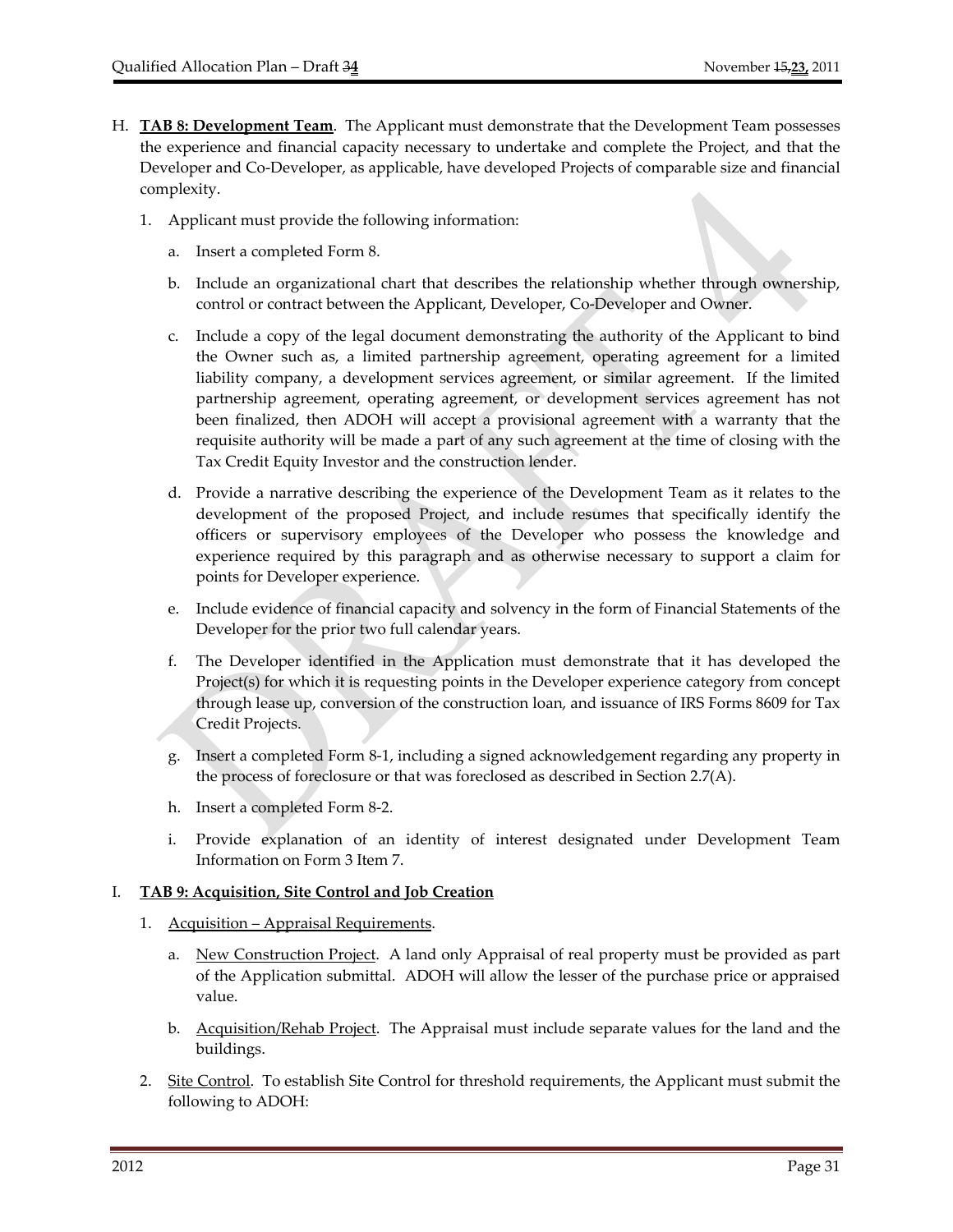- a. A "Title Commitment" for the property dated within 60 calendar days of the date of the Application by a title insurer licensed in Arizona. The title commitment must not include any conditions or requirements materially and substantially adverse to the feasibility of the Project.
- b. If the Applicant has a binding commitment to transfer the land to the Owner then the Applicant must submit a copy of the executed commitment.
- c. An Owner who holds fee title to the property must provide a copy of the recorded deed listing the Owner as the grantee and a settlement statement prepared by the title company evidencing the purchase of the property.
- d. If the Applicant has entered into a lease agreement, the lease agreement must be submitted and the term must be a minimum of 30 years.
- e. If a purchase contract, lease option, or purchase option is submitted, a copy of the agreement must be submitted and the relative agreement must provide for either a closing date or an initial term lasting until the period ending no less than 180 days after the Deadline Date for submittal of the Application.
- f. For Projects that are located on government or Tribal lands, Applicant must establish legal control of the property by submitting: i) an agreement between the Project Owner and the Tribe to enter into a lease of specific real property for a term at least equal to the duration of the LURA, and ii) a resolution of a Tribe or Local Government authorizing the Tribe or Local Government to enter into the agreement. For Tribal leases only, ADOH may consider the length of the lease to be the original term of the lease plus the term of any option to renew, provided that the option to renew is held solely by the Applicant.
- g. In cases requiring the use of powers of eminent domain by the Local Government, the Applicant must enclose evidence that a condemnation lawsuit has been filed for the specific parcels or real property upon which the Project may be situated together with the court's order of possession.
- 3. Job Creation. Job Creation points are only intended for those Projects that are ready to commence construction, are zoned for its intended use, and can be placed in service before December 30, 2013. Conditionally zoned projects do not qualify for Job Creation points. Failure to comply with all of the requirements stated in this paragraph 3 will result in a reduction in points, which may result in a previously qualifying Project, to be disqualified from receiving an Allocation of Tax Credits under this Plan. To establish Job Creation readiness, Applicant must provide evidence of each of the following:**To confirm Applicant's understanding of the requirements of this scoring category, ADOH will require any Applicant who receives Job Creation points, and a subsequent Reservation of Tax Credits, to execute an agreement with ADOH that states that in the event the Applicant fails to meet any of the required deadlines stated herein, Job Creation points will be forfeited, and the Project will be rescored. In the event, that the rescoring results in a noncompetitive score, any reserved Tax Credits will be recaptured pursuant to a Cancellation of Tax Credits Agreement. There will be no waivers or consideration granted by ADOH with respect to any Job Creation threshold requirements, nor will any required deadlines be extended.**

**To establish Job Creation readiness, Applicant must provide evidence of each of the following:**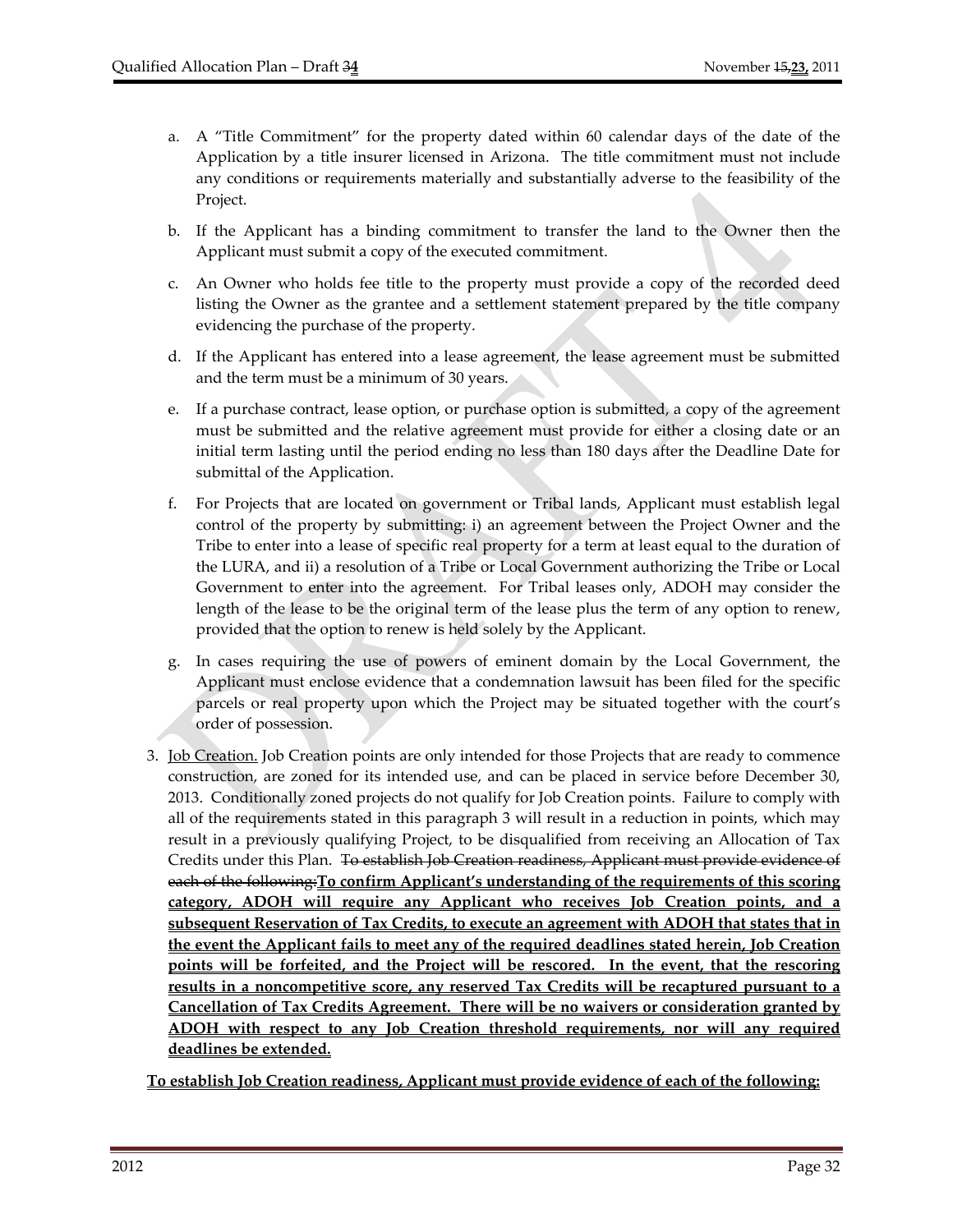- a. **Between September 1, 2011 and March 1, 2012**: Applicant must obtain an updated Phase I Environmental Report for the Project.
- b. **At Application Date**: Applicant must submit a letter stating that it is seeking points in the Job Creation scoring category, it has read Section 2.7(B) and this section, and it understands that it may not qualify for Tax Credits if it does not meet the requirements or deadlines with respect to the Job Creation category.
- c. **No later than May, 1, 2012 at 4pm**: Applicant must provide evidence of each of the following: site ownership**control**, final site plan or final plat approval, approved**evidence that** civil engineering and**plans (including, but not limited to, grading paving, water, sewer and utilities), and building plans (all building** construction documents ready to be**for the Project), have been** submitted for permits to the **appropriate** Local Government **Agency**, and a completed Phase I Environmental Report dated after September 1, 2011.
	- 1. Site Ownership. In order to support a claim for points for site ownership, an Applicant must provide a recorded property deed that lists the Owner as the owner of the land on which the Property will be built, sufficient documentation that the Project will be located or is located on the land listed on the property deed and a title report dated within 30 days from May 1, 2012 evidencing that the Owner owns the land. The recording requirement of the property deed can be satisfied for Projects located on Tribal Lands, by providing evidence that the property deed has been submitted to the Bureau of Indian Affairs for recording prior to May 1, 2012. Additionally, Applicant can support a claim for points for site ownership through a Donation of Land by Local Government, a charitable organization or a private party.2. Site Ownership by Donation of Land by Local Government, Charitable Organization or Private Party**Control**. Applicant must provide an executed agreement by and between the Local Government, charitable organization or private party and the Applicant or Owner, evidencing the intent of the Local Government, charitable organization or private party to donate land where the Project is to be located, and evidence that the Applicant will have site ownership of the donated land no later than July 16, 2012 at 4pm. The**purchase contract or purchase option, lease or lease option or a commitment to donate the land on which the Project is to be built, and the relative agreement must provide a commitment by all parties to close escrow prior to July 16, 2012. A resolution of the Local Government to donate the land is a sufficient commitment. Land may also be donated by a private party or a charitable organization. For a donation of land, the** donation may be conditioned upon the Project receiving a Reservation of Tax Credits. A resolution of the Local Government to donate the land is sufficient. A property is still considered donated by the Local Government, charitable organization or private party, if the Applicant or Owner must pay certain amounts to the Local Government, charitable organization or private party for costs, improvements or processing fees.
	- 3.**2.** The Project's Final Site Plan or Final Plat Approval. Applicant must demonstrate that the **provide evidence of Final Site Plan or Final Plat approval for the proposed Project from the** appropriate Local Government Agency has approved the Project's final site plan or final plat. The final stage of the approval process by the Local Government Agency of the final site plan or final plat must be completed by this deadline. Applicant must insert a completed Form 9, signed by an Authorized Signatory of the Local Government, and **provide** a copy of the approved final site plan or final plat**Final Site**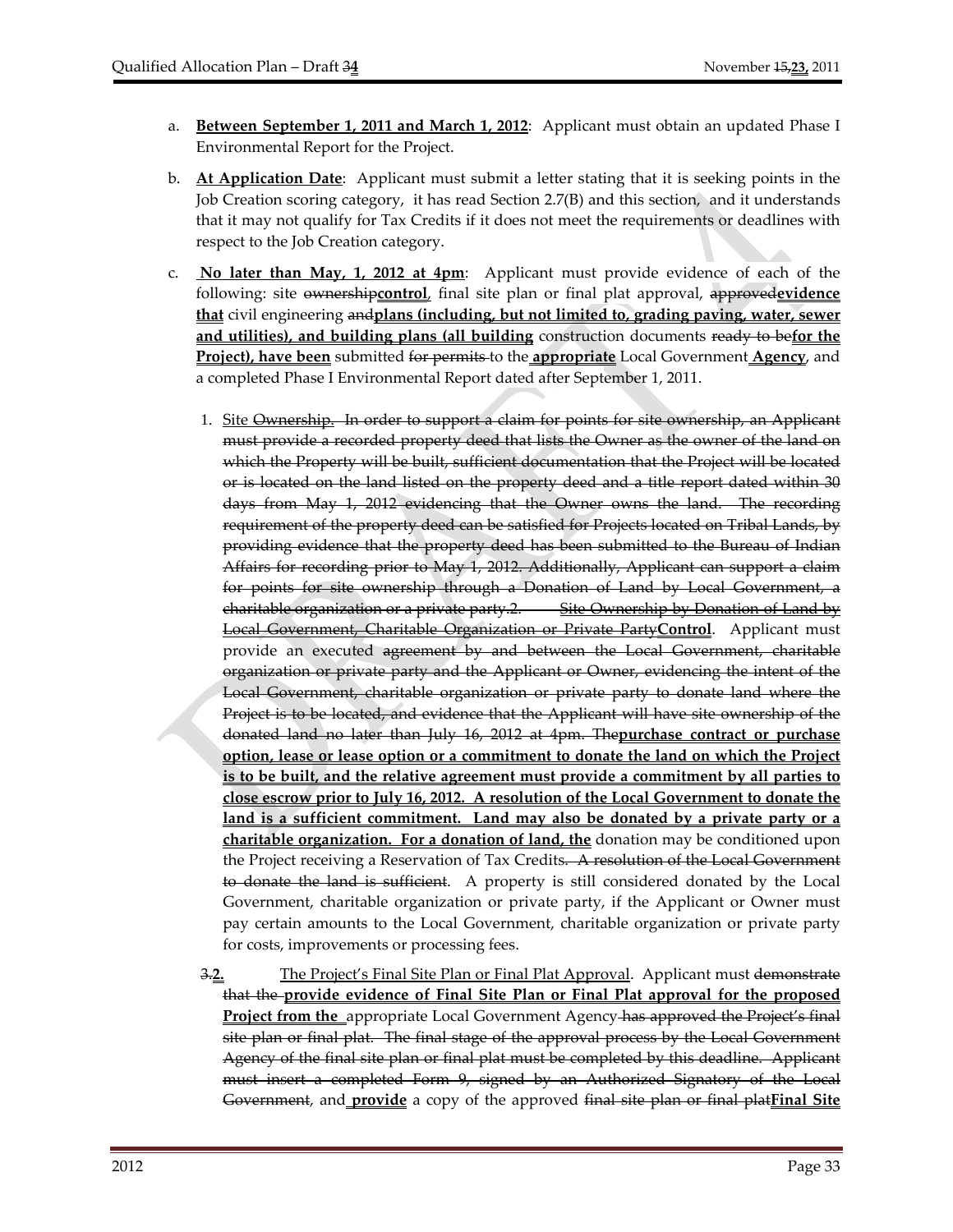**Plan or Final Plat to ADOH including the name and contact information for the Local Government Agency who provided the approval**.

4. Approved **3. Evidence of Submitted** Civil Engineering and Construction Documents. Applicant must demonstrate that civil engineering and building permit(s) are ready to be issued by**provide evidence that civil engineering plans (including, but not limited to, grading paving, water, sewer and utilities), and building plans (all building construction documents for the Project), have been submitted to the Local Government Agency, along with a name and contact information for** the appropriate Local Government agency based on approved site, civil engineering and building plans for all proposed Project units**Agency, with a copy to ADOH**, and a Phase I Environmental Report dated after September 1, 2011. Applicant must insert a completed Form 9-1, including a list of approved**also provide Form 9, signed by the Project's architect and civil engineer that the plans submitted to the appropriate Local Government Agency are 100% complete. Form 9 should also include a list of submitted** plans, and if applicable, approved**submitted** plan number(s), signed**and be countersigned** by an Authorized Signatory of the Local Government.

## **d. No later than July 16, 2012 at 4pm:**

- **1. Applicant must provide evidence of Site Ownership. In order to support a claim for points for site ownership, an Applicant must provide a recorded property deed, or a recorded property lease with the terms stated below:**
	- **a. If a property deed is submitted, the deed must show that it has been recorded with the applicable county recorder.**
	- **b. If a property lease is submitted, a copy or memorandum of the executed and recorded property lease must be provided, and the term must be a minimum of 30 years plus any time before the Project's Tax Credit period begins.**
	- **c. Provide sufficient documentation that the Project will be located or is located on the land listed on the property deed or property lease.**
	- **d. The property deed or lease must list the Owner as the owner or lessee of the land on which the Property will be built.**
	- **e. A title report dated within 30 days prior to July 16, 2012 must be submitted evidencing that the Owner owns the land or that a copy or memorandum of the Lease has been recorded, as applicable.**
	- **f.** d.. **No later than July 16, 2012 at 4pm**: For those Projects in which a Local Government, charitable organization or private party is donating the land for the Project, Applicant must provide a recorded property deed that lists the Owner as the owner of the land on which the Property will be built, sufficient documentation that the Project will be located or is located on the land listed on the property deed and a title report dated within 30 days from July 1, 2012 evidencing that the Owner owns the land, all by no later than July 16, 2012 at 4 pm. The recording requirement of the property deed**lease** can be satisfied for Projects located on Tribal Lands, by providing evidence that the property deed**lease** has been submitted to the Bureau of Indian Affairs for recording prior to July 16, 2012.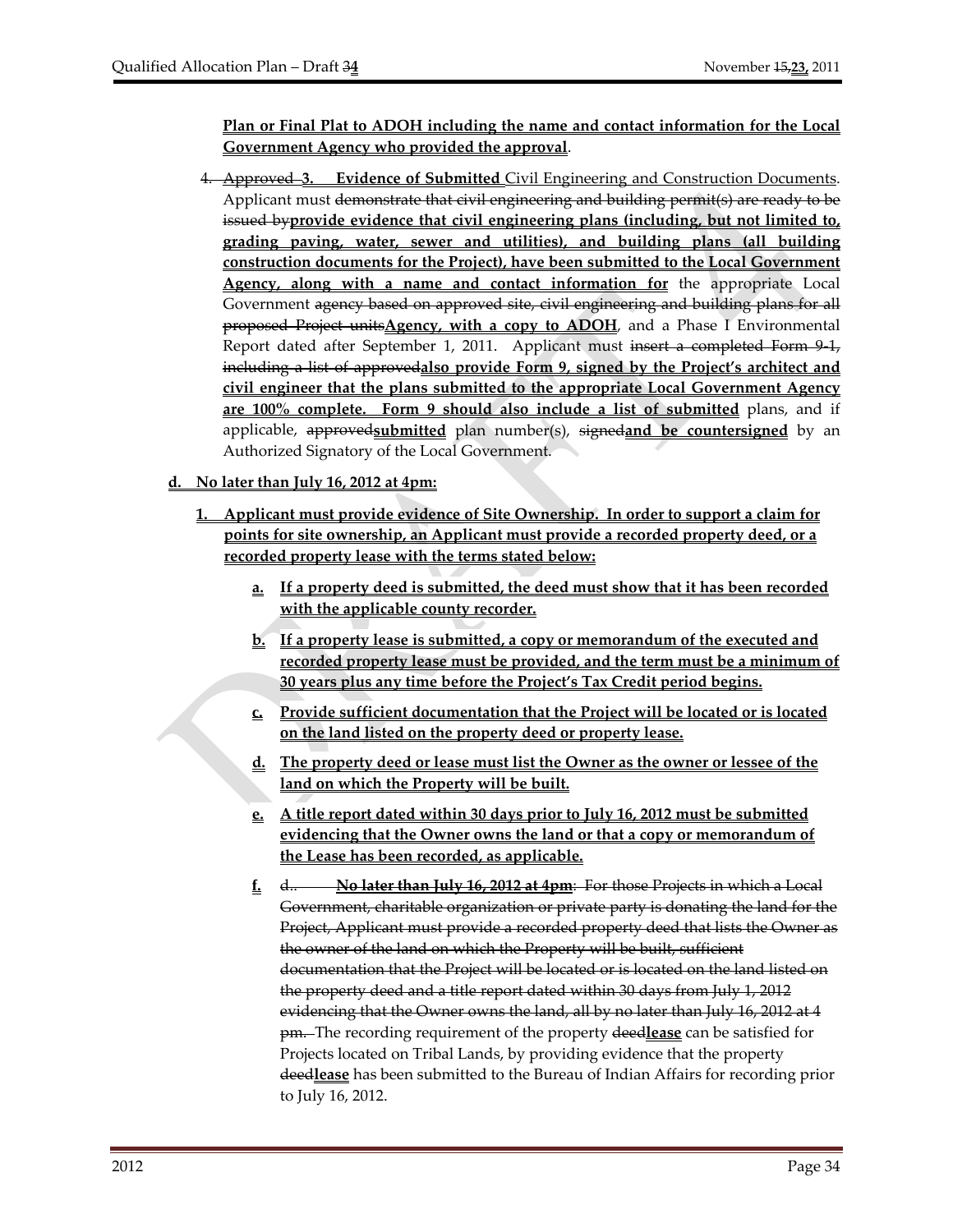- e. **No later than October 18, 2012 at 4pm**:
	- **1.** No later than two weeks prior to the scheduled Equity Closing**equity closing** or at least October 18, 2012 at 4pm, Applicant must provide draft Equity Closing**equity closing** documents.
	- **2. Applicant must provide copies of civil engineering and building permits for the Project to ADOH, along with a completed Form 9‐1, which evidences that the appropriate Local Government Agency has approved the civil engineering plans and building plans for the Project, appropriate permits have been issued, and construction can commence including, grading, paving, water, sewer, utilities and building or buildings and such other improvements as may be necessary to complete the Project as presented to ADOH.**
	- **3. Applicant must provide a Project schedule with a start of construction no later than November 1, 2012, that evidences the completion of the Project no later than November 15, 2013. The schedule must include major activities and durations. The Project schedule must be certified by the General Contractor, as true and accurate, and contain an acknowledgement by the General Contractor that he is capable of completing construction as stated barring unforeseen Project delays.**
- f**. No later than November 1, 2012 at 4pm:** Applicant must provide evidence of construction commencement, and legal documents evidencing closing with the equity partner and construction lender as stated in Section  $2.9(K)(1)$  and (2). Applicant must provide the following supporting documentation:
	- 1. Copies of civil engineering and building permit(s) issued by the appropriate Local Government agency.
	- 2. Construction schedule, including the date for start of construction, description of planned activities and duration of each, and date of construction completion, sufficient to demonstrate that the Project is able to be placed in service before December 30, 2013.
- g**. No later than November 9,2, 2012 at 4pm**: Applicant must provide dated photos of the site evidencing**evidence** that construction activities have commenced and are ongoing for a consecutive period of five (5) days.**of the Project commenced on November 1, 2012, and can proceed until completion of the Project as projected in the Project schedule. ADOH reserves the right to inspect the Project site to ensure that construction has commenced, and that there is continuous construction activity.**
- J. **TAB 10: Planning and Zoning Verification**. Applicant must insert a completed Form 10, signed by an Authorized Signatory of the Local Government, and provide will‐serve letters for water and sewer signed by an Authorized Signatory of the utility provider acknowledging that the utilities provided will meet the needs of the Project.
- K. **TAB 11: Financial Ability to Proceed**. Applicant must demonstrate that the Developer has funding sources necessary to complete the Project to such a point that the ADOH can properly issue the Form 8609. Applicant must provide the following documentary support:
	- 1. Letter of Interest or Intent from Tax Credit Syndicator. A Letter of Interest or Intent from a Tax Credit syndicator proposing the terms and pricing of purchase of tax credits allocated to the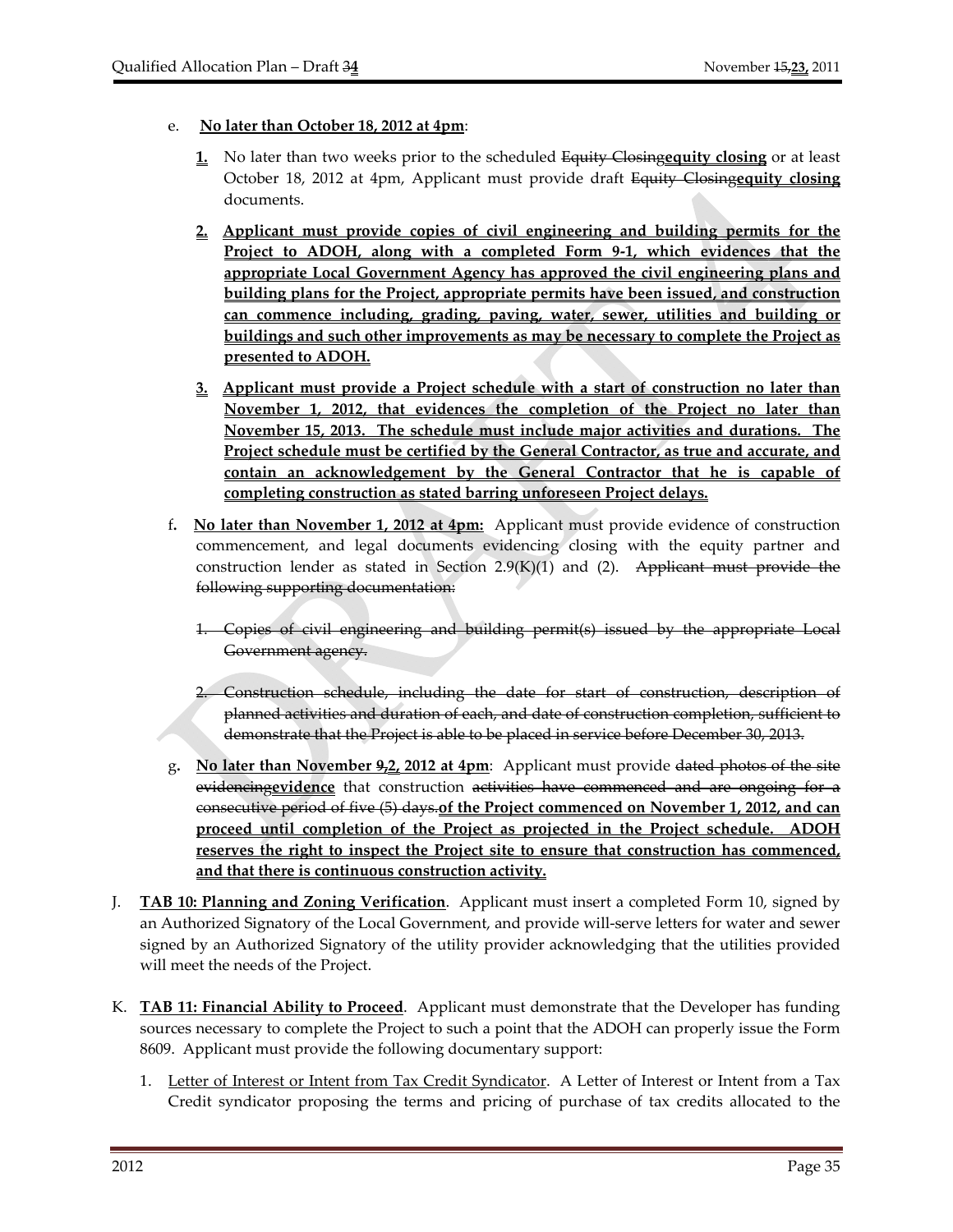Project. For Applicants claiming Job Creation Points, Syndicator must acknowledge, in the writing to the ADOH that, (a) the requirements in this Plan for Job Creation Points, (b) that Applicant will be able to close prior to November 1, 2012 at 4pm and (c) that failure to meet all requirements and deadlines for Job Creation points will result in a reduction of points awarded to the Project which may result in the a previously qualifying Project to be disqualified from receiving an Allocation of Tax Credits under this Plan.

- 2. Letters of Interest or Intent from Other Sources of Financing. Copies of Letters of Interest/Intent from all sources of financing that include: a term sheet, to include the amount of the loan, interest rate, including all points, amortization period, if applicable, term of the loan, loan-to-value factor, minimum debt service coverage allowable (not required if the permanent lending source is a governmental or Tribal entity), all commitment and/or origination fees, and a description of all other fees directly attributed to the funding of the loan. For Applicants claiming Job Creation Points, the construction and permanent lenders must acknowledge, in writing to the ADOH that, (a) the requirements in this Plan for Job Creation Points, (b) that Applicant will be able to close on the construction loan prior to November 1, 2012 at 4pm and (c) that failure to meet all requirements and deadlines for Job Creation points will result in a reduction of points awarded to the Project which may result in the a previously qualifying Project to be disqualified from receiving an Allocation of Tax Credits under this Plan.
- 3. Pro Forma and Operating Expenses. Include a 15‐year pro forma. See Section 7.1 for assumptions relating to operating expenses.
	- a. The pro forma must reflect the rent structure in the Application, all lenders' assumptions such as principal and interest payments, cash flow obligations, non-rental income, detailed operating expenses, required reserves, annual fees, debt service coverage ratio, etc.
	- b. If the pro forma reflects negative cash flow in any year, the Application must demonstrate the funding and utilization of an operating deficit escrow account or describe the source of the operating deficit funds. A commitment from the entity funding the operating deficit reserve/escrow funds must be included with the other funding source documents.
	- c. The pro forma may reflect rental assistance if supported by the other funding source documents.
	- d. Applicants proposing operating expenses that are not compliant with Section 7 of this Plan must submit at least two (2) forms of data supporting the feasibility and reasonableness of the operating expenses stated in the pro forma (for example, comparable Project information as illustrated in a Market Demand Study, IREM information or National Apartment Association information). ADOH may require submission of the audited Financial Statements for comparable Projects owned by the Applicant. Rehabilitation Projects may submit 3 years of historical information as evidence of operating expense assumptions if the proposed operations are not compliant with Section 7.
	- e. The pro forma income and expense must trend at 2.00% and 3.00% respectively. Annual replacement reserve obligations must trend at 3.00%.
- L. **TAB 12: Market Demand Study**. The Applicant must include a Market Demand Study that meets the requirements of the Exhibit L, Market Demand Study guide.
- M. **TAB 13: Site Selection**. Applicant must provide an 8.5x11 map indicating which of the following facilities are located on or within a  $\frac{1}{2}$  mile straight line radius or 2 mile straight line radius of the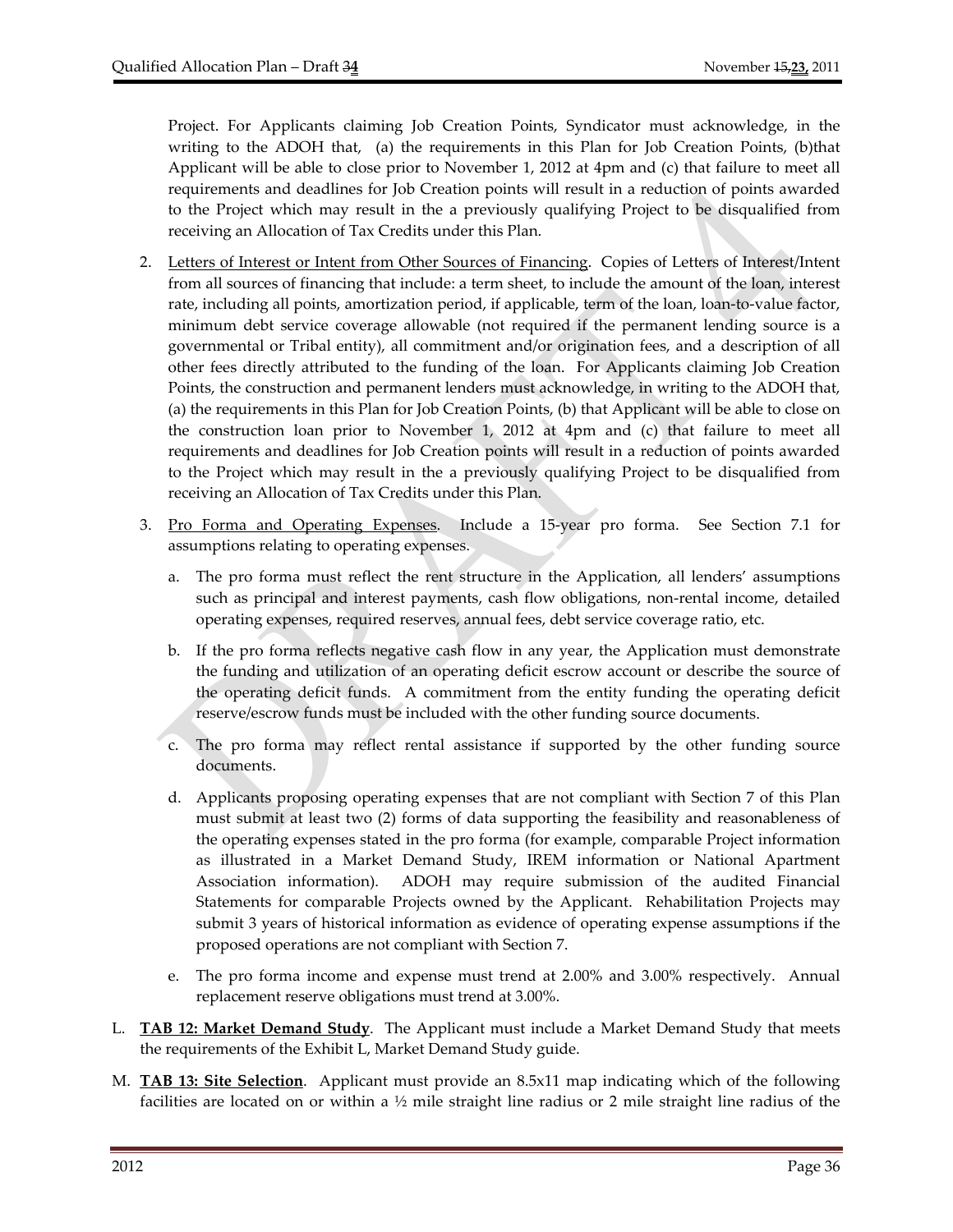Project, depending on the Project scoring category. The radius must be shown on the map. Facilities on the exact  $\frac{1}{2}$  mile and 2 mile radius line must have a majority of their square footage on or within the category radius line. For any facility on the radius line, Applicant must submit sufficient proof of square footage at this Tab or the facility will not be considered for points for the category. The facilities must be clearly identified by name within the 8.5x11 map, and clearly state that category within which the Applicant is claiming points. Applicant must indicate the approximate square footage and distance to the Project for each facility on either the 8.5x11 map or on an additional page submitted at this Tab. See Exhibit A for requirements for mapping the Project and facilities.

- 1. Existing LIHTC or any other governmental subsidized housing developments
- 2. Grocery store: Applicant must provide evidence of full scale grocery store/supermarket or neighborhood market of at least 5,000 gross interior square feet where staples, fresh meat, and fresh produce are sold.
- 3. Medical facility: Applicant must provide evidence of a medical clinic, or hospital (not merely a private doctor's office).
- 4. Retail shopping: Applicant must provide evidence of a shops or businesses offering general goods or services.
- 5. Community or Senior Center: Applicant must provide evidence of community or senior center offering daily programs and services specifically designed for members of the public or seniors.
- 6. Education facilities: Applicant must provide evidence of an elementary, middle, or high school that children or residents living in the development may attend. Schools demonstrated, at the time of Application, to be under construction and to be completed and available to the residents prior to the housing development completion are considered in place at the time of Application for purposes of this scoring category.
- N. **TAB 14: Utility Allowance Schedule**. The Applicant must include a copy of the current utility allowance schedule, published by the local public housing authority or utility company estimate, along with a letter from the issuing authority dated no sooner than 30 days prior to the date of Application submission confirming the date of the most recent utility allowance schedule. Utility allowances based on the energy consumption model must be prepared by qualified professional as described in this paragraph. ADOH considers energy raters and auditors who are certified and currently in good standing with Residential Energy Services Network ("RESNET") to be "qualified professionals" for the purposes of the utility allowance regulation. Furthermore, the qualified professional must not be related to the building owner, Property Manager or any other entities owned or controlled by these parties within the meaning of I.R.C.  $\S$  267(b) or  $\S$  707(b). In addition, Applicants who obtain estimates based on the energy consumption model must provide ADOH with documentary evidence that the estimate was prepared by a qualified professional consistent with the requirements of this paragraph. An Owner MUST review the basis on which utility allowances have been established at least once during each calendar year and must update the allowance if required.
- O. **TAB 15: DrawingDrawings and Plans**. The Applicant must include preliminary drawings and renderings of the development including:
	- 1. A site plan showing the site topography, general development of the site, streets bordering the site, the building and parking location;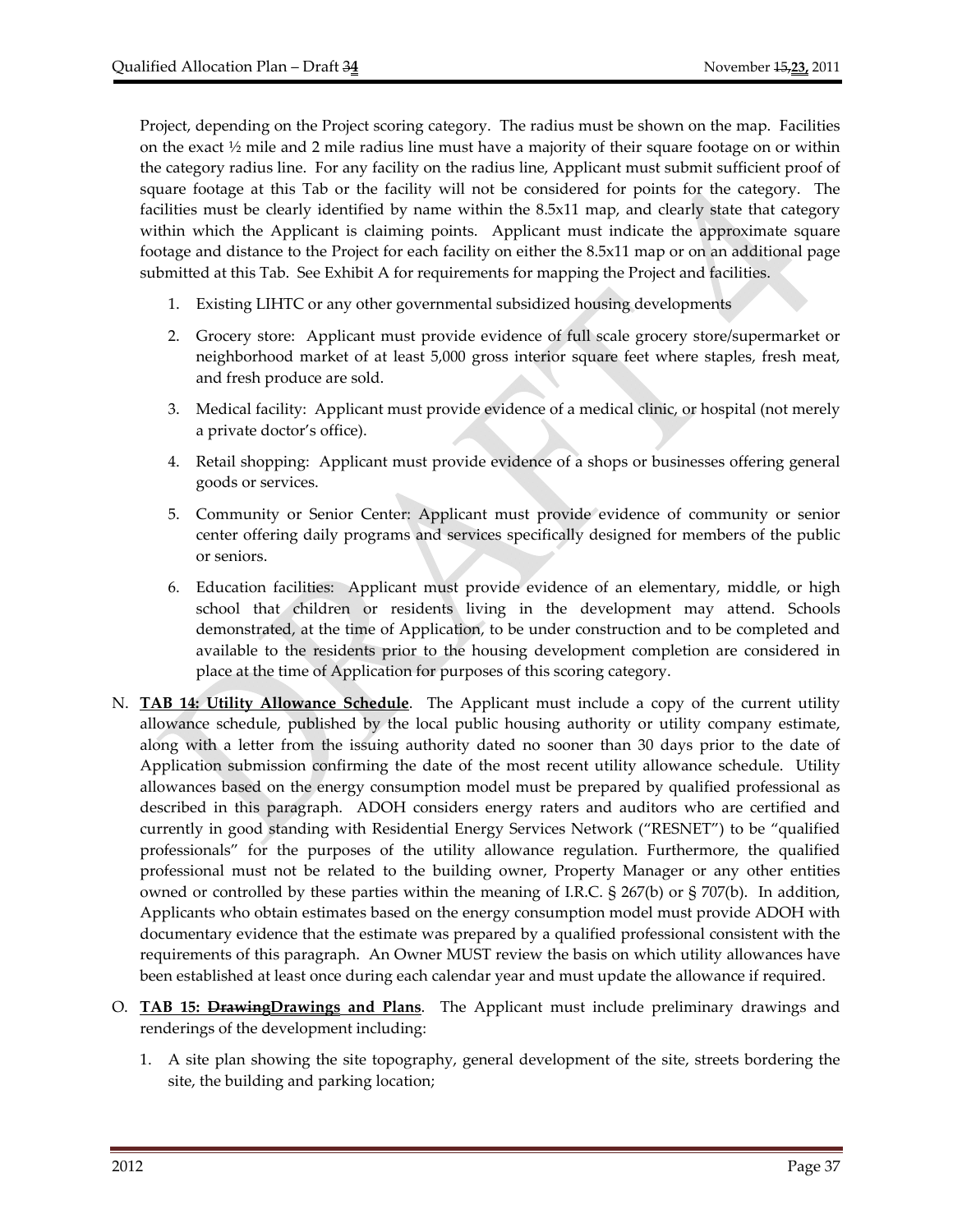- 2. The building layout and net floor area for Projects proposing a Community Facility, the areas for programs under Section 2.7(F), or Community Services Facility; and
- 3. Plans and elevations for each proposed building and clubhouse.
- P. **TAB 16: Property Design Standards for New Construction and Rehabilitated Properties**. Insert Form 16, Architect's Certificate, stating that the architect has read Exhibit D Mandatory Design Guidelines, and certifies that the project complies with the requirements.
- Q. **TAB 17: Sustainable Development**. Insert Form 17, signed by the architect certifying that all sustainable development products/systems applying for points under Section 2.7(D) are included in design documents/specifications. Form 17 must be resubmitted along with the Application for final Allocation of Tax Credits. If the Applicant has selected LEED for Homes Gold Certification for this Project scoring category, the Applicant must provide a letter from architect confirming that Project is pursuing the LEED for Homes Gold Certification path in lieu of Form 17.

## **Prescriptive Categories**

These categories were developed in conjunction with the LEED for Homes and Enterprise Sustainable Communities, Inc., a  $501(c)(3)$  organization ("Enterprise Sustainable Communities"). For clarifications on individual line items and terms, refer to the LEED for Homes reference guide:

http://www.usgbc.org/Store/PublicationsList\_New.aspx

and the Enterprise Sustainable Communities criteria 2008:

http://www.practitionerresources.org/cache/documents/666/66641.pdf.

To be awarded any Sustainable Development points under Section 2.8(B), specific sustainable product details, building methods/applications and/or systems are required to be listed on Form 17 at the time of the initial Application and at final Tax Credit Allocation. The architect and/or builder is required to list all of the Sustainable Development products, building methods and energy systems corresponding to the respective point categories claimed. The architect must specify and ensure the use of all claimed Sustainable Development products. The architect, and the Arizona Energy Office ("AEO"), will be required, at Final Tax Credit Allocation, to certify that all specified Sustainable Development point criteria have been met and are consistent with Project contracts, work orders, or delivery receipts.

**PLEASE NOTE: AEO will require 10‐days' notice prior to scheduling inspections and confirmation that the construction superintendent is available to accompany the AEO representative throughout the entire inspection.**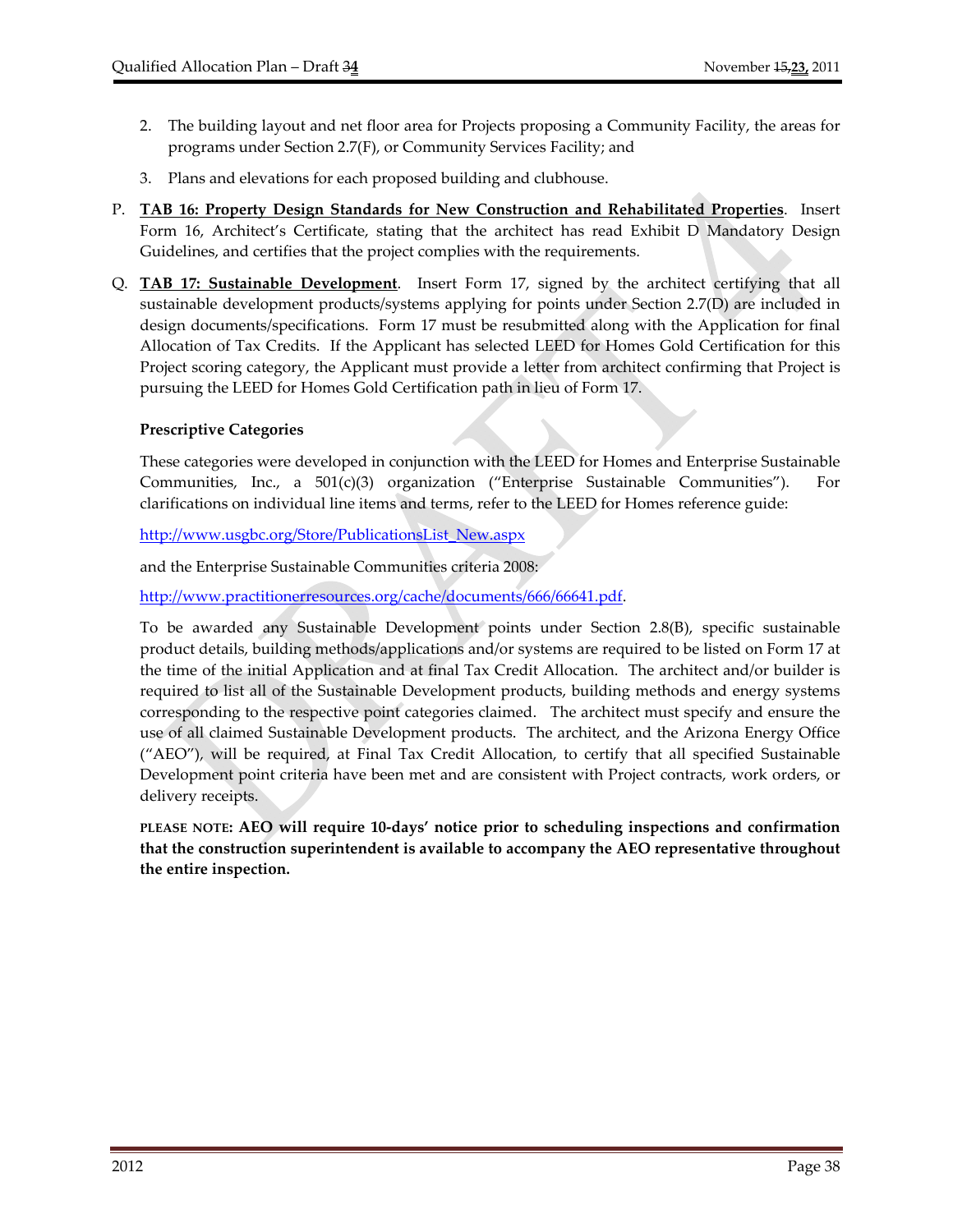



For Projects that use the LEED for Homes Gold Certification path, a copy of the LEED for Homes Gold Certification checklist must be included with the Application. The checklist can be found at the following website:

http://www.usgbc.org/ShowFile.aspx?DocumentID=3658

All non‐LEED Projects must include the Project's Sustainable Development specification list at the time of Application to apply for Sustainable Development points. Product detail must be sufficient enough to allow ADOH to verify the appropriate cost of the proposed product/system.

For Projects that use the performance-based path for energy efficiency, provide verification demonstrating the projected energy efficiency of the least efficient dwelling Units.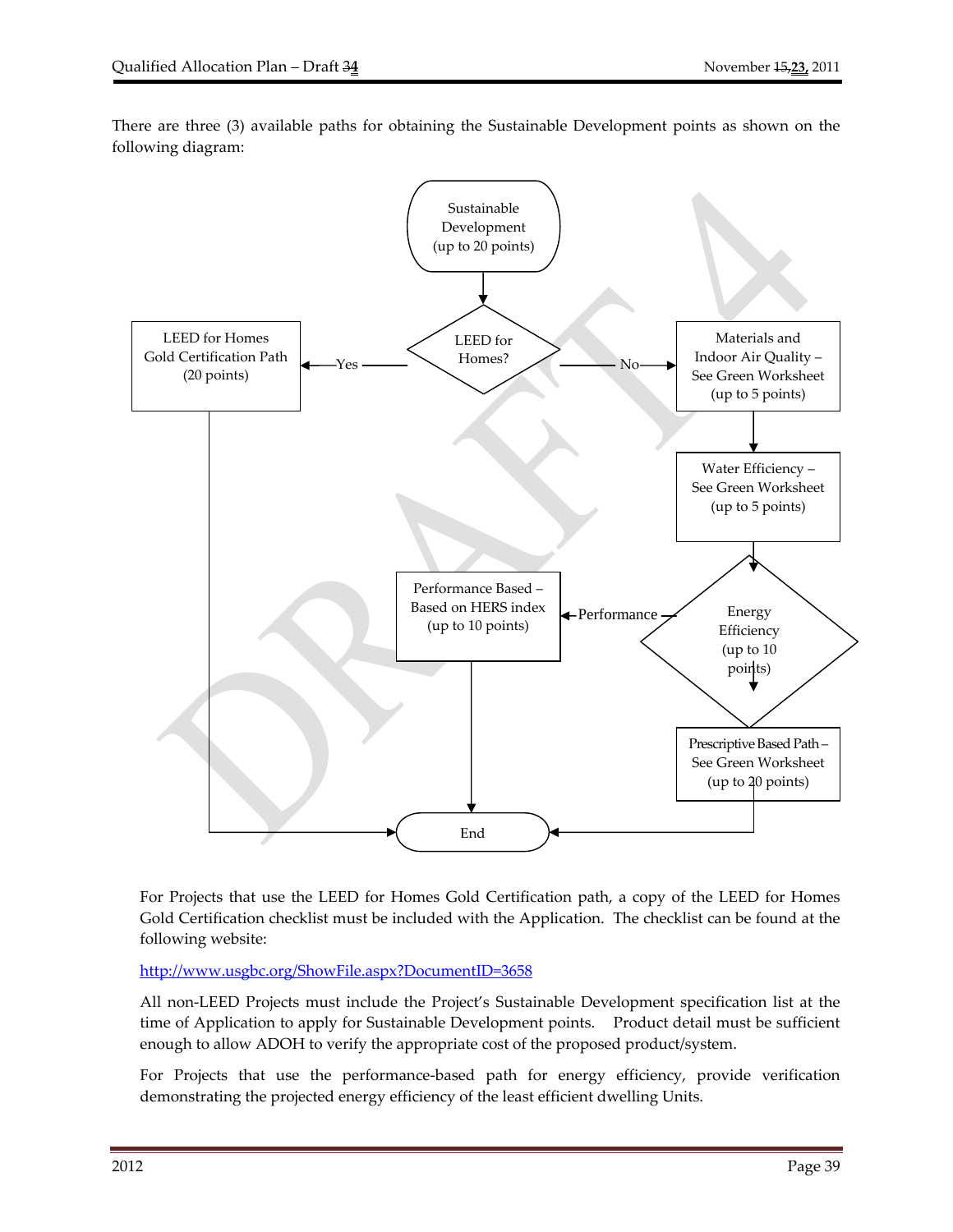- 1. In New Construction, 1 point will be awarded for each point awarded by the Home Energy Rating System (HERS) beyond the baseline index of 85, with a maximum score of 15 points (e.g., a HERS index of 65).
- 2. In moderate and substantial Rehabilitation Projects, perform energy analysis, utilizing a Home Performance Contractor participating in the Arizona Home Performance with Energy Star Program. The Home Performance Contractor must evaluate the existing building condition and identify cost‐effective energy improvements by preparing an energy improvement report. A 15% improvement in the energy efficiency is the baseline. 1 point will be awarded for each percent reduction in the energy efficiency after the first 15%, with a maximum score of 20 points (e.g., a 35% reduction in energy usage).

The projected, pre‐construction HERS index must be submitted to the ADOH once the construction drawings have been completed and the final HERS index must be submitted at 8609 submission. This category is available for Projects that have a maximum of four (4) stories. Common areas must use construction materials and methods consistent with those used in the dwelling Units.

To verify the projected HERS score at the time of Application, Applicant must provide a certification from a HERS consultant that the Project's schematic design has been reviewed and it is possible for Applicant to achieve the projected HERS score. In the event Applicant does not meet the projected HERS score, ADOH will withhold issuance of 8609s until Applicant provides ADOH with a method to correct the HERS score and the correction is completed.

For renewable energy system points, a separate additional financial worksheet must be provided showing all of the applicable financial incentives including, but not limited to: energy tax credits (include syndication agreements or IRC § 1603 exchange documentation for valuing these credits), power purchase agreements (include PPAs, if applicable), federal state and local tax deductions, enhanced/accelerated depreciation values, manufacturer's rebates and property tax assessment exemptions, credits or offsets. See Form 17.

The same Sustainable Development specification list must be resubmitted in conjunction with Form 16 – Architect's Certificate affirming that all of the specified materials, methods or systems listed were in fact included in the project. Be advised that failure to include all scored elements will result in a loss of points on future ADOH projects.

- R. **TAB 18: Transit Oriented Design**. The Project must be located at or within the distances stated below of a Frequent Bus Transit System or a High Capacity Transit Station. Applicant must provide a map to scale, as shown in Exhibit A to this Plan, evidencing that the proposed site is within the required distance in relation to the Frequent Bus Transit System or High Capacity Transit Station, and evidence that all requirements in this Section are met for each transit oriented design type.
	- 1. Frequent Bus Transit System. A "Frequent Bus Transit System" must meet the below listed frequency of stops and travel depending on the location of the Project. The bus route corridor must also provide one or more bus stops that are at or within a quarter mile (1,320') straight line radius of the proposed site and the transit agency must confirm that there currently are no plans to move the route(s) to a different corridor or to reduce bus service map and stops. Bus routes that do not meet this**these** criteria are not a "Frequent Bus Transit System." A "headway" as used in this Plan, means the time interval between two buses traveling in the same direction on the same route.
		- a. "Frequent Bus Transit" for a Project located in the Greater Phoenix Area must have: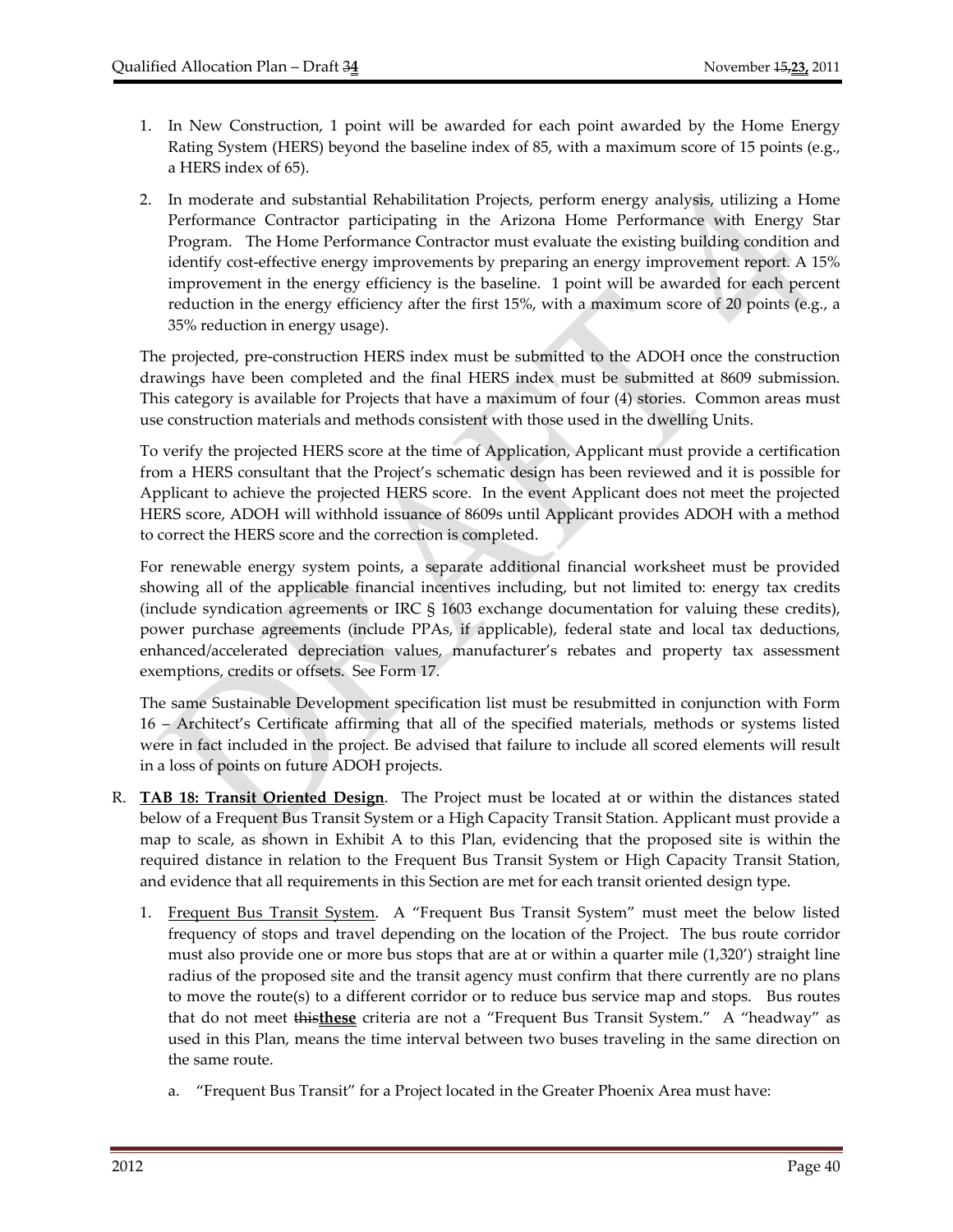- $\triangleright$  Minimum 30 minute weekday headways 6am to 6pm.
- Minimum 30 minute headways 6am to 6pm on weekends days.
- $\triangleright$  Minimum 15 hours of service on weekdays, minimum 12 hours on weekend days.
- b. "Frequent Bus Transit" for a Project located in Tucson is defined as:
	- $\triangleright$  Minimum 30 minute weekday headways 6am to 6pm.
	- $\triangleright$  Minimum 1 hour headways 6am to 6pm on weekends days.
	- $\triangleright$  Minimum 12 hours of service on weekdays, minimum 10 hours on weekend days.
- c. "Frequent Bus Transit" for a Project located in the balance of the State is defined as:
	- Minimum 1 hour weekday headways 9am to 5pm.
	- $\triangleright$  Minimum 8 hours of service on weekdays.
- 2. High Capacity Transit.
	- a. A High Capacity Transit Station ("High Capacity Transit Station") includes light rail transit, commuter rail, intercity rail and streetcar but does not include bus transit.
	- b. Proposed site is to be located at or within a half mile (2,640') straight line radius of a High Capacity Transit Station. Applicant must provide map to scale as shown in Exhibit A to this Plan.
	- c. High Capacity Transit Station includes; (1) all existing stations, and (2) the three (3) mile extension to Downtown Mesa**downtown Mesa, Arizona. The three (3) mile extension includes the current funded extension through Mesa Drive. The further extension to Gilbert Rd. is unfunded, and is therefore not considered part of the extension**.
- S. **TAB 19: Supportive Housing Development**. A permanent supportive housing project means a Housing First model which centers on providing chronically homeless individuals with housing quickly and then providing Supportive Services and employment that target the specific needs of the individual. Services provided through Permanent Supportive Housing can include, but are not limited to, health care, substance abuse treatment, mental health treatment, employment counseling, supported employment, connections with mainstream benefits like Medicaid and such other benefits.

#### Requirements:

- 1. A minimum of 30 housing Units of the Project must be dedicated to chronically homeless individuals at 30% AMGI. Highest priority in this set‐aside will be given to Projects that meet the requirements stated herein and have the most housing Units dedicated to chronically homeless individuals.
- 2. Documented support for the Project from the Local Government in which the Project is located.
- 3. Adequate financial support must be in place in order for the Project to be viable. Residents of a Housing First project are charged 30% of their income, if any, for rent. Therefore, adequate financial support must be demonstrated. In most cases, some type of rental assistance would be required.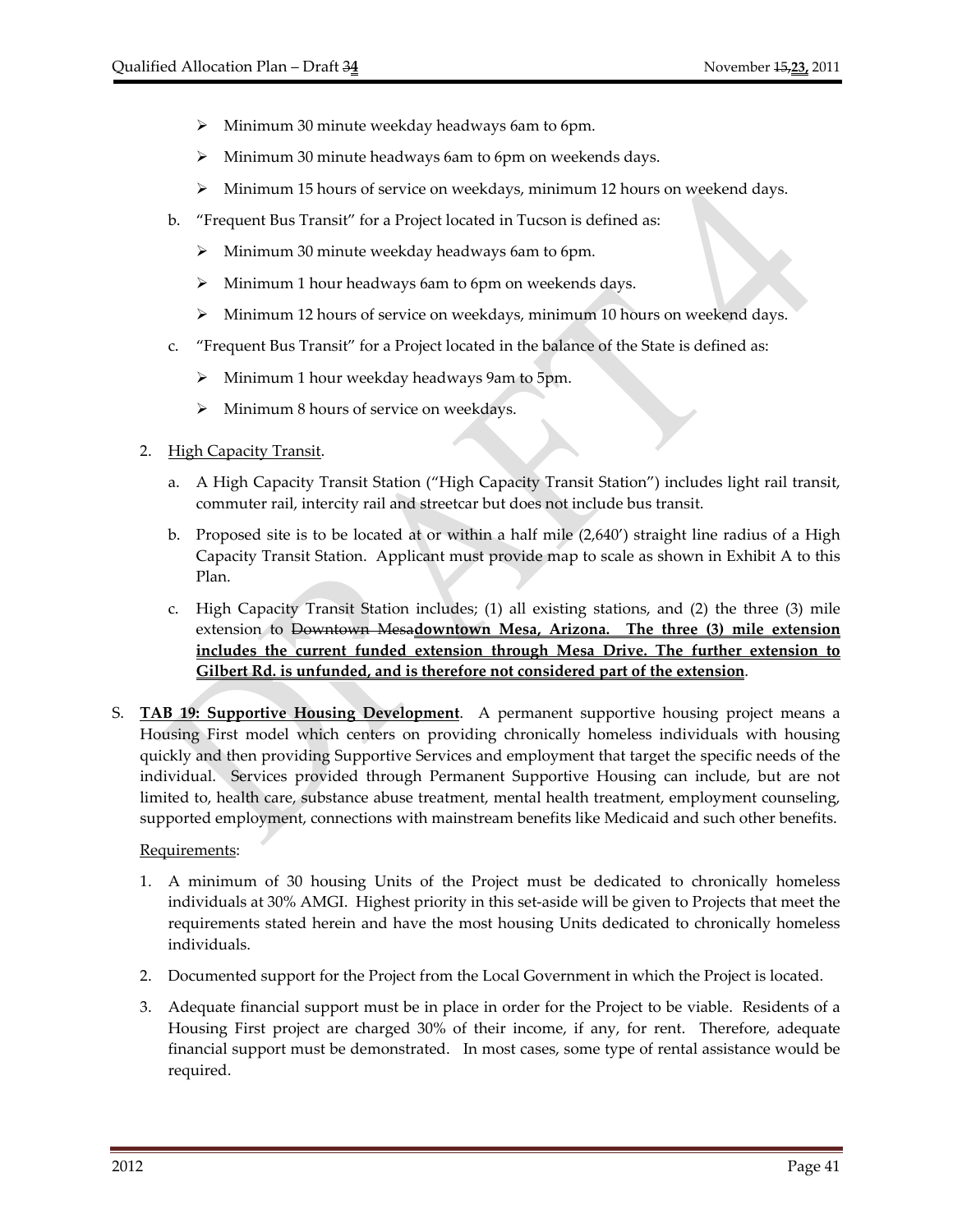- 4. The Supportive Services provider must provide a Supportive Services plan as outlined in Exhibit N and demonstrate proven capacity and experience to serve chronically homeless individuals.
- 5. Project must meet minimum architectural requirements of the Housing First model such as a secured single point of entry to the building, community room spaces and offices for Supportive Services commensurate to number of units, as well as the other requirements.
- 6. A preference for Veterans must include: (1) a commitment to make available case management services to address the bio-psycho-social needs of tenants including connection to veteranspecific services and resources as part of its Supportive Services plan and (2) a veteran-specific outreach plan. The service provider listed in the Supportive Services plan must have a minimum of two years' experience providing the required services stated in this paragraph. Developments with project-based HUD VASH vouchers will be considered as having met this standard because HUD VASH includes Veterans Administration provided case management Services. Otherwise, these services must be clearly described in the Supportive Service Plan. Letters of support and collaboration from the nearest Veterans Administration Hospital or community based outreach clinic and the Arizona Department of Veterans Services are required to demonstrate coordination of veteran‐specific resources and services.

## T. **TAB 20: Occupancy Preferences**.

- 1. Households with Children. Projects in which 30% of all Units are reserved for households comprised of individuals with children and of which 30% of the total Units are 3 or 4 bedrooms. Applicant must provide a description of the Projects specific design elements and facility programs that serve the needs of individuals with children. Insert Form 20 and the Supportive Services plans outlined in Exhibit N. Costs for Supportive Services must be reflected as a line item in the annual operating expenses (Form 3). If Applicant is claiming additional points for services provided to residents of the Project, each facility, and service provider for which Applicant is claiming additional points, must be identified by name. **Additionally, if claiming points for a school district rated "B" or better, Applicant must show evidence from the Arizona Department of Education that this requirement is met, by providing supporting documentation from the following website: http://www.azed.gov/blog/2011/05/12/top‐school‐ district‐ranking/.**
- 2. Elderly 62 years of Age and Older. Applicants proposing Projects that serve the elderly who are 62 years and older must not propose Units with more than two bedrooms. Supportive Services must promote the residents' quality of life and independence while providing efficient delivery of Supportive Services to the residents. Insert Form 20 and Supportive Services plans outlined in Exhibit N. Costs for Supportive Services must be reflected as a line item in the annual operating expenses (Form 3). If Applicant is claiming additional points for services provided to residents of the Project, each facility, and service provider for which Applicant is claiming additional points, must be identified by name.
- 3. Veterans Project. Applicants proposing Projects in which 50% of the Project will serve single adult Veterans, with a minimum of 25 units set aside to serve the target population must offer Supportive Services. The Supportive Services must include: (1) a commitment to make available case management services to address the bio‐psycho‐social needs of tenants including connection to veteran‐specific services and resources as part of its Supportive Services plan and (2) a veteran‐ specific outreach plan. The service provider listed in the Supportive Services plan must have a minimum of two years' experience providing the required services stated in this paragraph.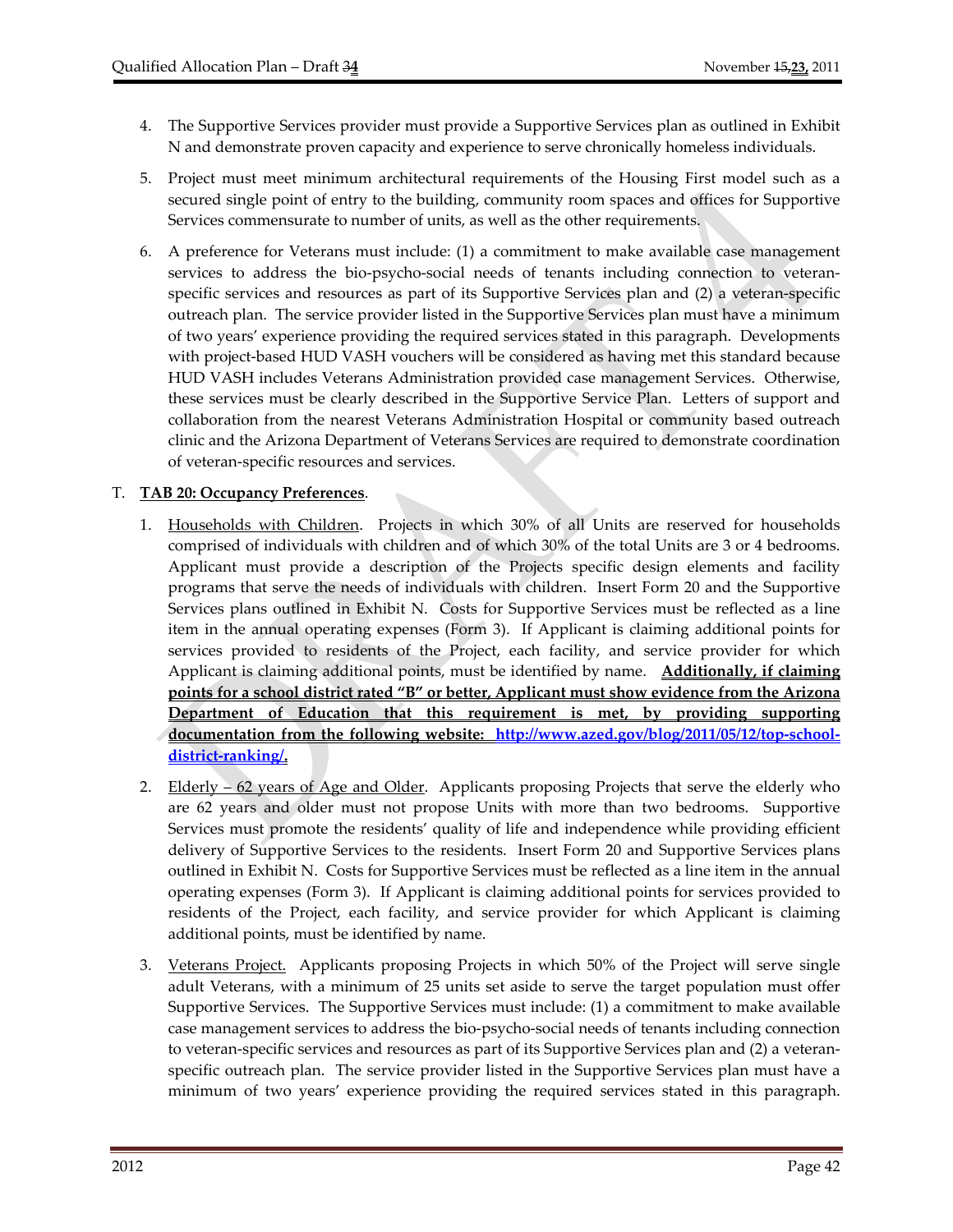Developments with project-based HUD VASH vouchers will be considered as having met this standard because HUD VASH includes Veterans Administration provided case management Services. Otherwise, these services must be clearly described in the Supportive Service Plan. Letters of support and collaboration from the nearest Veterans Administration Hospital or community based outreach clinic and the Arizona Department of Veterans Services are required to demonstrate coordination of veteran‐specific resources and services. Insert Form 20 and Supportive Services plans outlined in Exhibit N. Costs for Supportive Services must be reflected as a line item in the annual operating expenses (Form 3). If Applicant is claiming additional points for services provided to residents of the Project, each facility, and service provider for which Applicant is claiming additional points, must be identified by name.

- U. **TAB 21: Developer/Non‐Profit Arrangement**. To evidence a an arrangement between the parties, the Applicant must provide an executed agreement between the Developer or Non‐Profit Organization who is a Developer, and the Arizona‐based Non‐Profit, which sets forth the Non‐Profit Organization's duties with respect to their role as the service provider for the Project; and which includes language that the Non‐Profit Organization will receive a minimum of 10% of the total developer fee received by the Developer or Non-Profit Organization who is a Developer, for the Non-Profit Organization's material participation (within the meaning I.R.C. § 469(h)), during the development phase of the Project. To be an "Arizona‐based Non-Profit" the Non‐Profit Organization must provide its non‐profit services through an office and personnel located in Arizona as of the date of the Application. The Non‐Profit Organization is entitled to collect an annual fee for acting as the service provider for the Project. Applicant must submit information required in Exhibit N for the Non‐Profit Organization. In addition to the requirements noted in this Section, the Non‐Profit Organization must be an active partner and provide the Supportive Services that are listed at Tab 19 or Tab 20, appropriate for the residents of the Project, and materially participate in planning, design and management of the Project for the Compliance Period and the Extended Use Period. In the event a Non‐Profit Organization enters into an agreement with an organization that is related to the Non‐ Profit Organization through common control to be a service provider for the Project, Applicant must provide: (1) supporting documentation evidencing that the service provider entity is a separate and distinct entity, such as formation documents, (2) evidence of a separate tax identification number as assigned by IRS; and (3) evidence that the service provider entity is receiving at least 10% of the Developer Fee.
- V. **TAB 22: Targeting Low Income Levels**. Insert completed Form 22. The information provided in Form 22 will be binding on the Applicant in the event that the information provided in Form 22 is inconsistent with Form 3.
- W. **TAB 23: Tenant Lease Purchase**. Applicants must demonstrate in an ownership proposal that 100% of the Project is designed for eventual home ownership.
	- 1. Tenant lease purchase points are limited to single family, duplex, fourplex or townhome style Projects.
	- 2. Project must be designed at the time of Application for eventual home ownership and demonstrate that the design will meet the subdivision and building code requirements, including fire department requirements of the Local Government that exist at the time of Application, as evidenced by a letter from the Local Government.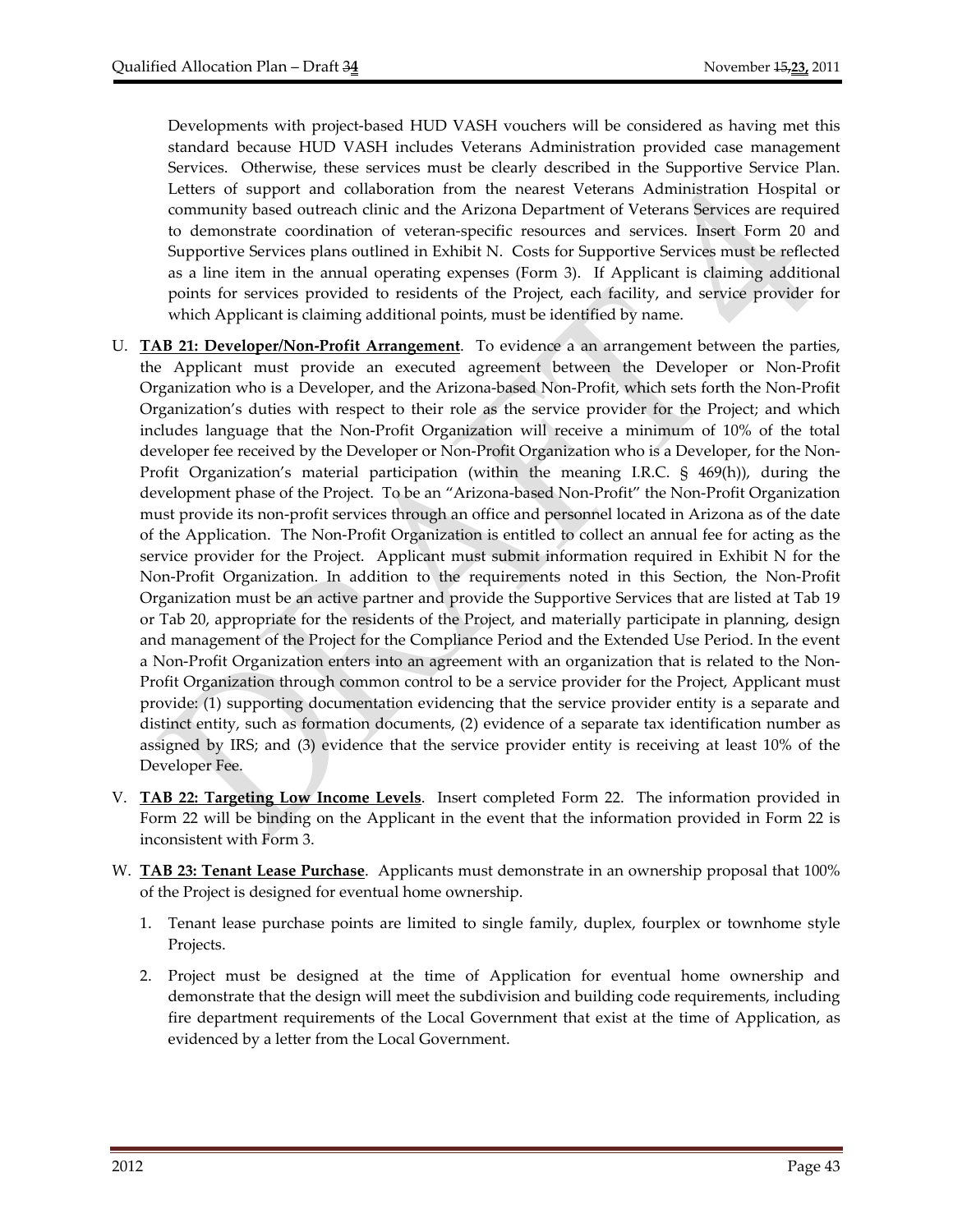#### 3. Submittal Requirements:

- a. A letter of intent from either a) a qualified Non‐Profit Organization, b) tenant cooperative, c) resident management corporations, d) tenants or e) government agencies to purchase the Units.
- b. A detailed description of the ownership proposal to include:
	- i. An exit strategy that incorporates a valuation estimate/calculation per I.R.C. § 42;
	- ii. Home-ownership financial counseling services;
	- iii. How the eligible tenants will be identified and offered a right of first refusal;
	- iv. How the Units will be priced in accordance with I.R.C. § 42(i)(7);
	- v. The manner in which homebuyer assistance will be generated by the Applicant or Owner and provided to the homebuyer; and
	- vi. A draft of the proposed sale agreement.
- 4. Post Allocation Requirements. Projects awarded points under this paragraph will be required to execute and record an LURA that indicates the provisions set forth above for the remaining Compliance Period. There are additional fees associated with these points stated in Section 6.4 of this Plan.
- X. **TAB 24: Financing Commitment from Local Government**. Points will be awarded if a Local Government with a population of less than 500,000 provides 10% or more of the Permanent Financing, excluding the Deferred Developer Fee for the Project, **and has term of no less than ten (10) years,** as evidenced by a letter of commitment or funding resolution from city council or the governing group of the town or county, or if the Project is a HOPE VI transaction, a copy of the approval letter from HUD for the HOPE VI funds must be included.

# Y. **TAB 25: Acquisition/Rehabilitation and Acquisition/Demolition and New Construction of a Blighted Structure or a Stalled Project**

- 1. Acquisition/Rehabilitation. Applicant should note that only Projects that include the Acquisition and Rehabilitation of existing multifamily developments, shall qualify for points in this scoring category.
	- a. Projects containing Acquisition/Rehabilitation and New Construction components shall qualify for points in this category only if the rehabilitation Units totals 50% or more of the total Project, and 100% of the acquired**those** Units must be rehabbed. Projects with rehabilitation Units less than 50% of the total Project, will be considered New Construction.
	- b. Applicant must identify the Project as an Acquisition/Rehabilitation Project and fully explain the acquisition and scope of rehabilitation work in the cover letter. The rehabilitation improvements and the amount of rehabilitation costs will be based on the Capital Needs Assessment ("CNA"). ADOH may utilize the services of an independent cost estimator in determining whether the rehabilitation costs are reasonable and meet the requirements of this Plan. The Applicant will be responsible for the costs of the cost estimator. Cost of rehabilitation per Unit is determined by dividing "Total Direct Construction Costs" on Form 3 by the number of Units.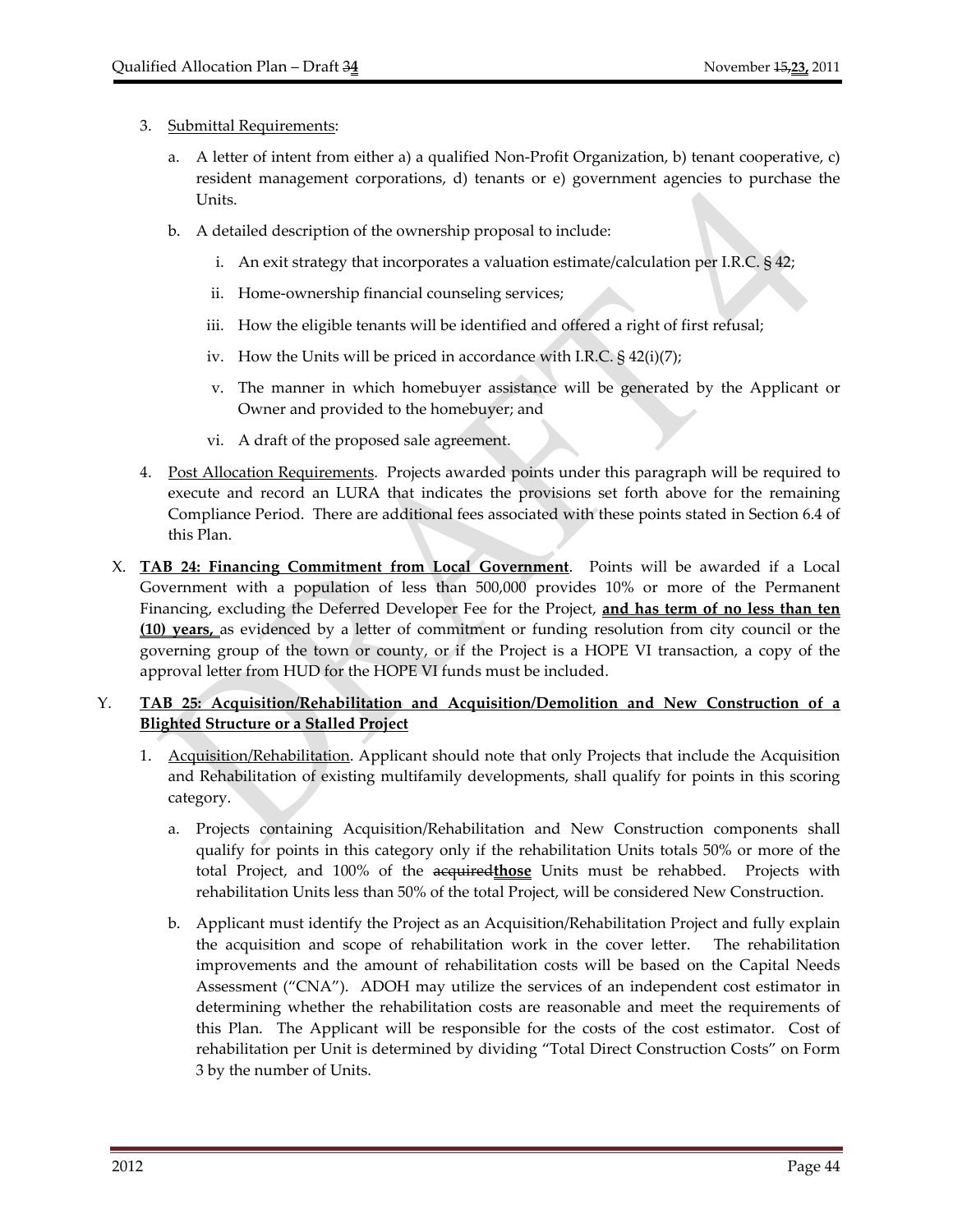- c. Applications for Acquisition/Rehabilitation of existing rental housing must be supported by a relocation plan, if applicable. The relocation plan must comply with the Uniform Relocation Assistance Act, 42 U.S.C. § 4621, *et seq*.
- d. An Appraisal is required with separate values for land and building.
- e. The CNA report must be prepared by a qualified professional, architect or engineer, who has no financial interest in the Project and no identity of interest with the Developer. For purposes of this Scoring Category, a "qualified professional" is a licensed professional, architect or engineer, who can substantiate a minimum of five years' experience providing CNA reports in accordance with ADOH standards, and who performs the assessment and supplies ADOH with their professional opinion of the property's current overall physical condition. This includes the identification of significant deferred maintenance, existing deficiencies, and material building code violations that affect the property's use and its structural or mechanical integrity. Furthermore, the CNA must examine and analyze the following building components:
	- i. Site, including topography, drainage, pavement, curbing, sidewalks, parking, landscaping, amenities, water, storm drainage, gas and electric utilities and lines.
	- ii. Structural systems, both substructure and superstructure, including exterior walls and balconies, exterior doors and windows, roofing system, and drainage.
	- iii. Interiors, including Unit and common area finishes (carpeting, vinyl tile, interior walls, paint condition, etc.), Unit kitchen finishes and appliances, Unit bathroom finishes and fixtures, and common area lobbies and corridors.
	- iv. Mechanical systems, including plumbing and domestic hot water, HVAC, electrical, and fire protection.
	- v. Elevators (if applicable).
	- vi. Provide building life cycle study to economically justify either rehabilitation or demolition. Provide a comparative analysis to determine cost feasibility of either a rehabilitation or demolition option.
- f. The CNA must also include the following major parts:
	- i. All health and safety deficiencies or violations of housing quality standards, requiring immediate remediation. If the Project has tenants, these repairs are to be made a first priority.
	- ii. Repairs, replacements, and significant deferred and other maintenance items that need to be addressed within twenty-four months of the date of the CNA. Include any necessary redesign of the Project and market amenities needed to restore the property to the standard outlined in this Plan and Exhibit D.
	- iii. Repairs and replacements beyond the first two years that are required to maintain the Project's physical integrity over the next twenty years, such as major structural systems.
- g. The professional preparing the CNA report must: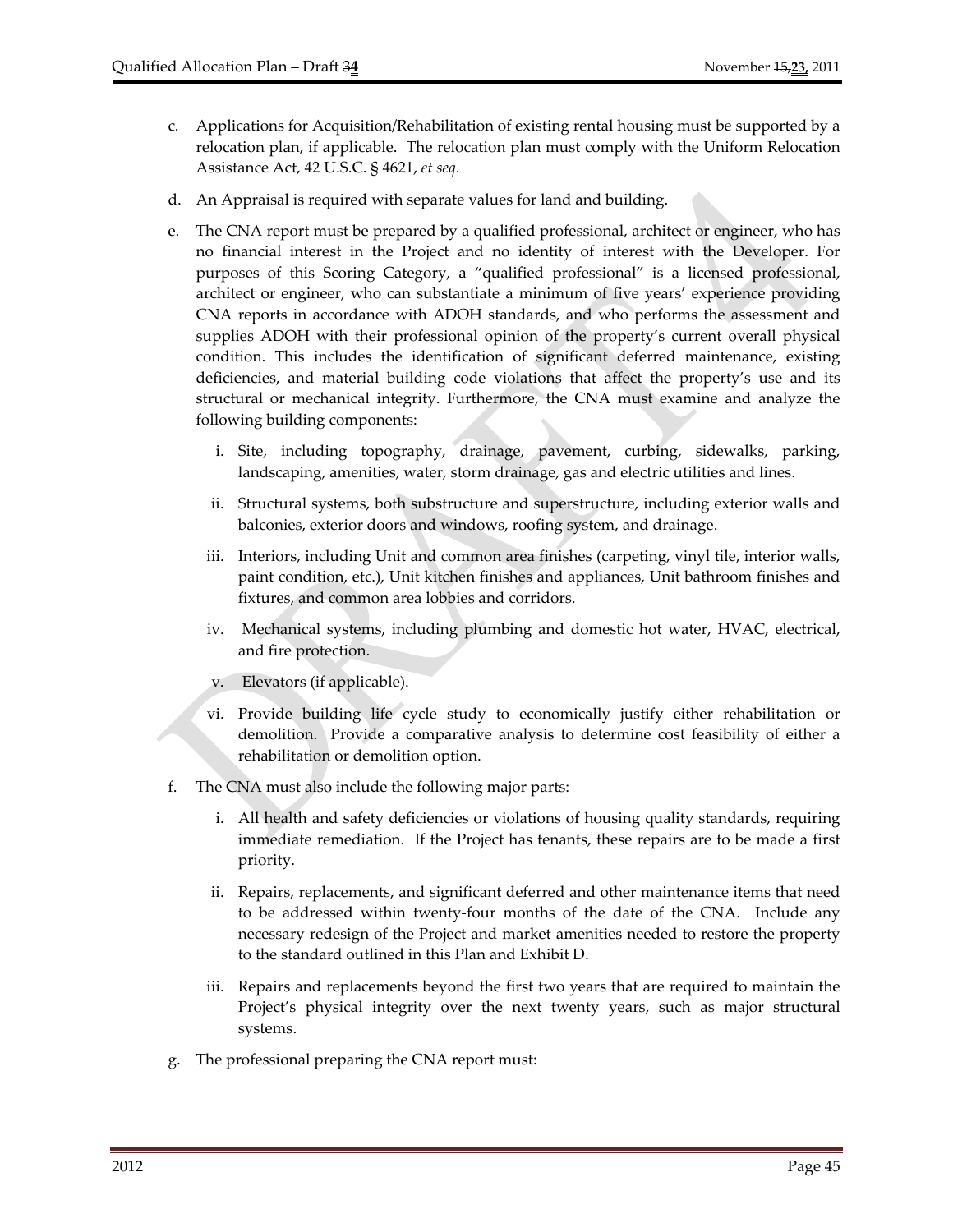- i. Conduct site inspections of a minimum of 35% of all Units. Units must be randomly sampled while taking into consideration the Unit size mix, e.g., one-bedroom, twobedroom, etc. All vacant Units must be inspected.
- ii. Identify any physical deficiencies as a result of 1) visual survey, 2) review of pertinent documentation, and 3) interviews with the property owner, management staff, tenants, community groups, and government officials.
- iii. Identify physical deficiencies, including critical repair items, two-year physical needs, and long‐term physical needs. These must include repair items that represent an immediate threat to health and safety and all other significant defects, deficiencies, items of deferred maintenance, and material building code violations that would limit the expected useful life of major components or systems.
- iv. Explain how the Project will meet the requirements for accessibility to persons with disabilities. Identify the physical obstacles and describe methods to make the project more accessible, and list needed repair items in the rehabilitation plan.
- v. Prepare a rehabilitation plan, addressing separately all two‐year and long‐term physical needs.
- vi. Conduct a cost/benefit analysis of each significant work item in the rehabilitation plan (items greater than \$5,000.00) that represents an improvement or upgrade that will result in reduced operating expenses (e.g., individual utility metering, extra insulation, thermo‐pane windows, setback thermostats). Compare the cost of the item with the long-term impact on rent and expenses, taking into account the remaining useful life of building systems.
- h. If requesting additional points under this Section for a Foreclosed Property, Applicant must provide the following information.
	- Foreclosed Property: Applicant must provide evidence that the property has become Foreclosed Property within the past five years, such as a copy of the recorded Trustee's deed issued under A.R.S. § 33‐811 or if the property mortgage has been foreclosed by a court action, the recorded certificate of the foreclosure issued under A.R.S. § 33‐728,**728** and a copy of the trustee sale guaranty with title report including Schedule B-and if. **The foreclosing party may be listed on the Trusteeʹs deed or recorded certificate of foreclosure issued as part of the foreclosure proceedings. If** the Applicant, Owner, Developer or a Controlling Person of any of these entities is not listed on the trustee's deed or recorded certificate as the purchaser, then the Applicant must also provide the purchase and sale agreement, lease or lease option with**between the foreclosing party and** the Applicant, Developer, Owner or a Controlling Person of any of these entities showing that the Applicant has Site Control over that foreclosed property. Projects that became Foreclosed Property or are in the process of foreclosure while Applicant, Developer, Owner (or a Controlling Person of any of these entities) owned the property are not eligible for points in this category. Projects to be located on Foreclosed Property that were sold **either as part of the foreclosure process or** by the foreclosing party **as the owner after the foreclosure proceedings** to an independent third party who has in turn sold the Foreclosed Property to the Applicant, Developer, Owner (or a Controlling Person of these entities) or granted Site Control to the Applicant, are not eligible for points in this category. **For the purposes of this paragraph, an**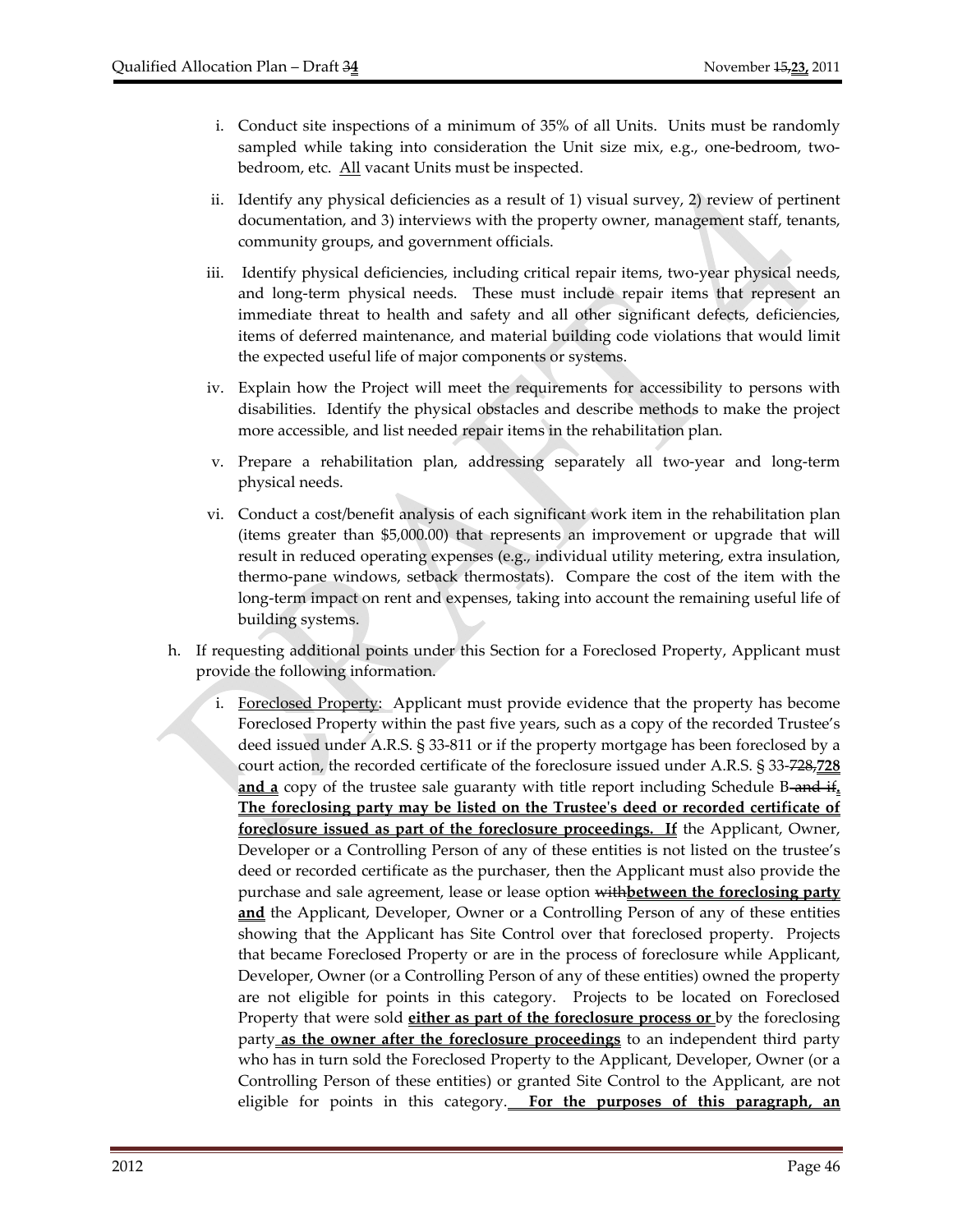## **independent third party does not include the Applicant, Developer, Owner or Controlling Person of one of these entities.**

- i. If requesting additional points under this Section for a Community Revitalization Area, Applicant must provide the following information.
	- i. Community Revitalization Area: 1) Letter from the Local Government which specifically: a) describes the Project and confirms its understanding of the plans for its rehabilitation; b) defines the neighborhood or area that the Project will be located in and confirms that improvement is needed in that neighborhood or area's housing and business locations; c) describes intended uses of the Project; d) states that the Project's rehabilitation is compatible with the Local Government's goals for that area , and how the Local Government anticipates that the Project will materially benefit the neighborhood or area; and e) how the proposed Project will fit with the City's approved revitalization plan (if applicable), and 2) certification from the architect detailing how the Project will conform to the surrounding neighborhood.
- j. **i.** If requesting additional points under this Section for Historic Preservation Project, Applicant must provide the following information:

Historic Preservation Project: evidence that the Project (i) consists of one or more structures individually listed in the National Register of Historic Places as evidenced by a letter from the National Parks Service, State Historic Preservation Office (SHPO), or tribal equivalent thereof, or (ii) consists of one or more structures certified by the National Parks Service, SHPO Office or certified local government as contributing to a Register District (a Register District is a designated area listed in the National Register, or listed under state statute or local ordinance as substantially meeting the requirements for listing of districts in the National Register), or (iii) the project located within an area that has been zoned as an historic area as evidenced by a copy of the municipal zoning ordinance that was adopted on or before the deadline date and a letter from the local municipality indicating that the design will meet the requirements outlined in the zoning ordinance. Applications for historic preservation of existing rental housing shall be supported by a relocation plan.

- 2. Acquisition/Demolition and New Construction of a Blighted Structure or Stalled Project. Applicant must provide evidence and documentation to satisfactorily substantiate to ADOH that the property has outlived its economic usefulness as follows:
	- a. Assessment of Obsolescence:
		- i. CNA report substantiating demolition is a more cost effective option than rehabilitation.
		- ii. Market analysis confirming new design accommodates market demand better than existing design (example: a motel with studio Units where the market demand is for families).
		- iii. Dated photo of each building taken no more than 60 days before the Application Deadline Date.
	- b. Additional Requirements for a Blighted Structure: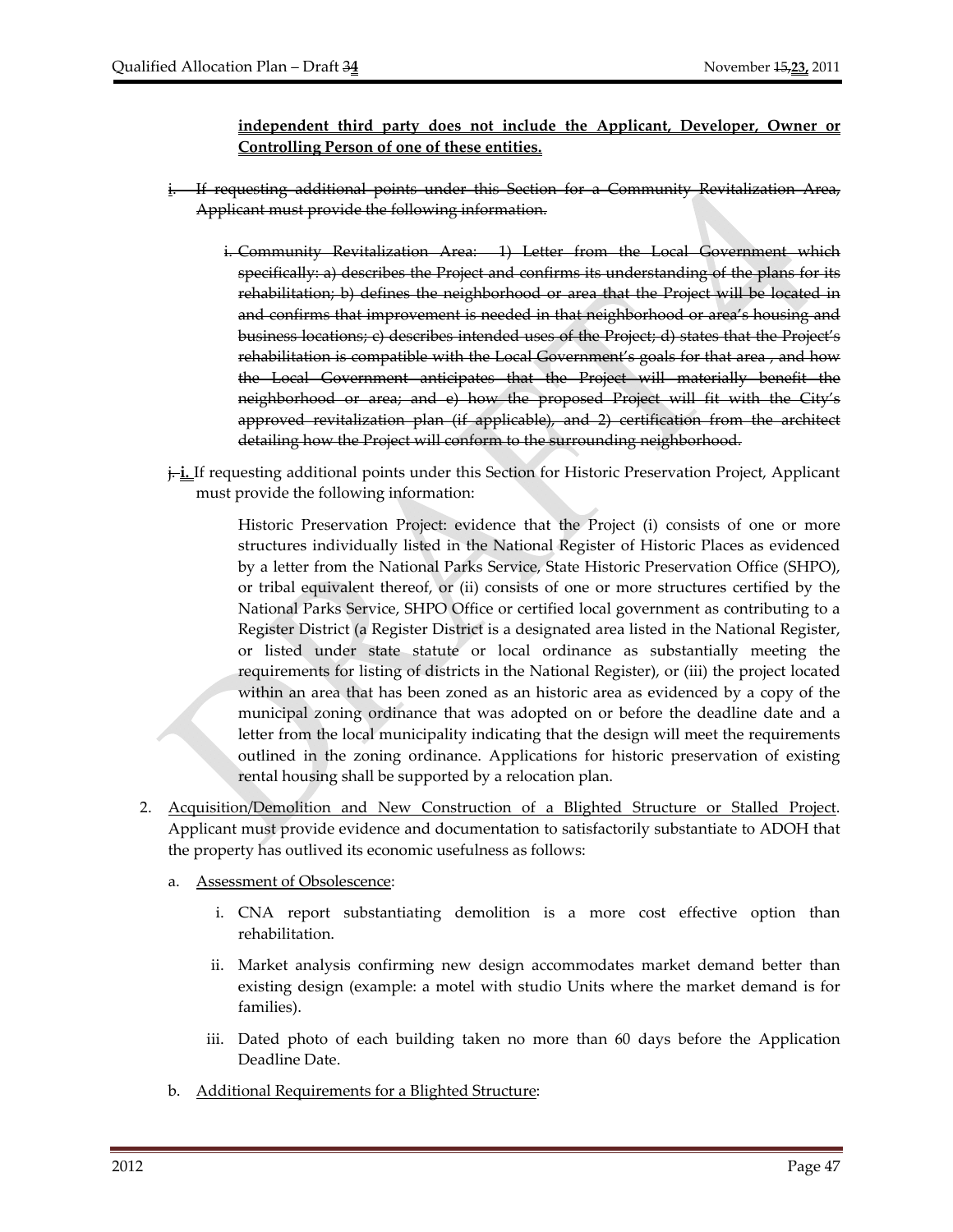- i. No demolition permit may be issued, nor will demolition activity commence prior to the deadline date for submittal of Applications. Development activity undertaken prior to satisfaction of cross‐cutting federal regulatory requirements may disqualify a project for Gap Financing through federal sources.
- ii. If applicable, Applicant must provide a relocation plan which complies with the Uniform Relocation Assistance Act, 42 U.S.C. § 4621, *et seq*.
- iii. The Project must have been Placed in Service for its intended use.
- iv. Applicant must provide a letter from Local Government stating the structure meets the QAP's definition of a Blighted Structure. In the event that the Local Government does not issue a determination of blight, Applicant must provide a letter stating the Local Government's policy, and provide documentary support such as notices of violation of: (1) Local Government's codes or regulations or, (2) of the recorded covenants, conditions and restrictions for the property, as well as a third party report indicating that the existing structure meets the QAP's definition of Blighted Structure.
- v. The Blighted Structure must cover at least twenty percent (20%) of the site, and to evidence the site coverage, the Applicant must provide a site plan with an engineer's certification of a minimum 20% coverage of the site by the Blighted Structure. In the event that the proposed Project will cover multiple parcels, Applicant may aggregate all parcels to meet the Blighted Structure requirement of twenty percent (20%) site coverage.
- vi. If requesting additional points under this Section with respect to a Foreclosed Property, provide evidence as stated above this Section  $(Y)(h)(i)$ . The limitations stated in Section Y(h)(i) apply to this category as well.

Community Revitalization: provide evidence as stated above in this Section Y(i)(i). The limitations stated in Section Y(i)(i) apply to this category as well.

Additional Requirements for a Stalled Project.

- i. Property must a be foreclosed or abandoned property:
	- ii. Foreclosed Property: provide evidence as stated above in this Section  $Y(h)(i)$ . The limitations stated in Section Y(h)(i) apply to this category as well.
	- iii. Community Revitalization: provide evidence as stated above in this Section Y(i)(i). The limitations stated in Section Y(i)(i) apply to this category as well.
- iii. iv. Abandoned Property: provide evidence that mortgage or tax foreclosure proceedings have been initiated for that property, no mortgage or tax payments have been made by the property owner for at least 120 days and the property has been vacant for at least 120 days.
- **iv.** v. Property must be a Stalled Project: provide evidence that no work has taken place within the last twelve (12) months by substantiating when the last work occurred other than to meet Local Governmentʹs codes or regulations on condition of the property or to maintain the value and safety of the property such as fencing or boarding. Provide a copy of last inspection report stating that no work appears to have occurred on the site within the last twelve (12) months. Provide acknowledgment from Local Government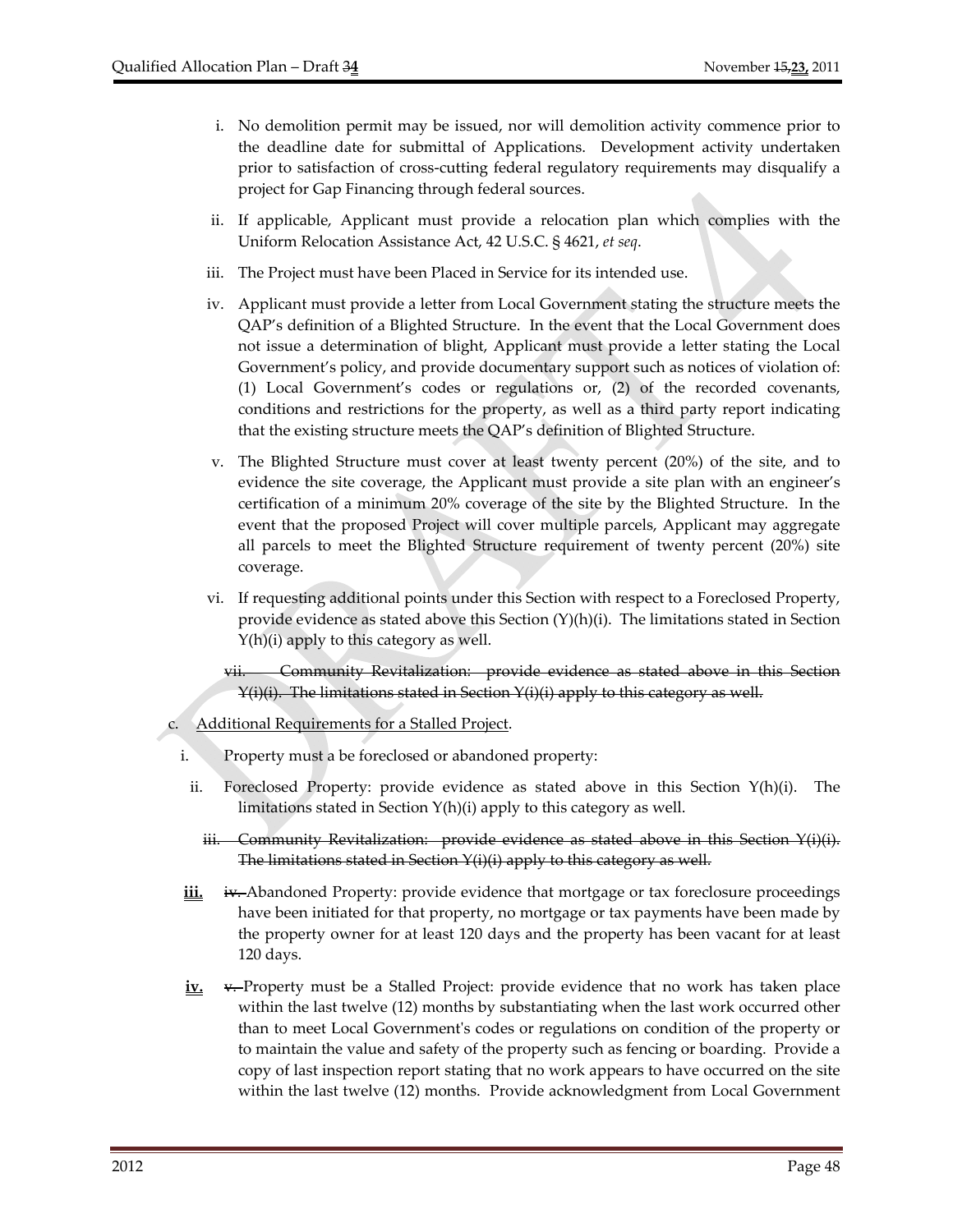that no permits have been issued for work in the last twelve (12) months and that no demolition permits have been issued prior to date of Application.

- **<u>v</u>**. vi. Horizontal Improvements must be substantially completed provide engineer's report and permits supported by photos detailing work that has been completed.
- **vi.** vii. Vertical Improvements must be started provide engineer's report and permits supported by photos detailing work that has been completed.
- **<u>vii.</u>** viii. No demolition permit may be issued. Applicant acknowledges that no demolition activity will commence prior to the deadline date for submittal of Applications or the Application may not receive points. Development activity undertaken prior to satisfaction of cross-cutting federal regulatory requirements may disqualify a project for Gap Financing through federal sources.

#### **Z**. **TAB 26: Efficient Use of Tax Credits**

Use**Applicant must submit Form 26, and use** the table below for the scoring calculation for total development costs based on number of bedrooms and size.

| US Department of Housing and Urban Development |                   |                    |                                       |                                                                    |                                                     |                                      |  |  |  |  |  |
|------------------------------------------------|-------------------|--------------------|---------------------------------------|--------------------------------------------------------------------|-----------------------------------------------------|--------------------------------------|--|--|--|--|--|
| Section 221d3 and 234 Per Unit Limits          |                   |                    |                                       |                                                                    |                                                     |                                      |  |  |  |  |  |
| Published August 1, 2011                       |                   |                    |                                       |                                                                    |                                                     |                                      |  |  |  |  |  |
| <b>Bedroom</b><br><b>Size</b>                  | Yavapai<br>County | Coconino<br>County | Maricopa &<br>Yuma<br><b>Counties</b> | Cochise,<br>Douglas,<br>Mohave,<br>Pima.<br>Santa Cruz<br>Counties | Greenlee,<br>La Paz<br>Navajo and Pinal<br>Counties | Apache, Gila<br>and Graham<br>County |  |  |  |  |  |
| 0 Bedroom                                      | \$133,504         | \$132,485          | \$123,823                             | \$122,294                                                          | \$117,198                                           | \$114,651                            |  |  |  |  |  |
| 1 Bedroom                                      | \$153,930         | \$152,755          | \$142,767                             | \$141,004                                                          | \$135,129                                           | \$132,192                            |  |  |  |  |  |
| 2 Bedroom                                      | \$185,645         | \$184,228          | \$172,182                             | \$170,056                                                          | \$162,971                                           | \$159,428                            |  |  |  |  |  |
| 3 Bedroom                                      | \$237,631         | \$235,817          | \$220,398                             | \$217,677                                                          | \$208,607                                           | \$204,072                            |  |  |  |  |  |
| 4 Bedroom                                      | \$264,730         | \$262,709          | \$245,532                             | \$242,500                                                          | \$232,396                                           | \$227,344                            |  |  |  |  |  |
| Projects with an Elevator                      |                   |                    |                                       |                                                                    |                                                     |                                      |  |  |  |  |  |
| 0 Bedroom                                      | \$140,494         | \$139,422          | \$130,306                             | \$128,697                                                          | \$123,335                                           | \$120,654                            |  |  |  |  |  |
| 1 Bedroom                                      | \$161,054         | \$159,824          | \$149,374                             | \$147,530                                                          | \$141,383                                           | \$138,309                            |  |  |  |  |  |
| 2 Bedroom                                      | \$195,842         | \$194,347          | \$181,640                             | \$179,397                                                          | \$171,922                                           | \$168,185                            |  |  |  |  |  |
| 3 Bedroom                                      | \$253,354         | \$251,420          | \$234,981                             | \$232,080                                                          | \$222,410                                           | \$217,575                            |  |  |  |  |  |
| 4 Bedroom                                      | \$278,105         | \$275,982          | \$257,937                             | \$254,752                                                          | \$244,138                                           | \$238,830                            |  |  |  |  |  |

#### **AA. TAB 27: Waiver of Qualified Contract**

After the fourteenth year of the 15‐year Compliance Period, LIHTC property owners can opt out of the program by selling the property to certain buyers for a Qualified Contract price. The owner would have to signal its intent to sell the property to the state Housing Finance Agency, which would then have one year to find a qualified buyer. Insert a completed Form 29,**27,** signed by Applicant.

#### **AB. TAB 28: Community Revitalization**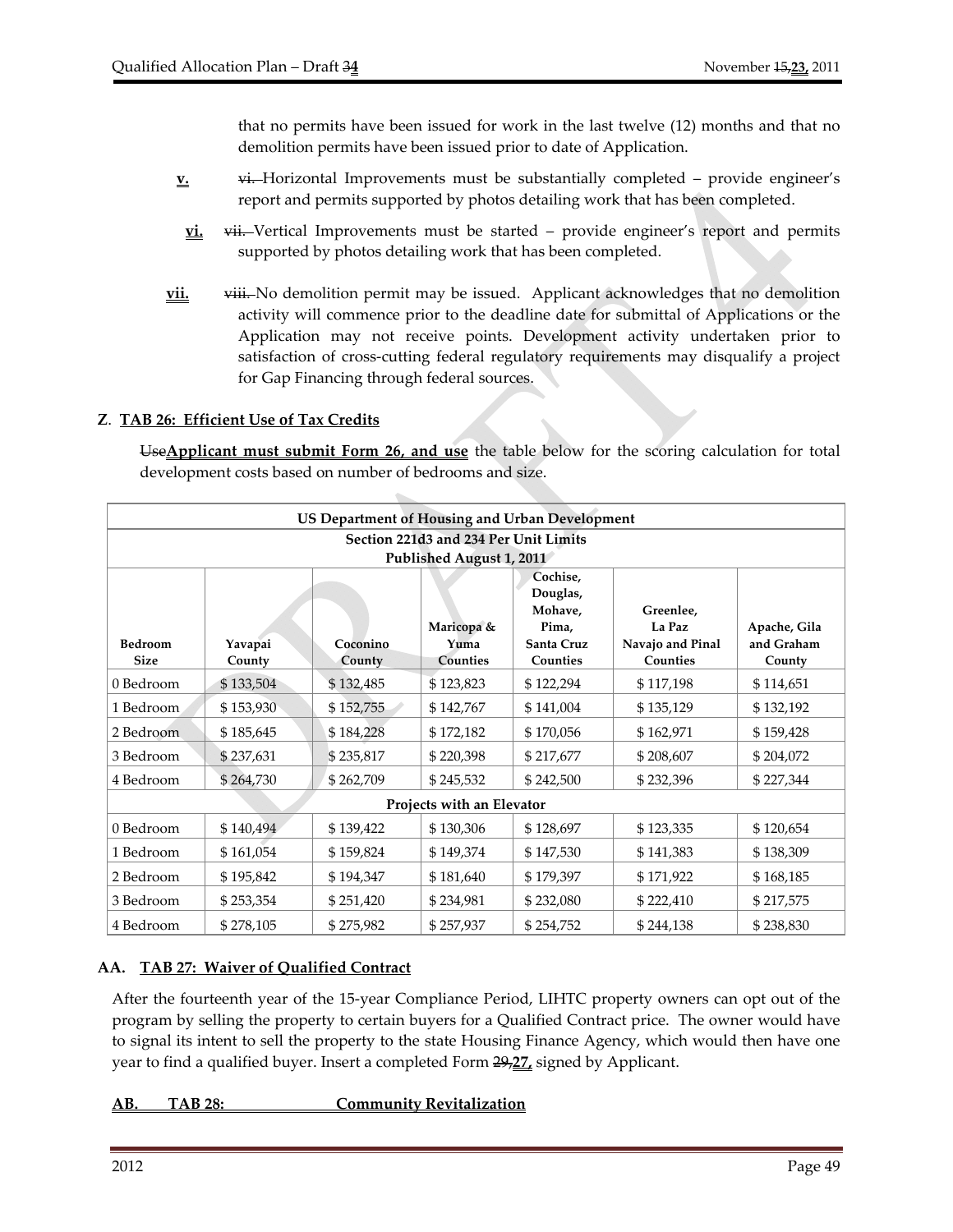**Applicant must submit a completed Form 28, indicating whether the Project is located in a HUD designated Federal Empowerment Zone, Federal Enterprise Community or Neighborhood Revitalization Strategy Area (NRSA), and provide supporting documentation from HUD to evidence that the Project is located therein. Applicant should refer to the following website to determine if their Project falls into one of the above mentioned Community Revitalization areas: www. http://egis.hud.gov/ezrclocator/.**

# **2.10 Carryover Allocation**

Projects that will not place buildings in service before December 31, 2012, must request a Carryover Allocation Agreement (the "Carryover Agreement") by submitting the information below no later than December 1<sup>st</sup> unless otherwise provided in the Reservation letter.

Failure to satisfy the requirements and execute the Carryover Agreement by the Deadline Date in the Reservation letter may result in cancellation of the Reservation of Tax Credits. The person signing the Carryover Agreement must have authority to bind the Owner. ADOH will not execute the Carryover Agreement until the Owner has met all the requirements listed below in addition to any additional requirements as may be described in the Reservation letter.

- A. Updated Form 3 to include pages 1 through 3;
- B. Current Certificate of Good Standing or Certificate of Existence, as applicable for Owner, or if previously provided, Applicant must provide an updated Certificate;
- C. Completed project schedule;
- D. Documentation for Employer Identification Number ("EIN"); and
- E. Receipt of the Reservation Fee.

# **2.11 10% Cost Test Requirements**

The IRS requires that Owners of Projects receiving a Tax Credit Allocation which are not Placed in Service in the year their Allocation is made must meet the 10% Cost Test to have a valid Carryover Agreement. The 10% Cost Test due date will be 12 months from the issuance of the Tax Credit Reservation Letter.

To satisfy the 10% Cost Test, the Owner must demonstrate it has incurred or expensed by the Deadline Date stated in the Reservation letter qualified costs in an amount that is greater than 10% of the reasonably expected basis in the Project (including land costs) at the close of the second calendar year. If I.R.C.  $\S$  42(h)(1)(E)(ii) is more restrictive, it will govern.

# **The following items are required to be submitted for the 10% Cost Test. ADOH will perform its second underwriting at this time**:

- A. Updated Form 3;
- B. Independent auditor's report; and
- C. Certification of costs incurred.

# **2.12 Equity Closing**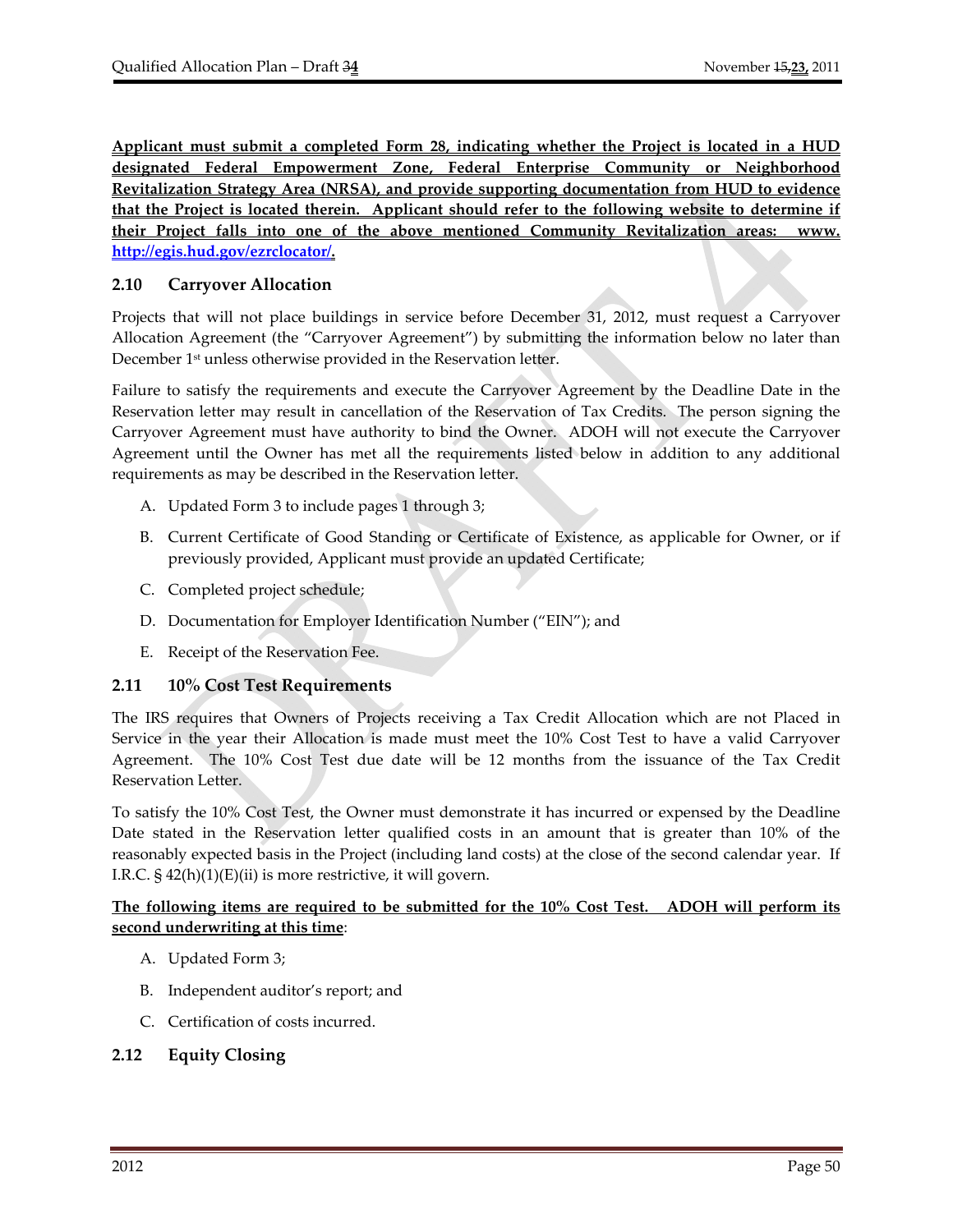### **The following items are required to be submitted at least two weeks prior to the equity closing. ADOH will perform its third underwriting at this time.**

- A. Updated Form 3;
- B. Evidence of land ownership;
- C. Final documents for all sources of financing for the Project;
- D. A 15‐year pro forma signed by the senior lender (or the syndicator/investor if the Project is funded 100% by equity) that exclusively reflects the following language verbatim: "We acknowledge that this pro forma financial statement substantially matches the assumptions used in our underwriting";
- E. Complete Syndication or investor agreement, including all exhibits;
- F. Executed construction contracts;
- G. Building permits;
- H. Evidence that plans and specifications have been submitted to the Arizona Energy Office;
- I. Construction lender's appraisal;
- J. Form 16 ‐ Architect Certification evidencing compliance with Exhibit D Mandatory Design Guidelines and Sustainable Development points;
- K. Updated project schedule;
- L. Any unpaid fees owed to ADOH;
- M. 8x10 photograph of an erected sign at the construction site listing all sources of financing. The sign must be a minimum size of 24 inches high by 36 inches wide, include a minimum 5‐inch high ADOH logo and text printed at a minimum 72‐point font. An individual ADOH sign does not have to be provided if incorporated into a larger group sign; and
- N. A resume demonstrating that the Property Management Company possesses the experience and capacity to manage the Project as required by I.R.C. § 42, the requirements of other applicable federal and state programs, and this Plan. In determining whether the Property Management Company identified in the Application has the requisite experience and capacity, ADOH will consider the following:
	- 1. Whether the Property Management Company will make staff available to the Project that have managed Tax Credit properties for a period of five (5) years or more;
	- 2. Whether the Property Management Company will make staff available to the Project that have industry‐standard training and are certified to manage Tax Credit properties; and
	- 3. Whether the Property Management Company has unresolved compliance issues at two (2) or more properties within the period beginning two (2) years before the date of the deadline for submittal of the Application.
- O. Insert a completed Form 8‐3 "Management Company Experience."
- P. Insert a completed Form 8‐4 "Authorization for Release of Information," for the Property Management Company.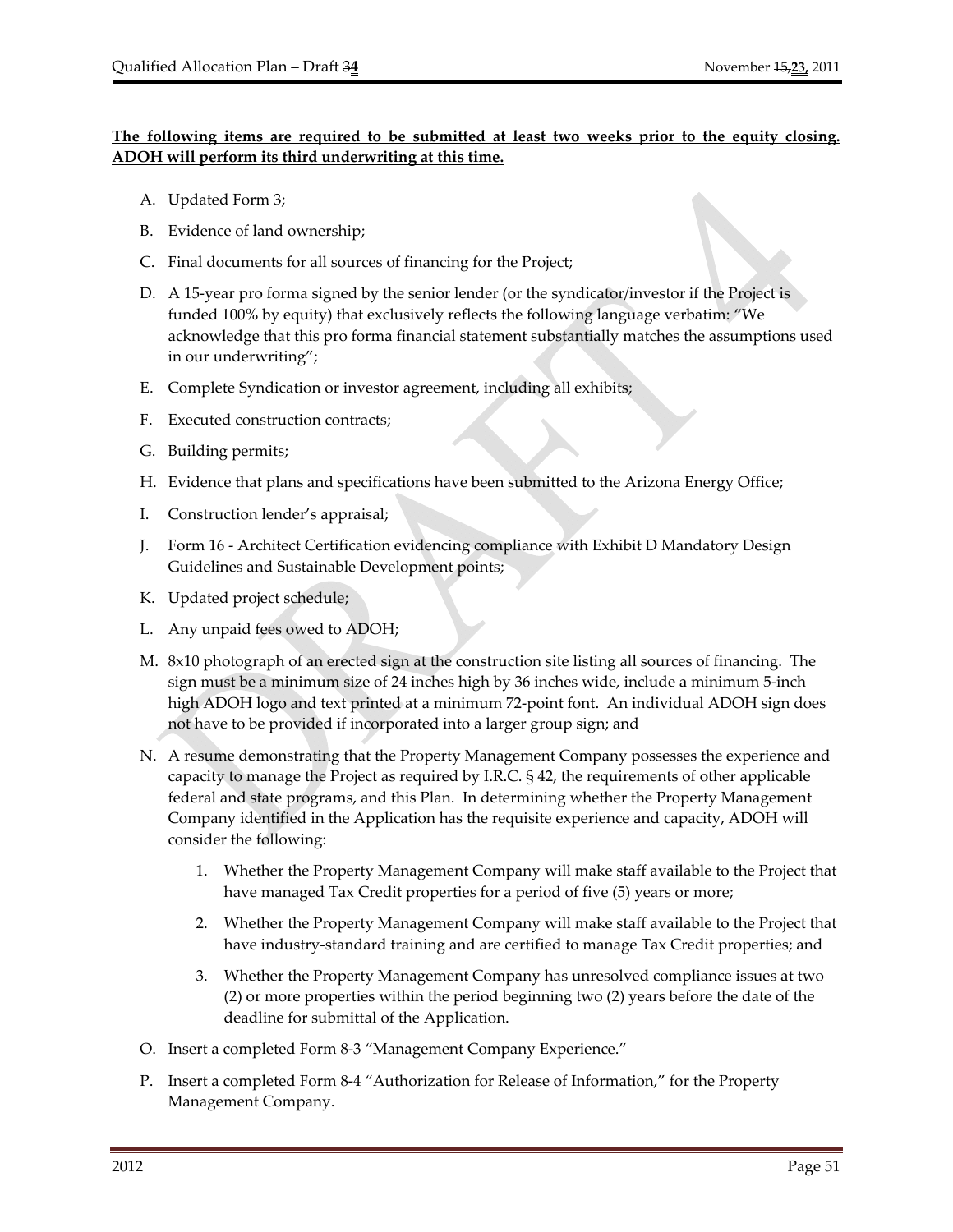## **2.13 Compliance Monitoring**.

- A. Include a plan that describes how the Project will meet the requirements of I.R.C. § 42, the requirements of other applicable housing programs, and state and local requirements.
- B. The Applicant must demonstrate that the entities responsible for operation and management of the property possess the training and education necessary to comply with all applicable program requirements. See Section 8 of this Plan for specific compliance monitoring requirements.

**2.14 Marketing Plan**. The Applicant must include an affirmative marketing plan in accordance with fair housing requirements that demonstrates how the Project will meet lease up requirements consistent with I.R.C. § 42 and any requirements of the Equity Investors and permanent lenders to the Project. The marketing plan must specifically address any potentially adverse demographic, rent‐up or capture rate information in the Application for the primary market area identified in the Market Demand Study. If Applicant has designated certain Units for a certain population, the marketing plan must indicate how the population will be targeted. To obtain a copy of HUD Form 935‐2a, reference the following website:

http://www.hud.gov/offices/adm/hudclips/forms/files/935‐2a.pdf

In the event that the Project is at less than seventy five percent (75%) occupancy after six months from the Placed in Service date, the Owner is strongly encouraged to contact the local public housing authority to occupy the units from the current, public housing waiting list.

**2.15 Environmental Reports.** Applicant must provide a Phase I and a full environmental impact report. If the Project includes a building or structure that was built before January 1, 1978, the Applicant must have a lead-based paint inspection completed by a certified lead-based paint inspector. That inspector must enclose a complete copy of the inspection report. If the report indicates the presence of lead‐based paint, the Applicant must include: 1) a written amelioration plan for the elimination and disposal or encapsulation of the lead‐based paint, and 2) a written ongoing maintenance plan to manage the lead‐based paint.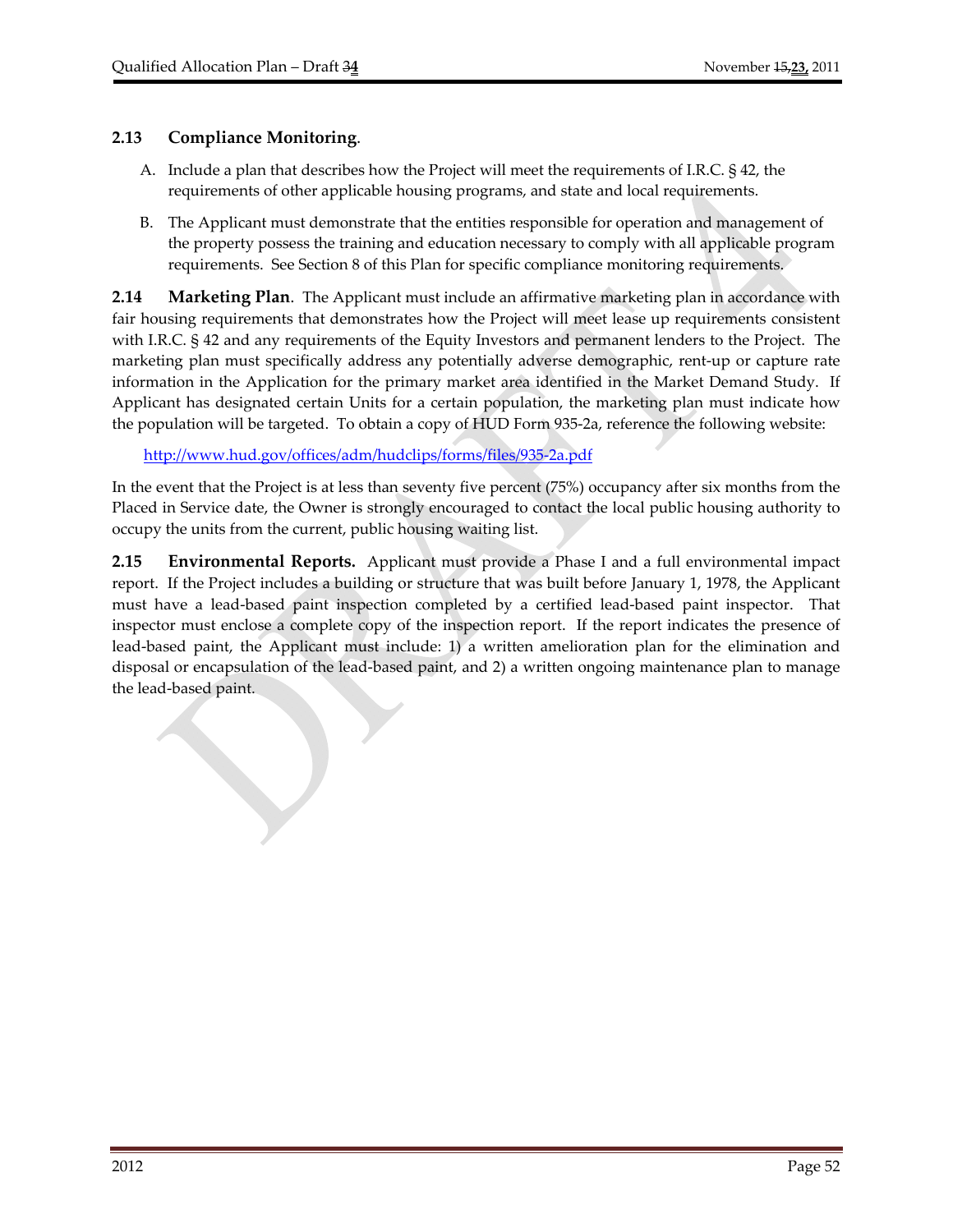# **3. 4% TAX CREDITS WITH TAX‐EXEMPT BOND FINANCING**

# **Determination of Tax Credits for Tax‐Exempt Bond Projects**

I.R.C. § 42(h)(4) allows low-income housing Projects financed with tax-exempt bonds to be eligible for 4% Tax Credits if they meet the minimum requirements of the law and the Plan. Applications for Projects financed with tax‐exempt bonds may be submitted to ADOH as soon as Applicants receive confirmation of volume cap Allocation from the Arizona Commerce Authority (phone: 602‐845‐1200). At the time of Initial Application, Applicants sponsoring tax‐exempt bond financed Tax Credit Projects will be required to pass all eligibility requirements stated in Section 2.5 of this Plan, adhere to all general regulations set forth in this Plan and comply with all applicable requirements under Section 5 of this Plan. Applications for eligible tax‐exempt bond projects may be submitted and ADOH may allocate such Tax Credits outside the normal Application round. The review of an Application for a Determination of Qualification under I.R.C.  $\S$  42(m)(1)(D) may occur in conjunction with the tax-exempt bond hearing that is required under A.R.S. Section 35‐726(E).

Tax‐exempt bond financed Projects may receive Tax Credits in the full amount of their eligible basis only if at least 50% of the Projects "aggregate basis" of any building and land upon which the building is located is financed with tax‐exempt bonds. Tax‐exempt bond Projects with funding gaps, requesting Gap Financing through ADOH must submit an Application for such Gap Financing at the same time that the Applicant submits its Tax Credit Application. See Gap Financing requirements. The procedures followed by ADOH in processing Applications for bond‐financed projects are set forth below.

## A. **Upon Application**:

- 1. ADOH may review Tax Credit Applications at any time of the year after the Applicant has received a final bond resolution from the bond issuing authority. An Applicant must submit a complete Tax Credit Application, at least 30 calendar days prior to the hearing required by A.R.S. § 35-726(E) ("§35-726(E) hearing"). The Applicant must use the current year Tax Credit Application forms. The Application must be accompanied by the appropriate Application fee.
- 2. To fully utilize 4% Tax Credits for tax‐exempt bond Projects, the Applicant must include a letter from a certified public accountant or tax attorney at Tab 4 – "CPA Opinion," that certifies that 50% or more of the Projects aggregate basis of any building and land upon which the building is to be located is "financed" by the tax‐exempt obligation.
- 3. ADOH will determine whether the Applicant and the Project comply with all eligibility requirements of the Plan.
- 4. The Applicant must submit a certification that principal payments on the tax‐exempt bonds will be applied within a reasonable period of time to redeem bonds that funded the financing for the Project.
- 5. ADOH will perform the first of two feasibility analyses to determine the amount of credits necessary for the viability of the Project. For Projects subject to the requirements of A.R.S. §35– 726(E), ADOH will complete underwriting and comparison of the Application submitted for the §35‐726(E) hearing before making a Determination of Qualification of Tax Credits. ADOH's feasibility analysis will include an underwriting of the Project in accordance with ADOH's current standards as set forth in this Plan.
- 6. The Applicant must pay all required fees to ADOH when due.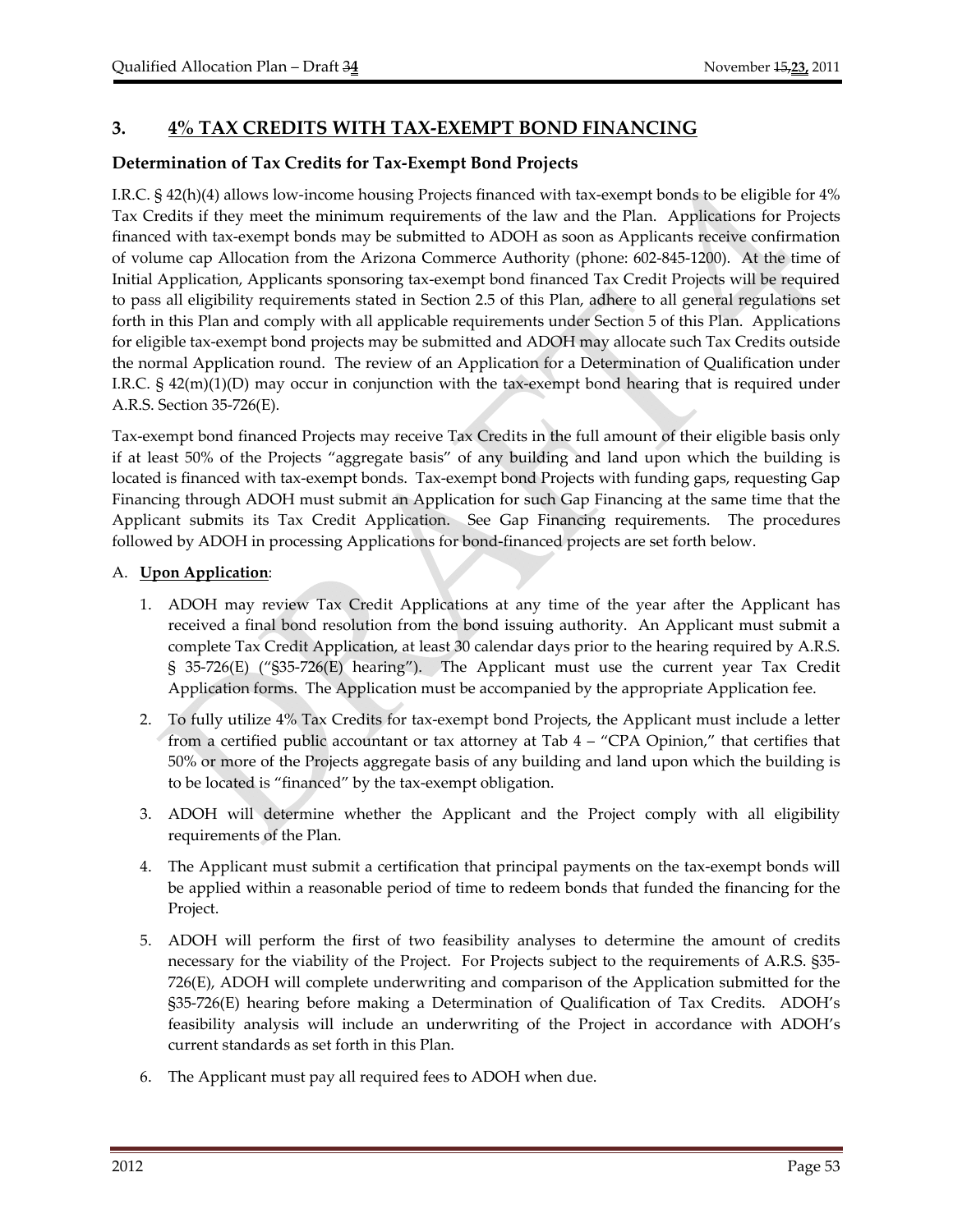#### B. **After Volume Cap Allocation for the Bonds**:

- 1. ADOH may issue a Determination of Qualification letter after both the §35‐726(E) hearing and after ADOH issues an approval letter.
- 2. The Applicant must submit to ADOH a written election statement, referencing I.R.C. §  $42(b)(2)(A)(ii)(II)$ . This election statement must certify that the Applicant has chosen to lock in the applicable percentage as of the Placed in Service date or as of the month that the tax‐exempt bonds are issued. If the latter is elected:
	- a. The certification must specify the percentage of the aggregate basis of the building and the land on which the building is located financed with tax-exempt bond proceeds;
	- b. The certification must state the month in which the tax‐exempt bonds are issued;
	- c. The certification must state that the month in which the tax-exempt bonds are issued is the month elected for the applicable percentage to be used in the building;
	- d. The certification must be signed by the Applicant;
	- e. The Applicant must provide the original notarized election statement to ADOH before the close of the  $5<sup>th</sup>$  calendar day following the end of the month in which the tax-exempt bonds are issued. If this certification is not received by that date, then ADOH must use the percentage based on the Placed in Service date; and
	- f. The Applicant must provide ADOH with a signed statement from the governmental unit that issued the tax‐exempt bonds that certifies: i) the percentage of the aggregate basis of the building and the land on which the building is located that is financed with tax‐exempt bond proceeds, and ii) the month in which the tax‐exempt bonds were issued.
- C. **Final Tax Credit Allocation**. The Applicant must submit to ADOH: 1) a completed cost certification, 2) an opinion of the Applicant's certified public accountant that 50% or more of the aggregate basis for any building included within the Project and the land on which the building is located are financed with tax‐exempt bonds, and 3) an opinion of the Applicant's counsel that the Project is eligible to receive Tax Credits under I.R.C. § 42(h)(4). At this point ADOH will perform the final feasibility analysis of the Project. Projects that fail to submit the materials described in this paragraph to ADOH on or before the period ending two years after the date of the Determination of Qualification letter described in paragraph (B)(1) of this Section are subject to additional fees as provided in Section 6 of this Plan.

## D. **The Applicant must submit to ADOH the recorded LURA and Consent and Subordination Agreement for the Project along with certifications that**:

- 1. The tax-exempt bonds issued to finance all or a portion of the Project have received an Allocation of the state's private activity bond volume cap pursuant to 26 U.S.C. § 146;
- 2. The principal payments on the tax-exempt bonds must be applied within a reasonable period of time to redeem bonds, the proceeds of which were used to provide financing for the Project; and
- 3. The governmental unit which issued the tax‐exempt bonds made a determination under rules similar to those set forth in I.R.C.  $\S$  42(m)(2)(A) and (B) that the housing credit dollar amount for the Project does not exceed the amount necessary for the financial feasibility of the Project and its viability as a qualified low‐income housing Project throughout the credit period.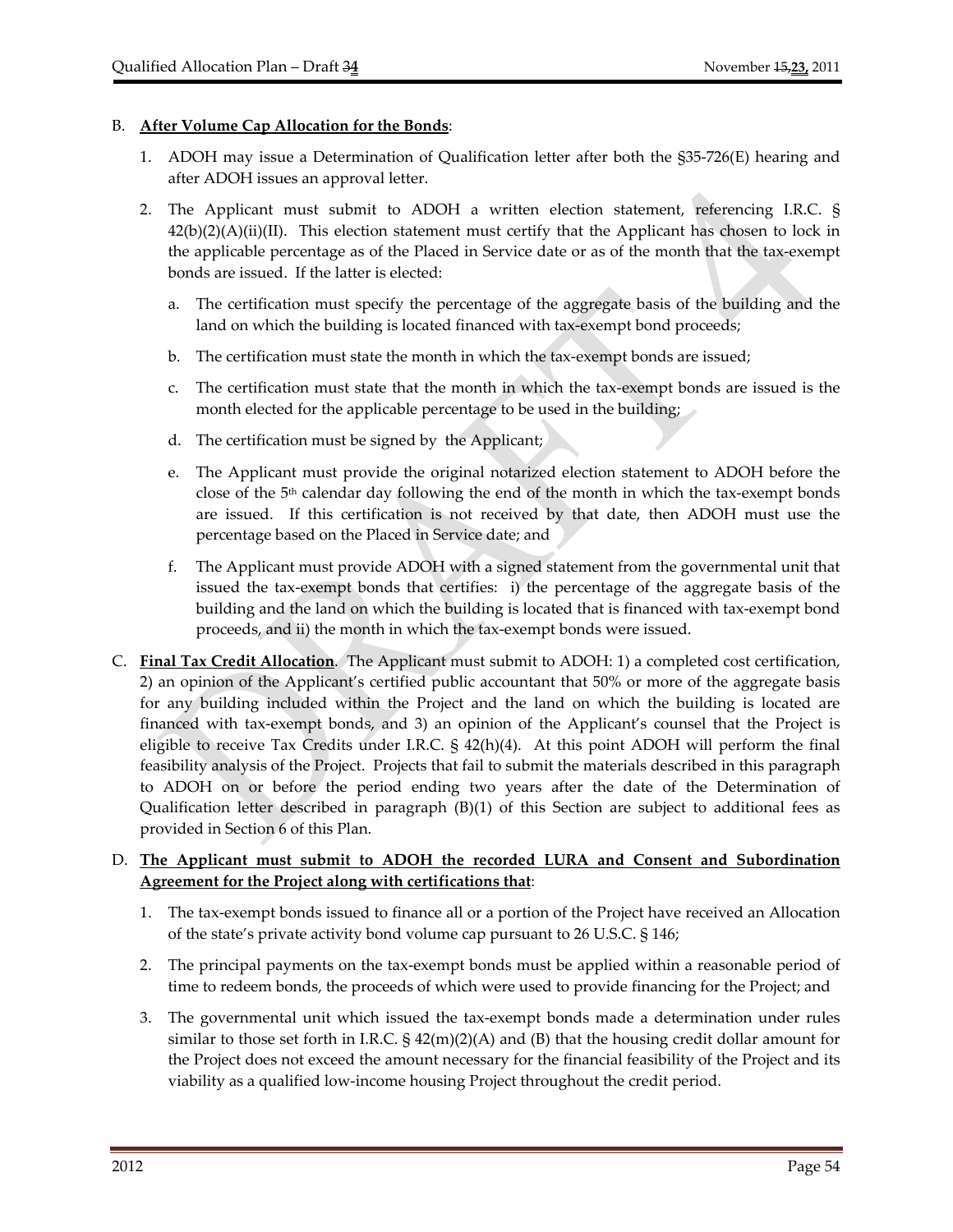E. If the requirements of I.R.C. § 42, State law and this Plan are satisfied, ADOH may issue I.R.C. Form 8609 for the Project at the applicable credit percentage under I.R.C. § 42(B)(2) and may file the original of the election statement with the original of the Form 8609 with the appropriate IRS Form 8610.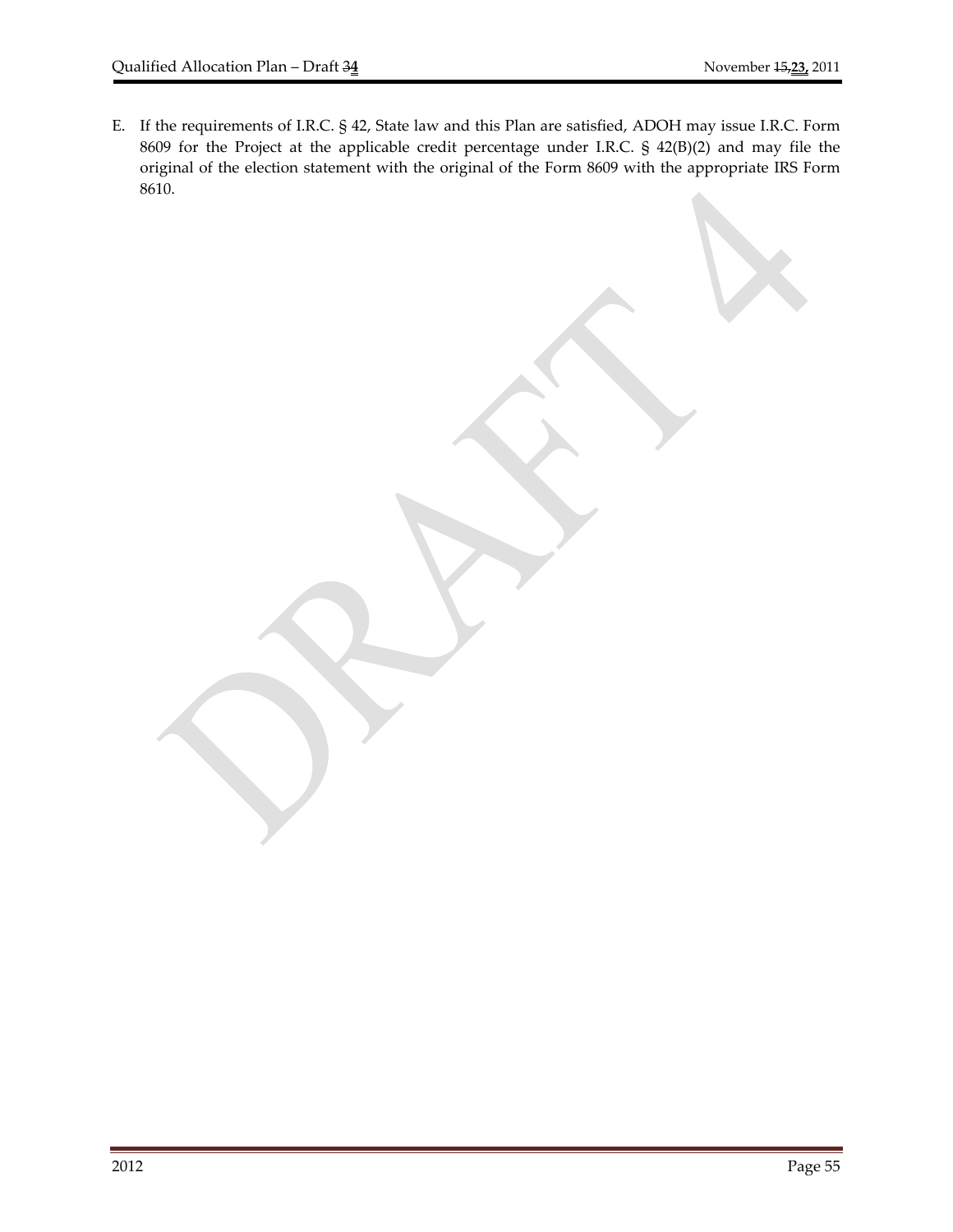# **4. GENERAL REGULATIONS**

# **4.1 False Filing**

An Application, including all exhibits, appendices and attachments thereto, made to ADOH for an award of low‐income housing Tax Credits, including any materials filed at a later time with ADOH in connection with an Application, is considered to be an "instrument" for the purposes of A.R.S. § 39‐161. According to that statute, knowingly including any false information in or with the Application is a class 6 felony. Such an act may also result in barring the Applicant and Development Team members from future awards of low-income housing Tax Credits. In addition, false filing may be subject to the provisions of A.R.S. § 13‐2311 (designating as a class 5 felony the conduct of business with any department or agency of this state by knowingly using any false writing or document).

# **4.2 Satisfactory Progress**

- A. Applicants who have previously received a Determination of Qualification, Reservation or Allocation in Arizona or any other state must make Satisfactory Progress and be in substantial compliance with the requirements of federal law with respect to all prior Projects before ADOH may consider a new Application. If the Applicant fails to demonstrate satisfactory progress, ADOH may cancel the Reservation or Allocation of Tax Credits and reject any new Application from the same Applicant, Development Team, and any Person with an ownership interest in the Applicant, or a member or members of the Applicant or Development Team.
- B. Applicants that have received previous Allocations must demonstrate Satisfactory Progress. Applicants that have not closed on construction loans before December  $31<sup>st</sup>$  of the calendar year following the year of Allocation are not eligible for future awards without a written waiver request explaining the circumstances causing and justifying the delay. Waivers for any delay will be granted or denied by ADOH in its sole discretion. All Applicants that have received a Determination of Qualification or Reservation, Carryover Allocation or Allocation will be required to report on Project progress, using the "Bi‐Monthly Performance Report," accompanied by a brief narrative, every 60 calendar days after receipt of the Determination of Qualification, Reservation, Carryover Allocation or Allocation. Applicants with Projects that include Tax Credits that have not received a final Allocation must make a written request for an approval of the deviation from the approved project schedule submitted with the Application. Projects that are not preceding according to the original project schedule submitted, and approved amendments, may be subject to revocation due to lack of Satisfactory Progress.
- C. ADOH may monitor both the progress and quality of construction. If progress or quality has not been satisfactory, ADOH may report significant deficiencies to any funding source, to other members of the Project team, and to the Applicant, and the Project may be subject to revocation due to lack of Satisfactory Progress.

# **4.3 Return of Credits**

If at any time ADOH concludes that a Project no longer meets the requirements of I.R.C. § 42 or this Plan, ADOH may cancel a Reservation, a Carryover Allocation Agreement or a Determination of Qualification(s). Tax Credits that were reserved in a competitive round will be considered returned to ADOH. In the event that ADOH requires a return of a Tax Credit Reservation, ADOH will give notice to the Applicant. ADOH may deny or revoke a notice of eligibility for 4% tax-exempt bond credits, Reservation or Carryover Allocation for 9% tax credits for any Project. Denial or revocation may occur at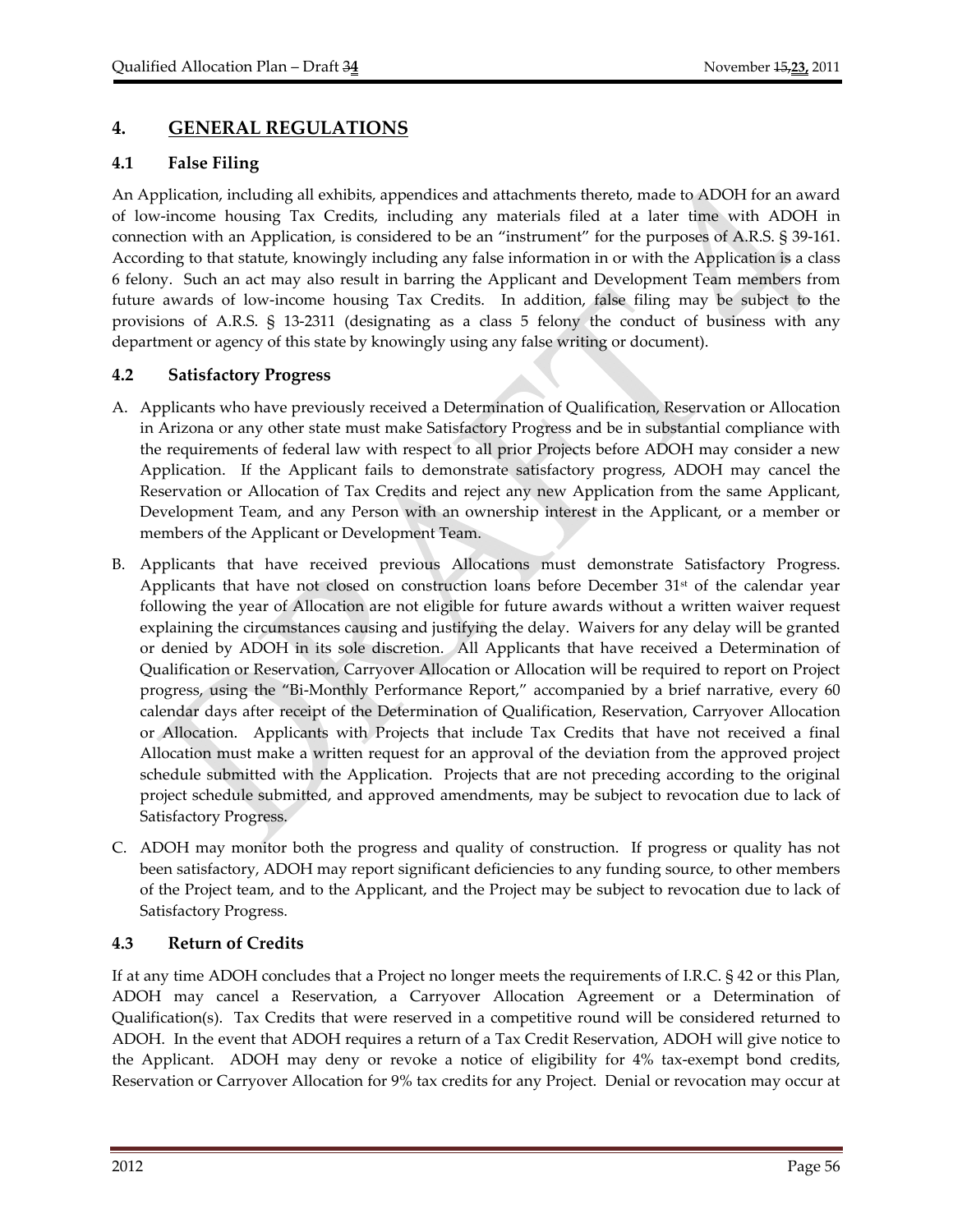ADOH's sole discretion, due to actions taken by the Applicant, Affiliate or Project Owner up to the Placed in Service date, for any of the following reasons:

- A. Subsequent regulations issued by Department of Treasury or the Internal Revenue Service.
- B. Information submitted in the Project Application to ADOH is determined to be fraudulent.
- C. Failure to pay fees including late fees described in Section 6.
- D. Failure to make Satisfactory Progress as defined in Section 4.2 of this Plan or failure to meet the deadlines stated in this Plan.
- E. Instances of curable or incurable noncompliance existing at any time during the Compliance Period and the Extended Use Period for any federal or state subsidized Project located in any state.
- F. Failure by an Applicant or Owner to promptly notify ADOH of any material or adverse changes from the original application.
- G. Material Changes without written approval of ADOH.
- H. Change in the Unit design, square footage, Unit mix, number of Units, and number of buildings described in an Application for Tax Credits without the written approval of ADOH.
- I. Debarment by HUD or other federal and state programs, bankruptcy, criminal indictments and convictions.
- J. Failure to comply with federal or state fair housing laws.
- K. Other cause demonstrating the failure of the Applicant or the Project to be qualified or meet the requirements of federal or state law or the requirements of the applicable Tax Credit program.

#### **4.4 Extended Use Period**

Pursuant to I.R.C. § 42, the state requires that all recipients of Tax Credits enter into an initial 15‐year compliance requirement and an additional extended use restriction for at least an additional 15 years after the initial compliance requirement, extending the total commitment to a minimum of 30 years. Prior to the issuance of Form 8609(s), the Owner of the Project must execute and record with the county recorder where the project is located, a LURA which must constitute a restrictive covenant running with the property upon which the project is located. The agreement must be in the form provided by the ADOH and is available from ADOH upon request.

#### **4.5 Material Changes**

Development Team members with an ownership interest in the Project must deliver a Project as described in the Application for Tax Credits. ADOH must approve in writing any material change deviation from the project described in the Application.

A. **Material Change**. In order to obtain ADOH approval of a Material Change, the Applicant must submit a written request to ADOH explaining the change and the reasons justifying the change. A \$1,500.00 Administration Fee must accompany the written request. ADOH will not consider the request unless the fee is included. Because of ADOH's statutory mandate to award Tax Credits only to the extent they are necessary for Project feasibility, the Applicant must communicate in writing any proposed Material Change in the Project immediately to ADOH for an assessment of the impact on final underwriting and Allocation. The written request must include the Applicant's reasons under I.R.C.  $\S$  42 or in this Allocation Plan for believing that the change is permissible. Projects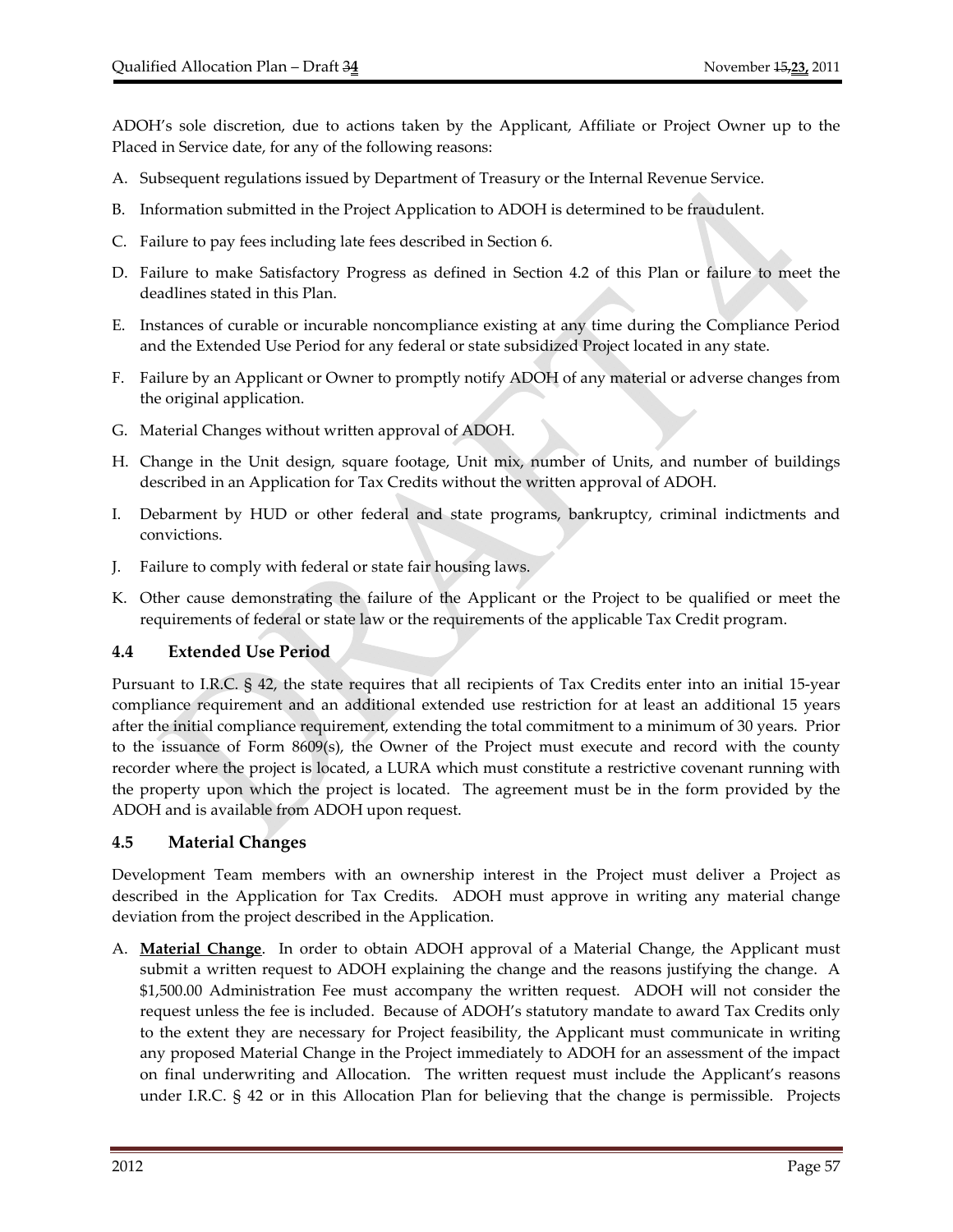applying for a Material Change will be underwritten to the standards in the Allocation Plan of the year that Tax Credits were awarded. The Applicant must submit to ADOH written approvals of the Material Change from the Local Government, the lender, and the syndicator as discussed below.

#### B. **Specific Material Changes**.

- 1. Change of Location and Use. ADOH will not allow an Applicant to change the location of a Project once the Application has been submitted. Notwithstanding the foregoing, ADOH may allow Project relocation prior to the Carryover Allocation of Tax Credits if the new site for the Project is within the census tract specified in the Application, ADOH receives the written approval of the Local Government, and the need for relocation was unforeseeable and beyond the Developer's control at the time of Application. If an Applicant changes the location of a Project without the written approval of ADOH, ADOH may revoke the Tax Credits determined for the Project. A change in the use of a Project (e.g., elderly, family) after the Application has been submitted may not be allowed except with the written approval of both the Local Government and ADOH.
- 2. Changes to Principals. Substitution of a general or limited partner, or a syndicator or permanent lender may constitute a Material Change, and therefore, must be reviewed by ADOH. If ADOH determines there is no negative effect on the Projects feasibility, the change may not be considered material and no fee is due.
- 3. Complex Material Changes. Complex Material Changes such as restructurings that involve a change in the number of units, in the amount of borrowed funds, or in the sources of funds will be reviewed following the guidelines below:
	- a. Unforeseeable circumstances or the imposition of extraordinary governmental rules and regulation, if fully documented and justified, may be viewed as reasons to approve a Material Change.
	- b. A request for Material Change will be denied if it results in a change in the project score, the eligibility for a Set‐Aside, or failure of the project to meet eligibility or threshold requirements.
	- c. Notwithstanding subparagraph b, above, ADOH may approve a request for a Material Change as necessary to further the goals of this Plan.
	- d. When the Material Change involves a restructuring, all commitments (e.g., Set‐Asides, amenities) must be proportionately the same as at time of Application.
- C. **Failure to obtain ADOH approval**. If the Project fails to obtain ADOH's prior written approval to a Material Change, ADOH may recapture or reduce all or part of the Tax Credits determined or reserved for the Project.

#### **4.6 Disclaimer and Limitation of Liability**

- A. ADOH makes no representations to the Applicant, Developer, Owner, syndicator or to any other Person as to Project eligibility or compliance with the Code, IRS treasury regulations, or any other laws or regulations governing the Low‐Income Housing Tax Credit program.
- B. Applicants, Development Team members, lender, Equity Investors and syndicator participate in the Tax Credit program at their own risk. No member, officer, agent or employee of ADOH or the State will be liable for any claim arising out of, or in relation to, any Project or the Tax Credit program,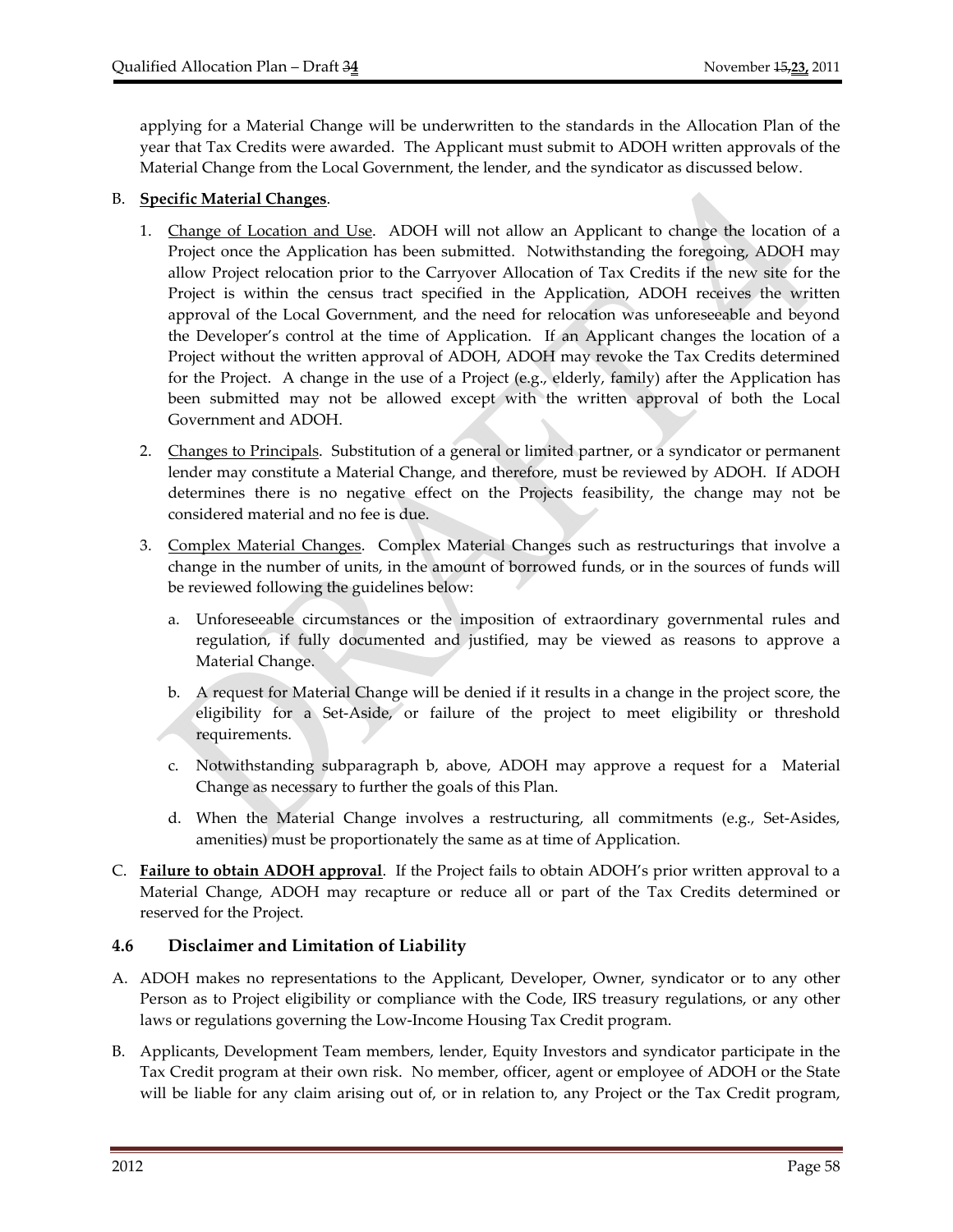including claims for repayment of construction, financing, carrying costs, any loss resulting from a decision of the IRS, or consequential damage or loss of any kind incurred by an Applicant, Development Team member, lender, Equity Investor, syndicator, or any other Person. Applicants shall be required to execute a release and indemnification of ADOH and related parties as part of the Application of Tax Credits and as a condition of final Allocation of Tax Credits.

C. **Disclosures**.Public disclosure of LIHTC Applications shall be as provided by Title 39, Chapter 1 Article 2 of the Arizona Revised Statutes. Applicants must only enter confidential information such as taxpayer identification numbers and financial statements at the specific locations required by the Application materials or the QAP. All information included in an Application submitted to ADOH is subject to disclosure to the public unless specifically exempted from disclosure by statute. Applicants must redact confidential information from documents if the information is not specifically required by ADOH. ADOH may redact information or withhold records that are protected from disclosure pursuant to Arizona law.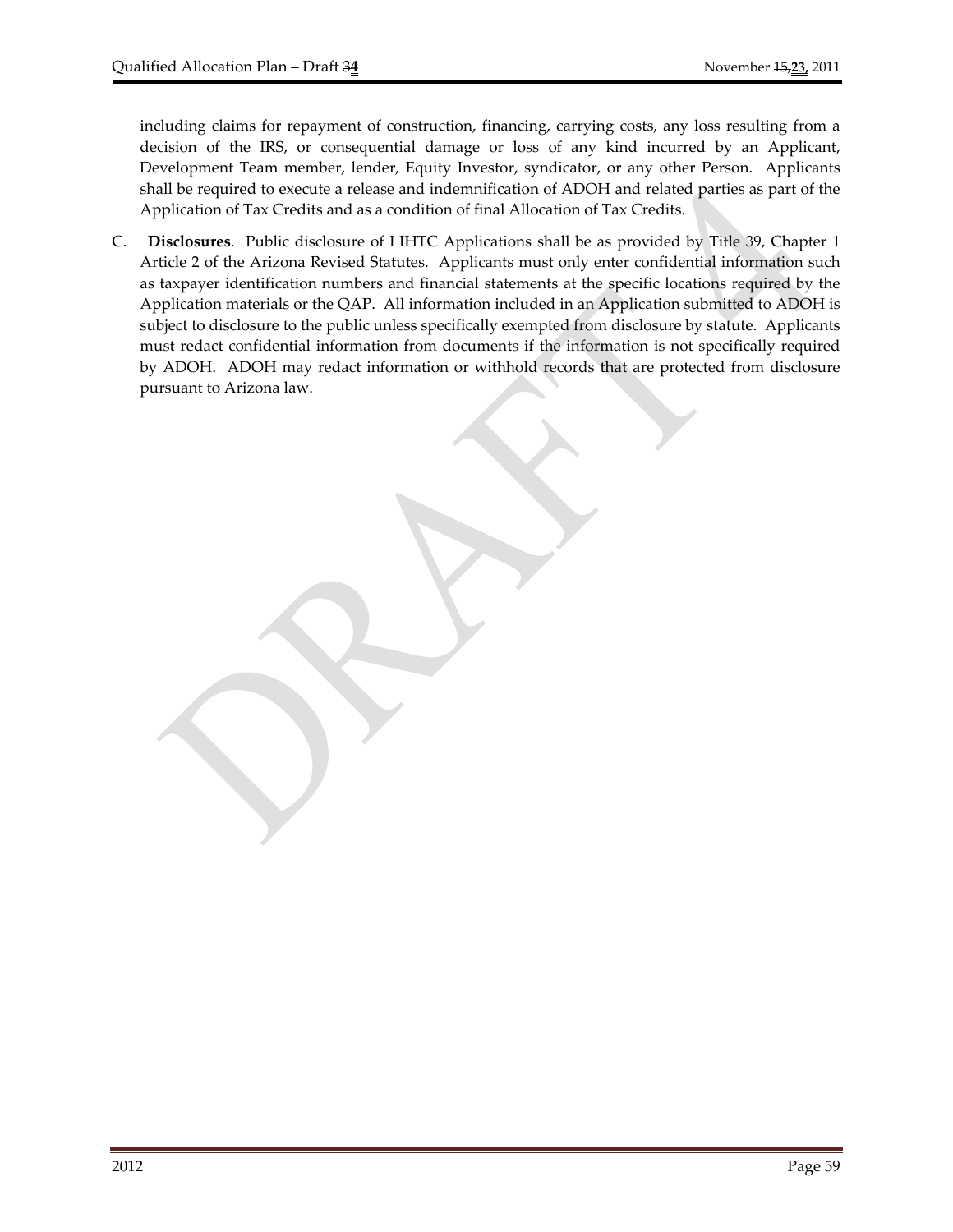# **5. FINAL TAX CREDIT ALLOCATION**

ADOH makes a final determination of the amount of Tax Credits at the time the Project is Placed in Service in accordance with the requirements of I.R.C. § 42. For the Final Tax Credit Allocation, the Project must submit final Tax Credit Allocation materials to ADOH as required by I.R.C. § 42. ADOH evaluates the Projects final costs and the amount of revenues from the sale of the Tax Credits. ADOH's final evaluation may require review of documentary support for development costs including, but not limited to, invoices, canceled checks and contracts. ADOH, in its sole discretion, may reduce credits based on its final evaluation and require a return of Tax Credits to ADOH.

# **5.1 Requirements for Issuance of Final Allocation (IRS Form 8609)**

For buildings that are Placed in Service as part of a qualified Project (by December 31<sup>st</sup> following the 24 months of closing of the bonds or from issuance of a Carryover Allocation), and upon compliance with all requirements of the Code and ADOH, ADOH shall issue an IRS Form 8609 for each building as of the time the building is Placed in Service. ADOH shall issue the Form 8609 after the Applicant fully pays all fees and submits the items described below in 8.5x11 format, bound in a three-ring binder, and tabbed accordingly:

- A. Updated Form 3;
- B. A 15 year pro forma starting with the Placed in Service;
- C. Final Appraisal of the Project;
- D. All certificates of occupancy, issued by the appropriate governmental authorities, for qualifying buildings that must indicate the dates the buildings were Placed in Service and the addresses of those buildings;
- E. A final cost certification in the form of an independent auditor's report prepared by a Certified Public Accountant certifying the final cost according to generally accepted accounting principles for Projects with more than 10 units as required by IRS Regulation 1.42-17, as follows:
	- 1. The auditor must certify to ADOH the full extent of all sources of funds and all development costs for the Project including any federal, state, and local subsidies that apply (or that the Applicant expects to apply) to the Project.
	- 2. The auditor must prepare the required schedule of development costs based on the method of accounting used by the Applicant for federal income tax purposes, and it must detail the Projects total costs as well as those costs that may qualify for inclusion in eligible basis under I.R.C. § 42.
	- 3. The Applicant must make the required certifications on the certificate of actual costs Form satisfactory to ADOH. See Exhibit G. IRS Regulation 1.42-17 also requires that Projects with greater than 10 units submit a Certified Public Accountant's audit report on the schedule of Project costs.
- F. The Applicant's building-by-building tax credit computation (on ADOH form Table A);
- G. A letter from the permanent lender summarizing the terms and conditions of the permanent loan. Upon closing of the permanent loan, the Applicant must submit copies of the executed promissory note, recorded deed of trust, and recorded consent and subordination agreement;
- H. A promissory note from the Owner payable to the Developer in an amount sufficient to cover any Deferred Developer Fee. Other forms of obligation to pay may be substituted if allowed under the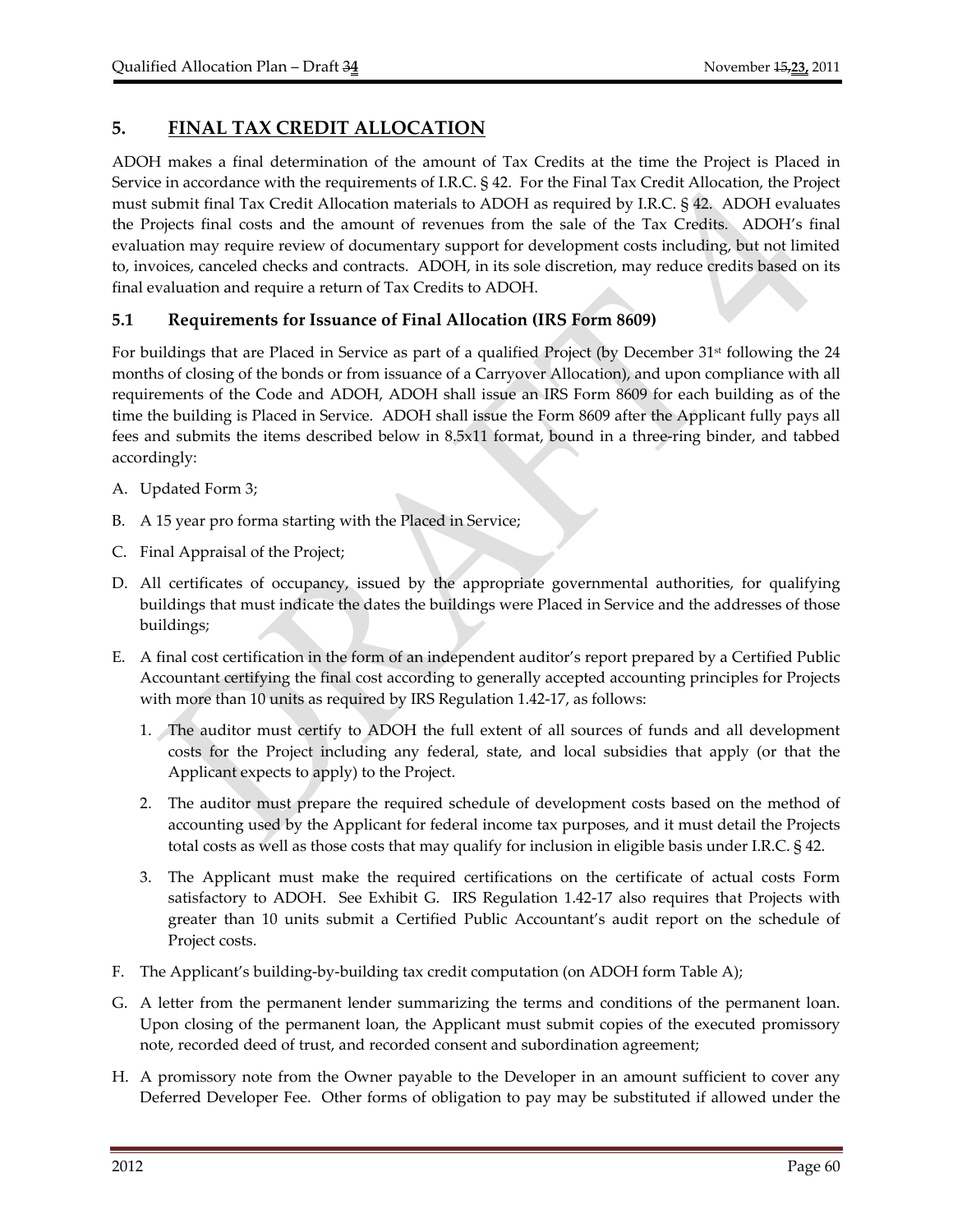definition of Deferred Developer Fee and if they include the following: 1) the interest rate; 2) the term of repayment; 3) the source of repayment and proof that the source of repayment is supported by cash flow projections or a binding commitment from a party capable of repayment; and 4) if there is a lien, language stating that the lien is subordinate to other liens relating to permanent financing.

- I. The LURA for compliance with I.R.C. § 42(h)(6) in a form of a declaration of covenants, conditions, and restrictions effective for a period of at least 30 years satisfactory to ADOH shall be executed and recorded prior to the time of the final Tax Credit Allocation. The LURA shall specify the Units Set-Aside for lower income tenants, and the percentage of median income tenants served, both of which must be consistent with the project described in the Application.
	- 1. Evidence of that recording must be presented to ADOH before the issuance of IRS Form 8609(s).
	- 2. Applicants who desire to have the LURA completed and recorded by the end of the year must request it by no later than November 1<sup>st</sup>. Any requests submitted after the November 1<sup>st</sup> deadline may not be completed by the end of the year.
	- 3. All agreements to be signed and recorded by December  $31<sup>st</sup>$  must be submitted to ADOH not later than December 1<sup>st</sup> of that same year.
- J. One (1) 8x10 inch color photograph of at least one of the Projects buildings with signage;
- K. A completed form stating the Projects first credit year (ADOH provided form);
- L. Fully executed partnership, operating, or joint venture agreements and other agreements between the Project and the Equity Investor;
- M. An Equity Investor certification letter (ADOH sample form provided);
- N. Written certification from the architect that the Project meets the design standards of this Plan. See Form 16;
- O. Completed and signed certification from the contractor (Contractor's Certificate Form 8609‐1) that the Project was built in compliance with the plans and specifications provided by the architect and as described in the Application;
- P. Completed and signed Placed in Service Acknowledgement (ADOH provided form) for each building in the Project;
- Q. Certification from the Arizona Energy Office that the project complies with the 2006 International Energy Conservation Code® (IECC®) (contact Terry Rother (602) 771‐1253 or Scott Watters (602) 771‐ 1139 of the Energy Office at the Arizona Department of Commerce);
- R. Completed Form 8609-2 Operational Risk Management (ADOH provided form);
- S. Proof of flood insurance, or verification that property is not located in a flood zone;
- T. Completed and executed Form 17. The architect is required to certify that all specified green point criteria have been met. Supporting details such as contracts, work orders, delivery receipts, etc., are required to be submitted to certify green products were incorporated into the Project as planned;
- U. Final Allocation Fee;
- V. As built survey of completed Project; and
- W. Any additional information requested by ADOH.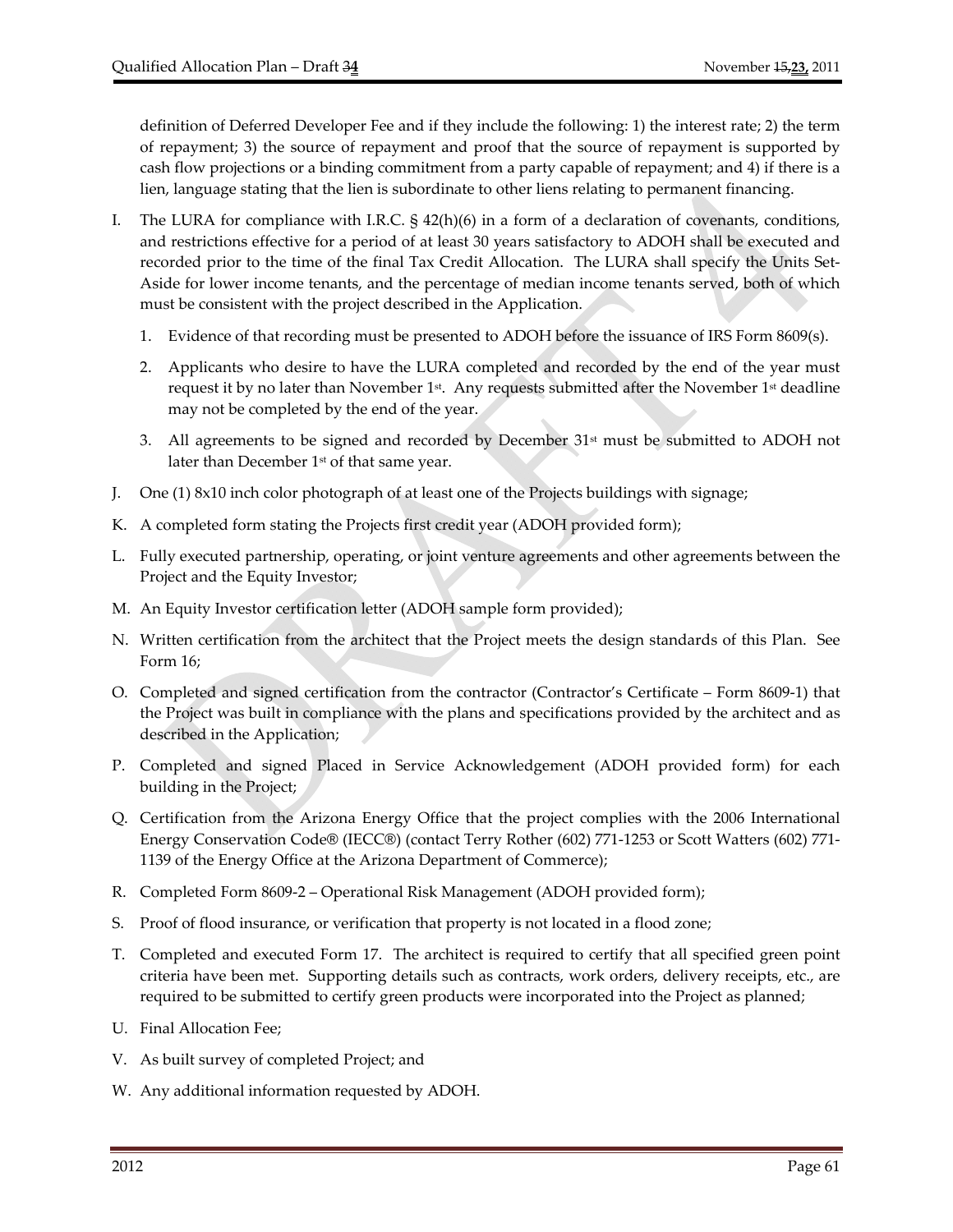## **5.2 Final Allocation Underwriting**

Prior to the issuance of IRS Form 8609(s), ADOH underwrites the Project using the information provided in Section 7.2. In addition to the limitation regarding eligible basis, ADOH limits the total amount of Tax Credits to the amount computed under the Gap Analysis, so Projects are not awarded Tax Credits in excess of the amount necessary to make the Project feasible. Unreasonable costs, changes in financing sources, funding amounts, or excess equity may reduce the final amount of Tax Credits.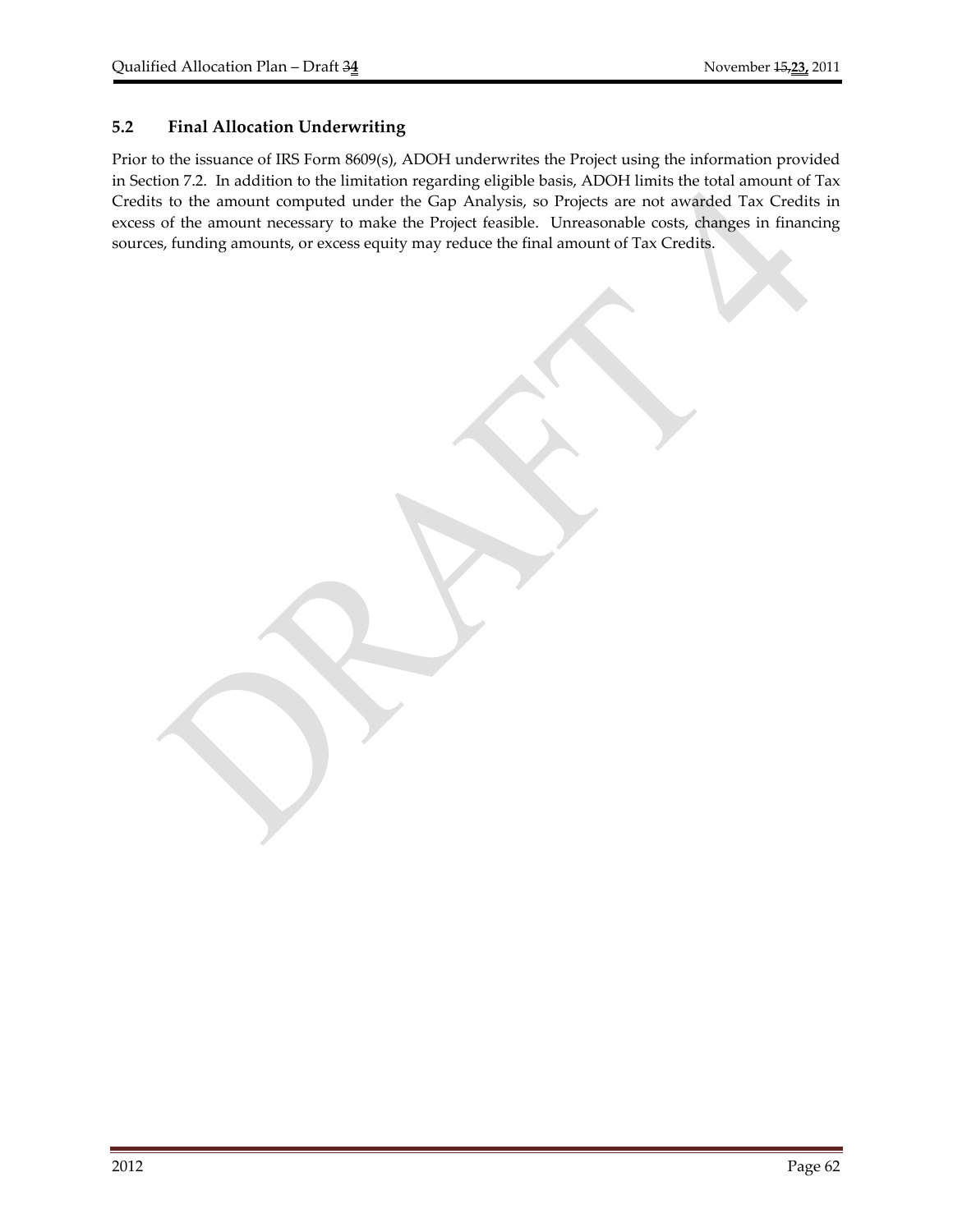# **6. FEES**

#### **All fees set forth in this Section 6 are Non‐refundable.**

ADOH assesses all non‐refundable fees described herein for the purpose of covering the costs and expenses of processing an Application to the point where the Applicant may receive a Final Tax Credit Allocation. If an Application, Reservation, or Carryover Allocation is denied due to action or inaction by the Applicant, the fees are nonetheless due and payable to ADOH upon demand. Notwithstanding ADOH's determination of the amount of the Final Tax Credit Allocation, no Reservation Fee and Final Tax Credit Allocation Fee shall be refundable by ADOH.

## **6.1 Tax Credit Application Fee**

A Tax Credit Application fee of \$5,000.00 is due to ADOH at the time of submission of the Application. Tax Credit Applications will not be accepted unless accompanied by this fee.

#### **6.2 Gap Financing Review Fee**

A Gap Financing review fee in the amount of \$3,500.00 shall be due and payable upon notice of Reservation.

#### **6.3 Reservation Fee, Determination of Qualification Fee, and Final Allocation Fee**

ADOH requires payment of the Reservation Fee for 9% Tax Credits and the Determination of Qualification Fee for 4% Tax Credits. The Reservation Fee and the Determination of Qualification Fee is calculated as 8% of the annual amount of Tax Credits. The Reservation Fee is due and payable at the time of the Reservation for 9% Tax Credits. The Determination of Qualification Fee is due and payable at the time of issuance of the Determination of Qualification letter for 4% Tax Credits. The Final Tax Credit Allocation Fee in the amount of 2% of the annual amount of Tax Credits is due and payable at final allocation and prior to issuance of 8609(s).

#### **6.4 Tenant Ownership Fees**

Applicants with Applications that include tenant ownership shall pay an additional \$4,000.00 legal review fee at the same time that they pay the determination or Reservation Fee.

# **6.5 Carryover Allocation and 10% Test Late Fees**

ADOH charges a Carryover Allocation and 10% Test late fee of \$250.00 per day for information received after the Deadline Date specified by ADOH in the Reservation Letter. Information not received by the close of business of the deadline established by ADOH may result in the Project not receiving a Carryover Allocation. In extreme circumstances, such as a late Reservation of Tax Credits, ADOH may waive the late fees.

#### **6.6 Administration Fees**

An Administration fee in the amount of \$1,500.00 is due and payable to ADOH: a) if an Owner or Applicant requests additional underwriting after a Reservation has been made; and b) in the event that an Owner or Applicant requests approval of a Material Change.

#### **6.7 Compliance Monitoring Fees**

Every Applicant for a Project that receives an Allocation must pay to ADOH an annual, non‐refundable Compliance Monitoring Fee. The timing and amount of the annual Compliance Monitoring Fee is as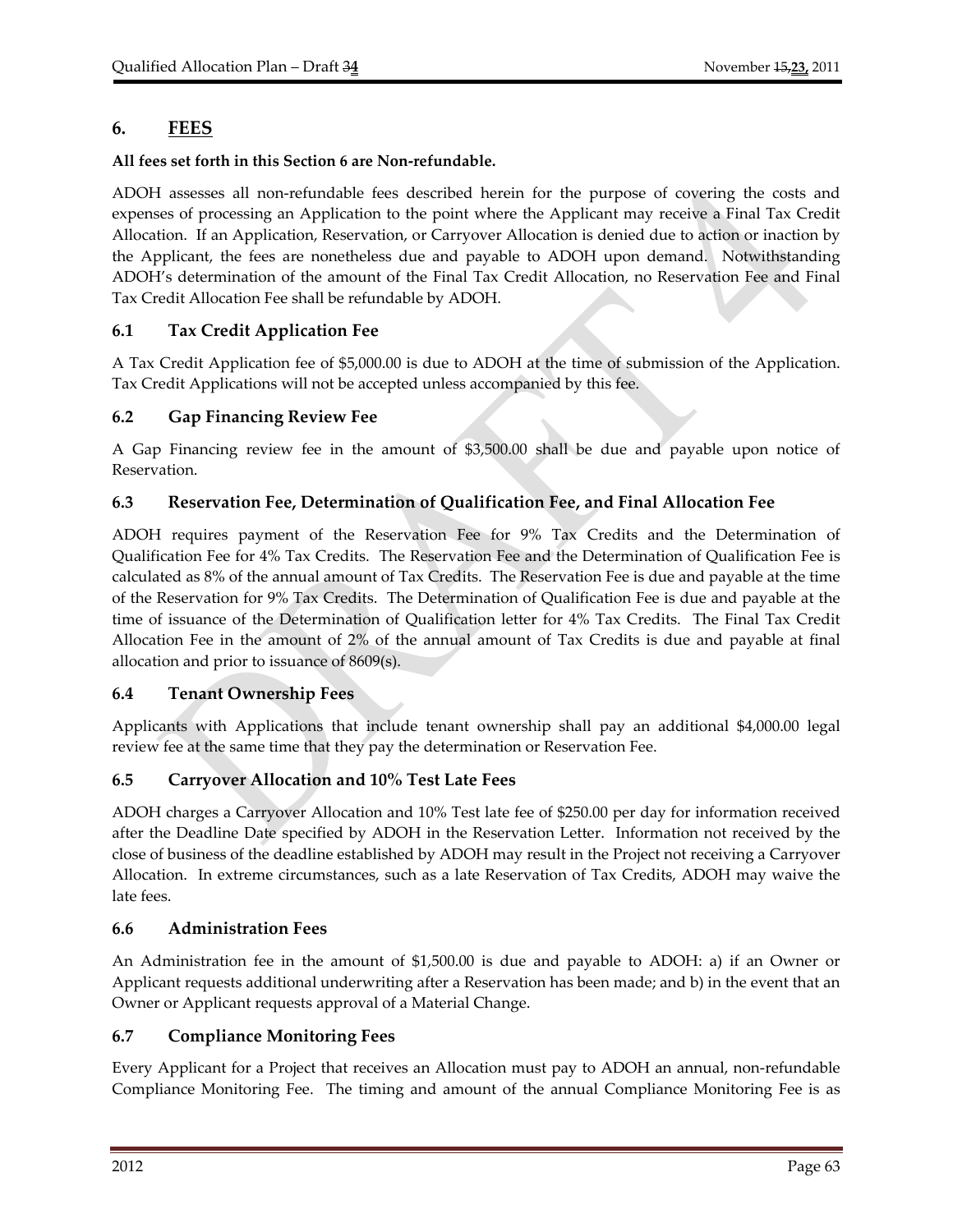described in this Section unless the LURA applicable to the Project property specifically provides otherwise. Beginning January 2012, and until a subsequent QAP becomes effective, the annual Compliance Monitoring Fee shall be \$65.00 per Low‐Income Unit, and is due annually whether or not a physical inspection is conducted on the property. Payment of the Compliance Monitoring Fee is part of the Annual Report and is due and payable by no later than March 15<sup>th</sup>.

ADOH assesses a \$100 late fee for every 30 days that the Applicant is delinquent in paying the monitoring fee after March 15<sup>th</sup>.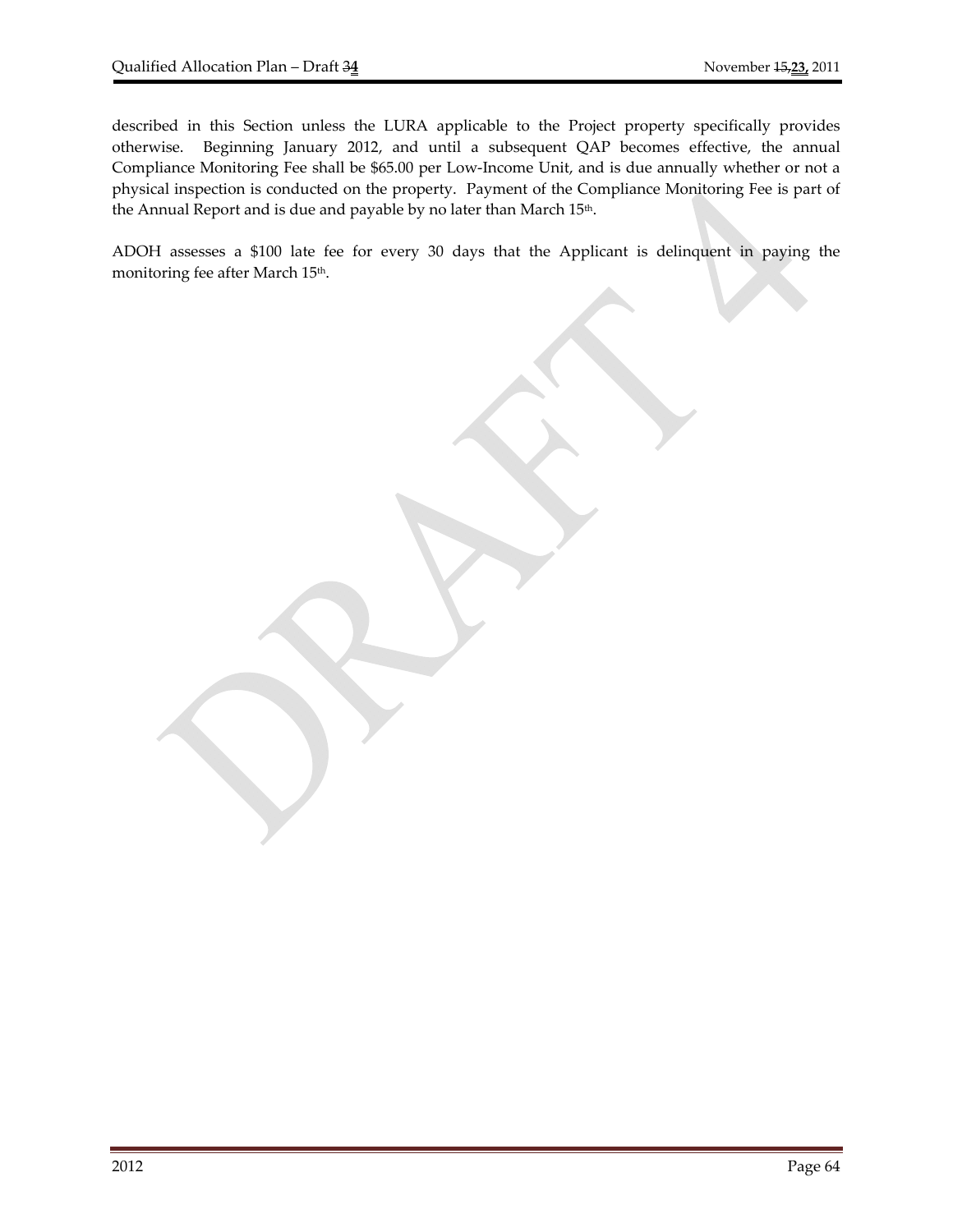# **7. UNDERWRITING**

ADOH's underwriting review of Applications for Tax Credits focuses on the feasibility and the long‐term viability of the Project. ADOH reserves and allocates Tax Credits at the minimum level needed to realize the financial feasibility and viability of a Project consistent with the requirement of I.R.C. § 42 and this Plan throughout the end of the Extended Use Period.

## **7.1 Underwriting Requirements**

- A. A Project will be underwritten a minimum of four times: 1) at original Application, 2) at 10% Cost Test, 3) at equity closing which includes the admission of the Equity Investor and 4) when an Applicant requests its Form 8609's. ADOH may request at any time, updated information needed to perform an interim underwriting if a Material Change has occurred as defined in Section 4.5.
- B. Based on information submitted and other relevant information available to ADOH, ADOH analyzes and, if necessary, adjusts the financial considerations in accordance with this Plan. ADOH will review development costs, permanent financing amounts, public funding amounts, developer fees, anticipated rents, operating costs, vacancy rates, and other financial considerations of a project as necessary in accordance with this Plan. Based on its review ADOH will make adjustments as may be necessary to determine that proposed sources of funding, development costs, and operating costs are reasonable. ADOH may deny an application for tax credits, revoke a reservation of tax credits, or deny an application for a final allocation of tax credits if ADOH concludes that:
	- 1. Sources of funding are insufficient to finance the total development costs of the Project;
	- 2. Applicant fails to maximum its primary debt;
	- 3. Operating revenues are insufficient to ensure the viability of the Project through the end of the Compliance Period according to the standards described in this Plan;
	- 4. The Project does not generate sufficient income to cover operating expenses and debt service;
	- 5. The Application is inconsistent with the requirements of I.R.C. § 42 and A.R.S §§ 35-728(B), (C) and 41‐3953;
	- 6. The Application is inconsistent with applicable federal law including without limitation the Americans with Disabilities Act (42 U.S.C. § 12101 *et seq*.) Section 504 of the Rehabilitation Act of 1973 (29 U.S.C. § 794), the program requirements for any source of funding, and any requirements or conditions described in an applicable notice of funding availability;
	- 7. The Application fails to reasonably meet the underwriting standards and guidance described in this Section;
	- 8. The information submitted is insufficient to permit ADOH to make a determination; or
	- 9. A submittal contains material errors and inconsistencies including without limitation incorrect or contradictory information, incorrect numbers, and mathematical errors.
- C. ADOH underwrites to the Plan standards and guidance below:
	- 1. Debt Service Requirements.
		- a. The debt service coverage ratio shall be no less than 1.20 for each year of operation. ADOH may consider a minimum debt service ratio of 1.15 for Projects with commitments for loan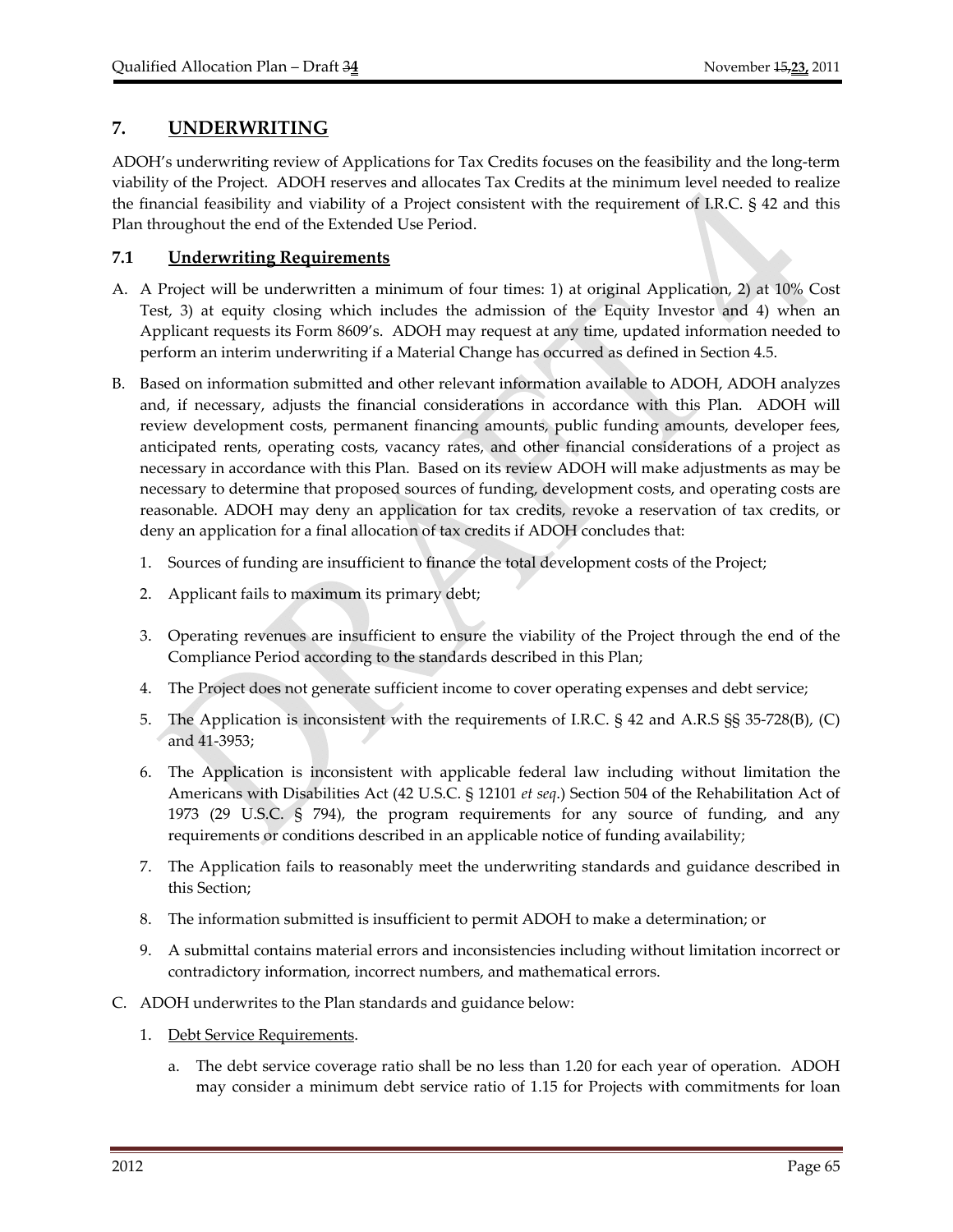guarantees or rent assistance through HUD or the United States Department of Agriculture Rural Development Authority.

- b. Debt service requirements for subordinate debt. The debt service coverage ratio shall be no less than 1.00 for any year during the Compliance Period.
- 2. Proforma Analysis Income/Analysis. ADOH restricts the costs in the operating budget to the costs directly associated with operating the real estate.
	- a. Rental Analysis. Projects rents shall:
		- a. Not exceed the maximum allowable permitted under I.R.C. § 42; and
		- b.Undergo verification against the Market Demand Study should any adjustments to rent be made.
	- b. Additional Monthly Income. ADOH caps additional monthly income at no more than \$20 per unit per month.
	- c. Vacancy. ADOH will underwrite to a vacancy rate of 10%.
	- d. Reserves. ADOH underwrites replacement reserves for new construction at the rate of \$250.00 per unit per year, for Acquisition/Rehabilitation projects at \$350.00 per unit per year, or as specified in the partnership agreement.
	- e. Annual Operating Costs.
		- i. ADOH underwrites annual Operating Costs for new construction at \$4,200.00 per unit per year and for acquisition/rehabilitation at \$4,500.00 per unit per year.
		- ii. ADOH does not include Asset Management Fees in ordinary annual Operating Costs.
		- iii. Supportive Services costs are to be considered an additional annual Operating Cost. An operating budget including Supportive Services must equal the sum of the minimum annual Operating Cost and the cost of the Supportive Services. Unless specifically waived by ADOH, the two expenses combined must be greater than the ADOH minimum annual Operating Cost.
		- iv. Applicant must include property taxes in annual Operating Costs and the formula used to determine the real estate taxes, as part of Form 3. If exempt from property taxes, the Applicant must submit a written certification from the treasurer's or assessor's office of the Local Government and any governmental entity that has taxing authority over the real property upon which the project is located that the project is exempt from real property taxes.
		- v. ADOH may underwrite to higher operating costs for projects proposing specialized or unique characteristics such as rehabilitation of buildings located in historic areas.
- 3. Development Budget. Applicants shall disclose all uses of funds including, but not limited to, commercial and/or retail space.
	- a. Construction Finance Costs Limits. ADOH will use construction finance costs provided in the commitment letter from the construction lender up to a maximum amount of 2% of the construction loan. The maximum construction interest allowable in eligible basis shall be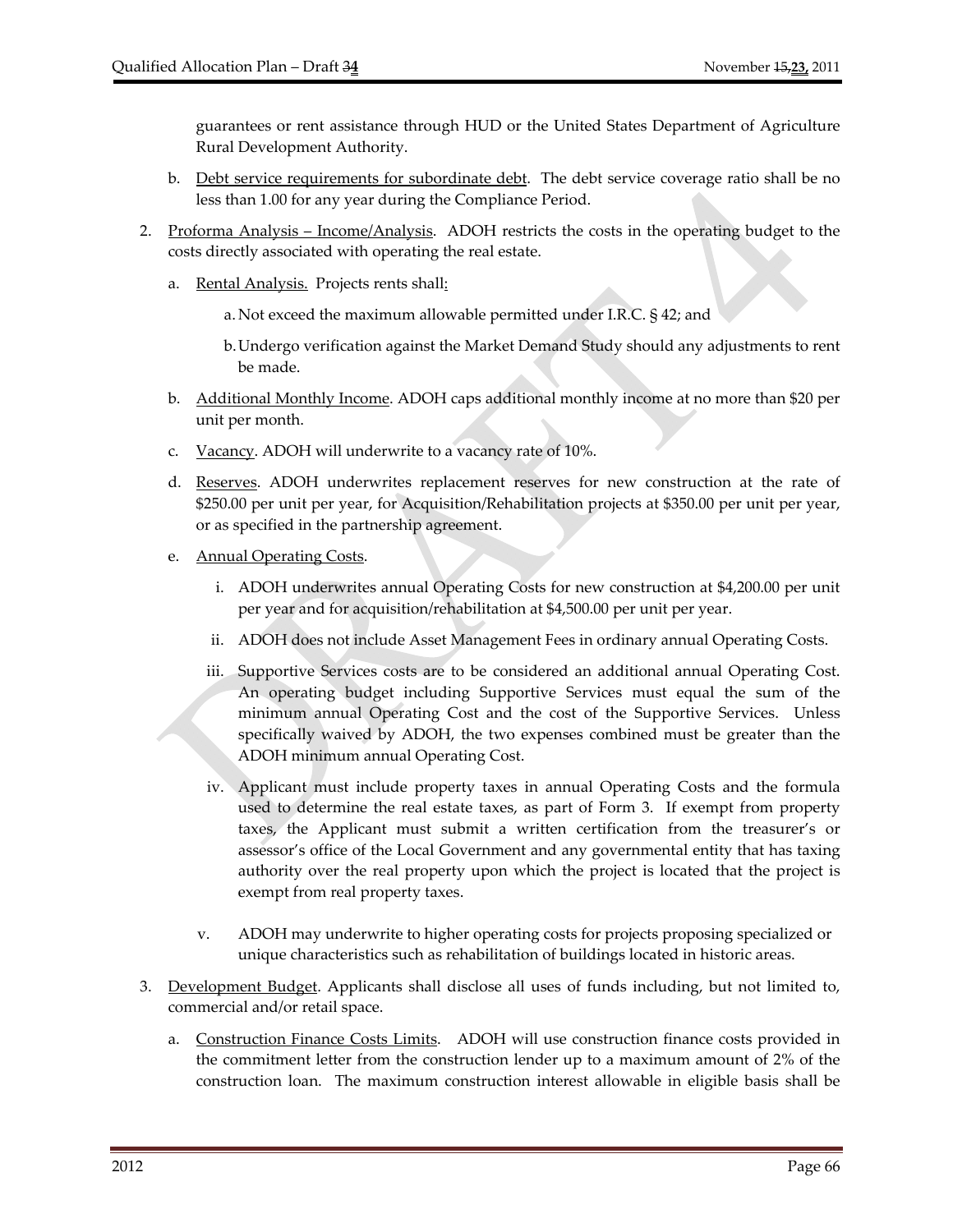calculated as follows: Construction Loan Amount \* Annual Interest Rate divided by 12 \* number of months of construction divided by 2.

- b. Permanent Financing Costs. ADOH evaluates permanent financing costs based on the information provided in the commitment letters and letters of intent submitted in the Application and compares it to industry standards. Permanent Financing costs requirements include:
	- i. Origination and loan fees are capped at 2% of the permanent loan amount.
	- ii. Applicants must maximize their primary debt. ADOH may adjust the amount of tax credits reserved to maximize the amount of available debt financing. ADOH may consider information gathered to determine whether the Applicant has committed the maximum amount of private sources of funds available to the Project.

ADOH will expect the Applicant to maximize its lending sources by paying at least the maximum mortgage payment described hereafter. The maximum mortgage payment on the primary permanent funding for the term of any permanent loan or the duration of the Compliance Period, whichever is longer, the quotient obtained by dividing the net annual operating income by total annual debt service payments for all loans, shall be no less than 1.20 or as modified by the debt service coverage and loan-to-value ratios established by the lender in the Letter of Interest or Intent for each year of operation. Tax credits will be adjusted, if necessary, to assume financing requiring maximum mortgage payments or such other maximum mortgage payment as is approved by the ADOH. Other mortgage terms (e.g. interest rate and amortization period) will be taken from the lender's Letter of Interest or Commitment Letter. ADOH may consider a minimum DSCR of 1.15 for projects with commitments for loan guarantees or rental assistance through HUD or USDA/RD.

c. Developer Fee, Overhead, and Consultant Fee Limits. Consultant and Developer Overhead Fees are included as part of the Developer Fee and the total amount includable in eligible basis shall be limited as provided in the table below.

| <b>ADOH</b><br>will<br>the<br>$(10\%)$<br>of | Developer Fee, Overhead, and Consultant Fee Limits<br>As A Percent of Total Eligible Basis in Cost<br><b>Categories I-IV of the Development Budget</b> | include ten percent<br>total Developer Fee |                                              |
|----------------------------------------------|--------------------------------------------------------------------------------------------------------------------------------------------------------|--------------------------------------------|----------------------------------------------|
| $4\%$<br>the<br>in<br>Projects<br>for        | <b>Number of Units</b>                                                                                                                                 | <b>Percent Allowed</b>                     | eligible basis column<br>claiming<br>4%      |
| Acquisition                                  | $1 - 30$                                                                                                                                               | 17%                                        | Credits.                                     |
|                                              | 31-60                                                                                                                                                  | 15%                                        |                                              |
| Builder<br>d.<br>General                     | $61+$                                                                                                                                                  | 14%                                        | Profit, Overhead, and<br>Requirement Limits. |

Are calculated as a percentage of "Subtotal Direct Construction Costs" as set forth in the table below: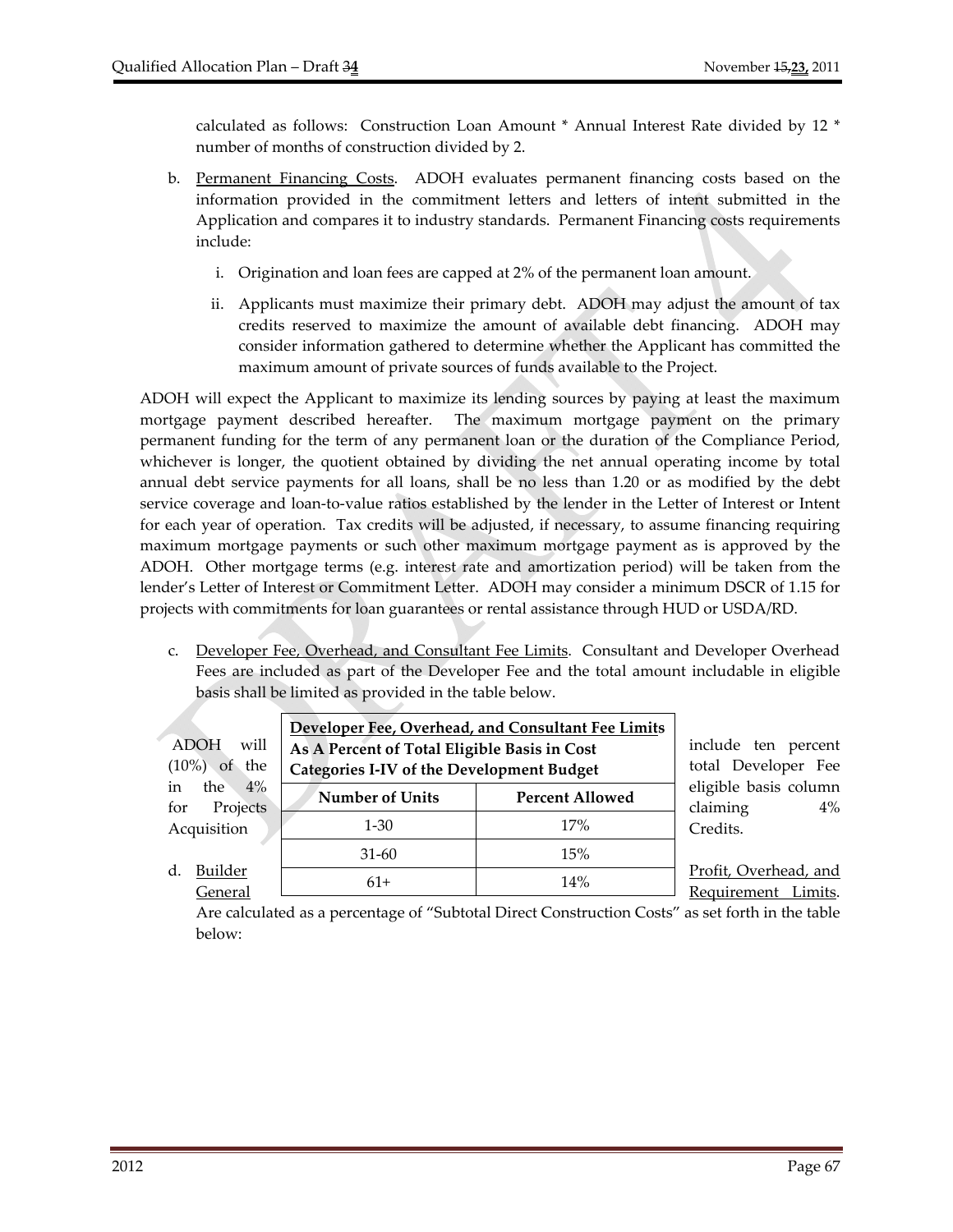| Builder's Profit, Overhead, and<br><b>General Requirements</b> | <b>Percent of Costs</b> |           |           |       |       |  |  |
|----------------------------------------------------------------|-------------------------|-----------|-----------|-------|-------|--|--|
| Project size in Units                                          | $1 - 15$                | $16 - 30$ | $31 - 45$ | 46-60 | $61+$ |  |  |
| Builder's profit                                               | 06.00                   | 05.75     | 05.50     | 05.25 | 05.00 |  |  |
| Builder's overhead                                             | 03.00                   | 02.75     | 02.50     | 02.25 | 02.00 |  |  |
| General requirements                                           | 06.00                   | 05.75     | 05.50     | 05.25 | 05.00 |  |  |
| Total maximum percentage                                       | 15.00                   | 14.25     | 13.50     | 12.75 | 12.00 |  |  |

Note: General Requirements include Project-related site costs such as temporary fencing, utilities to the site during *construction, job site supervisor, job site office and similar costs.*

- e. Deferred Developer Fees. The deferred developer fee may not exceed 40% of the total developer fee and may not be deferred for a term of greater than 15 years.
- f. Capitalized Reserve Minimums. The development budget must include minimum capitalized reserves as follows:

a. Rent-up Reserve. Six (6) months of operating expenses plus six (6) months of debt service.

b. Operating Reserve. Six  $(6)$  months of operating expenses plus six  $(6)$  months of debt service.

g. Replacement Reserve. The development budget must include Replacement Reserves in the following amounts: \$250.00 per unit for New Construction, and \$350.00 per unit for Acquisition/Rehabilitation.

- D. Gap Financing & Layering Analysis.
	- a. Gap Financing. ADOH may provide up to \$750,000.00 in State Housing Fund for Gap Financing. Applicants that request Gap Financing from ADOH must include a supplemental Gap Financing application. Supplemental Gap Financing applications may be downloaded from ADOH's website. Gap Financing applications must be included at Tab 3, behind Form 3. In the event ADOH receives additional Gap Financing sources, the \$750,000.00 cap as stated above may not be applicable.
	- b. Layering Analysis. ADOH takes into account all public subsidies in its layering analysis. Federal regulations prohibit the layering, or excessive use, of Federal Subsidy for any project or activity. ADOH will coordinate with other public funding agencies that, by regulation or practice, undertake layering reviews of projects proposed to be funded with tax credits. During the layering analysis review, ADOH may reduce credits or ADOH Gap Financing sources if it determines that the Project has been over sourced.
- E. Market Demand Study Analysis. In ADOH's analysis of the Market Demand Study, ADOH may limit the number of developments in a specific market or geographical area if ADOH determines that there is insufficient demand or that a particular Project would have adverse impact on Low Income Housing developments existing in a given market area. In the event that multiple Applications are submitted for a given market area that cannot support all of the projects, ADOH may select one or more Applications that will best serve market demand or has less of a negative impact than the others. If multiple Applications are filed for a given market area proposing to serve different populations (e.g., elderly or households with children), ADOH will analyze the Applications to ensure that no Project will be redundant or have adverse impact on other applications or existing Projects in the given area. ADOH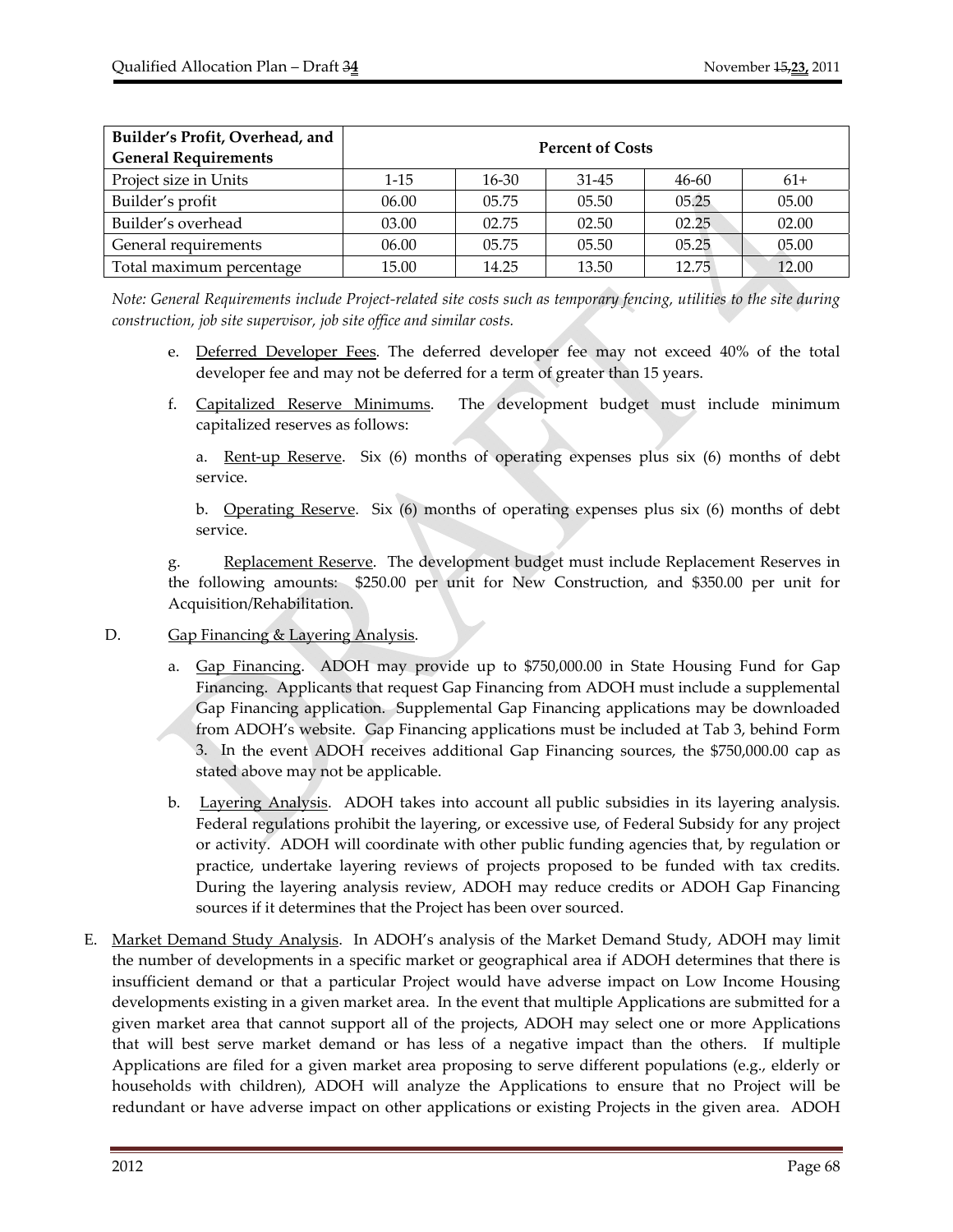may refuse to reserve credits to any Project if ADOH determines that the given market area cannot support the Project.

ADOH may deny an application due to market conditions for the following reasons:

- a. Market Demand Study does not comply with requirements in Exhibit L.
- b. Market Demand Study fails to demonstrate strong new market demand for the type of low‐ income housing proposed.
- c. Market Demand Study fails to address all salient features of a project including, but not limited to, market rate units, multiple‐use projects, commercial/retail or other non‐affordable components, and location in a high crime area.
- d. Market Demand Study that fails to clearly describe the effective date or fails to specifically identify the age of all data and third‐party information, including but not limited to, demographic information and rates of population change, rental market, vacancy data, and the dates of any interviews.
- e. The number of units proposed in the application may adversely affect the financial viability of existing housing stock in the primary market area.
- f. Market Demand Study fails to objectively and explicitly justify the limits of the primary market area consistent with the requirements of the Exhibit L.
- g. The Market Demand Study fails to describe reasonable and appropriate ameliorating considerations for negative market information including, but not limited to, vacancy rates that exceed underwriting standards, high property or violent crime rates, and excessive gross or net capture rates.

Should ADOH determine the Market Demand Study supplied with the application is unsatisfactory and requires additional information, the Market Demand Study shall be updated at the sole expense of the Applicant. ADOH may verify information and conclusions in the Market Demand Study through alternative sources.

# **7.2 Calculation of Tax Credits**

Tax Credits are awarded based on the lesser of two calculations, the Eligible Basis Analysis or the Gap Analysis. Both methods are included on Form 3.

- **A. Eligible Basis Analysis**. Tax Credits are calculated by multiplying the Eligible Basis by 130% (ADOH has elected under I.R.C.  $\S 42(d)(5)(C)$  to designate the entire State for this boost) times the Applicable Fraction times the Applicable Percentage. For Projects receiving Job Creation Points, and that will be Placed in Service before December 30, 2013, ADOH will use 9% as the "applicable percentage" for underwriting applications. ADOH will use 7.5% and 3.5% credits respectively as the "applicable percentage" for underwriting all other applications. Adjustments to Eligible Basis may be made for the following reasons:
	- 1. Federal grant funds used to finance costs pursuant to I.R.C.  $\S$  42(d)(5)(A).
	- 2. Amount of non-qualifying/nonrecourse financing pursuant to I.R.C.  $\S$  42(b)(1), 49(a)(1)(A).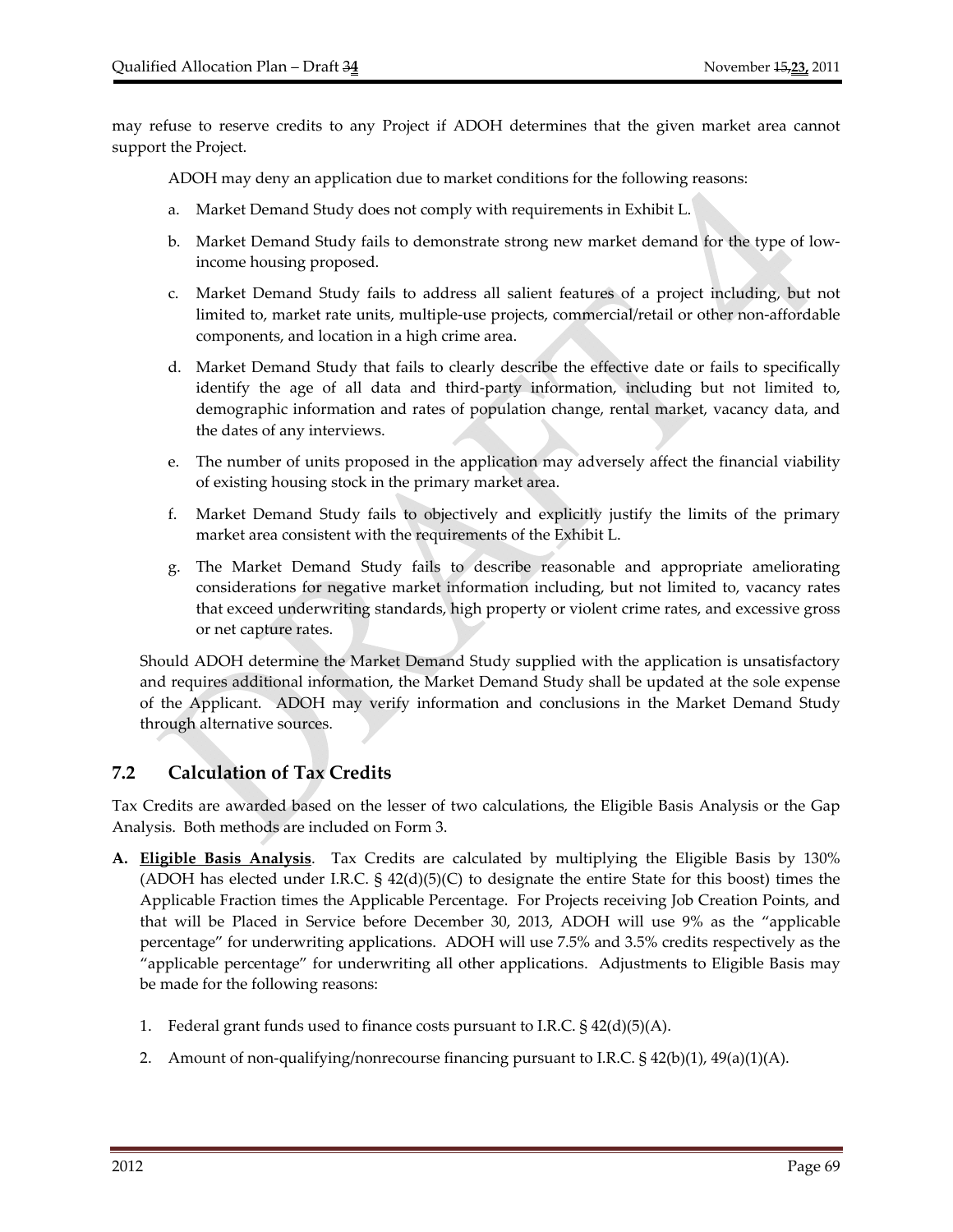- 3. Non‐qualifying units and/or excess costs related to units above the average quality standard for a Low-Income Unit pursuant to I.R.C. §42 (d)(3)(A).
- 4. Cost allocable to nonresidential mixed use square footage.
- 5. Historic or solar tax credits.
- 6. Development costs exceeding the limits set forth in this Plan.
- 7. Costs associated with unapproved waivers.
- **B. Gap Analysis**. In addition to the limitation regarding Eligible Basis as discussed above, Projects are not awarded credits in excess of the amount necessary to make the Project feasible. ADOH will calculate the Gap Analysis by dividing the Project Funding Gap by the Project "Syndication Rate," by the Equity Investor ownership percentage, and by 10 years. The Projects projected sources of funds for purposes of the Gap Analysis consists of Permanent Financing.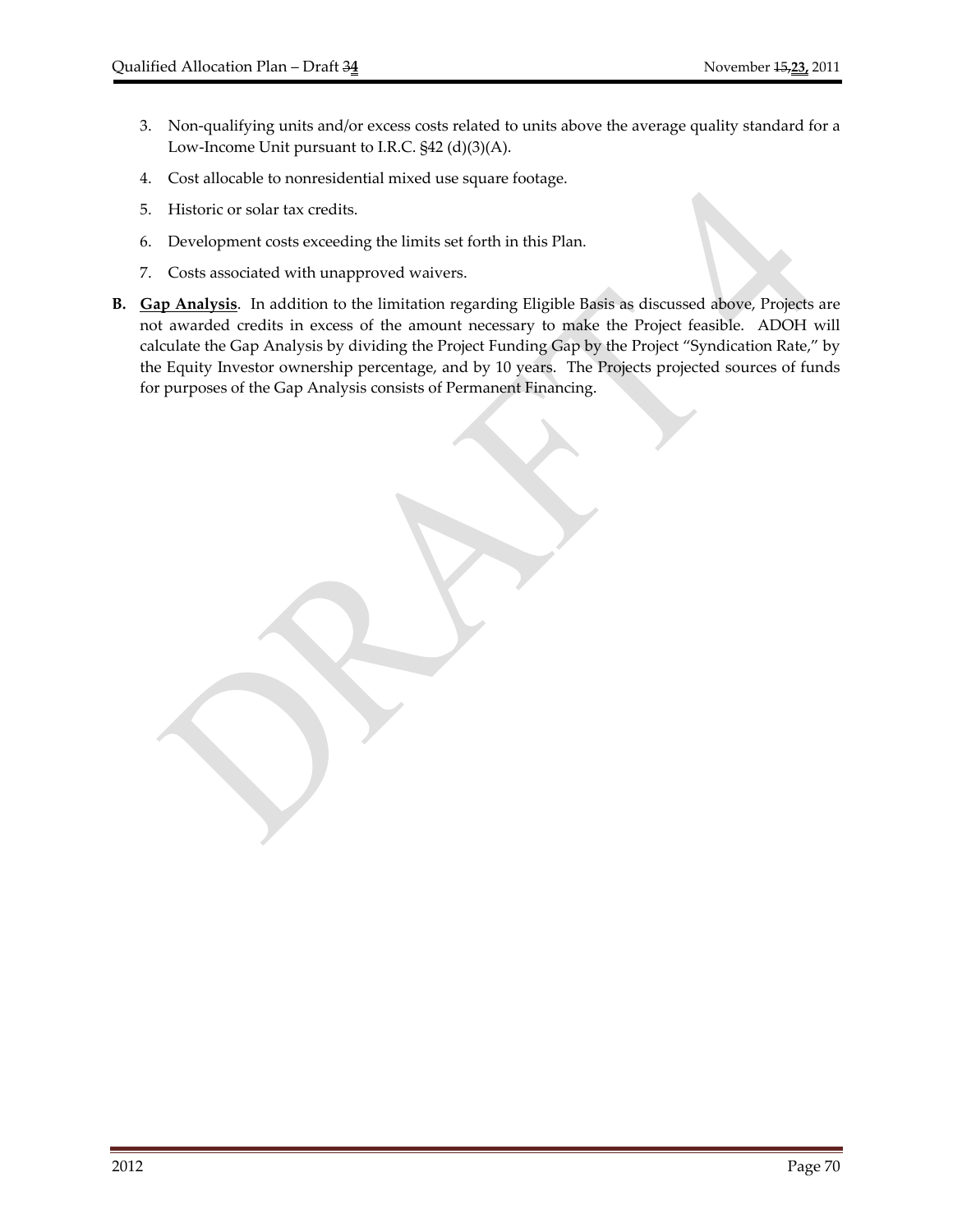# **8. COMPLIANCE MONITORING**

## **8.1 Project Compliance Monitoring**

- A. **Monitor and Inspect**. ADOH is required to monitor and inspect projects for compliance with I.R.C. § 42, Treasury Regulation 1.42‐5, the QAP, and the terms of and provisions of the LURA. Generally, ADOH monitors to ensure: 1) Low-Income Units are rent restricted and occupied by qualifying tenants; 2) the property as a whole is suitable for occupancy; 3) the Owner is keeping and retaining the necessary records; and 4) the project meets the requirements (Set‐Asides, income restrictions, rent skewing, affordability period, amenities and services, etc.) described in the application for tax credits.
- B. **Publish and Institute Monitoring Procedures**. The I.R.C. also requires that ADOH publish and institute monitoring procedures as part of the Plan. This compliance monitoring procedure applies to **all** Projects to which ADOH has allocated tax credits. Accordingly, Projects allocated Tax Credits since January 1, 1987, are subject to compliance monitoring except as specifically provided by the Code.

#### C. **Compliance Manual and Training Requirements**.

- 1. Compliance Manual. ADOH has prepared a Low-Income Housing Tax Credit Program Compliance Manual for all Program participants. The manual describes ADOH's compliance monitoring procedures and reporting requirements. ADOH's website, www.azhousing.gov, includes samples of all annual reports, certifications, and other documents relevant to compliance monitoring.
- 2. Management Agent Compliance Training. Management agent Compliance Training is offered by ADOH on the **Compliance Manual** and owners'/managers' compliance responsibilities. Property Manager must attend and be certified annually on ADOH compliance monitoring. Property Managers must submit a Compliance Training certificate with the Project annual report to ADOH.
- D. **Fees**. The Code also allows ADOH to collect fees from owners to cover the cost of administering the compliance‐monitoring program. Annual Compliance Monitoring Fees are set forth in Section 6 above.
- E. **Registration with Social Serve**. Applicants who receive an Allocation must agree to register the units with socialserve.com and maintain such registration with socialserve.com for the duration of the Compliance Period.

#### **8.2 Compliance Monitoring Requirements**

The Owner of a qualified LIHTC Project for which tax credits are allowable is required to comply with the following:

- A. **Qualified Tenants**. Low‐income Units must be occupied by tenants who meet income eligibility standards described by the Code. Tenants occupying Low‐Income Units must be income qualified as required by the Code.
- B. **Rent Restrictions**. The rents charged for Low‐Income Units must be restricted as required by the Code.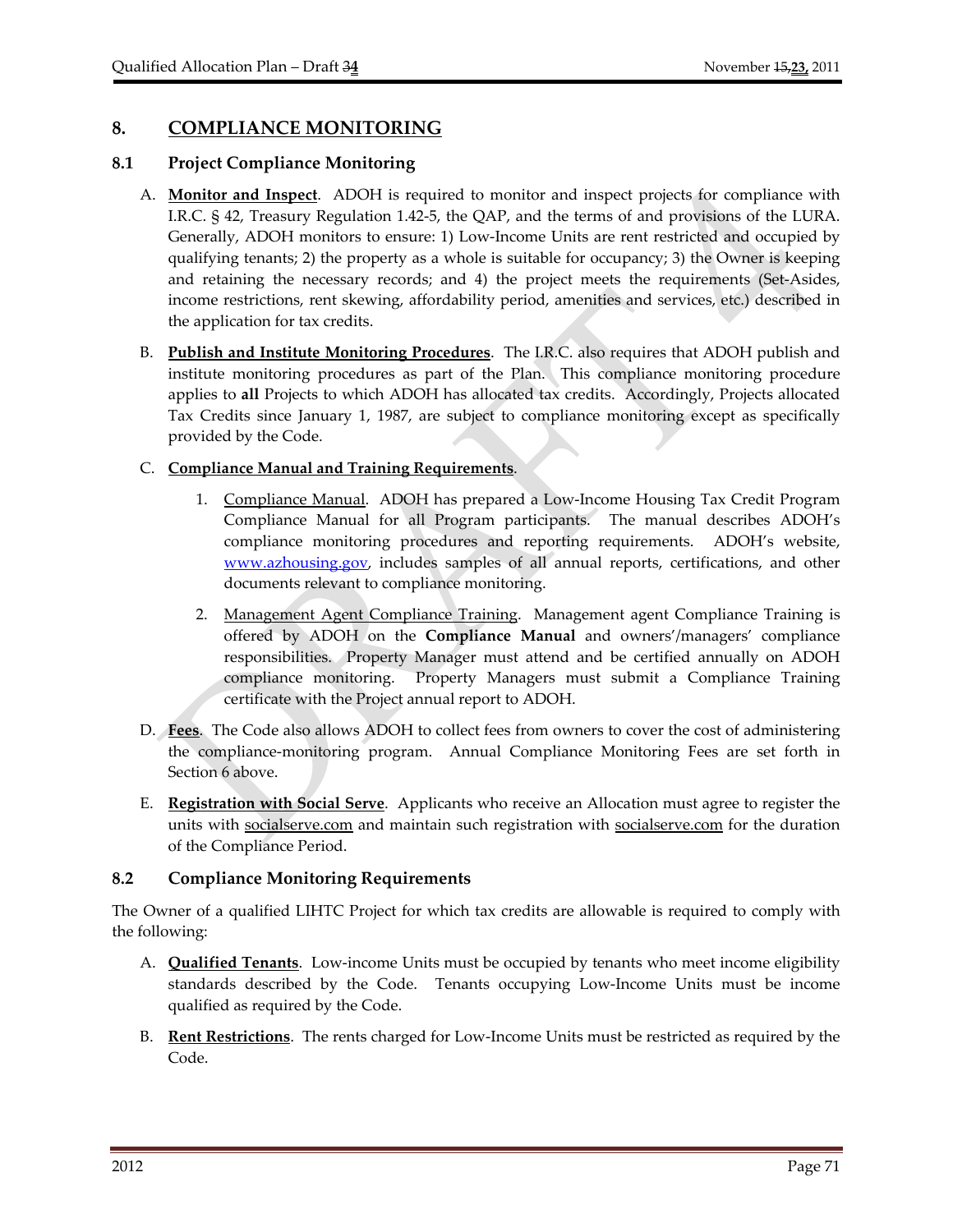- C. **Distribution of Units**. Projects must allocate the low and moderate‐income Units among the different sized Units. Low and moderate-income Units shall be distributed throughout the Project so that tenants of those units may have equal access to and enjoyment of all common facilities of the Project.
- D. **Uniform Physical Condition Standards**. The Owner must maintain the Project property in compliance with physical conditions standards that include local building codes.
- E. **Annual Report**. By no later than March  $15<sup>th</sup>$  of each year the Owner must submit the annual report that contains the following:
	- 1. Payment of the Compliance Monitoring Fee described in Section 2.5(I);
	- 2. The certifications described in Section 8.2(G) on a form provided by ADOH;
	- 3. The Owner's financial statements (balance sheet, profit and loss, and cash flow statements) for the preceding year evidencing financial capacity and solvency;
	- 4. A rental schedule on a form provided by ADOH;
	- 5. An applicable fraction per building on a form provided by ADOH;
	- 6. A special commitments report on a form provided by ADOH; and
	- 7. The annual utility certification on a form provided by ADOH.
- F. **Record Keeping**. The Owner must maintain accurate records for each building in the lowincome housing Project. These records must include:
	- 1. The total number of Residential Rental Units in the building, including the number of bedrooms and the square footage of each Residential Rental Unit.
	- 2. The total number of Low-Income Units in the building.
	- 3. The total number of occupants in each Low‐Income Unit.
	- 4. The rent charged on each Residential Rental Unit in the building, including any utility allowance.
	- 5. The Low‐Income Unit vacancies in the building.
	- 6. The number and household eligibility criteria for all special Set‐Aside units in the building.
	- 7. The rentals of the next available Units in each building including when and to who rented.
	- 8. The character and use of the non‐residential portion of the building that was included in the building's eligible basis under the Code (i.e., facilities that are available on a comparable basis to all residents and for which no separate fee is charged for use of the facilities, or facilities reasonably required by the Project).
	- 9. Documentation regarding the eligible and qualified basis of each building as of the end of the first year of the Tax Credit period.
	- 10. For each low‐income household:
		- a. Completed rental application, including the tenants' certification of assets.
		- b. Tenant income certification form, including all required signatures.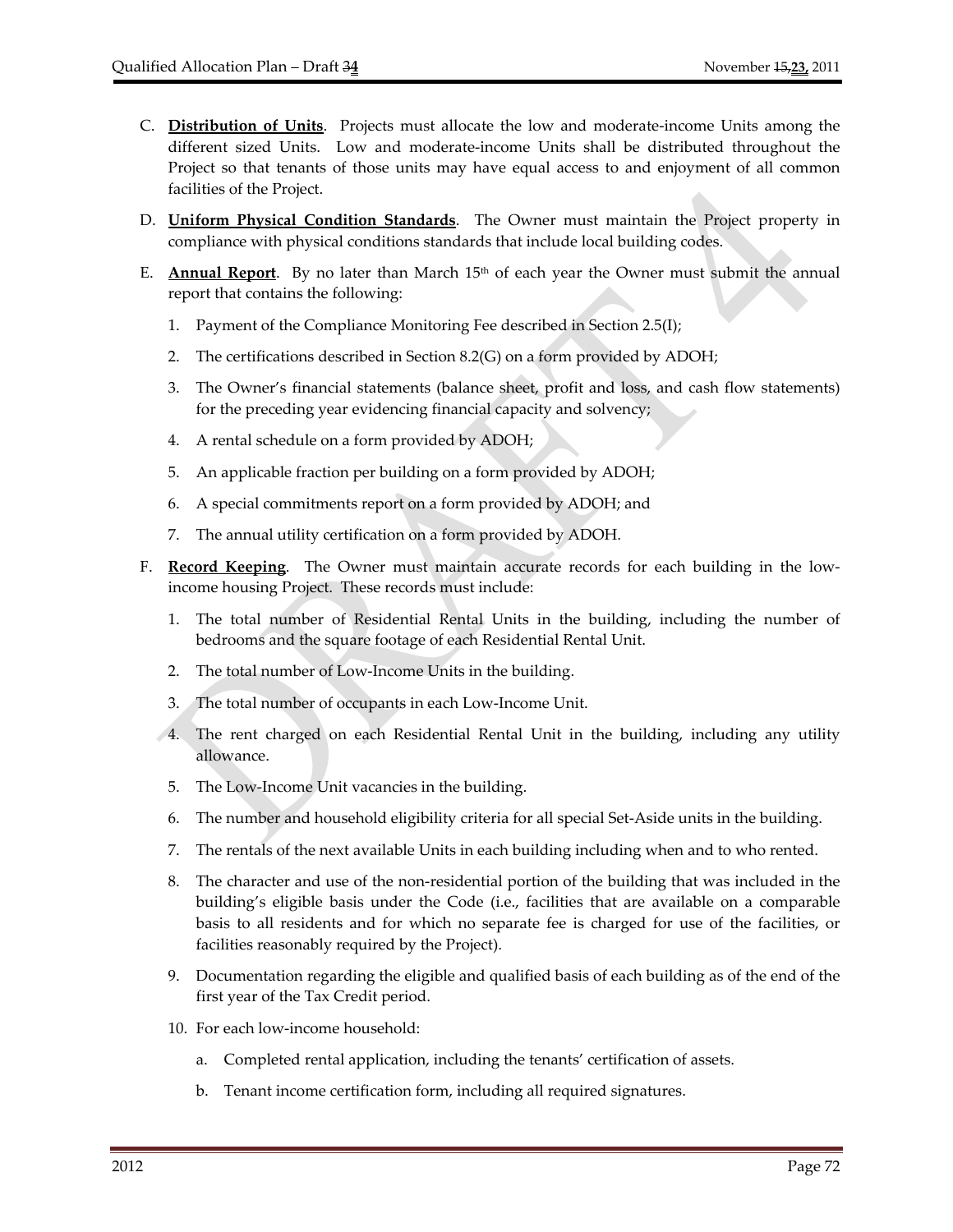- c. Documentation supporting each household's income certification (third‐party verifications, asset certification, asset documentation and verification if more than \$5,000.00 in value).
- d. Documentation of student status.
- e. For elderly family projects, the tenant file must include proof of date of birth and/or proof of the qualifying disability, if applicable.
- 11. Current‐year utility allowance schedule.
- 12. Documentation from a medical doctor licensed in Arizona or prepared by a social service or health service agency that qualifies a tenant for the Special Needs Population and any documentation that identifies any special accommodations that the tenant may require.
- G. **Record Retention**. Owners are required to keep all records for each building for a minimum of six (6) years after the due date (with extensions) for filing the federal income tax return for that year. The Owner must retain the records for the first year of the credit period for at least six (6) years beyond the due date (with extensions) for filing the federal income tax return for the last year of the Compliance Period of the building.
- H. **Certification**. The Owner must certify the following, under penalty of perjury, at least annually through the end of the Compliance Period:
	- 1. That the Project complied with the requirements for special Set‐Asides on which the Allocation was based (e.g., 20%, 30%, 40%, or 50% AMGI), as applicable.
	- 2. At least 20% of the Residential Rental Units in the Project are both rent restricted and occupied by individuals whose income is 50% or less of the AMGI; or at least 40% of the Residential Rental Units in the Project are both rent restricted and occupied by individuals whose income is 60% or less of the AMGI.
	- 3. That the Owner/Agent has received an annual tenant income certification (commonly called the "TIC") form from each low‐income resident and verifying documentation to support that certification.
	- 4. That the entire Project/building was occupied by LIHTC residents and the IRS has or has not provided a waiver for the annual recertification of resident income.
	- 5. That each Low‐Income Unit was rent restricted as defined in the Code.
	- 6. That all units in the Project are for use by the general public and are not used on a transient basis.
	- 7. That each building in the Project is in decent, safe, and sanitary condition and in good repair taking into account local health, safety, building codes, and HUD's Uniform Physical Condition Standards, see 24 CFR 5.703.
	- 8. That all resident facilities included in the eligible basis of any building in the Project were provided on a comparable basis without a separate fee to all residents in the Project.
	- 9. That there was no change in the applicable fraction of any building in the Project (or, if there was a change, a description of the change). (Applicable fraction is defined as the percentage of qualified basis in a building or the percentage of tax credit floor space to rentable floor space in a building, whichever is less.)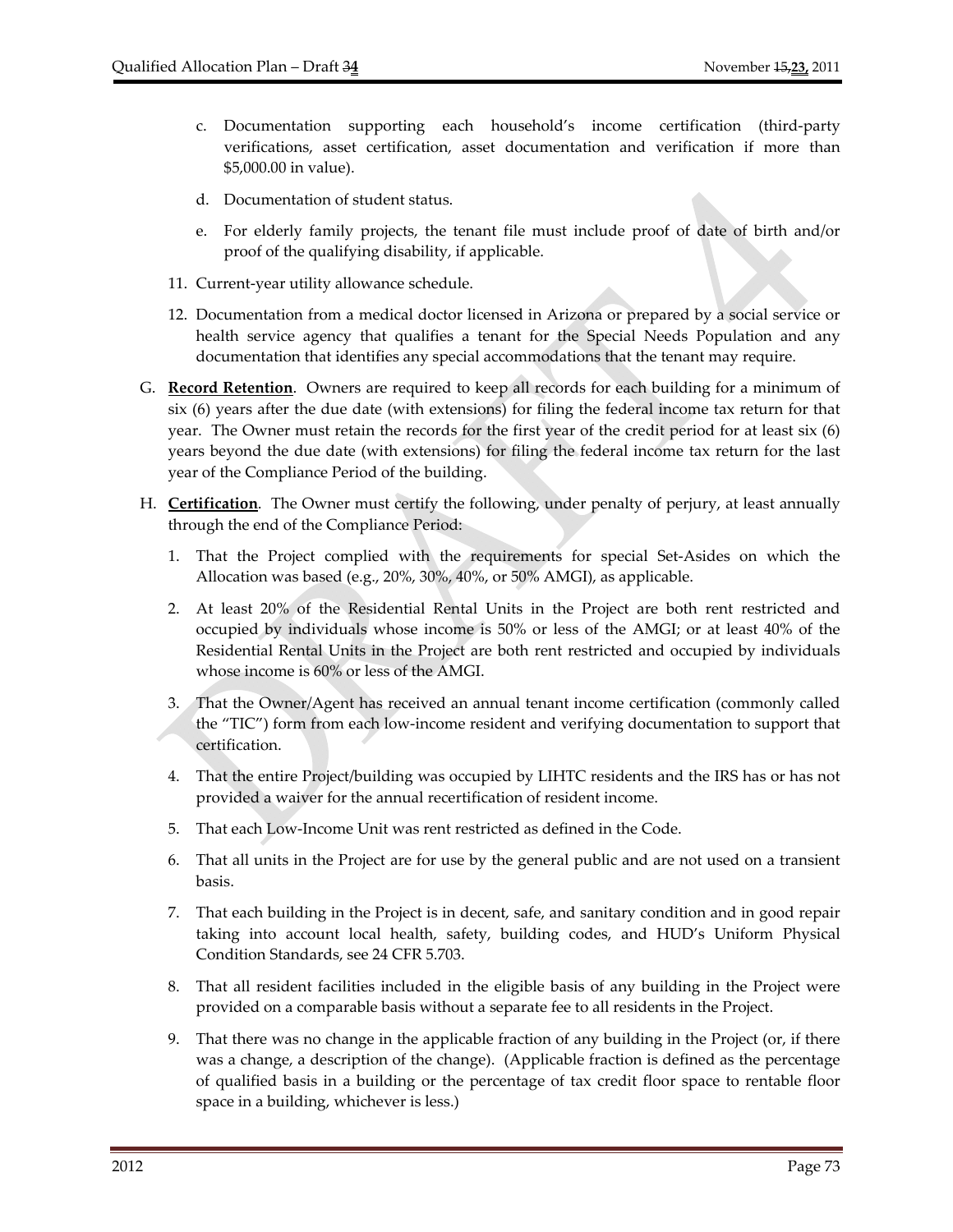- 10. That there has been no change in any building's eligible basis under the Code (or that there has been a change, with an explanation of the change).
- 11. That a LURA is in effect for Projects receiving Allocations on or after January 1, 1990.
- 12. That the Project complied with the requirements of all federal or state housing programs (e.g., RD assistance, HOME, Section 8, tax‐exempt financing), as applicable.
- 13. That, if the Owner received its Allocation Set-Aside for Projects involving "qualified Non-Profit Organizations," the non‐profit entity owns an interest of at least fifty one percent (51%) of the general partner interest in the Project, and materially participated in the operation of the development within the meaning of I.R.C. § 469(h).
- 14. That if a Low‐Income Unit in the Project becomes vacant during the year, reasonable attempts are made to rent that Unit or the next available Unit of comparable or smaller size to residents having a qualifying income before any Unit in the Project is rented to a resident not having a qualifying income.
- 15. That if the income of the residents of a Low‐Income Unit increases above 140% of the limit allowed in the Code, the next available Unit of comparable or smaller size shall be rented to residents having a qualifying income.
- 16. For buildings with four units or less, whether any of the units in the building were occupied by the Owner or a Person related to the Owner for the preceding year.
- 17. Whether, for the preceding year, the Project was the recipient of a federal grant or other Federal Subsidy that would cause a reduction in eligible basis.
- 18. That the state or local government unit responsible for making building code inspections did not issue a report of a violation for the Project for the preceding 12 month period.
- 19. That the Owner has not refused to lease a Unit to an Applicant due to the Applicant holding a HUD Section 8 voucher or certificate.
- 20. That the Project has received no finding of discrimination under the Fair Housing Act (an adverse final decision by HUD, an adverse final decision by a substantially equivalent state or local fair housing agency, or an adverse judgment from a Federal court).
- 21. That the Owner has not evicted or terminated the tenancy of any existing tenant of any Unit (other than for good cause) or increased the gross rent with respect to a Unit not otherwise permitted.
- I. **Reviews and Inspections**. Before ADOH issues the IRS Form 8609 or the end of the second calendar year following the year the last building in a Project is Placed in Service, whichever is first, ADOH conducts on‐site inspections of all new buildings in the Project and, for at least 20% of the Projects Low‐Income Units, ADOH inspects the units and reviews the low‐income certifications, the documentation supporting the certifications, and the rent records for the tenants in those units.
	- 1. ADOH conducts on‐site inspections of all buildings in each low‐income housing Project at least once every three years, beginning after the Placed in Service date. For at least 20% of the Projects Low‐Income Units selected by ADOH, ADOH inspects the units (including all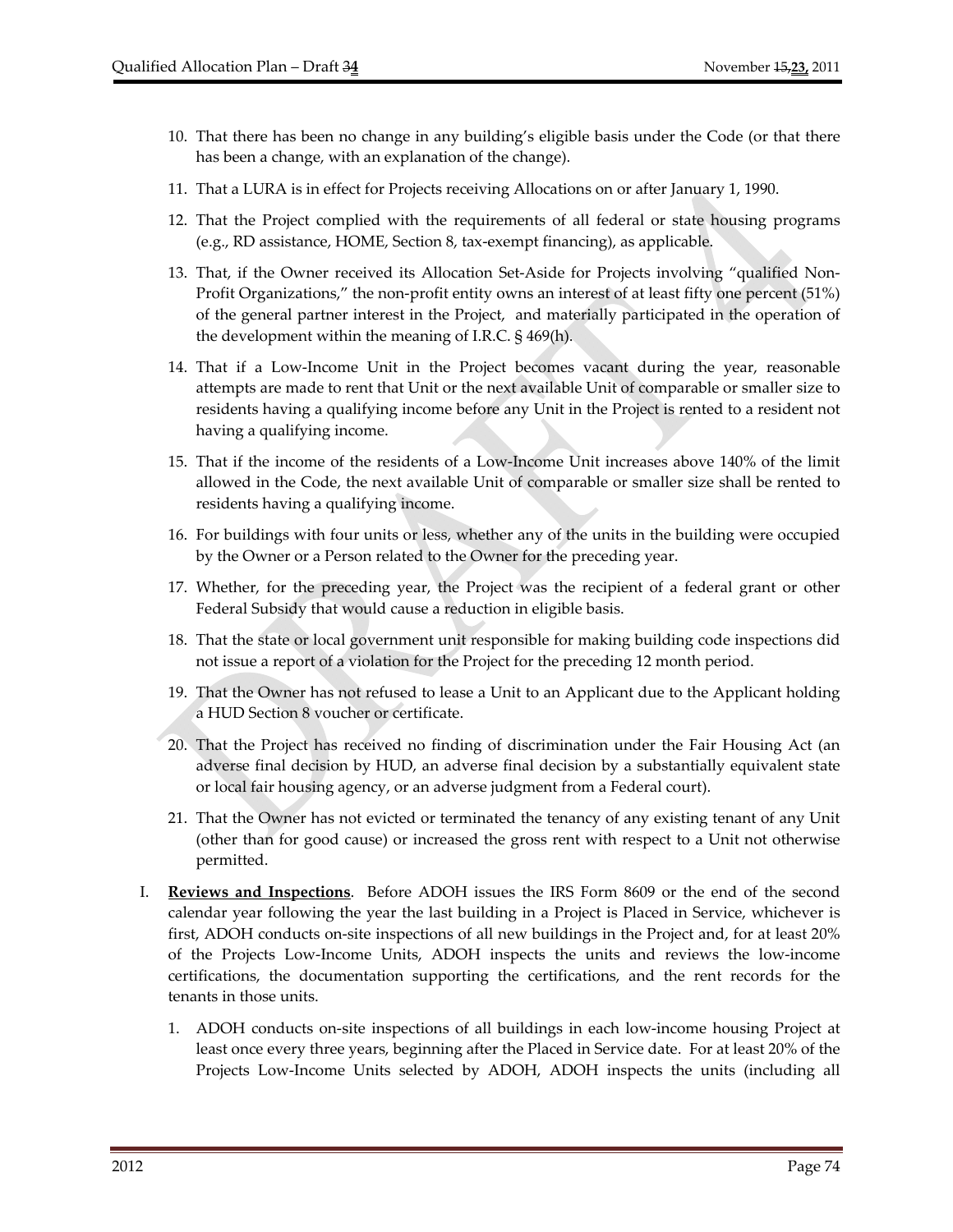vacant units) and reviews the low‐income certifications, the documentation supporting such certifications, and the rent record.

- 2. ADOH follows HUD's inspection protocol under 24 CFR § 5.703 in conducting physical inspections. ADOH selects units for physical inspection and reviews files only at the time of the on‐site visit.
- J. **Miscellaneous Owner Responsibilities**. In addition to the responsibilities described in this Section, the Owner must:
	- 1. Notify ADOH prior to any change in ownership.
	- 2. Notify ADOH prior to any change in the management agent.
	- 3. Perform annual tenant recertification as required by the Code.
	- 4. Establish the utility allowance as required by Treas. Reg. 1.42‐10.
	- 5. Comply with the program requirements relating to the source of any funding to the Project and the Fair Housing Act (42 U.S.C. § 3601 *et seq*.), the Americans with Disabilities Act (42 U.S.C. § 12101 *et seq*.), Section 504 of the Rehabilitation Act of 1973 (29 U.S.C. § 794).
- K. **Liability**. The Owner is responsible for compliance with the requirements of the Code and the QAP. ADOH shall not be liable to third parties for claims arising from an Owner's failure to comply with the requirements of the Code or the QAP.

## L. **Correction of Non‐Compliance Condition**.

- 1. ADOH shall provide written notice of noncompliance to the Owner if:
	- a. ADOH has not received a complete annual certification report with attachments by the due date.
	- b. ADOH finds that the Project is out of compliance with any of the provisions of the Code or the terms and provisions of the LURA.
- 2. The Owner shall have 30 calendar days from the date of notice of noncompliance to correct the annual certification report. The Owner shall have 90 calendar days from the date of notice of noncompliance to correct other issues. ADOH may grant an extension of up to 180 calendar days to complete corrective action if the Owner demonstrates good cause for the extension to the satisfaction of ADOH.
- 3. ADOH is required to file IRS Form 8823, "Low‐Income Housing Credit Agencies Report of Noncompliance" with the IRS within 45 calendar days of the end of the allowable correction period. ADOH must report all noncompliance issues whether corrected or not. ADOH may explain the nature of the noncompliance or failure to certify and state whether the noncompliance has been corrected. The IRS, not ADOH, shall make any determinations as to the applicability of recapture penalties.
- 4. In the event that the owner fails to take corrective action within the cure period described in Section 8.2(K)(2), ADOH may commence legal action to enforce the duties and obligations of the Owner described in the LURA.
- 5. ADOH must perform inspections of the Project and perform on‐site audits of the resident certification forms and supporting documentation throughout the first 15 years of the